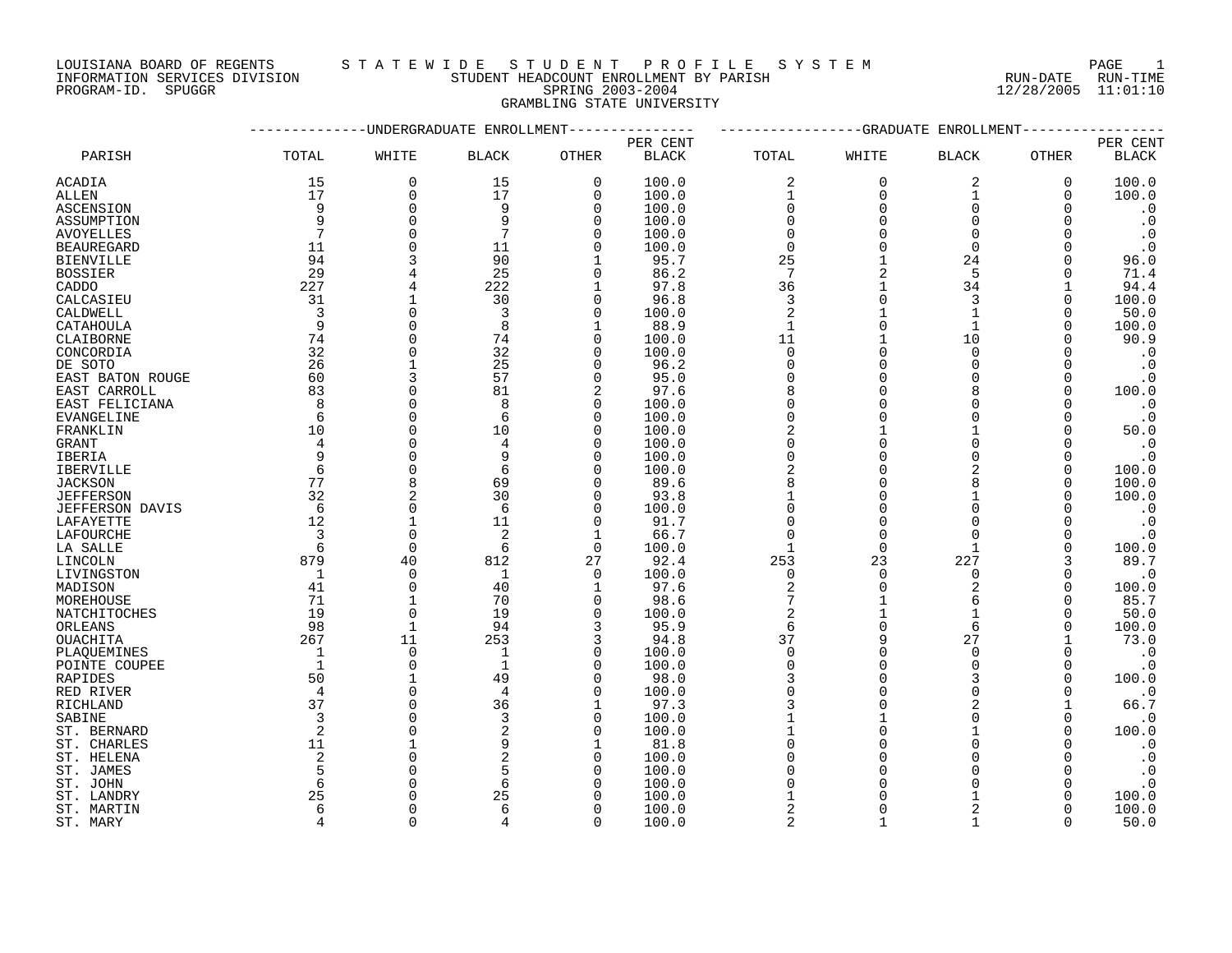# LOUISIANA BOARD OF REGENTS STATEWIDE STUDENT PROFILE SYSTEM PAGE 2<br>TNFORMATION SERVICES DIVISION STUDENT HEADCOUNT ENROLLMENT BY PARISH INFORMATION SERVICES DIVISION STUDENT HEADCOUNT ENROLLMENT BY PARISH PROGRAM-ID. SPUGGR SPRING 2003-2004 12/28/2005 11:01:10

# GRAMBLING STATE UNIVERSITY

WEST FELICIANA 6 0 6 0 100.0 0 0 0 0 .0 WINN 28 1 27 0 96.4 2 0 2 0 100.0 --------- --------- --------- --------- ------- -------- -------- -------- -------- ------- LOUISIANA TOTALS 2,687 90 2,553 44 95.0 448 44 398 6 88.8 OUT-OF-STATE TOTALS 1,293 7 1,264 22 97.8 69 13 53 3 76.8

LA./OUT-OF-STATE 3,980 97 3,817 66 95.9 517 57 451 9 87.2 FOREIGN TOTALS 61 1 12 48 19.7 2 0 0 2 .0 --------- --------- --------- --------- ------- -------- -------- -------- -------- ------- INSTITUTION TOTALS 4,041 98 3,829 114 94.8 519 57 451 11 86.9

--------- --------- --------- --------- ------- -------- -------- -------- -------- -------

--------------UNDERGRADUATE ENROLLMENT--------------- -----------------GRADUATE ENROLLMENT----------------- PER CENT PER CENT PARISH TOTAL WHITE BLACK OTHER BLACK TOTAL WHITE BLACK OTHER BLACK ST. TAMMANY 7 2 5 0 71.4 0 0 0 0 .0 TANGIPAHOA 15 0 15 0 100.0 0 0 0 0 .0 TENSAS 10 0 10 0 100.0 0 0 0 0 .0 TERREBONNE 16 0 15 1 93.8 1 0 1 0 100.0 UNION 56 2 53 1 94.6 1 0 1 0 100.0 VERMILLION 2 0 2 0 100.0 0 0 0 0 .0 VERNON 2 0 2 0 100.0 0 0 0 0 .0 WASHINGTON 9 2 7 0 77.8 0 0 0 0 .0 WEBSTER 71 1 70 0 98.6 14 1 13 0 92.9 WEST BATON ROUGE 5 0 5 0 100.0 0 0 0 0 .0 WEST CARROLL 12 0 12 0 100.0 0 0 0 0 .0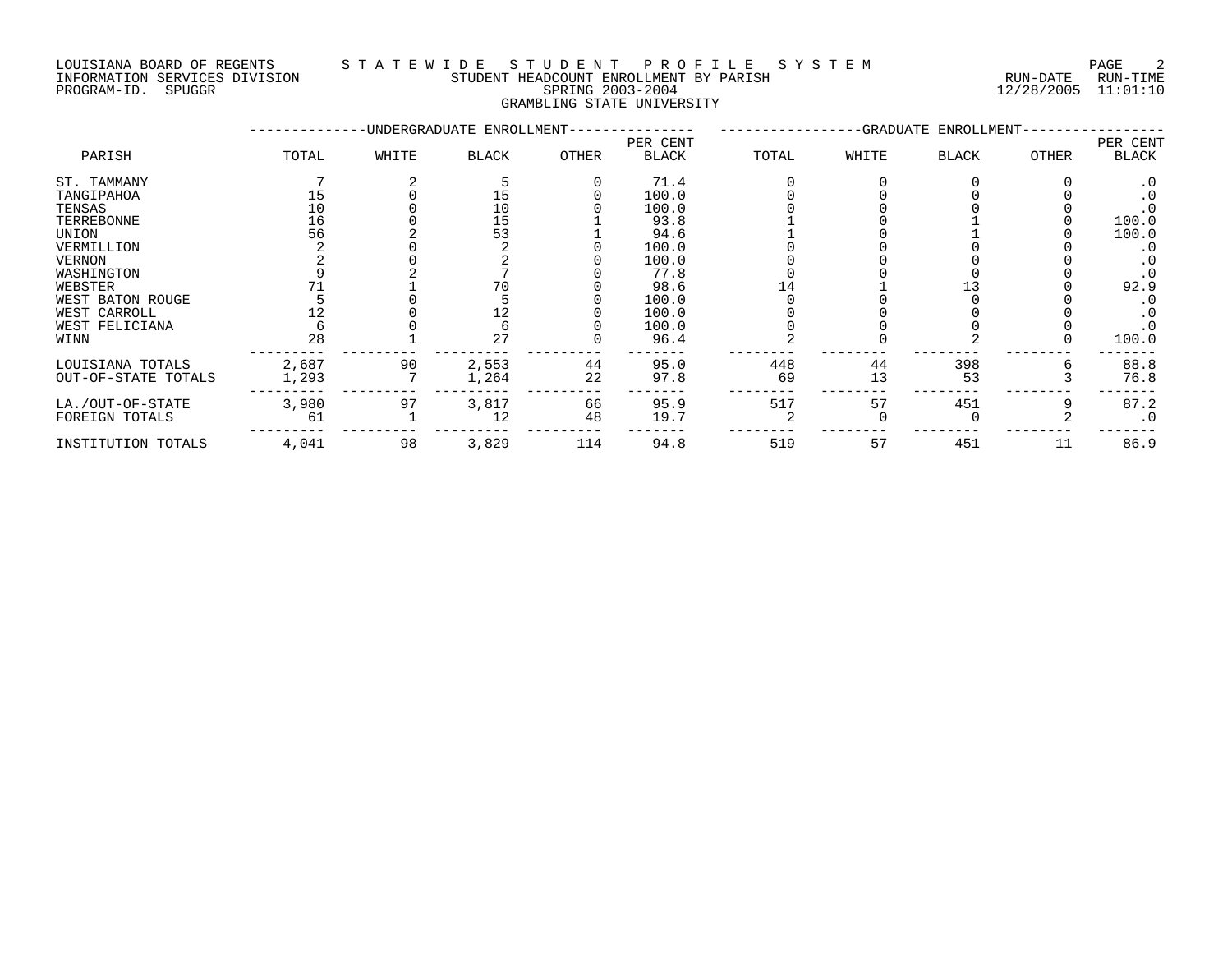#### LOUISIANA BOARD OF REGENTS S T A T E W I D E S T U D E N T P R O F I L E S Y S T E M PAGE 3 INFORMATION SERVICES DIVISION STUDENT HEADCOUNT ENROLLMENT BY PARISH RUN-DATE RUN-TIME DOUSTANA BOARD OF REGENTS<br>INFORMATION SERVICES DIVISION TRANSMITIC SERING 2003-2004 SPRING 2003-2004 12/28/2005 11:01:10

LOUISIANA TECH UNIVERSITY

|                   |                |                | -UNDERGRADUATE ENROLLMENT |              |              |                 |                 | -GRADUATE ENROLLMENT |                |                        |
|-------------------|----------------|----------------|---------------------------|--------------|--------------|-----------------|-----------------|----------------------|----------------|------------------------|
|                   |                |                |                           |              | PER CENT     |                 |                 |                      |                | PER CENT               |
| PARISH            | TOTAL          | WHITE          | <b>BLACK</b>              | OTHER        | <b>BLACK</b> | TOTAL           | WHITE           | <b>BLACK</b>         | OTHER          | <b>BLACK</b>           |
| ACADIA            | 17             | 13             | 3                         | 1            | 17.6         | 1               | 1               | $\mathbf 0$          | 0              | $\cdot$ 0              |
| <b>ALLEN</b>      | 22             | 18             | 4                         | $\Omega$     | 18.2         | 3               | 3               | $\Omega$             | $\Omega$       | $\cdot$ 0              |
| <b>ASCENSION</b>  | 31             | 25             |                           | 2            | 12.9         | $\mathbf{1}$    | 1               | $\Omega$             | $\Omega$       | $\cdot$ 0              |
| ASSUMPTION        | 15             | 10             | 5                         | $\Omega$     | 33.3         | $\Omega$        | $\Omega$        | $\cap$               | $\Omega$       | $\boldsymbol{\cdot}$ 0 |
| AVOYELLES         | 20             | 17             | 1                         | 2            | 5.0          | 17              | 13              |                      | 1              | 17.6                   |
| <b>BEAUREGARD</b> | 58             | 48             | 4                         | 6            | 6.9          | $\overline{0}$  | $\mathbf 0$     |                      | $\Omega$       | $\cdot$ 0              |
| <b>BIENVILLE</b>  | 122            | 86             | 23                        | 13           | 18.9         | 13              | 9               |                      | $\Omega$       | 30.8                   |
| <b>BOSSIER</b>    | 693            | 514            | 75                        | 104          | 10.8         | 123             | 88              | 25                   | 10             | 20.3                   |
| CADDO             | 1,067          | 690            | 277                       | 100          | 26.0         | 265             | 139             | 121                  | 5              | 45.7                   |
|                   |                | 76             | 17                        |              | 17.5         | 24              | 18              | 3                    |                | 12.5                   |
| CALCASIEU         | 97             |                |                           | 4            |              |                 |                 | $\Omega$             | 3              |                        |
| CALDWELL          | 40             | 32             | 6                         | 2            | 15.0         | <sup>1</sup>    | 1               |                      | $\Omega$       | $\cdot$ 0              |
| CATAHOULA         | 35             | 25             | 9                         | 1            | 25.7         | $\overline{3}$  | 2               |                      | 0              | 33.3                   |
| CLAIBORNE         | 143            | 103            | 33                        | 7            | 23.1         | 24              | 15              | 9                    | $\Omega$       | 37.5                   |
| CONCORDIA         | 59             | 48             | 11                        | $\Omega$     | 18.6         | 6               | 2               |                      | $\Omega$       | 66.7                   |
| DE SOTO           | 62             | 44             | 17                        | $\mathbf{1}$ | 27.4         | $7\phantom{.0}$ | 5               |                      | $\Omega$       | 28.6                   |
| EAST BATON ROUGE  | 272            | 215            | 44                        | 13           | 16.2         | 13              | 10              |                      | $\Omega$       | 23.1                   |
| EAST CARROLL      | 15             | 8              | 6                         | 1            | 40.0         | 3               | $\mathbf{1}$    |                      | $\Omega$       | 66.7                   |
| EAST FELICIANA    | $\overline{7}$ | 4              | 2                         | $\mathbf{1}$ | 28.6         | 3               | $\overline{2}$  |                      | $\Omega$       | 33.3                   |
| EVANGELINE        | 5              |                | $\mathbf{1}$              | $\Omega$     | 20.0         |                 | 4               | $\cap$               | $\Omega$       | $\cdot$ 0              |
| FRANKLIN          | 51             | 42             | 7                         | 2            | 13.7         |                 | 1               |                      | $\Omega$       | $\cdot$ 0              |
| GRANT             | 39             | 35             | 2                         | 2            | 5.1          | 5               | 2               |                      | 2              | 20.0                   |
| IBERIA            | 12             | 5              | 6                         | $\mathbf{1}$ | 50.0         |                 | $\mathbf{1}$    |                      | $\Omega$       | $\cdot$ 0              |
| <b>IBERVILLE</b>  | - 9            | 4              | 5                         | $\Omega$     | 55.6         | $\Omega$        | $\Omega$        |                      | $\Omega$       | $\cdot$ 0              |
|                   | 206            |                | 25                        | 13           |              | 16              | 11              |                      |                | 25.0                   |
| <b>JACKSON</b>    |                | 168            |                           |              | 12.1         |                 |                 |                      |                |                        |
| <b>JEFFERSON</b>  | 129            | 90             | 25                        | 14           | 19.4         | 8               | 5               |                      | $\overline{a}$ | 12.5                   |
| JEFFERSON DAVIS   | 13             | 13             | $\Omega$                  | $\Omega$     | $\cdot$ 0    | 4               | $\overline{4}$  | $\Omega$             | 0              | $\cdot$ 0              |
| LAFAYETTE         | 45             | 39             | 2                         | 4            | 4.4          | 6               |                 | $\Omega$             |                | $\boldsymbol{\cdot}$ 0 |
| LAFOURCHE         | 48             | 41             | 4                         | 3            | 8.3          | 3               | 3               | $\Omega$             | $\Omega$       | $\cdot$ 0              |
| LA SALLE          | 29             | 25             | 1                         | 3            | 3.4          | 4               | 4               | $\Omega$             | 0              | $\cdot$ 0              |
| LINCOLN           | 1,066          | 854            | 121                       | 91           | 11.4         | 158             | 120             | 26                   | 12             | 16.5                   |
| LIVINGSTON        | 31             | 30             | 1                         | $\mathbf 0$  | 3.2          | 6               | 6               | $\Omega$             | 0              | $\cdot$ 0              |
| MADISON           | 40             | 25             | 14                        | $\mathbf{1}$ | 35.0         | 11              | $\mathbf 1$     | 10                   | $\Omega$       | 90.9                   |
| MOREHOUSE         | 144            | 107            | 34                        | 3            | 23.6         | 9               | 5               | $\overline{2}$       | 2              | 22.2                   |
| NATCHITOCHES      | 51             | 44             | 5                         | 2            | 9.8          | 9               | 7               | $\overline{2}$       | $\Omega$       | 22.2                   |
| ORLEANS           | 115            | 48             | 57                        | 10           | 49.6         | 21              | 6               | 15                   | $\mathbf 0$    | 71.4                   |
| <b>OUACHITA</b>   | 833            | 687            | 104                       | 42           | 12.5         | 97              | 71              | 15                   | 11             | 15.5                   |
| PLAOUEMINES       | 33             | 24             | 8                         | 1            | 24.2         | 2               | 2               | $\Omega$             | 0              | $\cdot$ 0              |
|                   | 10             | - 9            | $\mathbf{1}$              | $\mathbf 0$  | 10.0         | 2               | $\mathbf 0$     |                      | $\Omega$       | 100.0                  |
| POINTE COUPEE     | 360            | 301            |                           |              |              | 14              |                 |                      |                | 21.4                   |
| RAPIDES           |                |                | 40                        | 19           | 11.1         |                 | 11              |                      | $\Omega$       |                        |
| RED RIVER         | 19             | 9              | 9                         | 1            | 47.4         | 2               | $\mathbf{1}$    |                      | $\Omega$       | 50.0                   |
| RICHLAND          | 57             | 40             | 15                        | 2            | 26.3         | 9               | $6\overline{6}$ |                      | $\Omega$       | 33.3                   |
| SABINE            | 24             | 18             | 4                         | 2            | 16.7         | $\overline{1}$  | $\mathbf{1}$    |                      | <sup>n</sup>   | $\cdot$ 0              |
| ST. BERNARD       | 11             | 8              | 2                         | $\mathbf{1}$ | 18.2         |                 |                 |                      |                | $\cdot$ 0              |
| ST. CHARLES       | 38             | 31             |                           | 3            | 10.5         | 6               | 6               |                      | 0              | $\cdot$ 0              |
| ST. HELENA        | - 1            | $\mathbf{1}$   | $\Omega$                  | $\Omega$     | $\cdot$ 0    |                 | $\Omega$        |                      | <sup>n</sup>   | 100.0                  |
| ST. JAMES         | 16             | 10             |                           |              | 31.3         |                 | $\Omega$        |                      |                | $\cdot$ 0              |
| ST. JOHN          | 21             | 19             |                           |              | 4.8          |                 |                 |                      |                | $\cdot$ 0              |
| ST. LANDRY        | 13             | 11             |                           |              | 7.7          |                 |                 |                      |                | 33.3                   |
| ST. MARTIN        | 6              | $\overline{4}$ |                           | $\Omega$     | 33.3         | $\Omega$        | ∩               |                      |                | $\cdot$ 0              |
| ST. MARY          | Q              |                |                           | $\Omega$     | 11.1         |                 |                 |                      |                | $\Omega$               |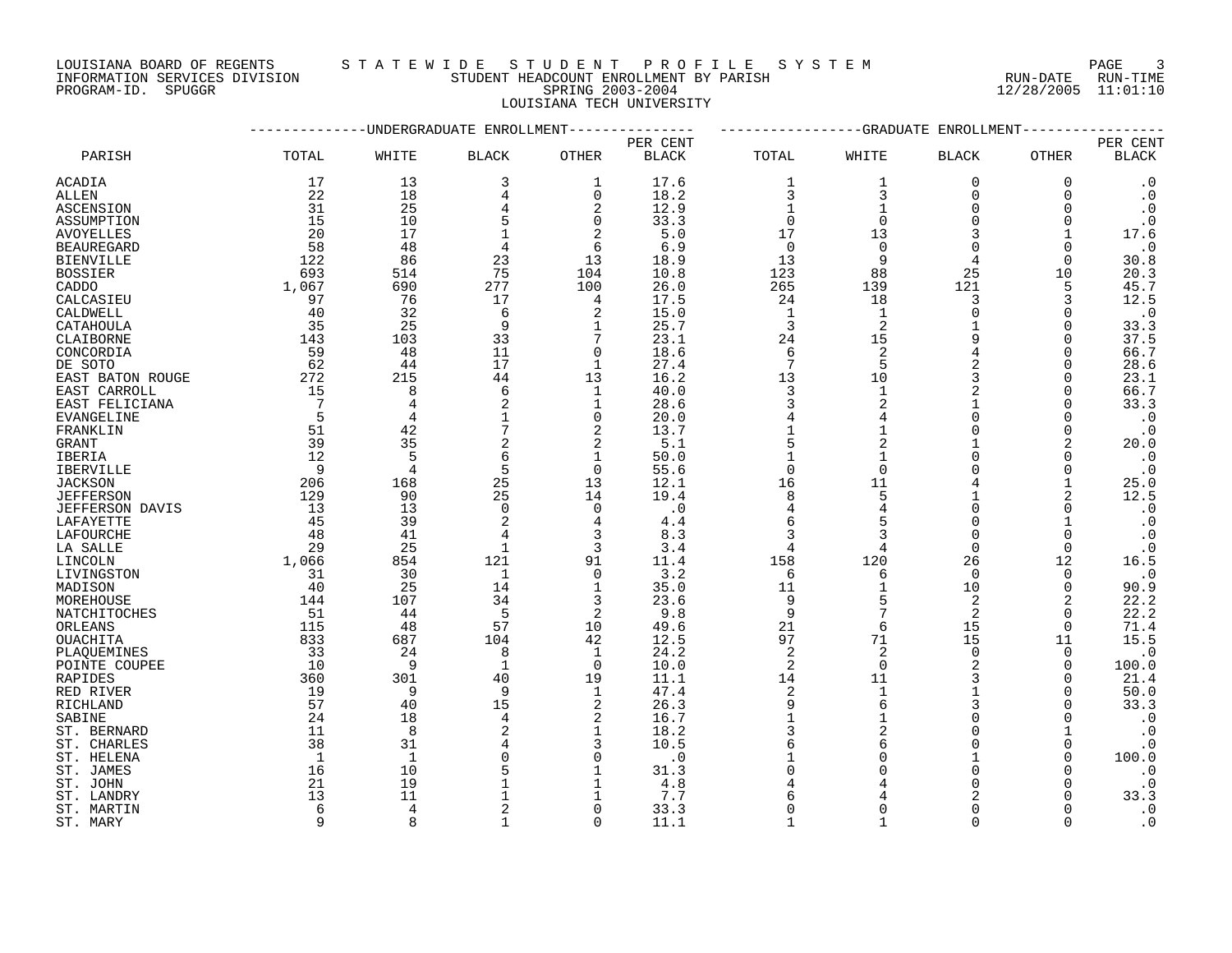## LOUISIANA BOARD OF REGENTS STATEWIDE STUDE NT PROFILE SYSTEM PAGE 4<br>INFORMATION SERVICES DIVISION STUDENT HEADCOUNT ENROLLMENT BY PARISH STORMATION SERVICES DIVISION INFORMATION SERVICES DIVISION STUDENT HEADCOUNT ENROLLMENT BY PARISH PROGRAM-ID. SPUGGR SPRING 2003-2004 12/28/2005 11:01:10

# LOUISIANA TECH UNIVERSITY

|                     |       |       | -UNDERGRADUATE ENROLLMENT- |              |              |       |       | -GRADUATE ENROLLMENT- |       |              |
|---------------------|-------|-------|----------------------------|--------------|--------------|-------|-------|-----------------------|-------|--------------|
|                     |       |       |                            |              | PER CENT     |       |       |                       |       | PER CENT     |
| PARISH              | TOTAL | WHITE | <b>BLACK</b>               | <b>OTHER</b> | <b>BLACK</b> | TOTAL | WHITE | <b>BLACK</b>          | OTHER | <b>BLACK</b> |
| ST. TAMMANY         | 190   | 172   |                            |              | 4.7          |       | 12    |                       |       | 23.5         |
| TANGIPAHOA          | 41    | 32    |                            |              | 12.2         |       |       |                       |       | $\cdot$ 0    |
| TENSAS              | 28    | 23    |                            |              | 17.9         |       |       |                       |       | 50.0         |
| TERREBONNE          | 38    | 34    |                            |              | 5.3          |       |       |                       |       | $\cdot$ 0    |
| UNION               | 238   | 207   |                            | 14           | 7.1          |       | 28    |                       |       | 6.5          |
| VERMILLION          |       |       |                            |              | 16.7         |       |       |                       |       |              |
| VERNON              | 54    | 42    |                            |              | 11.1         |       |       |                       |       | $\cdot$ 0    |
| WASHINGTON          | 29    | 26    |                            |              | 3.4          |       |       |                       |       | $\cdot$ 0    |
| WEBSTER             | 276   | 225   | 32                         | 19           | 11.6         | 69    | 49    | I h                   |       | 23.2         |
| WEST BATON ROUGE    |       |       |                            |              | 22.2         |       |       |                       |       | 100.0        |
| WEST CARROLL        | 61    | 50    |                            |              | 14.8         |       |       |                       |       | $\cdot$ 0    |
| WEST FELICIANA      | 13    | 13    |                            |              | . 0          |       |       |                       |       | $\cdot$ 0    |
| WINN                | 78    | 66    |                            |              | 14.1         |       |       |                       |       | $\cdot$ 0    |
| LOUISIANA TOTALS    | 7,320 | 5,630 | 1,148                      | 542          | 15.7         | 1,061 | 712   | 290                   | 59    | 27.3         |
| OUT-OF-STATE TOTALS | 1,155 | 757   | 238                        | 160          | 20.6         | 144   | 120   | 17                    |       | 11.8         |
| LA./OUT-OF-STATE    | 8,475 | 6,387 | 1,386                      | 702          | 16.4         | 1,205 | 832   | 307                   | 66    | 25.5         |
| FOREIGN TOTALS      | 179   |       |                            | 175          | . 6          | 529   |       |                       | 524   | . 4          |
| INSTITUTION TOTALS  | 8,654 | 6,390 | 1,387                      | 877          | 16.0         | 1,734 | 835   | 309                   | 590   | 17.8         |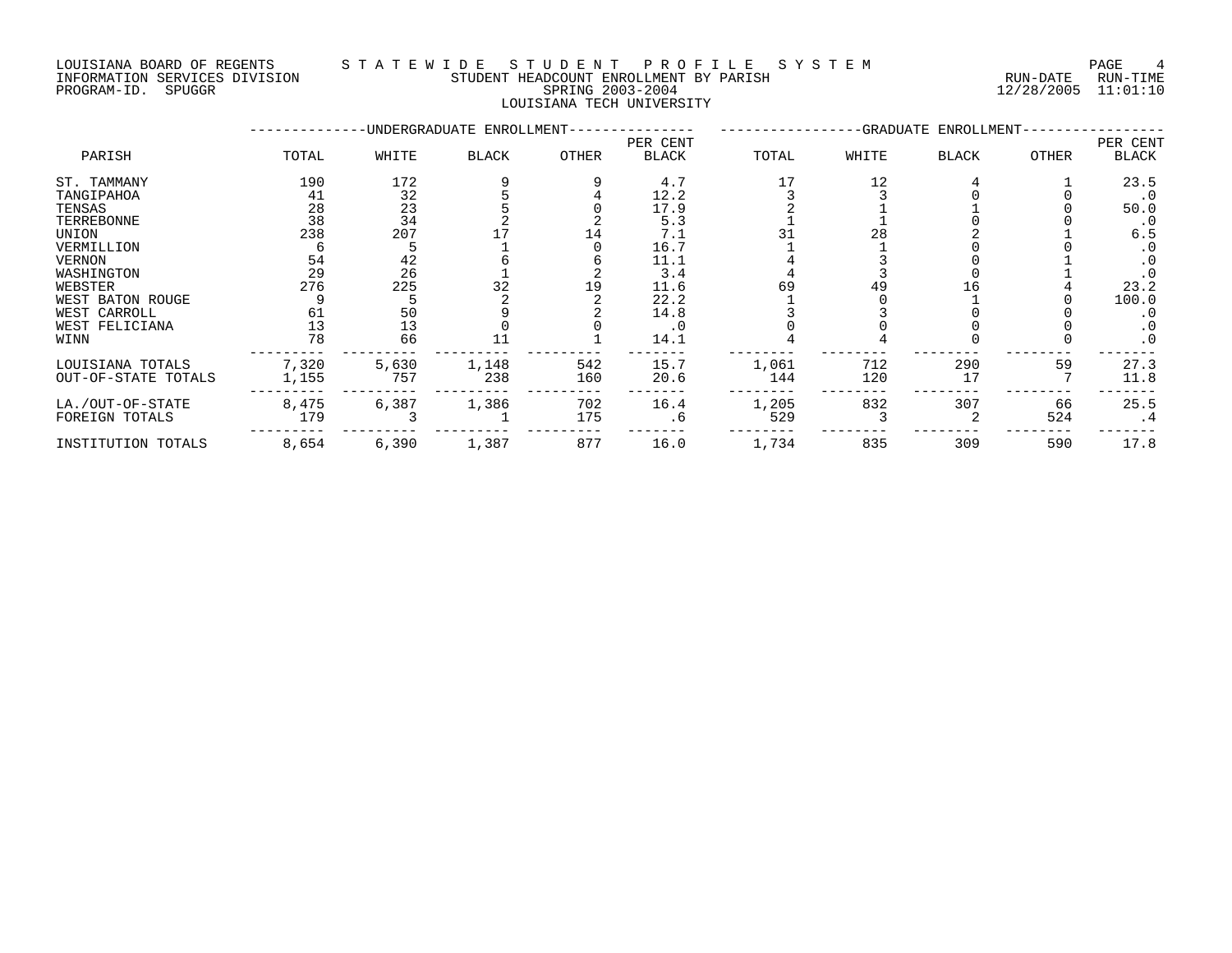LOUISIANA BOARD OF REGENTS STATEWIDE STUDENT PROFILE SYSTEM NAGE 5 INFORMATION SERVICES DIVISION STUDENT HEADCOUNT ENROLLMENT BY PARISH RUN-DATE RUN-TIME

# PROGRAM-ID. SPUGGR SPRING 2003-2004 12/28/2005 11:01:10 MCNEESE STATE UNIVERSITY

|                   |                 |                | -UNDERGRADUATE ENROLLMENT |                |              |                |                | -GRADUATE ENROLLMENT |              |                        |
|-------------------|-----------------|----------------|---------------------------|----------------|--------------|----------------|----------------|----------------------|--------------|------------------------|
|                   |                 |                |                           |                | PER CENT     |                |                |                      |              | PER CENT               |
| PARISH            | TOTAL           | WHITE          | <b>BLACK</b>              | <b>OTHER</b>   | <b>BLACK</b> | TOTAL          | WHITE          | BLACK                | <b>OTHER</b> | <b>BLACK</b>           |
| ACADIA            | 164             | 125            | 39                        | $\mathbf 0$    | 23.8         | 33             | 26             | 7                    | $\mathbf 0$  | 21.2                   |
| ALLEN             | 230             | 187            | 29                        | 14             | 12.6         | 25             | 24             | 1                    | 0            | 4.0                    |
| ASCENSION         | 8               | 5              | 3                         | $\mathbf 0$    | 37.5         | 1              | $\mathbf{1}$   | $\Omega$             | O            | $\cdot$ 0              |
| ASSUMPTION        | 2               | $\mathbf{1}$   | $\mathbf{1}$              | $\Omega$       | 50.0         | $\mathbf{1}$   | $\mathbf{1}$   | ∩                    | $\Omega$     | $\cdot$ 0              |
| <b>AVOYELLES</b>  | 5               | 3              | 2                         | $\Omega$       | 40.0         | $\mathbf 0$    | $\Omega$       | $\Omega$             | $\Omega$     | $\cdot$ 0              |
| <b>BEAUREGARD</b> | 430             | 373            | 42                        | 15             | 9.8          | 52             | 43             |                      | 2            | 13.5                   |
| <b>BOSSIER</b>    | 11              | 10             | $\mathbf 1$               | 0              | 9.1          | 1              |                | $\Omega$             | O            | $\cdot$ 0              |
| CADDO             | 25              | 10             | 15                        | $\overline{0}$ | 60.0         | $\mathbf 1$    | $\mathbf{1}$   | $\Omega$             | $\Omega$     | $\cdot$ 0              |
| CALCASIEU         | 3,848           | 2,999          | 744                       | 105            | 19.3         | 491            | 381            | 94                   | 16           | 19.1                   |
| CAMERON           | 188             | 177            | 7                         | 4              | 3.7          | 20             | 18             | $\mathbf{1}$         | $\mathbf{1}$ | 5.0                    |
| CLAIBORNE         | 2               | $\overline{2}$ | $\mathbf 0$               | $\mathbf 0$    | $\cdot$ 0    | $\mathbf 0$    | $\Omega$       | $\Omega$             | 0            | $\cdot$ 0              |
| CONCORDIA         | 4               | 3              |                           | 0              | 25.0         | 1              |                | ∩                    | ∩            | $\cdot$ 0              |
| DE SOTO           | 7               | 4              | 3                         | $\Omega$       | 42.9         | 3              |                |                      | ∩            | 66.7                   |
| EAST BATON ROUGE  | 60              | 30             | 27                        | 3              | 45.0         | 4              |                | $\Omega$             | $\Omega$     | $\cdot$ 0              |
| EAST FELICIANA    | $7\phantom{.0}$ | $\overline{4}$ | 3                         | $\Omega$       | 42.9         | $\mathbf{1}$   | $\Omega$       |                      | $\Omega$     | 100.0                  |
| EVANGELINE        | 99              | 76             | 22                        | 1              | 22.2         | 18             | 15             | 3                    | 0            | 16.7                   |
| FRANKLIN          | 1               | $\Omega$       | $\mathbf 1$               | $\Omega$       | 100.0        | 1              | $\Omega$       |                      | 0            | 100.0                  |
| GRANT             | 1               | $\mathbf{1}$   | $\Omega$                  | $\mathbf 0$    | $\cdot$ 0    | $\mathbf{1}$   |                | $\Omega$             | $\Omega$     | $\cdot$ 0              |
| IBERIA            | 47              | 17             | 30                        | $\mathbf 0$    | 63.8         | 4              | 2              | $\overline{2}$       | $\Omega$     | 50.0                   |
| <b>IBERVILLE</b>  | 5               | 3              | $\mathfrak{D}$            | $\Omega$       | 40.0         | $\Omega$       |                | $\Omega$             |              | $\cdot$ 0              |
| <b>JEFFERSON</b>  | 19              | 11             | 5                         | 3              | 26.3         | 6              | 4              | $\overline{2}$       | $\Omega$     | 33.3                   |
| JEFFERSON DAVIS   | 463             | 381            | 70                        | 12             | 15.1         | 72             | 61             | 10                   |              | 13.9                   |
| LAFAYETTE         | 82              | 42             | 37                        | 3              | 45.1         | 10             | 7              | 3                    | $\Omega$     | 30.0                   |
| LAFOURCHE         | 6               | 5              | $\mathbf{1}$              | $\mathbf 0$    | 16.7         | $\mathbf 0$    | $\Omega$       | $\Omega$             | ∩            | $\cdot$ 0              |
| LA SALLE          | 8               | 8              | $\Omega$                  | $\Omega$       | $\cdot$ 0    | 1              |                | $\Omega$             |              | $\cdot$ 0              |
| LINCOLN           | 2               | $\Omega$       |                           | $\mathbf 0$    | 100.0        | $\Omega$       | $\Omega$       | $\Omega$             |              | $\boldsymbol{\cdot}$ 0 |
| LIVINGSTON        |                 | 6              | O                         | 1              | . 0          | 3              |                | $\Omega$             | O            | $\cdot$ 0              |
| MADISON           |                 | $\Omega$       |                           | 0              | 100.0        | $\Omega$       |                | $\Omega$             |              | $\cdot$ 0              |
| MOREHOUSE         | $\overline{2}$  | $\Omega$       | 2                         | $\mathbf 0$    | 100.0        | $\Omega$       | $\Omega$       | $\Omega$             | $\Omega$     | $\cdot$ 0              |
| NATCHITOCHES      | 7               | 6              | $\mathbf{1}$              | $\Omega$       | 14.3         | $\overline{2}$ | $\overline{2}$ |                      | ∩            | $\cdot$ 0              |
| ORLEANS           | 37              | 6              | 30                        | $\mathbf 1$    | 81.1         | 7              | $\overline{2}$ | 5                    | $\Omega$     | 71.4                   |
| OUACHITA          | 13              | 6              | 7                         | 0              | 53.8         | 2              | 2              | $\Omega$             | O            | $\cdot$ 0              |
| PLAQUEMINES       |                 | $\Omega$       |                           | $\Omega$       | 100.0        | $\Omega$       |                | $\Omega$             |              | $\cdot$ 0              |
| POINTE COUPEE     | 4               | $\mathbf{1}$   | 3                         | 0              | 75.0         |                |                | ∩                    | $\Omega$     | $\cdot$ 0              |
| RAPIDES           | 65              | 45             | 16                        | 4              | 24.6         | 9              |                |                      |              | 11.1                   |
| RICHLAND          | $\mathbf{1}$    | $\mathbf{1}$   | $\mathbf 0$               | $\mathbf 0$    | $\cdot$ 0    | $\Omega$       |                | $\Omega$             | $\Omega$     | $\cdot$ 0              |
| SABINE            | 8               | 6              |                           | $\mathbf 0$    | 25.0         | $\Omega$       |                | $\Omega$             | ∩            | $\cdot$ 0              |
| ST. BERNARD       | 3               | 3              |                           | $\Omega$       | $\cdot$ 0    | $\Omega$       |                | ∩                    |              | $\cdot$ 0              |
| ST. CHARLES       | 14              | 10             |                           | $\mathbf 1$    | 21.4         | $\Omega$       |                | ∩                    |              | $\cdot$ 0              |
| ST. JAMES         | 2               | $\mathbf{1}$   |                           | $\Omega$       | 50.0         | $\Omega$       |                | $\Omega$             |              | $\cdot$ 0              |
| ST. JOHN          | 6               | 4              | $\overline{2}$            | $\mathbf 0$    | 33.3         | $\mathbf 0$    | $\Omega$       | $\Omega$             |              | $\cdot$ 0              |
| ST. LANDRY        | 99              | 66             | 31                        | 2              | 31.3         | 29             | 16             | 13                   | O            | 44.8                   |
| ST. MARTIN        | 37              | 3              | 33                        | 1              | 89.2         | 3              | $\Omega$       | 3                    | $\Omega$     | 100.0                  |
| ST. MARY          | 14              | 8              | 5                         | 1              | 35.7         | 3              |                |                      | ∩            | 33.3                   |
| ST. TAMMANY       | 25              | 14             | 11                        | $\Omega$       | 44.0         |                |                |                      | ∩            | 25.0                   |
| TANGIPAHOA        | 10              | 2              | 8                         | $\Omega$       | 80.0         |                |                |                      |              | $\cdot$ 0              |
| TERREBONNE        | 13              | 3              | 10                        | 0              | 76.9         |                |                |                      |              | $\cdot$ 0              |
| UNION             | $\mathbf{1}$    | $\Omega$       | $\mathbf{1}$              | $\Omega$       | 100.0        | $\Omega$       |                |                      |              | $\cdot$ 0              |
| VERMILLION        | 112             | 97             | 12                        | 3              | 10.7         | 9              | 9              | $\Omega$             |              | $\cdot$ 0              |
| <b>VERNON</b>     | 121             | 85             | 22                        | 14             | 18.2         | 21             | 18             | $\mathfrak{D}$       |              | 9.5                    |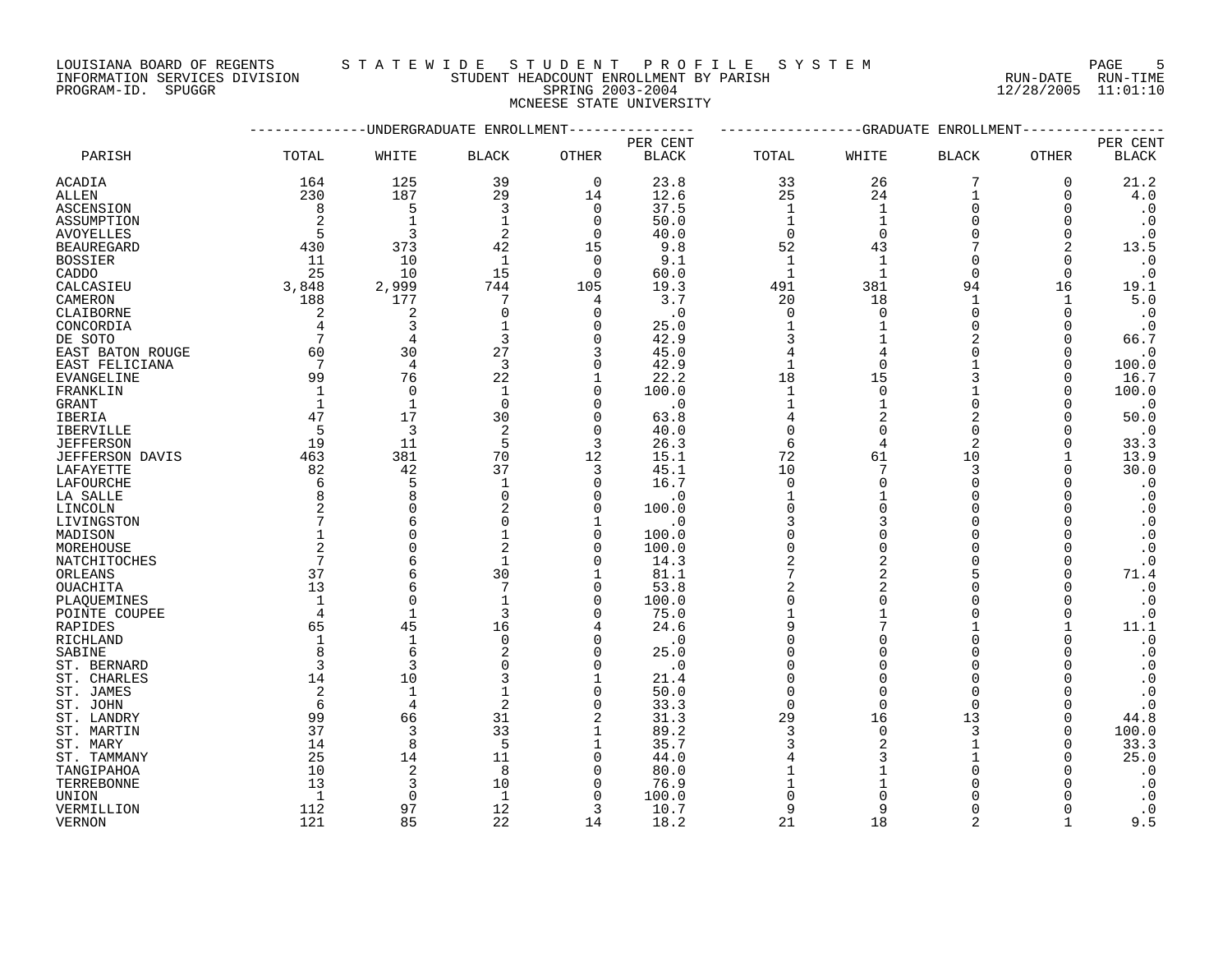### LOUISIANA BOARD OF REGENTS S T A T E W I D E S T U D E N T P R O F I L E S Y S T E M PAGE 6 INFORMATION SERVICES DIVISION STUDENT HEADCOUNT ENROLLMENT BY PARISH RUN-DATE RUN-TIME NOUSLAM SOURCES DIVISION CONTROLLER INFORMATION SERVICES DIVISION CONTRACTORY TREADCOUNT ENROLLMENT BY PARISH THAT THE THE RUN-DATE RUN-TIME RUN-TIME (2003-2004 12/28/2005 11:01:10 MCNEESE STATE UNIVERSITY

|                                                             |              |              | -UNDERGRADUATE ENROLLMENT- |            |                      |            |           | -GRADUATE ENROLLMENT- |           |                          |
|-------------------------------------------------------------|--------------|--------------|----------------------------|------------|----------------------|------------|-----------|-----------------------|-----------|--------------------------|
| PARISH                                                      | TOTAL        | WHITE        | <b>BLACK</b>               | OTHER      | PER CENT<br>BLACK    | TOTAL      | WHITE     | <b>BLACK</b>          | OTHER     | PER CENT<br><b>BLACK</b> |
| WASHINGTON<br>WEBSTER<br>WEST BATON ROUGE<br>WEST FELICIANA |              |              |                            |            | 50.0<br>66.7<br>66.7 |            |           |                       |           | . 0<br>100.0             |
| LOUISIANA TOTALS<br>OUT-OF-STATE TOTALS                     | 6,342<br>411 | 4,857<br>291 | 1,297<br>90                | 188<br>30  | 20.5<br>21.9         | 844<br>47  | 661<br>35 | 161<br>b              | 22        | 19.1<br>12.8             |
| LA./OUT-OF-STATE<br>FOREIGN TOTALS                          | 6,753<br>124 | 5,148        | 1,387                      | 218<br>124 | 20.5<br>$\cdot$ 0    | 891<br>112 | 696       | 167<br>U              | 28<br>110 | 18.7<br>. 0              |
| INSTITUTION TOTALS                                          | 6,877        | 5,148        | 1,387                      | 342        | 20.2                 | 1,003      | 698       | 167                   | 138       | 16.7                     |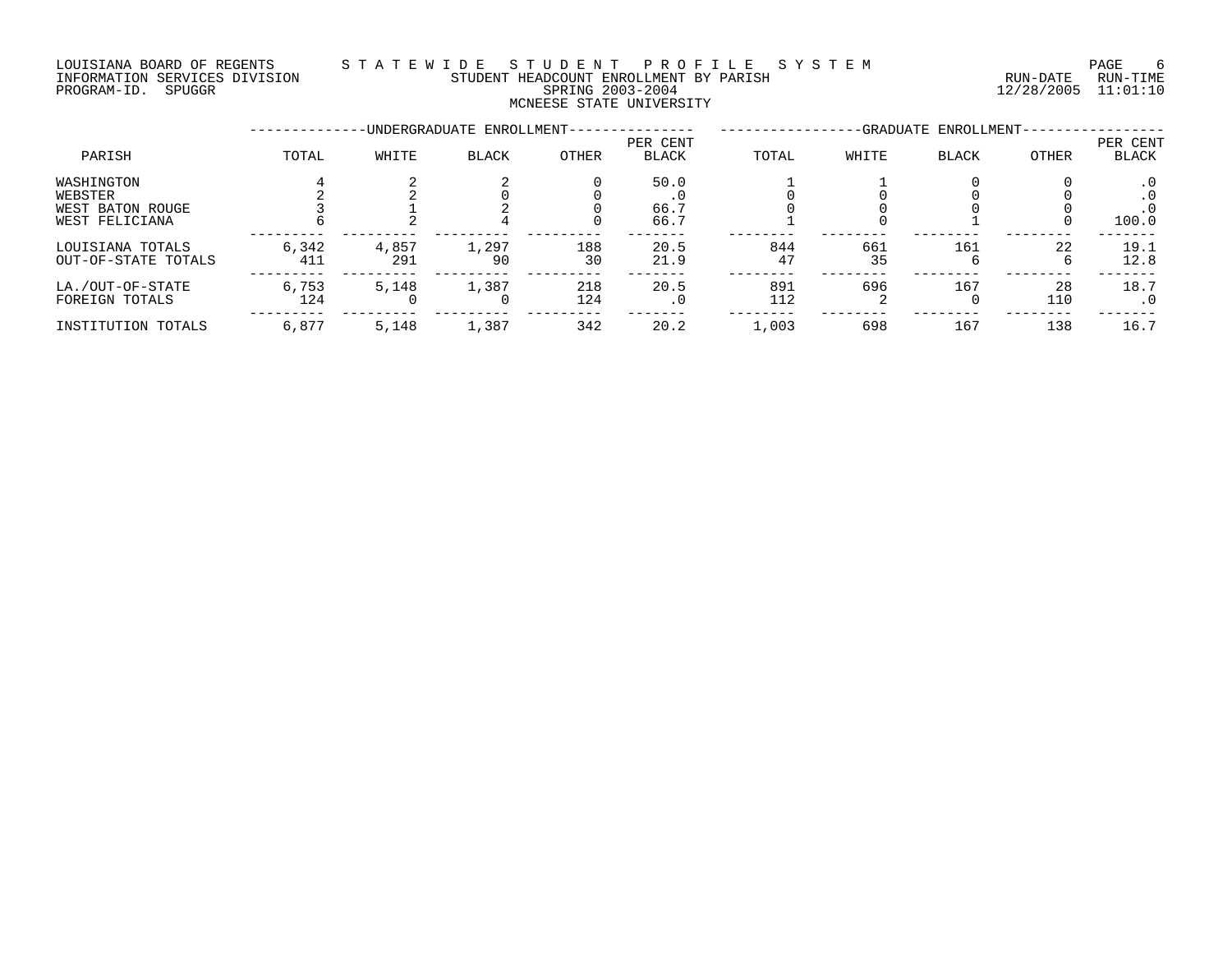# LOUISIANA BOARD OF REGENTS STA T E W I D E S T U D E N T P R O F I L E S Y S T E M T AGE 7 INFORMATION SERVICES DIVISION STUDENT HEADCOUNT ENROLLMENT BY PARISH RUN-DATE RUN-TIME

NICHOLLS STATE UNIVERSITY

PROGRAM-ID. SPUGGR SPRING 2003-2004 12/28/2005 11:01:10

|                   |                | ----------UNDERGRADUATE ENROLLMENT- |                |                |              |                |                | ------------GRADUATE ENROLLMENT |              |                        |
|-------------------|----------------|-------------------------------------|----------------|----------------|--------------|----------------|----------------|---------------------------------|--------------|------------------------|
|                   |                |                                     |                |                | PER CENT     |                |                |                                 |              | PER CENT               |
| PARISH            | TOTAL          | WHITE                               | <b>BLACK</b>   | OTHER          | <b>BLACK</b> | TOTAL          | WHITE          | <b>BLACK</b>                    | OTHER        | <b>BLACK</b>           |
| ACADIA            | 3              | 1                                   | 1              | 1              | 33.3         | $\mathbf 0$    | $\mathbf 0$    | $\mathbf 0$                     | 0            | $\cdot$ 0              |
| $\verb ALLEN $    | 5              | $\overline{4}$                      | $\mathbf 1$    | $\mathbf 0$    | 20.0         | $\mathbf 0$    | $\mathbf 0$    | $\overline{0}$                  | 0            | $\boldsymbol{\cdot}$ 0 |
| ASCENSION         | 88             | 56                                  | 30             | 2              | 34.1         | 12             | 10             | 2                               | 0            | 16.7                   |
| ASSUMPTION        | 236            | 178                                 | 53             | 5              | 22.5         | 24             | 16             |                                 |              | 29.2                   |
| <b>AVOYELLES</b>  | 6              | 6                                   | $\Omega$       | $\mathbf 0$    | $\cdot$ 0    | $\mathbf 0$    | $\cap$         | $\Omega$                        | 0            | $\boldsymbol{\cdot}$ 0 |
| <b>BEAUREGARD</b> | $\overline{2}$ | 2                                   | U              | $\Omega$       | . 0          | $\Omega$       | O              | $\Omega$                        | ∩            | $\boldsymbol{\cdot}$ 0 |
| <b>BOSSIER</b>    | 3              | $\mathbf{1}$                        |                | $\Omega$       | 66.7         | $\Omega$       |                | $\Omega$                        | ∩            | $\cdot$ 0              |
| CADDO             | 9              | 5                                   |                | $\Omega$       | 44.4         | $\Omega$       |                | $\Omega$                        | $\Omega$     | $\boldsymbol{\cdot}$ 0 |
| CALCASIEU         | 11             | 10                                  |                | $\Omega$       | 9.1          | $\Omega$       | ∩              | $\Omega$                        | ∩            | $\boldsymbol{\cdot}$ 0 |
| CAMERON           | 2              | $\overline{2}$                      |                | $\Omega$       | $\cdot$ 0    | $\Omega$       |                | $\Omega$                        |              | $\boldsymbol{\cdot}$ 0 |
| CATAHOULA         | $\Omega$       | $\Omega$                            | U              | $\Omega$       | $\cdot$ 0    |                | O              | $\Omega$                        |              | $\boldsymbol{\cdot}$ 0 |
| CONCORDIA         | 8              | 2                                   |                |                | 62.5         | ∩              |                | $\Omega$                        | $\Omega$     | $\cdot$ 0              |
| DE SOTO           | $\mathbf 1$    | $\mathbf{1}$                        | $\Omega$       | $\Omega$       | $\cdot$ 0    | $\Omega$       | O              | $\Omega$                        | $\Omega$     | $\cdot$ 0              |
| EAST BATON ROUGE  | 67             | 49                                  | 17             | -1             | 25.4         | $\overline{4}$ | 2              | $\overline{2}$                  | $\Omega$     | 50.0                   |
| EVANGELINE        | 4              | $\overline{4}$                      | $\mathbf 0$    | $\mathbf 0$    | $\cdot$ 0    |                |                | $\Omega$                        | $\Omega$     | $\cdot$ 0              |
| FRANKLIN          | 1              | $\overline{0}$                      | -1             | $\mathbf 0$    | 100.0        | $\Omega$       | $\Omega$       | $\Omega$                        | $\Omega$     | $\cdot$ 0              |
| <b>IBERIA</b>     | 53             | 22                                  | 29             | $\overline{2}$ | 54.7         | 11             |                | q                               | $\Omega$     | 81.8                   |
| <b>IBERVILLE</b>  | 42             | 32                                  | 8              | 2              | 19.0         | $\overline{2}$ | -1             |                                 | $\Omega$     | 50.0                   |
| <b>JEFFERSON</b>  | 259            | 149                                 | 91             | 19             | 35.1         | 23             | 17             | 5                               |              | 21.7                   |
| JEFFERSON DAVIS   | 2              | $\overline{2}$                      | $\Omega$       | $\Omega$       | $\cdot$ 0    | $\Omega$       | $\Omega$       | $\Omega$                        | $\Omega$     | $\cdot$ 0              |
| LAFAYETTE         | 19             | 9                                   | 10             | $\overline{0}$ | 52.6         | $\mathbf{1}$   | $\Omega$       | 1                               | 0            | 100.0                  |
| LAFOURCHE         | 1,773          | 1,498                               | 183            | 92             | 10.3         | 263            | 232            | 26                              | 5            | 9.9                    |
| LINCOLN           | $\overline{2}$ | $\mathbf{1}$                        | $\mathbf{1}$   | $\Omega$       | 50.0         | $\Omega$       | $\Omega$       | $\Omega$                        | $\Omega$     | $\cdot$ 0              |
| LIVINGSTON        | 17             | 15                                  | $\overline{2}$ | $\mathbf 0$    | 11.8         | $\Omega$       | $\Omega$       | $\Omega$                        | $\Omega$     | $\cdot$ 0              |
| MOREHOUSE         | $\mathbf 1$    | $\mathbf 0$                         |                | $\Omega$       | 100.0        | $\Omega$       |                | $\Omega$                        | $\Omega$     | $\cdot$ 0              |
| NATCHITOCHES      | 4              | 3                                   | $\mathbf{1}$   | $\Omega$       | 25.0         |                |                | $\cap$                          | $\Omega$     | $\cdot$ 0              |
| ORLEANS           | 172            | 22                                  | 144            | 6              | 83.7         | 4              | 3              |                                 | $\Omega$     | 25.0                   |
| OUACHITA          | 7              | 6                                   | -1             | $\Omega$       | 14.3         | $\Omega$       |                | $\Omega$                        | <sup>0</sup> | $\cdot$ 0              |
| PLAOUEMINES       | 25             | 15                                  | 6              | 4              | 24.0         |                |                | $\Omega$                        | $\Omega$     | $\cdot$ 0              |
| POINTE COUPEE     | 4              | 3                                   |                | $\Omega$       | 25.0         | $\Omega$       |                | $\Omega$                        | <sup>0</sup> | $\cdot$ 0              |
| RAPIDES           | 8              | 5                                   |                | $\Omega$       | 37.5         | $\cap$         |                | $\Omega$                        | ∩            | $\boldsymbol{\cdot}$ 0 |
| SABINE            | $\mathbf{1}$   | $\mathbf{1}$                        | U              | $\Omega$       | $\cdot$ 0    | $\Omega$       |                | $\Omega$                        | $\Omega$     | $\cdot$ 0              |
| ST. BERNARD       | 18             | 13                                  | 3              | 2              | 16.7         | $\Omega$       |                | $\Omega$                        | $\Omega$     | $\boldsymbol{\cdot}$ 0 |
| ST. CHARLES       | 209            | 162                                 | 34             | 13             | 16.3         | 13             | 11             | 2                               | <sup>0</sup> | 15.4                   |
| ST. JAMES         | 166            | 105                                 | 59             | $\overline{2}$ | 35.5         | 26             | 17             | q                               | $\Omega$     | 34.6                   |
| ST. JOHN          | 83             | 38                                  | 38             | 7              | 45.8         | 10             | 6              | 3                               |              | 30.0                   |
| ST. LANDRY        | 8              | 6                                   | 2              | $\Omega$       | 25.0         | $\Omega$       | $\Omega$       | $\Omega$                        | $\Omega$     | $\cdot$ 0              |
| ST. MARTIN        | 5              | 5                                   | $\Omega$       | $\Omega$       | $\cdot$ 0    | $\mathbf{1}$   | $\cap$         |                                 | $\Omega$     | 100.0                  |
| ST. MARY          | 548            | 394                                 | 113            | 41             | 20.6         | 48             | 39             | 6                               | 3            | 12.5                   |
| ST. TAMMANY       | 40             | 31                                  | 5              | 4              | 12.5         | $\mathbf{1}$   | $\mathbf{1}$   | $\Omega$                        | $\Omega$     | $\boldsymbol{\cdot}$ 0 |
| TANGIPAHOA        | 10             | 6                                   | 4              | $\Omega$       | 40.0         | $\overline{2}$ | $\overline{c}$ | $\Omega$                        | $\Omega$     | $\cdot$ 0              |
| TENSAS            | 2              | $\overline{2}$                      | $\Omega$       | $\Omega$       | $\cdot$ 0    | 0              | $\Omega$       | $\Omega$                        | 0            | $\cdot$ 0              |
| TERREBONNE        | 1,827          | 1,515                               | 165            | 147            | 9.0          | 233            | 183            | 37                              | 13           | 15.9                   |
| VERMILLION        | 14             | 12                                  | -1             | $\mathbf{1}$   | 7.1          | $\Omega$       | $\Omega$       | $\Omega$                        | $\Omega$     | $\cdot$ 0              |
| <b>VERNON</b>     | 1              | 1                                   | $\Omega$       | 0              | . 0          | $\mathbf 0$    | O              | $\Omega$                        | $\Omega$     | $\cdot$ 0              |
| WASHINGTON        | 3              | $\overline{2}$                      |                | $\Omega$       | 33.3         | $\Omega$       |                | $\Omega$                        | $\Omega$     | $\boldsymbol{\cdot}$ 0 |
| WEBSTER           | 2              | -1                                  |                | $\cap$         | 50.0         | 2              | $\overline{c}$ | $\Omega$                        |              | $\cdot$ 0              |
| WEST BATON ROUGE  | 3              | $\overline{2}$                      |                |                | . 0          | 1              |                | $\Omega$                        |              | $\boldsymbol{\cdot}$ 0 |
| WEST FELICIANA    | 7              | 6                                   |                | -1             | $\cdot$ 0    | $\Omega$       | $\Omega$       | $\Omega$                        |              | $\boldsymbol{\cdot}$ 0 |
| WINN              | $\mathbf{1}$   | $\Omega$                            |                | $\Omega$       | 100.0        | $\Omega$       | $\Omega$       | $\Omega$                        | $\Omega$     | $\cdot$ 0              |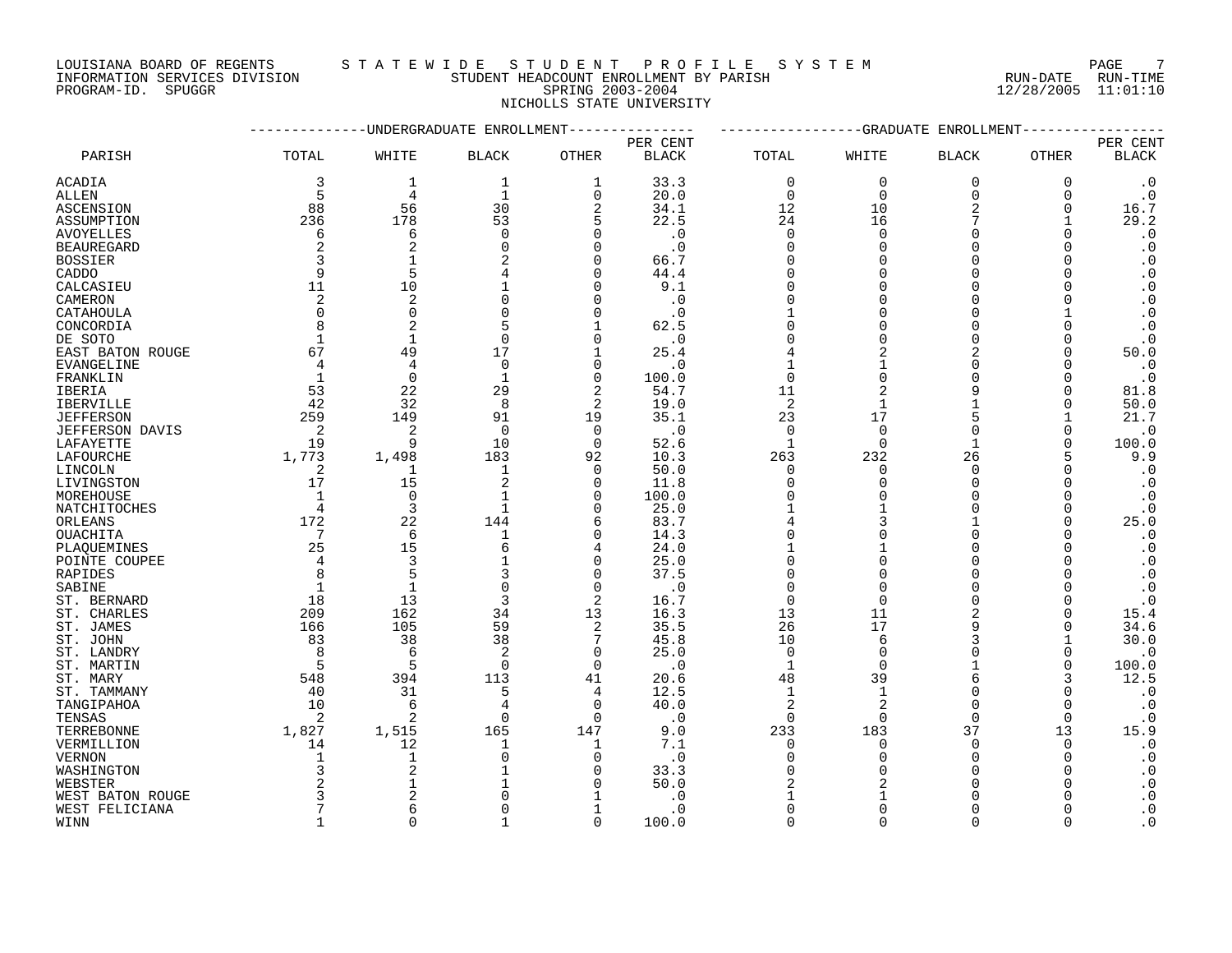### LOUISIANA BOARD OF REGENTS S T A T E W I D E S T U D E N T P R O F I L E S Y S T E M PAGE 8 INFORMATION SERVICES DIVISION STUDENT HEADCOUNT ENROLLMENT BY PARISH RUN-DATE RUN-TIME PROGRAM-ID. SPUGGR SPRING 2003-2004 12/28/2005 11:01:10 NICHOLLS STATE UNIVERSITY

|                                         |              |              | -UNDERGRADUATE ENROLLMENT-- |              | -GRADUATE ENROLLMENT-    |           |       |              |          |                   |
|-----------------------------------------|--------------|--------------|-----------------------------|--------------|--------------------------|-----------|-------|--------------|----------|-------------------|
| PARISH                                  | TOTAL        | WHITE        | <b>BLACK</b>                | <b>OTHER</b> | PER CENT<br><b>BLACK</b> | TOTAL     | WHITE | <b>BLACK</b> | OTHER    | PER CENT<br>BLACK |
| LOUISIANA TOTALS<br>OUT-OF-STATE TOTALS | 5,782<br>175 | 4,405<br>102 | 1,023<br>43                 | 354<br>30    | 17.7<br>24.6             | 685       | 548   | 112          | 25       | 16.4<br>25.0      |
| LA./OUT-OF-STATE<br>FOREIGN TOTALS      | 5,957<br>45  | 4,507        | 1,066                       | 384<br>45    | 17.9<br>$\cdot$ 0        | 689<br>20 | 550   | 113          | 26<br>20 | 16.4              |
| INSTITUTION TOTALS                      | 6.002        | 4,507        | 1,066                       | 429          | 17.8                     | 709       | 550   | 113          | 46       | 15.9              |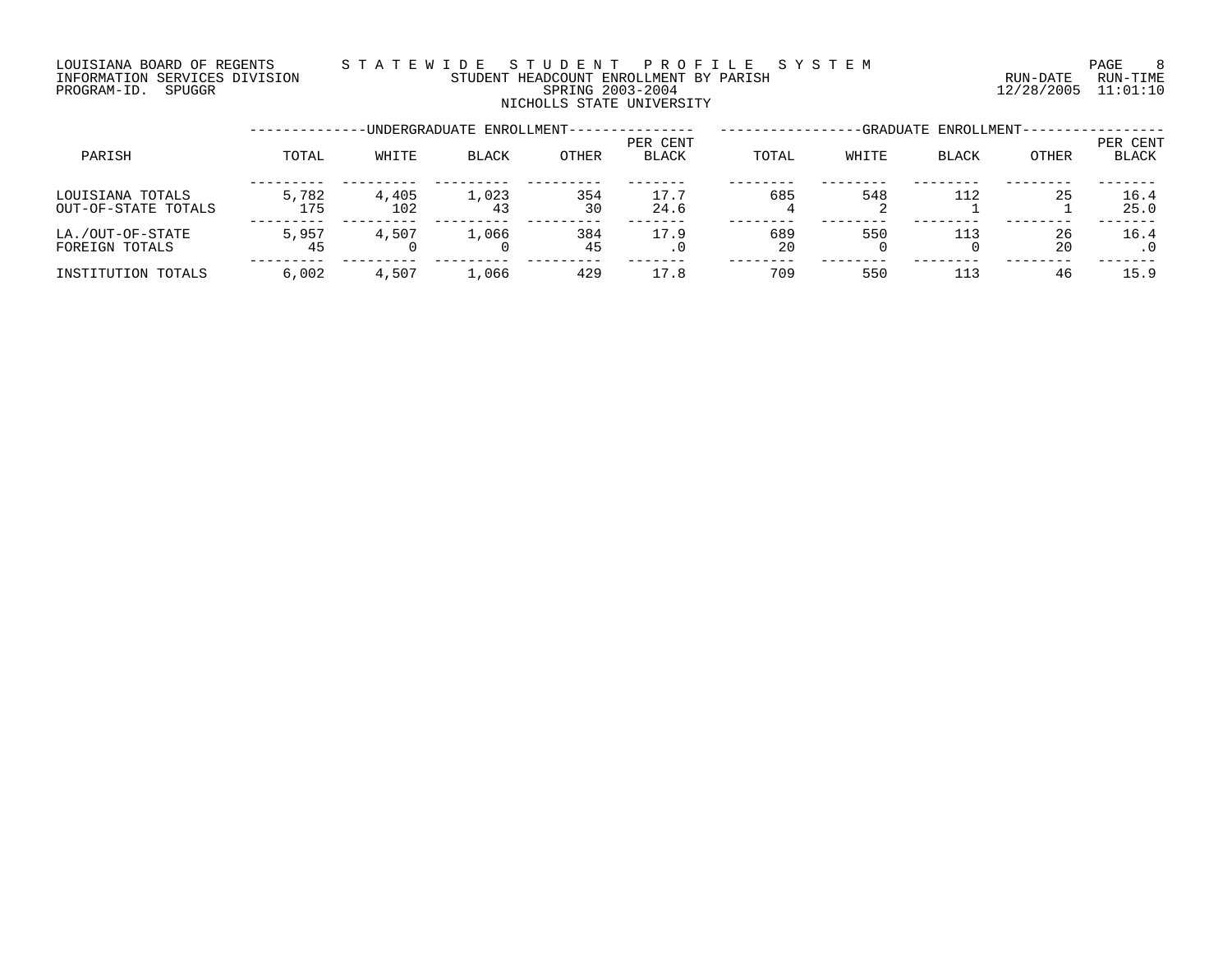LOUISIANA BOARD OF REGENTS S T A T E W I D E S T U D E N T P R O F I L E S Y S T E M PAGE 9 INFORMATION SERVICES DIVISION STUDENT HEADCOUNT ENROLLMENT BY PARISH RUN-DATE RUN-TIME

# PROGRAM-ID. SPUGGR SPRING 2003-2004 12/28/2005 11:01:10 UNIVERSITY OF LA. AT MONROE

|                        |                |                | -UNDERGRADUATE ENROLLMENT |                |              |                | -GRADUATE      | ENROLLMENT                     |             |                        |
|------------------------|----------------|----------------|---------------------------|----------------|--------------|----------------|----------------|--------------------------------|-------------|------------------------|
|                        |                |                |                           |                | PER CENT     |                |                |                                |             | PER CENT               |
| PARISH                 | TOTAL          | WHITE          | <b>BLACK</b>              | <b>OTHER</b>   | <b>BLACK</b> | TOTAL          | WHITE          | <b>BLACK</b>                   | OTHER       | $\operatorname{BLACK}$ |
| ACADIA                 | 11             | 8              | 3                         | $\Omega$       | 27.3         | 5              | 5              | $\overline{0}$                 | $\Omega$    | $\cdot$ 0              |
| ALLEN                  | 9              | 7              | 2                         | $\mathbf 0$    | 22.2         | 3              | 3              | $\mathbf 0$                    | 0           | $\cdot$ 0              |
| ASCENSION              | 6              | 5              | 0                         | -1             | $\cdot$ 0    | 4              | 3              | $\mathbf{1}$                   | $\Omega$    | 25.0                   |
| ASSUMPTION             | 5              | $\overline{2}$ | ζ                         | $\Omega$       | 60.0         | $\Omega$       | ∩              | $\Omega$                       | $\Omega$    | $\cdot$ 0              |
| AVOYELLES              | 26             | 20             |                           |                | 19.2         |                |                | $\Omega$                       | $\Omega$    | $\cdot$ 0              |
| <b>BEAUREGARD</b>      | 14             | 8              | 6                         | ∩              | 42.9         |                |                | $\Omega$                       |             | $\cdot$ 0              |
| <b>BIENVILLE</b>       | 15             | 6              | 9                         | $\cap$         | 60.0         | $\overline{4}$ |                |                                | ∩           | $\cdot$ 0              |
| <b>BOSSIER</b>         | 95             | 54             | 38                        | 3              | 40.0         | 19             | 15             |                                | 3           | 5.3                    |
| CADDO                  | 145            | 52             | 87                        | 6              | 60.0         | 20             | 9              |                                | 3           | 40.0                   |
| CALCASIEU              | 51             | 26             | 22                        | 3              | 43.1         | 33             | 26             |                                | 2           | 15.2                   |
| CALDWELL               | 99             | 85             | 12                        | $\overline{2}$ | 12.1         | 22             | 19             | 3                              | $\Omega$    | 13.6                   |
| CAMERON                | 2              | $\overline{2}$ | $\Omega$                  | ∩              | $\cdot$ 0    | $\mathbf{1}$   | $\cap$         | $\Omega$                       |             | $\cdot$ 0              |
| CATAHOULA              | 54             | 33             | 21                        | $\mathbf 0$    | 38.9         | 9              |                | $\overline{2}$                 | $\Omega$    | 22.2                   |
| CLAIBORNE              | 15             | 9              | 5                         | 1              | 33.3         | $\mathbf{1}$   |                | $\Omega$                       | $\Omega$    | $\cdot$ 0              |
| CONCORDIA              | 95             | 53             | 42                        | $\Omega$       | 44.2         | 17             |                | 10                             | $\Omega$    | 58.8                   |
| DE SOTO                | 15             | 7              | 8                         | $\Omega$       | 53.3         | 3              | $\Omega$       | 3                              | $\Omega$    | 100.0                  |
| EAST BATON ROUGE       | 80             | 41             | 26                        | 13             | 32.5         | 43             | 24             | 3                              | 16          | 7.0                    |
| EAST CARROLL           | 60             | 24             | 36                        | $\mathbf 0$    | 60.0         | 18             | 7              | 11                             | $\mathbf 0$ | 61.1                   |
| EAST FELICIANA         | $\overline{3}$ | $\mathbf{1}$   | 2                         | $\Omega$       | 66.7         | $\mathbf 0$    | $\Omega$       | $\Omega$                       | 0           | $\cdot$ 0              |
| <b>EVANGELINE</b>      | 16             | 12             | 4                         | $\Omega$       | 25.0         | 8              | 8              | $\Omega$                       | $\Omega$    | $\cdot$ 0              |
| FRANKLIN               | 306            | 224            | 76                        | 6              | 24.8         | 42             | 32             | 10                             | $\Omega$    | 23.8                   |
| <b>GRANT</b>           | 30             | 22             | 8                         | $\Omega$       | 26.7         | 7              | 7              | $\Omega$                       | $\Omega$    | $\cdot$ 0              |
| IBERIA                 | 22             | 10             | 5                         | 7              | 22.7         | 6              | 4              | $\mathbf{1}$                   |             | 16.7                   |
| <b>IBERVILLE</b>       | 6              | 6              | $\mathbf 0$               | $\mathbf 0$    | $\cdot$ 0    | 1              | $\mathbf{1}$   | $\Omega$                       | 0           | $\cdot$ 0              |
| <b>JACKSON</b>         | 71             | 59             | 11                        | $\mathbf{1}$   | 15.5         | 11             | 11             | $\Omega$                       | $\Omega$    | $\cdot$ 0              |
| <b>JEFFERSON</b>       | 64             | 23             | 20                        | 21             | 31.3         | 21             | 9              |                                | 5           | 33.3                   |
| <b>JEFFERSON DAVIS</b> | 21             | 10             | 11                        | $\Omega$       | 52.4         | $\overline{4}$ |                | $\Omega$                       | $\Omega$    | $\cdot$ 0              |
| LAFAYETTE              | 30             | 24             | $\mathbf{1}$              | 5              | 3.3          | 12             | q              | 3                              | $\Omega$    | 25.0                   |
| LAFOURCHE              | 11             | 11             | $\mathbf 0$               | $\mathbf 0$    | $\cdot$ 0    | 10             | 10             | $\Omega$                       | 0           | $\cdot$ 0              |
| LA SALLE               | 82             | 72             | 9                         |                | 11.0         | 8              | 8              | $\cap$                         | $\Omega$    | $\cdot$ 0              |
| LINCOLN                | 82             | 67             | 13                        | $\overline{2}$ | 15.9         | 28             | 19             |                                | $\Omega$    | 32.1                   |
| LIVINGSTON             | 20             | 18             | $\mathbf{1}$              | $\mathbf{1}$   | 5.0          | $\overline{4}$ | 4              | $\Omega$                       | $\Omega$    | $\cdot$ 0              |
| MADISON                | 115            | 57             | 55                        |                | 47.8         | 15             | $\overline{4}$ | 11                             | $\Omega$    | 73.3                   |
| MOREHOUSE              | 391            | 253            | 134                       |                | 34.3         | 48             | 31             | 17                             | 0           | 35.4                   |
| NATCHITOCHES           | 40             | 22             | 18                        | $\Omega$       | 45.0         | 6              | 5              | $\mathbf{1}$<br>$\overline{2}$ | $\Omega$    | 16.7                   |
| ORLEANS<br>OUACHITA    | 49<br>2,835    | 16<br>2,010    | 28<br>761                 | 5<br>64        | 57.1<br>26.8 | 11<br>401      | 3<br>285       | 106                            | 6<br>10     | 18.2<br>26.4           |
| PLAOUEMINES            | 8              | 7              | 1                         | $\Omega$       | 12.5         | 3              | 3              | $\Omega$                       | $\Omega$    |                        |
| POINTE COUPEE          | $\mathbf{1}$   | $\mathbf{1}$   | $\Omega$                  | $\Omega$       | $\cdot$ 0    | 3              | 3              | $\Omega$                       | $\Omega$    | $\cdot$ 0<br>$\cdot$ 0 |
| RAPIDES                | 143            | 91             | 43                        | 9              | 30.1         | 26             | 22             | 3                              |             | 11.5                   |
| RED RIVER              | 6              | 6              | $\mathbf 0$               | $\Omega$       | $\cdot$ 0    | 1              | 1              | $\Omega$                       | $\Omega$    | $\cdot$ 0              |
| RICHLAND               | 320            | 235            | 80                        | 5              | 25.0         | 37             | 28             |                                |             | 21.6                   |
| SABINE                 | 11             | 8              | $\overline{c}$            |                | 18.2         | 3              | 3              |                                | U           | $\cdot$ 0              |
| ST. BERNARD            | 7              | 6              | $\Omega$                  | 1              | $\cdot$ 0    | 8              |                |                                | 3           | $\cdot$ 0              |
| ST. CHARLES            | 19             | 10             |                           | $\overline{2}$ | 36.8         | $\mathbf{1}$   |                | $\Omega$                       | 0           | $\cdot$ 0              |
| ST. HELENA             | 1              | $\mathbf{1}$   |                           | $\Omega$       | $\cdot$ 0    |                |                |                                | $\Omega$    | 100.0                  |
| ST. JAMES              | 8              | 6              |                           | n              | 25.0         | $\Omega$       |                |                                |             | $\cdot$ 0              |
| ST. JOHN               | 23             | 21             |                           |                | 8.7          |                |                |                                |             | $\cdot$ 0              |
| ST. LANDRY             | 31             | 20             | 8                         | 3              | 25.8         | 18             | 15             | 3                              |             | 16.7                   |
| ST. MARTIN             | 3              | 2              |                           | $\Omega$       | 33.3         | $\overline{4}$ | $\mathbf{1}$   | $\mathfrak{D}$                 |             | 50.0                   |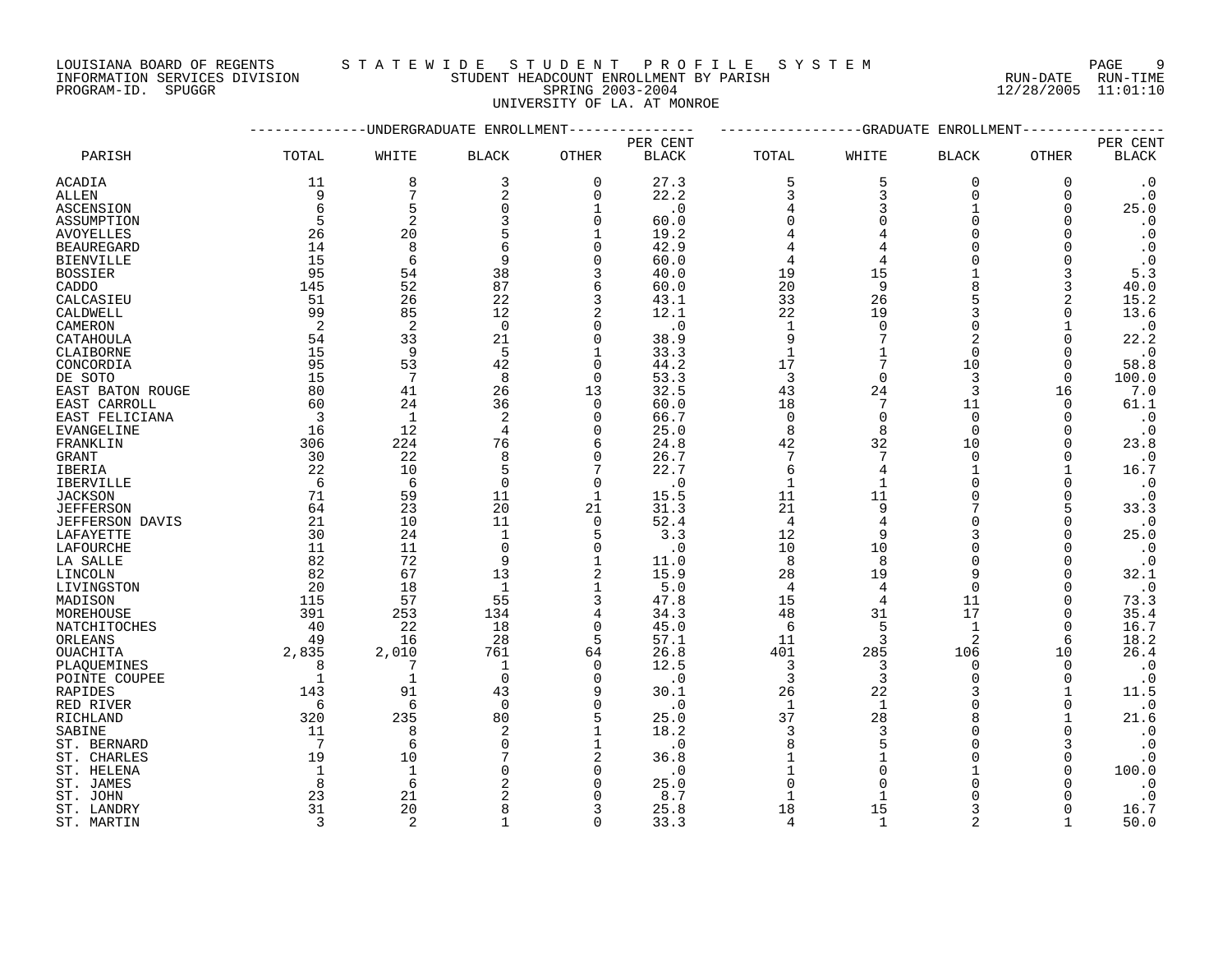#### LOUISIANA BOARD OF REGENTS S T A T E W I D E S T U D E N T P R O F I L E S Y S T E M PAGE 10 INFORMATION SERVICES DIVISION STUDENT HEADCOUNT ENROLLMENT BY PARISH RUN-DATE RUN-TIME PROGRAM-ID. SPUGGR SPRING 2003-2004 12/28/2005 11:01:10

UNIVERSITY OF LA. AT MONROE

|                     |       |       | -UNDERGRADUATE ENROLLMENT- |       |                          |       |       | -GRADUATE ENROLLMENT |              |                   |
|---------------------|-------|-------|----------------------------|-------|--------------------------|-------|-------|----------------------|--------------|-------------------|
| PARISH              | TOTAL | WHITE | <b>BLACK</b>               | OTHER | PER CENT<br><b>BLACK</b> | TOTAL | WHITE | <b>BLACK</b>         | <b>OTHER</b> | PER CENT<br>BLACK |
| ST. MARY            | 11    |       |                            |       | 18.2                     |       |       |                      |              | $\cdot$ 0         |
| ST. TAMMANY         | 33    | 26    |                            |       | 15.2                     |       | 10    |                      |              |                   |
| TANGIPAHOA          | 29    | 16    |                            |       | 44.8                     | 14    | 10    |                      |              | 28.6              |
| TENSAS              | 28    | 17    | 10                         |       | 35.7                     |       |       |                      |              | 25.0              |
| TERREBONNE          |       |       |                            |       | 9.1                      |       |       |                      |              | $\cdot$ 0         |
| UNION               | 109   | 97    |                            |       | 10.1                     | 16    |       |                      |              | 12.5              |
| VERMILLION          | 20    | 16    |                            |       | 10.0                     |       |       |                      |              | 10.0              |
| VERNON              | 33    | 18    |                            |       | 39.4                     |       |       |                      |              | $\cdot$ 0         |
| WASHINGTON          | 12    |       |                            |       | 8.3                      |       |       |                      |              |                   |
| WEBSTER             | 46    | 33    |                            |       | 28.3                     |       |       |                      |              | 16.7              |
| WEST BATON ROUGE    |       |       |                            |       | 50.0                     |       |       |                      |              | . 0               |
| WEST CARROLL        | 193   | 170   | 23                         |       | 11.9                     |       | 30    |                      |              | 3.2               |
| WEST FELICIANA      |       |       |                            |       | . 0                      |       |       |                      |              | $\cdot$ 0         |
| WINN                | 32    | 25    |                            |       | 21.9                     |       |       |                      |              | 66.7              |
| LOUISIANA TOTALS    | 6,137 | 4,223 | 1,730                      | 184   | 28.2                     | 1,076 | 774   | 244                  | 58           | 22.7              |
| OUT-OF-STATE TOTALS | 464   | 328   | 111                        | 25    | 23.9                     | 138   | 107   | 18                   | 13           | 13.0              |
| LA./OUT-OF-STATE    | 6,601 | 4,551 | 1,841                      | 209   | 27.9                     | 1,214 | 881   | 262                  | 71           | 21.6              |
| FOREIGN TOTALS      | 77    |       |                            | 77    | . 0                      | 103   |       | 0                    | 103          | $\cdot$ 0         |
| INSTITUTION TOTALS  | 6,678 | 4,551 | 1,841                      | 286   | 27.6                     | 1,317 | 881   | 262                  | 174          | 19.9              |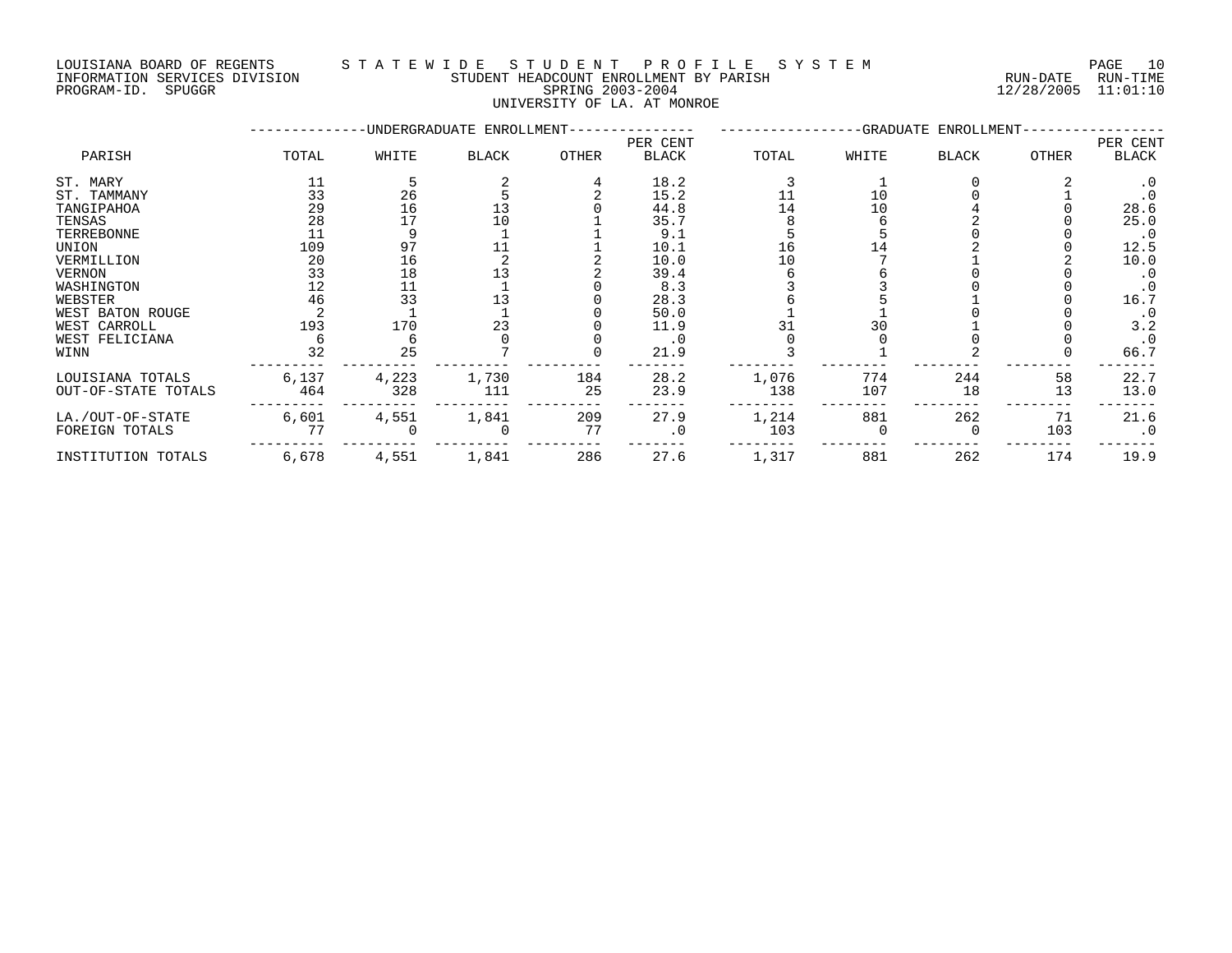LOUISIANA BOARD OF REGENTS STA TEWIDE STUDENT PROFILE SYSTEM NATIONAL PAGE 11

INFORMATION SERVICES DIVISION STUDENT HEADCOUNT ENROLLMENT BY PARISH RUN-DATE RUN-TIME

# PROGRAM-ID. SPUGGR SPRING 2003-2004 12/28/2005 11:01:10 NORTHWESTERN STATE UNIVERSITY

|                        |                          |                | -UNDERGRADUATE ENROLLMENT |                 |              |                 |                | -GRADUATE ENROLLMENT |                |              |
|------------------------|--------------------------|----------------|---------------------------|-----------------|--------------|-----------------|----------------|----------------------|----------------|--------------|
|                        |                          |                |                           |                 | PER CENT     |                 |                |                      |                | PER CENT     |
| PARISH                 | TOTAL                    | WHITE          | <b>BLACK</b>              | <b>OTHER</b>    | <b>BLACK</b> | TOTAL           | WHITE          | <b>BLACK</b>         | <b>OTHER</b>   | <b>BLACK</b> |
| ACADIA                 | 27                       | 17             | 9                         | 1               | 33.3         | 9               | 6              | 3                    | 0              | 33.3         |
| ALLEN                  | 48                       | 37             | 9                         | 2               | 18.8         | 6               | 4              | $\overline{2}$       | $\Omega$       | 33.3         |
|                        |                          |                |                           |                 |              |                 |                | $\mathbf{1}$         |                |              |
| <b>ASCENSION</b>       | 26                       | 18             | 8                         | $\mathbf 0$     | 30.8         | 3               | $\overline{2}$ |                      | 0              | 33.3         |
| ASSUMPTION             | $\overline{3}$           | 2              | 1                         | $\Omega$        | 33.3         | $\Omega$        | $\Omega$       | $\Omega$             | $\Omega$       | $\cdot$ 0    |
| <b>AVOYELLES</b>       | 74                       | 43             | 26                        | 5               | 35.1         | 22              | 19             | $\mathbf{3}$         | $\Omega$       | 13.6         |
| <b>BEAUREGARD</b>      | 177                      | 134            | 28                        | 15              | 15.8         | 10              | 9              | $\Omega$             | 1              | $\cdot$ 0    |
| <b>BIENVILLE</b>       | 65                       | 41             | 24                        | $\Omega$        | 36.9         | 4               | 3              | $\mathbf{1}$         | $\Omega$       | 25.0         |
| <b>BOSSIER</b>         | 512                      | 384            | 88                        | 40              | 17.2         | 41              | 32             | 4                    | 5              | 9.8          |
| CADDO                  | 1,069                    | 562            | 442                       | 65              | 41.3         | 79              | 45             | 25                   | 9              | 31.6         |
| CALCASIEU              | 127                      | 68             | 47                        | 12              | 37.0         | 26              | 23             | $\overline{2}$       |                | 7.7          |
|                        | 10                       | 10             | $\mathbf 0$               | $\Omega$        | $\cdot$ 0    | 4               | $\overline{4}$ | $\Omega$             | $\Omega$       | $\cdot$ 0    |
| CALDWELL               |                          |                |                           |                 |              |                 | $\Omega$       | $\Omega$             |                |              |
| CAMERON                | 5                        | .5             | $\Omega$                  | $\Omega$        | $\cdot$ 0    | $\Omega$        |                |                      | $\Omega$       | $\cdot$ 0    |
| CATAHOULA              | 99                       | 71             | 25                        | 3               | 25.3         | 17              | 13             |                      | $\Omega$       | 23.5         |
| CLAIBORNE              | 41                       | 28             | 11                        | 2               | 26.8         | 5               | 4              | $\mathbf{1}$         | $\Omega$       | 20.0         |
| CONCORDIA              | 115                      | 43             | 70                        | 2               | 60.9         | 15              | 8              | 6                    | $\mathbf{1}$   | 40.0         |
| DE SOTO                | 202                      | 102            | 89                        | 11              | 44.1         | 31              | 16             | 14                   | 1              | 45.2         |
| EAST BATON ROUGE       | 209                      | 104            | 98                        | $7\phantom{.0}$ | 46.9         | 24              | 16             | 8                    | 0              | 33.3         |
| EAST CARROLL           | $\overline{\phantom{a}}$ | 2              | $\Omega$                  | $\mathbf 1$     | $\cdot$ 0    | $\mathbf{1}$    | $\Omega$       |                      | $\Omega$       | 100.0        |
| EAST FELICIANA         | $\overline{9}$           | 5              | 3                         | 1               | 33.3         | $\mathbf 0$     | $\Omega$       | $\Omega$             | $\Omega$       | $\cdot$ 0    |
| EVANGELINE             | 37                       | 31             | 5                         | 1               | 13.5         | 5               | 4              |                      | <sup>n</sup>   | 20.0         |
| FRANKLIN               | 17                       | 10             | 5                         | 2               | 29.4         | 6               | 6              | $\Omega$             | $\Omega$       | $\cdot$ 0    |
|                        | 157                      | 133            | 9                         | 15              | 5.7          | 30              | 27             | 2                    | 1              | $6.7$        |
| GRANT                  |                          |                |                           |                 |              |                 |                |                      |                |              |
| IBERIA                 | 70                       | 37             | 26                        | $7\phantom{.0}$ | 37.1         | 6               | 5              |                      | $\Omega$       | 16.7         |
| IBERVILLE              | 15                       | 9              | 5                         | $\mathbf{1}$    | 33.3         | 3               | 3              | $\Omega$             | $\Omega$       | $\cdot$ 0    |
| <b>JACKSON</b>         | 33                       | 20             | 11                        | 2               | 33.3         | 8               | 6              | $\overline{2}$       | $\Omega$       | 25.0         |
| <b>JEFFERSON</b>       | 152                      | 94             | 46                        | 12              | 30.3         | 7               |                | 2                    | $\Omega$       | 28.6         |
| <b>JEFFERSON DAVIS</b> | 15                       | 12             | 2                         | 1               | 13.3         | 6               | 3              | $\overline{2}$       | 1              | 33.3         |
| LAFAYETTE              | 81                       | 45             | 27                        | 9               | 33.3         | 22              | 17             | 3                    | $\overline{a}$ | 13.6         |
| LAFOURCHE              | -21                      | 14             | 6                         | 1               | 28.6         | $\overline{4}$  | 4              | $\Omega$             | 0              | $\cdot$ 0    |
| LA SALLE               | 167                      | 143            | 17                        | 7               | 10.2         | 23              | 18             | 3                    | 2              | 13.0         |
| LINCOLN                | 33                       | 21             | 10                        | $\overline{a}$  | 30.3         | $7\phantom{.0}$ | 7              | $\Omega$             | $\Omega$       | $\cdot$ 0    |
| LIVINGSTON             | 24                       | 21             | $\Omega$                  | 3               | $\cdot$ 0    | 2               | $\overline{2}$ | $\Omega$             | $\Omega$       | $\cdot$ 0    |
| MADISON                | $\overline{\mathbf{3}}$  | 2              | $\mathbf{1}$              | $\Omega$        | 33.3         | 2               | $\mathbf{1}$   |                      | $\Omega$       | 50.0         |
| MOREHOUSE              | 18                       | 3              | 15                        | $\Omega$        | 83.3         | 3               | 2              |                      | $\Omega$       | 33.3         |
|                        |                          |                | 432                       |                 | 38.2         | 155             | 93             | 55                   |                | 35.5         |
| NATCHITOCHES           | 1,132                    | 608            |                           | 92              |              |                 |                |                      |                |              |
| ORLEANS                | 150                      | 20             | 123                       | 7               | 82.0         | 12              | 2              | 10                   | $\Omega$       | 83.3         |
| <b>OUACHITA</b>        | 74                       | 29             | 42                        | 3               | 56.8         | 20              | 14             | 4                    | 2              | 20.0         |
| PLAQUEMINES            | 11                       | $\overline{4}$ | 6                         | 1               | 54.5         | $\overline{3}$  | 2              | $\mathbf{1}$         | 0              | 33.3         |
| POINTE COUPEE          | 20                       | 13             | 4                         | 3               | 20.0         | $\overline{0}$  | $\Omega$       | $\Omega$             | $\Omega$       | $\cdot$ 0    |
| RAPIDES                | 780                      | 427            | 297                       | 56              | 38.1         | 189             | 132            | 55                   | 2              | 29.1         |
| RED RIVER              | 178                      | 78             | 89                        | 11              | 50.0         | 22              | 13             | 8                    | 1              | 36.4         |
| RICHLAND               | 18                       | -7             | 8                         | 3               | 44.4         | 5               | - 5            | $\Omega$             | $\Omega$       | $\cdot$ 0    |
| SABINE                 | 380                      | 230            | 67                        | 83              | 17.6         | 61              | 51             | 5                    |                | 8.2          |
| ST. BERNARD            | -11                      | 7              | 4                         | $\Omega$        | 36.4         | $\Omega$        | $\Omega$       | $\Omega$             |                | $\cdot$ 0    |
| ST. CHARLES            | 23                       | 11             | 11                        | 1               | 47.8         | $\mathbf{1}$    | $\mathbf{1}$   | $\Omega$             | $\Omega$       | $\cdot$ 0    |
| ST. HELENA             | 1                        |                | $\Omega$                  | $\Omega$        | $\cdot$ 0    |                 |                | $\Omega$             | $\Omega$       | $\cdot$ 0    |
| ST. JAMES              | 14                       | $\Omega$       | 13                        |                 | 92.9         |                 |                |                      | $\Omega$       | 100.0        |
| ST. JOHN               | 17                       |                | 9                         | 2               | 52.9         | 2               | 1              | $\Omega$             |                | $\cdot$ 0    |
|                        | 67                       | 31             | 30                        | 6               | 44.8         | 15              | 11             | 3                    | 1              | 20.0         |
| ST. LANDRY             | 20                       |                | 13                        | $\Omega$        |              | 6               | 3              | 3                    | $\Omega$       | 50.0         |
| ST. MARTIN             |                          | 7              |                           |                 | 65.0         |                 |                |                      |                |              |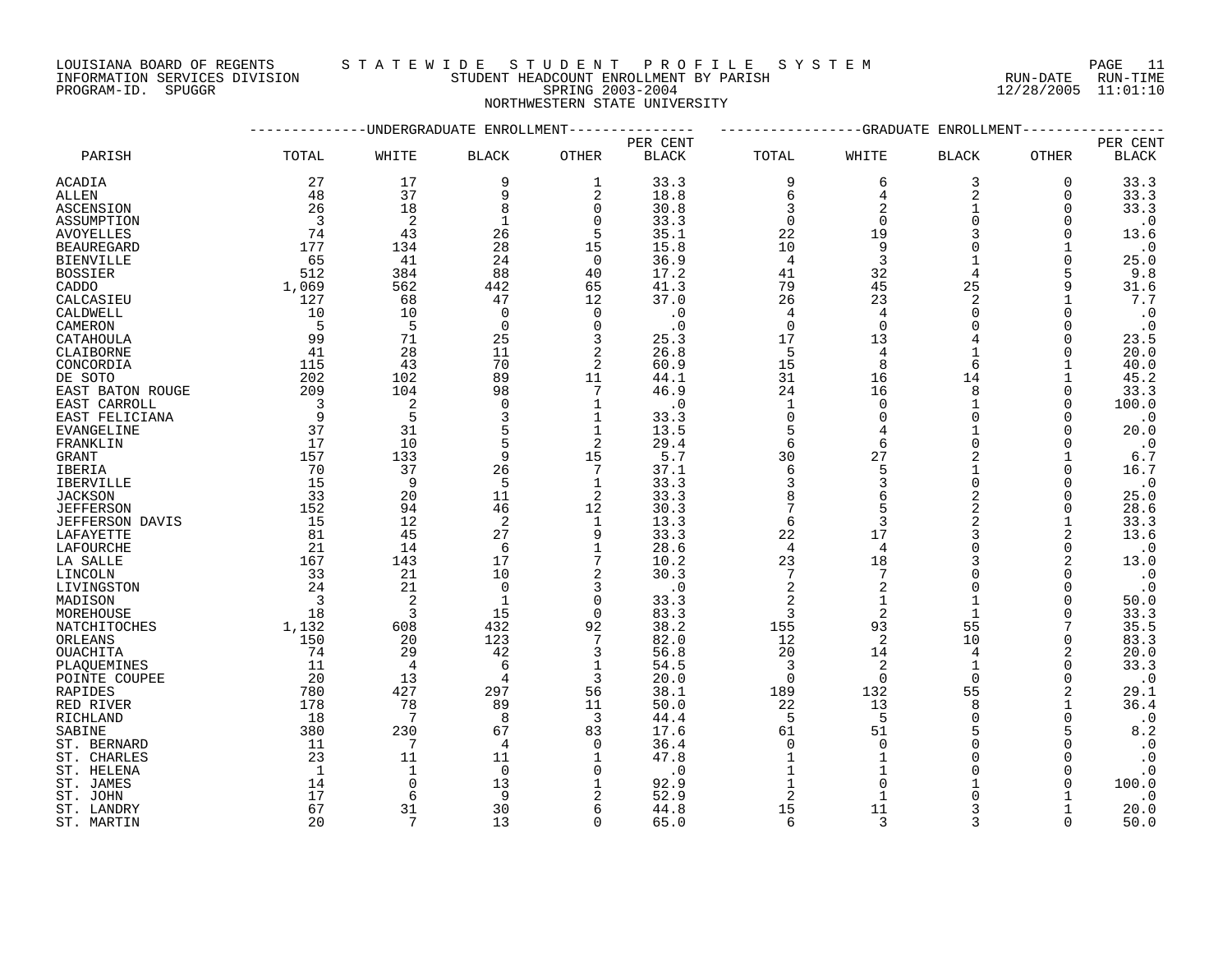LOUISIANA BOARD OF REGENTS S T A T E W I D E S T U D E N T P R O F I L E S Y S T E M PAGE 12 INFORMATION SERVICES DIVISION STUDENT HEADCOUNT ENROLLMENT BY PARISH RUN-DATE RUN-TIME DOUISIANA BOARD OF REGENIS (SUITE A LE ROUL ME ROULD ME ROULD ME ROULD ME ROULD ME ROULD ME RUN-DATE RUN-TIME<br>INFORMATION SERVICES DIVISION STUDENT HEADCOUNT ENROLLMENT BY PARISH (RUN-DATE RUN-TIME SPRING 2003-2004) (12/2

# NORTHWESTERN STATE UNIVERSITY

|                     |       |       | -UNDERGRADUATE ENROLLMENT- |       |              |       |       | -GRADUATE ENROLLMENT- |       |           |
|---------------------|-------|-------|----------------------------|-------|--------------|-------|-------|-----------------------|-------|-----------|
|                     |       |       |                            |       | PER CENT     |       |       |                       |       | PER CENT  |
| PARISH              | TOTAL | WHITE | <b>BLACK</b>               | OTHER | <b>BLACK</b> | TOTAL | WHITE | <b>BLACK</b>          | OTHER | BLACK     |
| ST. MARY            | 36    | 19    | 13                         |       | 36.1         |       |       |                       |       | 14.3      |
| ST. TAMMANY         | 96    | 75    | 13                         |       | 13.5         |       |       |                       |       | 18.2      |
| TANGIPAHOA          | 12    |       |                            |       | 16.7         |       |       |                       |       | 50.0      |
| TENSAS              |       |       |                            |       | 50.0         |       |       |                       |       | . 0       |
| TERREBONNE          | 48    | 32    | 10                         |       | 20.8         |       |       |                       |       | $\cdot$ 0 |
| UNION               |       |       |                            |       | 88.9         |       |       |                       |       | $\cdot$ 0 |
| VERMILLION          | 39    | 30    |                            |       | 23.1         |       |       |                       |       |           |
| VERNON              | 914   | 615   | 146                        | 153   | 16.0         | 115   | 92    |                       | 10    | 11.3      |
| WASHINGTON          | 16    | 10    |                            |       | 31.3         | 13    | 10    |                       |       | 23.1      |
| WEBSTER             | 125   | 82    | 40                         |       | 32.0         |       |       |                       |       | 25.0      |
| WEST BATON ROUGE    |       |       |                            |       | 27.3         |       |       |                       |       | 100.0     |
| WEST CARROLL        |       |       |                            |       | 42.9         |       |       |                       |       | $\cdot$ 0 |
| WEST FELICIANA      |       |       |                            |       | 22.2         |       |       |                       |       | $\cdot$ 0 |
| WINN                | 244   | 172   | 58                         | 14    | 23.8         | 38    | 30    |                       |       | 18.4      |
| LOUISIANA TOTALS    | 8,134 | 4,818 | 2,627                      | 689   | 32.3         | 1,136 | 812   | 268                   | 56    | 23.6      |
| OUT-OF-STATE TOTALS | 498   | 332   | 107                        | 59    | 21.5         | 70    | 47    | 15                    |       | 21.4      |
| LA./OUT-OF-STATE    | 8,632 | 5,150 | 2,734                      | 748   | 31.7         | 1,206 | 859   | 283                   | 64    | 23.5      |
| FOREIGN TOTALS      | 36    |       |                            | 35    | . 0          |       |       |                       |       | $\cdot$ 0 |
| INSTITUTION TOTALS  | 8,668 | 5,151 | 2,734                      | 783   | 31.5         | 1,213 | 859   | 283                   | 71    | 23.3      |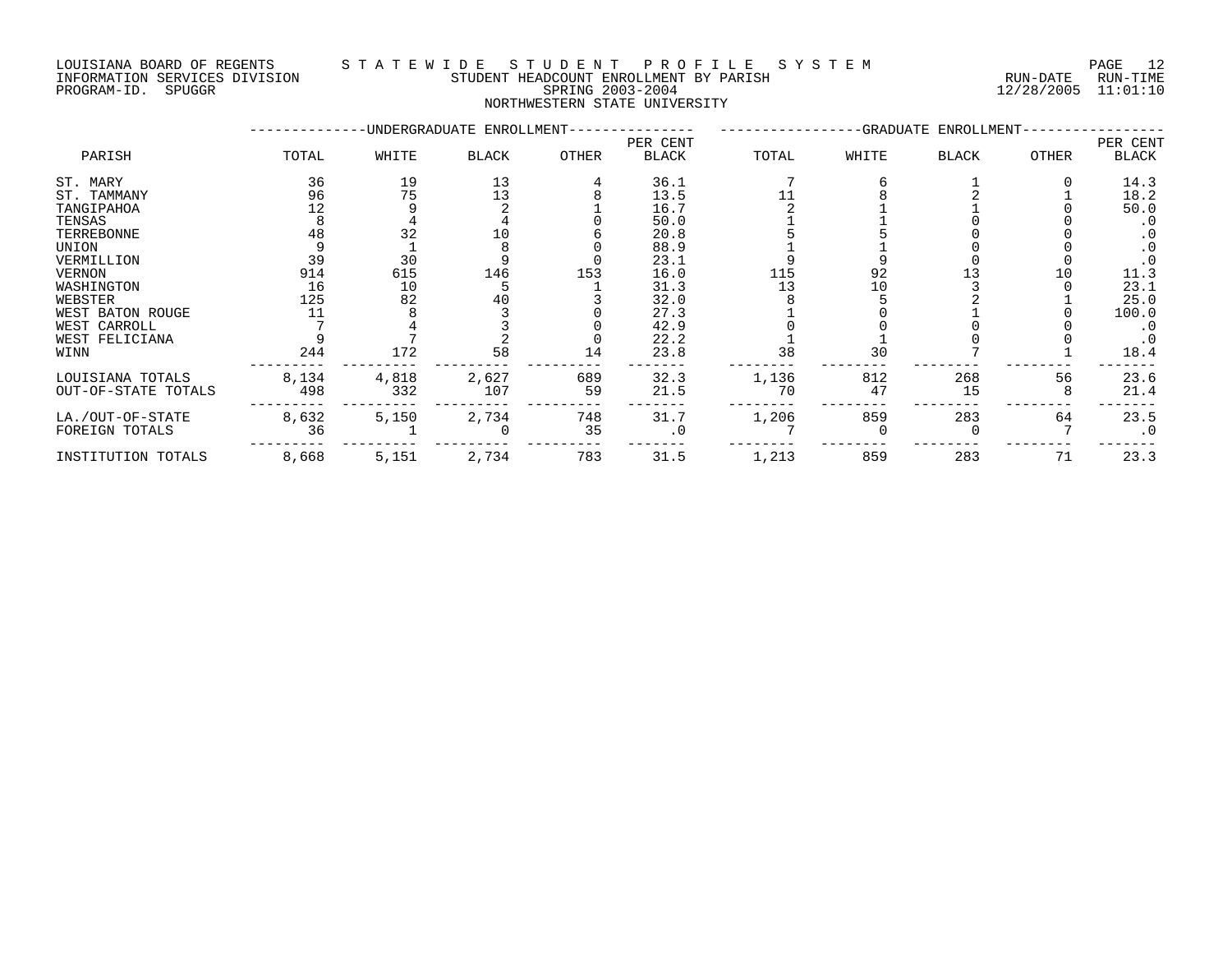LOUISIANA BOARD OF REGENTS S T A T E W I D E S T U D E N T P R O F I L E S Y S T E M PAGE 13 DOUISIANA BOARD OF REGENIS SIALE WIDE SIOURN HEADCOUNT ENROLLMENT BY PARISH<br>INFORMATION SERVICES DIVISION STUDENT HEADCOUNT ENROLLMENT BY PARISH RUN-DATE RUN-TIME<br>PROGRAM-ID. SPUGGR 11:01:10

INFORMATION SERVICES DIVISION STUDENT HEADCOUNT ENROLLMENT BY PARISH RUN-DATE RUN-TIME

SOUTHEASTERN LA. UNIVERSITY

|                           |                |                | -UNDERGRADUATE ENROLLMENT |              |              |                  | -GRADUATE      | ENROLLMENT   |          |                  |
|---------------------------|----------------|----------------|---------------------------|--------------|--------------|------------------|----------------|--------------|----------|------------------|
|                           |                |                |                           |              | PER CENT     |                  |                |              |          | PER CENT         |
| PARISH                    | TOTAL          | WHITE          | <b>BLACK</b>              | OTHER        | <b>BLACK</b> | TOTAL            | WHITE          | <b>BLACK</b> | OTHER    | <b>BLACK</b>     |
| ACADIA                    | 6              | 6              | 0                         | 0            | $\cdot$ 0    | 1                | 1              | $\Omega$     | 0        | $\cdot$ 0        |
| ALLEN                     | 3              | $\overline{2}$ | 1                         | $\Omega$     | 33.3         | $\Omega$         | $\Omega$       | $\Omega$     | $\Omega$ | $\cdot$ 0        |
| ASCENSION                 | 548            | 491            | 38                        | 19           | 6.9          | 80               | 71             | 8            |          | 10.0             |
| ASSUMPTION                |                | 1              | 4                         | 0            | 80.0         | 3                | 3              | <sup>n</sup> | ∩        | $\cdot$ 0        |
| <b>AVOYELLES</b>          |                | 3              | $\Omega$                  | $\Omega$     | $\cdot$ 0    | 3                |                | U            |          | $\cdot$ 0        |
| <b>BEAUREGARD</b>         |                | $\overline{2}$ |                           | O            | 50.0         |                  |                | <sup>n</sup> |          | $\cdot$ 0        |
| <b>BIENVILLE</b>          |                | $\Omega$       |                           | U            | $\cdot$ 0    |                  |                | <sup>n</sup> |          | $\cdot$ 0        |
| <b>BOSSIER</b>            |                | $\mathbf{1}$   | 1                         | U            | 50.0         |                  |                | <sup>n</sup> | $\Omega$ | $\cdot$ 0        |
| CADDO                     | 6              |                | 2                         | U            | 33.3         |                  |                |              | ∩        | 100.0            |
| CALCASIEU                 | 17             |                | 10                        | U            | 58.8         |                  |                | $\Omega$     |          | $\cdot$ 0        |
| CATAHOULA                 | $\overline{1}$ | $\mathbf{1}$   | $\Omega$                  | U            | $\cdot$ 0    |                  |                |              |          | 100.0            |
| CLAIBORNE                 |                |                | $\mathbf{1}$              | U            | 33.3         | $\Omega$         |                | $\Omega$     |          | $\cdot$ 0        |
| CONCORDIA                 |                | 3              | $\cap$                    | O            | $\cdot$ 0    |                  |                | $\Omega$     |          | $\cdot$ 0        |
| DE SOTO                   |                | 4              | $\mathbf{1}$              | $\Omega$     | 20.0         | $\Omega$         | $\Omega$       | $\Omega$     |          | $\cdot$ 0        |
| EAST BATON ROUGE          | 1,711          | 1,311          | 315                       | 85           | 18.4         | 285              | 212            | 68           |          | 23.9             |
| EAST CARROLL              | 1              | 0              | 1                         | 0            | 100.0        | 0                | $\Omega$       | $\Omega$     |          | $\cdot$ 0        |
| EAST FELICIANA            | 103            | 65             | 36                        | 2            | 35.0         | 15               | 14             | $\Omega$     |          | $\cdot$ 0        |
| EVANGELINE                | 5              | 3              | 2                         | 0            | 40.0         | 0                | 0              | $\Omega$     | O        | $\cdot$ 0        |
| IBERIA                    | 6              | 6              | $\Omega$                  | 0            | . 0          | 0                | $\Omega$       | $\Omega$     |          | $\cdot$ 0        |
| <b>IBERVILLE</b>          | 63             | 47             | 16                        | $\Omega$     | 25.4         | 7                | 7              | $\Omega$     |          | $\cdot$ 0        |
| <b>JEFFERSON</b>          | 678            | 506            | 133                       | 39           | 19.6         | 109              | 92             | 15           | 2        | 13.8             |
| JEFFERSON DAVIS           | - 5            | 2              | 2                         | 1            | 40.0         | $\mathbf 0$      | $\Omega$       | $\Omega$     | $\Omega$ | $\cdot$ 0        |
| LAFAYETTE                 | 13             | 10             |                           | 1            | 15.4         | 18               | 14             |              | $\Omega$ | 22.2             |
| LAFOURCHE                 | 31             | 27             | 3                         | 1            | 9.7          | 7                | 7              |              |          | $\cdot$ 0        |
| LINCOLN                   | 2              | 2              | $\Omega$                  | $\Omega$     | $\cdot$ 0    | 1                | $\mathbf{1}$   | <sup>n</sup> |          | $\cdot$ 0        |
| LIVINGSTON                | 1,514          | 1,407          | 70                        | 37           | 4.6          | 242              | 234            |              | 5        | 1.2              |
| MADISON                   | $\mathbf{1}$   | 1              | $\Omega$                  | $\Omega$     | . 0          | 0                | $\Omega$       | <sup>n</sup> |          | $\cdot$ 0        |
| MOREHOUSE                 | $\Omega$       | 0              | $\Omega$                  | 0            | $\cdot$ 0    | $\mathbf{1}$     |                | $\Omega$     |          | $\cdot$ 0        |
| NATCHITOCHES              | $\overline{4}$ | 4              | $\Omega$                  | $\Omega$     | $\cdot$ 0    | 3                | 3              | $\Omega$     |          | $\cdot$ 0        |
| ORLEANS                   | 217            | 66             | 132                       | 19           | 60.8         | 37               | 22             | 11           |          | 29.7             |
| OUACHITA                  | 11             | 9              | 1                         | 1            | 9.1          | $\overline{2}$   | $\overline{2}$ | $\Omega$     |          | $\cdot$ 0        |
| PLAOUEMINES               | 76             | 55             | 16                        | 5            | 21.1         | 3                | 3              | $\Omega$     | ∩        | $\cdot$ 0        |
| POINTE COUPEE             | 38             | 28             | 10                        | 0            | 26.3         | 12               | 10             |              |          | 16.7             |
| RAPIDES                   |                | 7              | $\Omega$                  | 0            | . 0          | 5                | 4              | $\Omega$     |          | $\cdot$ 0        |
| RED RIVER                 | -1             | $\Omega$       | -1                        | O            | 100.0        | $\Omega$         |                | <sup>n</sup> |          | $\cdot$ 0        |
| RICHLAND                  | $\Omega$       | $\Omega$       | $\Omega$                  | $\Omega$     | . 0          | 1                |                | <sup>n</sup> |          | $\cdot$ 0        |
| SABINE                    | 1              | 1              | $\Omega$                  | 0            | $\cdot$ 0    | $\mathbf 0$<br>7 | O              |              |          | $\cdot$ 0        |
| ST. BERNARD               | 182<br>193     | 161<br>152     | 11<br>33                  | 10           | 6.0<br>17.1  | 21               | 19             |              |          | $\cdot$ 0<br>4.8 |
| ST. CHARLES<br>ST. HELENA | 92             | 48             | 44                        | 8<br>0       | 47.8         | 10               | 6              |              | O        | 40.0             |
| ST. JAMES                 | 66             | 53             | 13                        | $\Omega$     | 19.7         | 12               | 8              | 4            | ∩        | 33.3             |
| ST. JOHN                  | 349            | 248            | 83                        | 18           | 23.8         | 48               | 35             | 13           | O        | 27.1             |
| ST. LANDRY                | 7              | 3              | 3                         | 1            | 42.9         | 4                | 3              | $\mathbf{1}$ | ∩        | 25.0             |
| ST. MARTIN                | $\overline{1}$ | $\mathbf{1}$   | $\Omega$                  | 0            | $\cdot$ 0    | $\mathbf 0$      | $\Omega$       | $\Omega$     | $\Omega$ | $\cdot$ 0        |
| ST. MARY                  |                | ζ              | -1                        | $\mathbf{1}$ | 20.0         | 4                |                | 3            | ∩        | 75.0             |
| ST. TAMMANY               | 2,695          | 2,428          | 145                       | 122          | 5.4          | 455              | 408            | 31           | 16       | 6.8              |
| TANGIPAHOA                | 2,937          | 2,176          | 649                       | 112          | 22.1         | 452              | 365            | 82           | 5        | 18.1             |
| TERREBONNE                | 33             | 20             | 13                        | $\Omega$     | 39.4         | 8                |                |              |          | 12.5             |
| VERMILLION                | 6              | 6              | $\Omega$                  | $\Omega$     | . 0          | 1                |                | $\Omega$     |          | $\cdot$ 0        |
| <b>VERNON</b>             |                |                | $\Omega$                  |              | $\Omega$     | $\cap$           |                |              |          | $\Omega$         |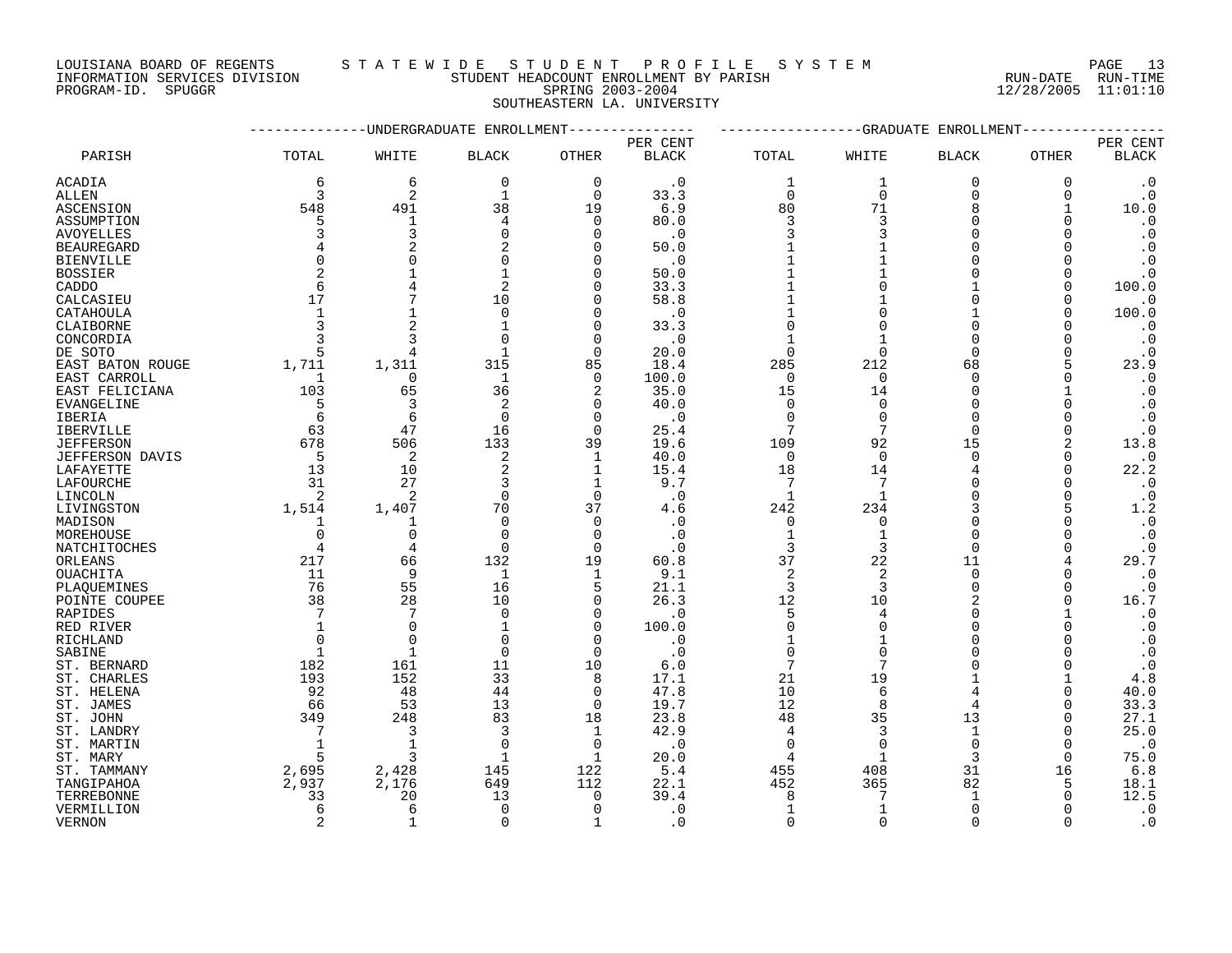### LOUISIANA BOARD OF REGENTS S T A T E W I D E S T U D E N T P R O F I L E S Y S T E M PAGE 14 INFORMATION SERVICES DIVISION STUDENT HEADCOUNT ENROLLMENT BY PARISH RUN-DATE RUN-TIME DOULSIANA BOARD OF REGENIS<br>INFORMATION SERVICES DIVISION STUDENT HEADCOUNT ENROLLMENT BY PARISH<br>PROGRAM-ID. SPUGGR 11:01:10<br>PROGRAM-ID. SPUGGR SOUTHEASTERN LA. UNIVERSITY

|                                                          |                 |                 | -UNDERGRADUATE ENROLLMENT- |           | -GRADUATE ENROLLMENT-      |             |             |              |          |                                  |
|----------------------------------------------------------|-----------------|-----------------|----------------------------|-----------|----------------------------|-------------|-------------|--------------|----------|----------------------------------|
| PARISH                                                   | TOTAL           | WHITE           | <b>BLACK</b>               | OTHER     | PER CENT<br><b>BLACK</b>   | TOTAL       | WHITE       | <b>BLACK</b> | OTHER    | PER CENT<br><b>BLACK</b>         |
| WASHINGTON<br>WEST BATON ROUGE<br>WEST FELICIANA<br>WINN | 506<br>66<br>21 | 383<br>61<br>14 | 113                        | 10        | 22.3<br>7.6<br>33.3<br>. 0 | 87          | 69          | 18           |          | 20.7<br>37.5<br>. 0<br>$\cdot$ 0 |
| LOUISIANA TOTALS<br>OUT-OF-STATE TOTALS                  | 12,256<br>306   | 9,843<br>211    | 1,920<br>76                | 493<br>19 | 15.7<br>24.8               | 1,963<br>79 | 1,648<br>65 | 274<br>10    | 41       | 14.0<br>12.7                     |
| LA./OUT-OF-STATE<br>FOREIGN TOTALS                       | 12,562<br>92    | 10,054          | 1,996<br>$\Omega$          | 512<br>92 | 15.9<br>. 0                | 2,042<br>65 | 1,713       | 284          | 45<br>65 | 13.9<br>$\cdot$ 0                |
| INSTITUTION TOTALS                                       | 12,654          | 10,054          | 1,996                      | 604       | 15.8                       | 2,107       | 1,713       | 284          | 110      | 13.5                             |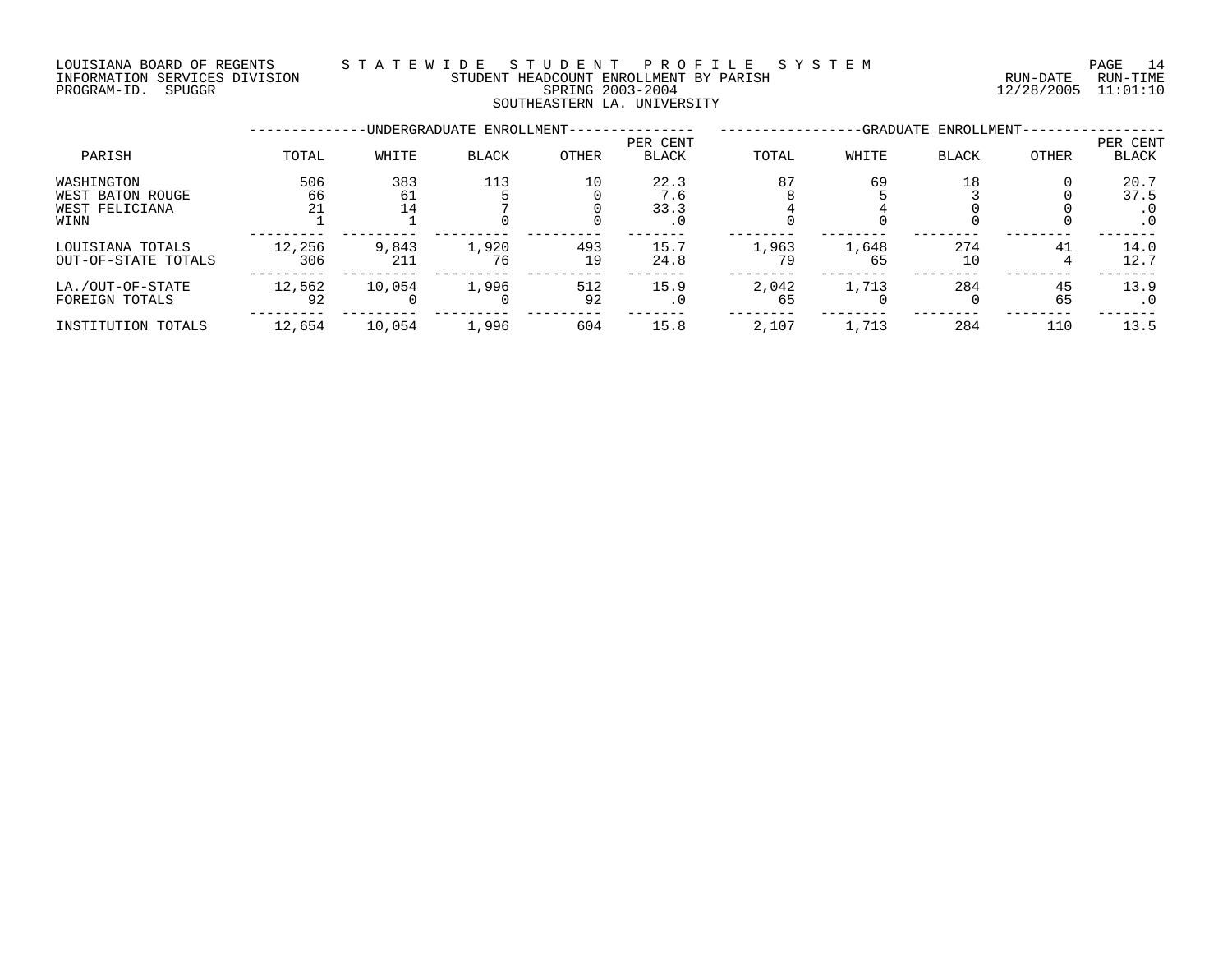PROGRAM-ID. SPUGGR SPRING 2003-2004 12/28/2005 11:01:10

# LOUISIANA BOARD OF REGENTS STATEWIDE STUDE NT PROFILE SYSTEM PAGE 15<br>INFORMATION SERVICES DIVISION STUDENT HEADCOUNT ENROLLMENT BY PARISH NUN-DATE RUN-TIME STUDENT HEADCOUNT ENROLLMENT BY PARISH

UNIVERSITY OF LA. IN LAFAYETTE

| ---------UNDERGRADUATE ENROLLMENT------------- |                |                |                   | ------------GRADUATE ENROLLMENT- |              |                      |                |                      |              |                                     |
|------------------------------------------------|----------------|----------------|-------------------|----------------------------------|--------------|----------------------|----------------|----------------------|--------------|-------------------------------------|
|                                                |                |                |                   |                                  | PER CENT     |                      |                |                      |              | PER CENT                            |
| PARISH                                         | TOTAL          | WHITE          | <b>BLACK</b>      | OTHER                            | <b>BLACK</b> | TOTAL                | WHITE          | <b>BLACK</b>         | <b>OTHER</b> | <b>BLACK</b>                        |
| ACADIA                                         | 569            | 490            | 61                | 18                               | 10.7         | 53                   | 52             | 1                    | 0            | 1.9                                 |
| ALLEN                                          | 17             | 13             | 3                 | 1                                | 17.6         | 1                    | 1              | $\mathbf 0$          | 0            | $\cdot$ 0                           |
| ASCENSION                                      | 69             | 46             | 22                | 1                                | 31.9         | 8                    | $\mathsf{R}$   | $\Omega$             | $\Omega$     | $\cdot$ 0                           |
| ASSUMPTION                                     | 17             | 9              | 8                 | $\mathbf 0$                      | 47.1         | 3                    | 3              | $\Omega$             | $\Omega$     | $\cdot$ 0                           |
| AVOYELLES                                      | 173            | 126            | 43                | 4                                | 24.9         | 10                   | 7              | 3                    | $\Omega$     | 30.0                                |
| <b>BEAUREGARD</b>                              | 19             | 15             | 3                 | 1                                | 15.8         | 3                    | 3              | $\Omega$             | $\Omega$     | $\cdot$ 0                           |
| <b>BIENVILLE</b>                               | $\overline{1}$ | $\overline{0}$ | $\mathbf{1}$      | $\Omega$                         | 100.0        | $\mathbf{1}$         | $\Omega$       |                      | $\Omega$     | 100.0                               |
| <b>BOSSIER</b>                                 | 26             | 22             | 3                 | $\mathbf 1$                      | 11.5         | $\sqrt{2}$           | $\overline{2}$ | $\Omega$             | 0            | $\cdot$ 0                           |
| CADDO                                          | 77             | 43             | 31                | 3                                | 40.3         | 5                    | $\overline{4}$ |                      | $\Omega$     | 20.0                                |
| CALCASIEU                                      | 147            | 87             | 57                | 3                                | 38.8         | 13                   | 12             |                      | $\Omega$     | $7\,.7$                             |
| CALDWELL                                       | $\overline{4}$ | 2              | 2                 | $\Omega$                         | 50.0         | $\mathbf 0$          | $\Omega$       | $\Omega$             | $\Omega$     | $\cdot$ 0                           |
| CAMERON                                        | 2              | $\overline{c}$ | $\mathbf 0$       | $\Omega$                         | $\cdot$ 0    | $\mathbf{1}$         |                | $\Omega$             | $\Omega$     | $\cdot$ 0                           |
| CATAHOULA                                      | 2              | 2              | $\mathbf 0$       | $\Omega$                         | $\cdot$ 0    | $\mathbf 0$          |                | $\Omega$             | $\Omega$     | $\cdot$ 0                           |
| CLAIBORNE                                      | 3              | $\Omega$       | 3                 | $\Omega$                         | 100.0        | $\Omega$             | $\Omega$       | $\Omega$             |              | $\cdot$ 0                           |
| CONCORDIA                                      | 9              | 6              | 2                 | $\mathbf{1}$                     | 22.2         | $\mathbf{1}$         |                | $\Omega$             | $\Omega$     | $\cdot$ 0                           |
| DE SOTO                                        | 9              | 3              | 6                 | $\Omega$                         | 66.7         | $\mathbf 0$          | $\Omega$       | $\Omega$             | $\Omega$     | $\cdot$ 0                           |
| EAST BATON ROUGE                               | 283            | 163            | 108               | 12                               | 38.2         | 23                   | 20             | 2                    |              | 8.7                                 |
| EAST FELICIANA                                 | 16             | 7              | 9                 | $\Omega$                         | 56.3         | $\mathbf{1}$         | $\overline{1}$ | $\Omega$             | $\Omega$     | $\cdot$ 0                           |
| EVANGELINE                                     | 193            | 169            | 20                | 4                                | 10.4         | 18                   | 14             | $\overline{2}$       | 2            | 11.1                                |
| FRANKLIN                                       | 6              | 6              | $\mathbf 0$       | $\Omega$                         | $\cdot$ 0    | 0                    | $\Omega$       | $\Omega$             | $\Omega$     | $\cdot$ 0                           |
| GRANT                                          | 8              | 6              | 2                 | $\Omega$                         | 25.0         | 2                    | 2              | $\Omega$             | $\Omega$     | $\cdot$ 0                           |
| IBERIA                                         | 1,299          | 956            | 275               | 68                               | 21.2         | 70                   | 63             | $\epsilon$           |              | 8.6                                 |
| <b>IBERVILLE</b>                               | 43             | 31             | 12                | $\Omega$                         | 27.9         | $\mathbf{1}$         | $\mathbf{1}$   | $\Omega$             | $\Omega$     | $\cdot$ 0                           |
| <b>JACKSON</b>                                 | 3              | $\overline{3}$ | $\overline{0}$    | $\Omega$                         | $\cdot$ 0    | $\mathbf 0$          | $\Omega$       | $\Omega$             | 0            | $\cdot$ 0                           |
| <b>JEFFERSON</b>                               | 334            | 268            | 46                | 20                               | 13.8         | 9                    |                |                      | $\Omega$     | 11.1                                |
| <b>JEFFERSON DAVIS</b>                         | 81             | 64             | 16                | 1                                | 19.8         | 4                    | 4              | $\Omega$             | $\Omega$     | $\cdot$ 0                           |
| LAFAYETTE                                      | 5,047          | 4,044          | 708               | 295                              | 14.0         | 474                  | 410            | 40                   | 24           | $8.4$                               |
| LAFOURCHE                                      | 107            | 98             | 7                 | 2                                | 6.5          | 14                   | 14             | $\Omega$             | $\Omega$     | $\cdot$ 0                           |
|                                                | -5             | 5              | $\Omega$          | $\Omega$                         | $\cdot$ 0    | $\mathbf 0$          | $\Omega$       | $\Omega$             | $\Omega$     | $\cdot$ 0                           |
| LA SALLE<br>LINCOLN                            | 8              | 5              |                   | 1                                | 25.0         | $\mathbf{1}$         |                | $\Omega$             | $\Omega$     |                                     |
| LIVINGSTON                                     | 28             | 23             |                   | $\mathbf 1$                      | 14.3         | $\overline{c}$       |                | $\Omega$             |              | $\cdot$ 0<br>$\boldsymbol{\cdot}$ 0 |
| MOREHOUSE                                      | 4              | 3              |                   | $\Omega$                         | 25.0         | $\mathbf 0$          |                | $\Omega$             | $\Omega$     | $\cdot$ 0                           |
|                                                | 29             | 17             | 9                 | 3                                | 31.0         |                      |                | $\Omega$             | $\Omega$     | $\cdot$ 0                           |
| NATCHITOCHES<br>ORLEANS                        | 224            | 82             | 127               | 15                               | 56.7         | 8                    |                | 3                    | 2            | 37.5                                |
| <b>OUACHITA</b>                                | 37             | 30             | 6                 |                                  | 16.2         | 7                    |                |                      | $\Omega$     | 42.9                                |
|                                                | 40             | 26             | 9                 | 1<br>5                           | 22.5         | $\mathbf{1}$         | $\mathbf{1}$   | $\Omega$             | $\Omega$     | $\cdot$ 0                           |
| PLAQUEMINES                                    | 87             | 68             | 17                | 2                                | 19.5         | 5                    | $\overline{4}$ |                      | $\Omega$     | 20.0                                |
| POINTE COUPEE                                  | 207            | 150            | 49                | 8                                | 23.7         | 32                   | 25             | 3                    |              | 9.4                                 |
| RAPIDES                                        | $\overline{3}$ |                | $\mathbf{1}$      | $\overline{0}$                   |              | $\mathbf 0$          | $\Omega$       | $\Omega$             | $\Omega$     |                                     |
| RED RIVER                                      |                | $\overline{c}$ |                   |                                  | 33.3         |                      | $\Omega$       | $\Omega$             |              | $\cdot$ 0                           |
| RICHLAND                                       | $\overline{4}$ | $\overline{4}$ | $\Omega$          | $\Omega$                         | $\cdot$ 0    | $\Omega$             | $\Omega$       | $\Omega$             |              | $\cdot$ 0                           |
| SABINE                                         | 13<br>34       | 12<br>31       | $\mathbf{1}$<br>2 | $\Omega$<br>$\mathbf{1}$         | 7.7<br>5.9   | $\Omega$<br>$\Omega$ |                | $\Omega$             | $\Omega$     | $\cdot$ 0                           |
| ST. BERNARD                                    |                |                |                   |                                  |              |                      |                |                      |              | $\cdot$ 0                           |
| ST. CHARLES                                    | 75             | 61             | 11                | 3                                | 14.7         | $\Omega$             | ∩              | $\Omega$<br>$\Omega$ |              | $\cdot$ 0                           |
| ST. HELENA                                     | $\overline{4}$ | 2              | 1                 | 1                                | 25.0         |                      |                |                      |              | $\boldsymbol{\cdot}$ 0              |
| ST. JAMES                                      | 21             | 9              | 11                | 1                                | 52.4         | $\Omega$             | $\Omega$       | $\Omega$             | $\Omega$     | $\cdot$ 0                           |
| ST. JOHN                                       | 34             | 22             | 8                 | $\overline{4}$                   | 23.5         | 3                    | $\overline{2}$ | $\Omega$             |              | $\cdot$ 0                           |
| ST. LANDRY                                     | 921            | 659            | 234               | 28                               | 25.4         | 70                   | 59             | 11                   | 0            | 15.7                                |
| ST. MARTIN                                     | 839            | 606            | 207               | 26                               | 24.7         | 55                   | 43             | 11                   |              | 20.0                                |
| ST. MARY                                       | 406            | 247            | 117               | 42                               | 28.8         | 37                   | 27             | 6                    |              | 16.2                                |
| ST. TAMMANY                                    | 209            | 190            | 13                | 6                                | 6.2          | $\mathbf{3}$         | 3              | $\Omega$             | $\Omega$     | $\cdot$ 0                           |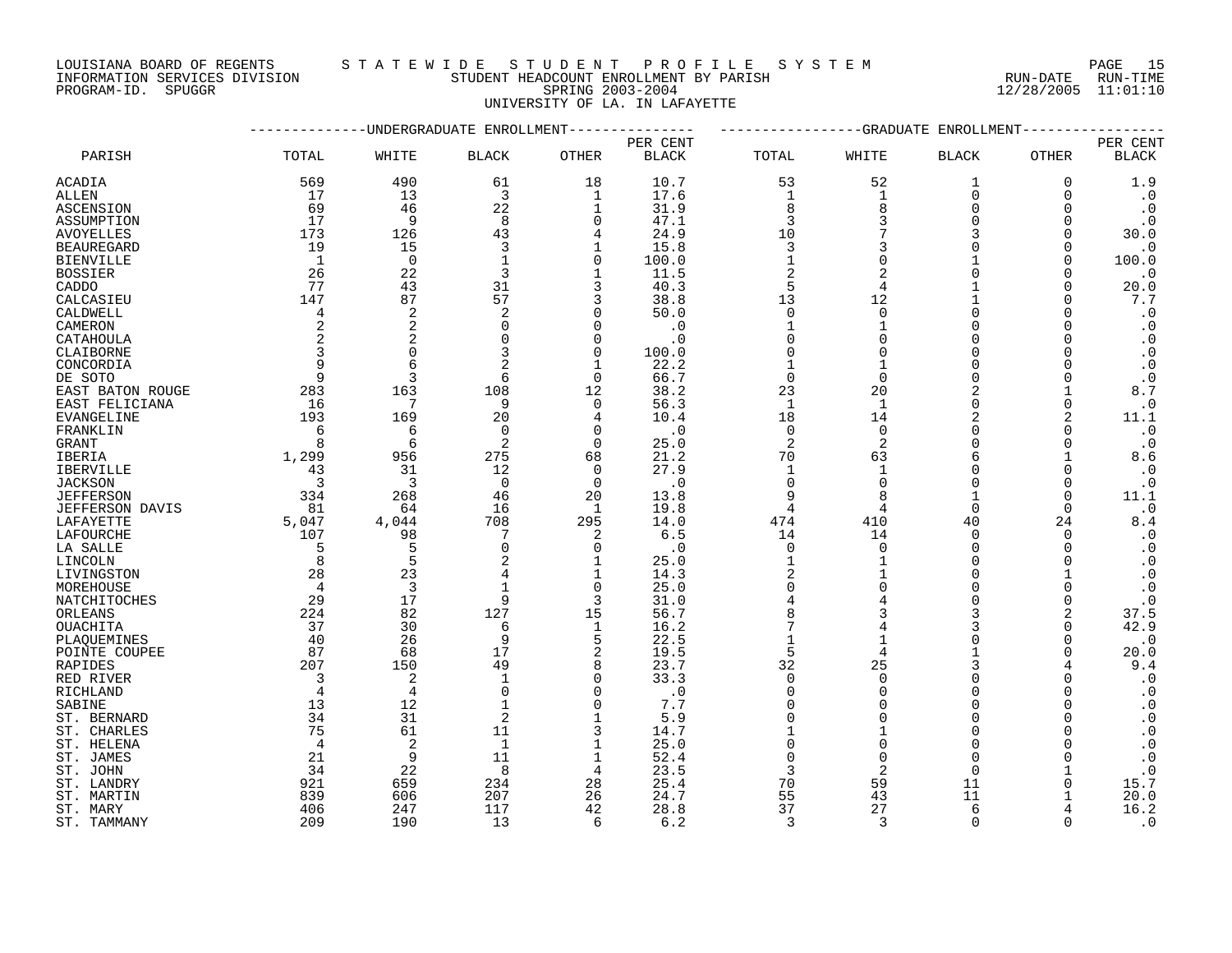# LOUISIANA BOARD OF REGENTS S T A T E W I D E S T U D E N T P R O F I L E S Y S T E M PAGE 16 INFORMATION SERVICES DIVISION STUDENT HEADCOUNT ENROLLMENT BY PARISH RUN-DATE RUN-TIME

# PROGRAM-ID. SPUGGR SPRING 2003-2004 12/28/2005 11:01:10 UNIVERSITY OF LA. IN LAFAYETTE

|                     |        |        | -UNDERGRADUATE ENROLLMENT- |              |                          |       | -GRADUATE ENROLLMENT- |              |              |                   |
|---------------------|--------|--------|----------------------------|--------------|--------------------------|-------|-----------------------|--------------|--------------|-------------------|
| PARISH              | TOTAL  | WHITE  | <b>BLACK</b>               | <b>OTHER</b> | PER CENT<br><b>BLACK</b> | TOTAL | WHITE                 | <b>BLACK</b> | <b>OTHER</b> | PER CENT<br>BLACK |
| TANGIPAHOA          | 43     | 18     | 21                         |              | 48.8                     |       |                       |              |              | . 0               |
| TERREBONNE          | 182    | 129    | 45                         |              | 24.7                     |       |                       |              |              | 15.4              |
| UNION               |        |        |                            |              | 33.3                     |       |                       |              |              |                   |
| VERMILLION          | 934    | 812    | 67                         |              | 7.2                      | 54    |                       |              |              | 9.3               |
| <b>VERNON</b>       | 31     | 22     |                            |              | 19.4                     |       |                       |              |              | . 0               |
| WASHINGTON          | 19     |        |                            |              | 68.4                     |       |                       |              |              | 100.0             |
| WEBSTER             |        |        |                            |              | 11.1                     |       |                       |              |              | . 0               |
| WEST BATON ROUGE    | 21     |        |                            |              | 38.1                     |       |                       |              |              | 50.0              |
| WEST CARROLL        |        |        |                            |              | . 0                      |       |                       |              |              |                   |
| WEST FELICIANA      | 29     |        |                            |              | 41.4                     |       |                       |              |              |                   |
| WINN                |        |        |                            |              | 20.0                     |       |                       |              |              | . 0               |
| UNKNOWN PARISH      |        |        |                            |              | $\cdot$ 0                |       |                       |              |              | $\cdot$ 0         |
| LOUISIANA TOTALS    | 13,074 | 9,967  | 2,453                      | 654          | 18.8                     | 1,022 | 875                   | 105          | 42           | 10.3              |
| OUT-OF-STATE TOTALS | 491    | 317    | 105                        | 69           | 21.4                     | 142   | 104                   | 11           | 27           | 7.7               |
| LA./OUT-OF-STATE    | 13,565 | 10,284 | 2,558                      | 723          | 18.9                     | 1,164 | 979                   | 116          | 69           | 10.0              |
| FOREIGN TOTALS      | 245    |        |                            | 245          | $\cdot$ 0                | 369   |                       |              | 369          | $\cdot$ 0         |
| INSTITUTION TOTALS  | 13,810 | 10,284 | 2,558                      | 968          | 18.5                     | 1,533 | 979                   | 116          | 438          | 7.6               |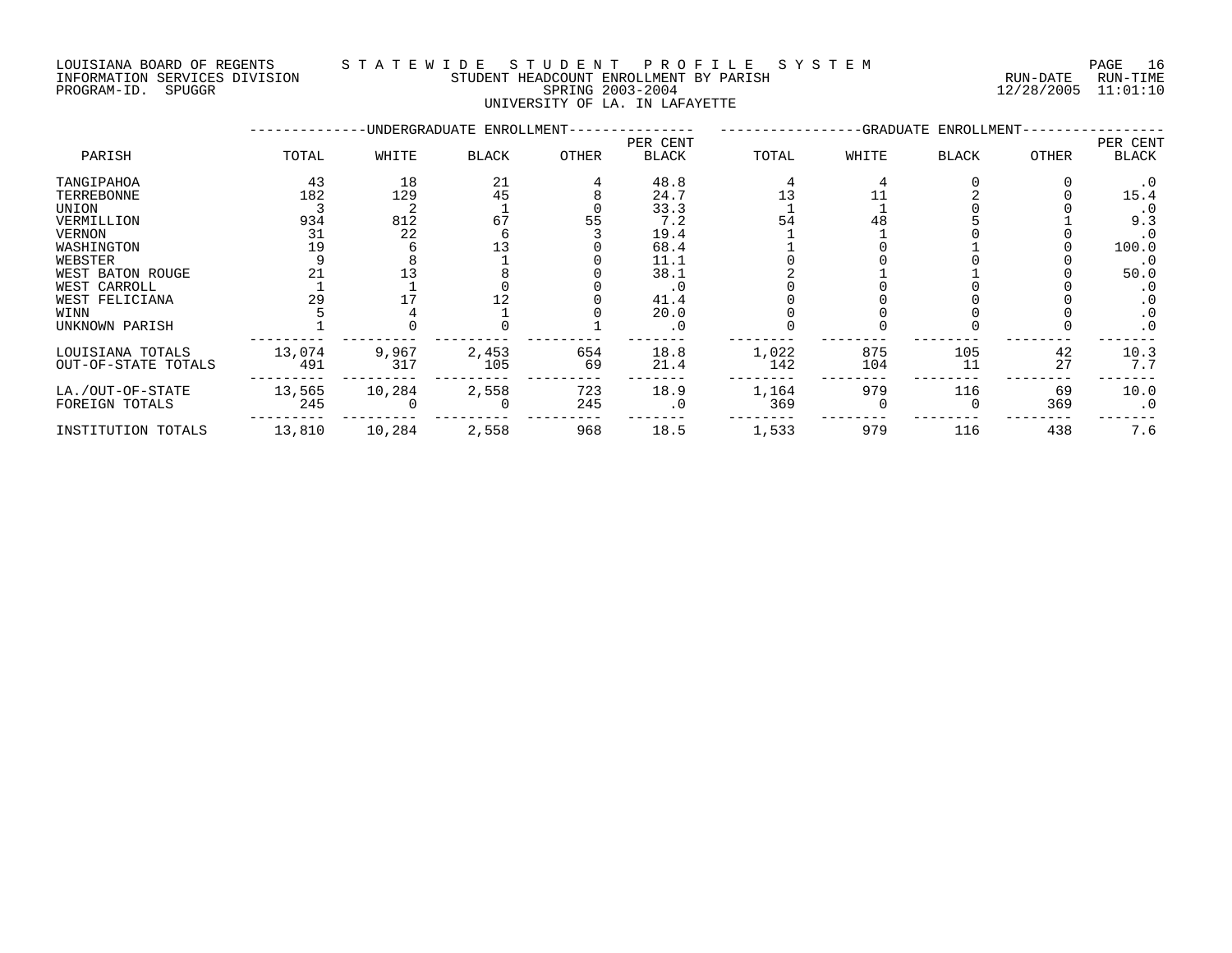LOUISIANA BOARD OF REGENTS STATEWIDE STUDE NT PROFILE SYSTEM PAGE 17<br>INFORMATION SERVICES DIVISION STUDENT HEADCOUNT ENROLLMENT BY PARISH NUN-DATE RUN-TIME INFORMATION SERVICES DIVISION STUDENT HEADCOUNT ENROLLMENT BY PARISH RUN-DATE RUN-TIME

L.S.U. AT ALEXANDRIA

PROGRAM-ID. SPUGGR SPRING 2003-2004 12/28/2005 11:01:10

|                     |                |                | UNDERGRADUATE ENROLLMEN |             |              |             | GRADUATE | ENROLLMEN      |             |                            |
|---------------------|----------------|----------------|-------------------------|-------------|--------------|-------------|----------|----------------|-------------|----------------------------|
|                     |                |                |                         |             | PER CENT     |             |          |                |             | PER CENT                   |
| PARISH              | TOTAL          | WHITE          | <b>BLACK</b>            | OTHER       | <b>BLACK</b> | TOTAL       | WHITE    | <b>BLACK</b>   | OTHER       | $\operatorname{BLACK}$     |
| <b>ACADIA</b>       | 1              | $\mathbf{1}$   | 0                       | $\mathbf 0$ | $\cdot$ 0    | $\mathbf 0$ | $\Omega$ | 0              | 0           | $\cdot$ 0                  |
| ALLEN               | 56             | 45             | 8                       | 3           | 14.3         | $\mathbf 0$ | $\Omega$ | $\Omega$       | $\Omega$    | $\cdot$ 0                  |
| ASCENSION           | $\overline{2}$ | $\overline{c}$ |                         | $\Omega$    | $\cdot$ 0    |             |          |                |             | $\cdot$ 0                  |
| ASSUMPTION          | $\mathbf{1}$   | $\mathbf{1}$   | $\Omega$                | $\Omega$    | $\cdot$ 0    |             |          |                |             | $\overline{0}$             |
| <b>AVOYELLES</b>    | 418            | 330            | 75                      | 13          | 17.9         |             |          |                |             | $\cdot$ 0                  |
| <b>BEAUREGARD</b>   | 3              | 3              | $\Omega$                |             | $\cdot$ 0    |             |          |                |             | . $\boldsymbol{0}$         |
| <b>BOSSIER</b>      |                |                |                         |             | $\cdot$ 0    |             |          |                |             | $\boldsymbol{\cdot}$ 0     |
|                     | $\overline{2}$ |                |                         |             | 50.0         |             |          |                |             | $\boldsymbol{\cdot}$ 0     |
| $\texttt{CADDO}{}$  |                |                |                         |             |              |             |          |                |             | $\boldsymbol{\cdot}$ 0     |
| CALCASIEU           | 7              | 7              |                         |             | $\cdot$ 0    |             |          |                |             |                            |
| CALDWELL            |                |                |                         |             | $\cdot$ 0    |             |          |                |             | $\cdot$ 0                  |
| CATAHOULA           | 29             | 25             |                         |             | 3.4          |             |          |                |             | $\overline{0}$             |
| CONCORDIA           | 33             | 29             |                         |             | 6.1          |             |          |                |             | $\boldsymbol{\cdot}$ 0     |
| EAST BATON ROUGE    | 5              | 5              |                         |             | .0           |             |          |                |             | $\cdot$ 0                  |
| EAST CARROLL        |                |                |                         |             | $\cdot$ 0    |             |          |                |             | $\ddot{0}$                 |
| <b>EVANGELINE</b>   | 115            | 109            |                         | 2           | 3.5          |             |          |                |             | $\cdot$ 0                  |
| <b>GRANT</b>        | 196            | 168            | 16                      | 12          | 8.2          |             |          |                |             | $\cdot$ 0                  |
| <b>JACKSON</b>      | 1              | $\mathbf{1}$   | $\Omega$                | $\Omega$    | $\cdot$ 0    |             |          |                |             | $\cdot$ 0                  |
| <b>JEFFERSON</b>    |                |                |                         |             | $\cdot$ 0    |             |          |                |             | $\cdot$ 0                  |
| LAFAYETTE           | 6              |                |                         |             | 33.3         |             |          |                |             | $\boldsymbol{\cdot}$ 0     |
| LAFOURCHE           |                |                |                         |             | $\cdot$ 0    |             |          |                |             | $\boldsymbol{\cdot}$ 0     |
| LA SALLE            | 92             | 86             |                         |             | 3.3          |             |          |                |             | $\cdot$ 0                  |
| LINCOLN             | $\mathbf{1}$   |                |                         |             | $\cdot$ 0    |             |          |                |             | $\overline{0}$             |
| LIVINGSTON          |                |                |                         |             | $\cdot$ 0    |             |          |                |             | $\boldsymbol{\cdot}$ 0     |
| MOREHOUSE           |                |                |                         |             | $\cdot$ 0    |             |          |                |             | $\cdot$ 0                  |
| NATCHITOCHES        | 16             | 14             |                         |             | 12.5         |             |          |                |             | $\boldsymbol{\cdot}$ 0     |
| OUACHITA            | 5              | 5              | $\Omega$                |             | $\cdot$ 0    |             |          |                |             | $\cdot$ 0                  |
| POINTE COUPEE       | 11             | 9              | $\mathbf{1}$            |             | 9.1          |             |          |                |             | $\cdot$ 0                  |
| RAPIDES             | 1,905          | 1,340          | 465                     | 100         | 24.4         |             |          |                |             | $\boldsymbol{\cdot}$ 0     |
| SABINE              | 2              | 2              | $\mathbf 0$             | $\cap$      | $\cdot$ 0    |             |          |                |             | $\overline{0}$             |
| ST. CHARLES         |                |                |                         |             | $\cdot$ 0    |             |          |                |             | $\cdot$ 0                  |
| ST. JOHN            |                |                |                         |             | $\cdot$ 0    |             |          |                |             | $\boldsymbol{\cdot}$ 0     |
| ST. LANDRY          | 23             | 16             |                         |             | 30.4         |             |          |                |             | $\ddot{0}$                 |
| ST. MARTIN          | 2              | $\Omega$       |                         |             | 100.0        |             |          |                |             | $\cdot$ 0                  |
| TANGIPAHOA          | $\overline{a}$ |                |                         |             | . 0          |             |          |                |             | $\ddot{0}$                 |
| TENSAS              |                |                |                         |             | . 0          |             |          |                |             | $\ddot{0}$                 |
| UNION               |                |                |                         |             |              |             |          |                |             | $\cdot$ 0                  |
| VERMILLION          | $\overline{2}$ | 2              |                         |             | . 0          |             |          |                |             | $\cdot$ 0                  |
| <b>VERNON</b>       | 35             | 28             |                         |             | 5.7          |             |          |                |             | $\boldsymbol{\cdot}$ 0     |
| WEST BATON ROUGE    | 1              | $\mathbf{1}$   |                         |             | $\cdot$ 0    |             |          |                |             | $\cdot$ 0                  |
| WEST CARROLL        | $\mathbf{1}$   |                |                         |             | . 0          |             |          |                |             | $\boldsymbol{\cdot}$ 0     |
| WINN                | 19             | 19             |                         |             | . 0          |             |          | $\Omega$       |             | $\overline{\phantom{0}}$ . |
|                     |                |                |                         |             |              |             |          |                |             |                            |
| LOUISIANA TOTALS    | 3,006          | 2,270          | 591                     | 145         | 19.7         | $\mathbf 0$ | $\Omega$ | $\mathbf 0$    | 0           | $\boldsymbol{\cdot}$ 0     |
| OUT-OF-STATE TOTALS | 20             | 17             | 2                       | 1           | 10.0         | $\mathbf 0$ | 0        | 0              | 0           | $\boldsymbol{\cdot}$ 0     |
|                     |                |                |                         |             |              |             |          |                |             |                            |
| LA./OUT-OF-STATE    | 3,026          | 2,287          | 593                     | 146         | 19.6         | $\mathbf 0$ | $\Omega$ | $\Omega$       | $\Omega$    | $\boldsymbol{\cdot}$ 0     |
| FOREIGN TOTALS      | 23             | 6              | 7                       | 10          | 30.4         | $\Omega$    | ∩        | $\Omega$       | $\Omega$    | $\overline{0}$             |
|                     |                |                |                         |             |              |             |          |                |             |                            |
| INSTITUTION TOTALS  | 3,049          | 2,293          | 600                     | 156         | 19.7         | $\mathbf 0$ | $\Omega$ | $\overline{0}$ | $\mathbf 0$ | $\boldsymbol{\cdot}$ 0     |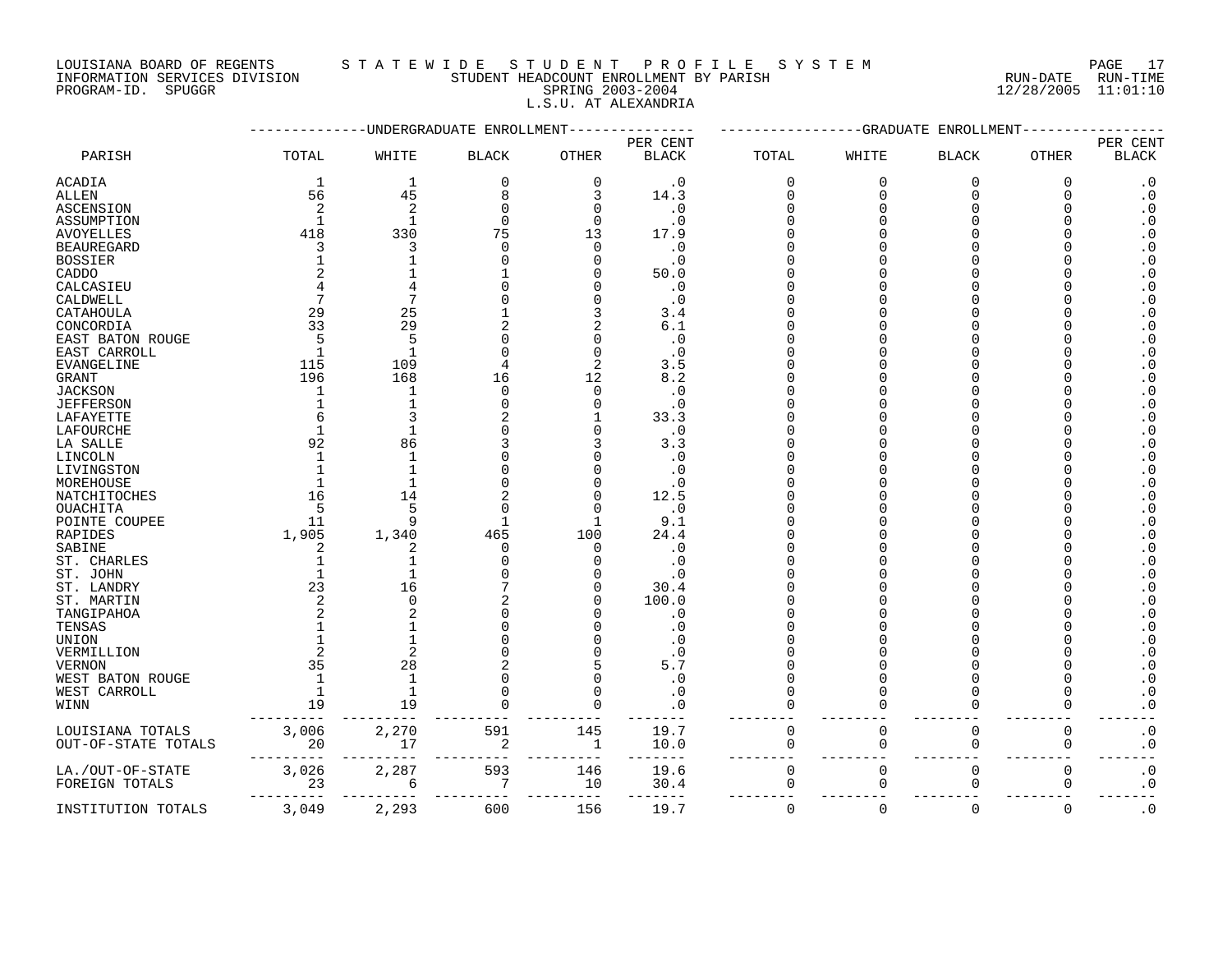LOUISIANA BOARD OF REGENTS S T A T E W I D E S T U D E N T P R O F I L E S Y S T E M PAGE 18

# INFORMATION SERVICES DIVISION STUDENT HEADCOUNT ENROLLMENT BY PARISH RUN-DATE RUN-TIME PROGRAM-ID. SPUGGR SPRING 2003-2004 12/28/2005 11:01:10 L.S.U. AT BATON ROUGE

|                  | ---------      |            | -UNDERGRADUATE ENROLLMENT |                  | ----------------GRADUATE ENROLLMENT |                |                      |                |                |                        |
|------------------|----------------|------------|---------------------------|------------------|-------------------------------------|----------------|----------------------|----------------|----------------|------------------------|
|                  |                |            |                           |                  | PER CENT                            |                |                      |                |                | PER CENT               |
| PARISH           | TOTAL          | WHITE      | <b>BLACK</b>              | <b>OTHER</b>     | <b>BLACK</b>                        | TOTAL          | WHITE                | <b>BLACK</b>   | <b>OTHER</b>   | <b>BLACK</b>           |
| ACADIA           | 149            | 136        | 8                         | 5                | 5.4                                 | 18             | 14                   | 4              | 0              | 22.2                   |
| ALLEN            | 32             | 26         | 4                         | 2                | 12.5                                | 4              | 4                    | $\Omega$       | $\Omega$       | $\cdot$ 0              |
| ASCENSION        | 802            | 707        | 57                        | 38               | 7.1                                 | 103            | 90                   | 5              | 8              | 4.9                    |
| ASSUMPTION       | 73             | 66         | 6                         | 1                | 8.2                                 | 11             | 10                   |                | $\Omega$       | 9.1                    |
| AVOYELLES        | 110            | 99         | 5                         | 6                | 4.5                                 | 16             | 15                   | 1              | $\Omega$       | 6.3                    |
| BEAUREGARD       | 91             | 67         | 12                        | 12               | 13.2                                | 9              | 6                    |                | 2              | 11.1                   |
| BIENVILLE        | $\overline{3}$ | 0          | 3                         | $\mathbf 0$      | 100.0                               | $\overline{2}$ | 2                    | $\Omega$       | ∩              | $\cdot$ 0              |
| BOSSIER          | 150            | 129        | 11                        | 10               | 7.3                                 | 16             | 14                   | 2              | O              | 12.5                   |
| CADDO            | 425            | 351        | 53                        | 21               | 12.5                                | 48             | 39                   | 8              |                | 16.7                   |
| CALCASIEU        | 611            | 494        | 66                        | 51               | 10.8                                | 78             | 62                   | 11             | 5              | 14.1                   |
| CALDWELL         | 8              | 6          | $\mathbf{1}$              | 1                | 12.5                                | 3              | 3                    | $\Omega$       | $\Omega$       | $\cdot$ 0              |
| CAMERON          | 19             | 17         | $\Omega$                  | 2                | $\cdot$ 0                           | $\overline{c}$ |                      | $\Omega$       | ∩              | $\cdot$ 0              |
| CATAHOULA        | 24             | 21         | 3                         | $\mathbf 0$      | 12.5                                | 4              |                      | $\Omega$       | O              | $\cdot$ 0              |
| CLAIBORNE        | 11             | 7          |                           | 0                | 36.4                                | $\overline{2}$ |                      | 1              | 0              | 50.0                   |
| CONCORDIA        | 69             | 59         | 5                         | 5                | 7.2                                 | 7              | 6                    | 1              | $\Omega$       | 14.3                   |
| DE SOTO          | 13             | 10         | 3                         | 0                | 23.1                                | $\overline{2}$ | $\mathbf{1}$         | $\mathbf{1}$   | $\Omega$       | 50.0                   |
| EAST BATON ROUGE | 6,678          | 5,325      | 699                       | 654              | 10.5                                | 1,294          | 964                  | 190            | 140            | 14.7                   |
| EAST CARROLL     | 17             | 15         | $\mathbf{1}$              | 1                | 5.9                                 | 0              | $\mathbf 0$          | $\mathbf 0$    | $\mathbf 0$    | $\cdot$ 0              |
| EAST FELICIANA   | 109            | 88         | 15                        | 6                | 13.8                                | 12             | 9                    | 3              | 0              | 25.0                   |
| EVANGELINE       | 120            | 105        | 14                        | 1                | 11.7                                | 11             | 10                   | $\Omega$       |                | $\cdot$ 0              |
| FRANKLIN         | 20             | 14         | 6                         | 0                | 30.0                                | 6              | 5                    | $\mathbf{1}$   | ∩              | 16.7                   |
| GRANT            | 20             | 16         | 2                         | 2                | 10.0                                | 5              | 5                    | $\Omega$       | $\Omega$       | $\cdot$ 0              |
| IBERIA           | 255            | 197        | 44                        | 14               | 17.3                                | 35             | 26                   | 6              |                | 17.1                   |
| IBERVILLE        | 158            | 128        | 20                        | 10               | 12.7                                | 47             | 32                   | 13             | 2              | 27.7                   |
| JACKSON          | -1             | 0          | -1                        | 0                | 100.0                               | 2              | 1                    | 1              | $\Omega$       | 50.0                   |
| <b>JEFFERSON</b> | 1,277          | 972        | 92                        | 213              | 7.2                                 | 105            | 83                   | 5              | 17             | 4.8                    |
| JEFFERSON DAVIS  | 55             | 52         | 2                         | 1                | 3.6                                 | 10             | 9                    | $\mathbf 1$    | $\mathbf 0$    | 10.0                   |
| LAFAYETTE        | 751            | 637        | 71                        | 43               | 9.5                                 | 117            | 95                   | 11             | 11             | 9.4                    |
| LAFOURCHE        | 346            | 314        | 7                         | 25               | 2.0                                 | 42             | 40                   | $\mathbf 1$    | 1              | 2.4                    |
| LA SALLE         | - 8            | 8          | $\Omega$                  | 0                | $\cdot$ 0                           | 3              | 3                    | $\Omega$       | $\Omega$       | $\cdot$ 0              |
| LINCOLN          | 66             | 57         | 8                         | 1                | 12.1                                | 8              | 8                    | $\Omega$       | $\Omega$       | $\cdot$ 0              |
| LIVINGSTON       | 727            | 681        | 8                         | 38               | 1.1                                 | 87             | 77                   | 2              | 8              | 2.3                    |
| MADISON          | 13             | 11         |                           | $\mathbf{1}$     | 7.7                                 | 6              | 5                    |                | $\Omega$       | 16.7                   |
| MOREHOUSE        | 19             | 10         | 7                         | 2                | 36.8                                | 4              | 3                    | $\mathbf{1}$   | 0              | 25.0                   |
| NATCHITOCHES     | 272            | 203        | 29                        | 40               | 10.7                                | 41             | 30                   | 2              | 9              | 4.9                    |
| ORLEANS          | 2,251          | 1,672      | 341                       | 238              | 15.1                                | 194            | 144                  | 34             | 16             | 17.5                   |
| OUACHITA         | 294            | 256        | 33<br>7                   | 5                | 11.2                                | 32             | 26<br>$\overline{4}$ | 5              | 1<br>$\Omega$  | 15.6                   |
| PLAOUEMINES      | 53             | 38         |                           | 8                | 13.2<br>8.1                         | 4              |                      | $\Omega$       |                | $\cdot$ 0              |
| POINTE COUPEE    | 198            | 178        | 16                        | 4<br>17          | 7.6                                 | 40             | 35<br>38             | 2<br>12        | 3              | $5.0$                  |
| RAPIDES          | 344            | 301        | 26<br>$\mathbf 0$         |                  |                                     | 53             |                      |                | 3<br>O         | 22.6                   |
| RED RIVER        | - 7<br>36      | 6<br>34    | 2                         | 1<br>$\mathbf 0$ | . 0<br>5.6                          | 1<br>4         | 1<br>$\overline{4}$  | 0<br>$\Omega$  | O              | $\cdot$ 0              |
| RICHLAND         | 19             | 14         | 2                         | 3                |                                     | 6              | 6                    | $\Omega$       |                | $\cdot$ 0<br>$\cdot$ 0 |
| SABINE           | 137            | 121        | 5                         | 11               | 10.5<br>3.6                         | 11             | 10                   | $\Omega$       |                | $\cdot$ 0              |
| ST. BERNARD      |                |            |                           |                  |                                     |                |                      | 1              |                | 4.2                    |
| ST. CHARLES      | 289<br>-6      | 236<br>5   | 33<br>-1                  | 20<br>0          | 11.4                                | 24<br>3        | 20<br>3              | O              |                |                        |
| ST. HELENA       | 90             | 71         | 18                        | 1                | 16.7<br>20.0                        | 3              | 3                    | $\mathbf 0$    | O              | $\cdot$ 0<br>$\cdot$ 0 |
| ST. JAMES        |                |            |                           |                  |                                     |                |                      | $\mathfrak{D}$ | 2              |                        |
| ST. JOHN         | 202<br>302     | 158<br>227 | 23<br>63                  | 21<br>12         | 11.4<br>20.9                        | 18<br>45       | 14<br>32             | 11             | $\overline{2}$ | 11.1<br>24.4           |
| ST. LANDRY       | 105            | 73         | 18                        | 14               | 17.1                                | 16             | 15                   | $\mathbf{1}$   | <sup>n</sup>   | 6.3                    |
| ST. MARTIN       |                |            |                           |                  |                                     |                |                      |                |                |                        |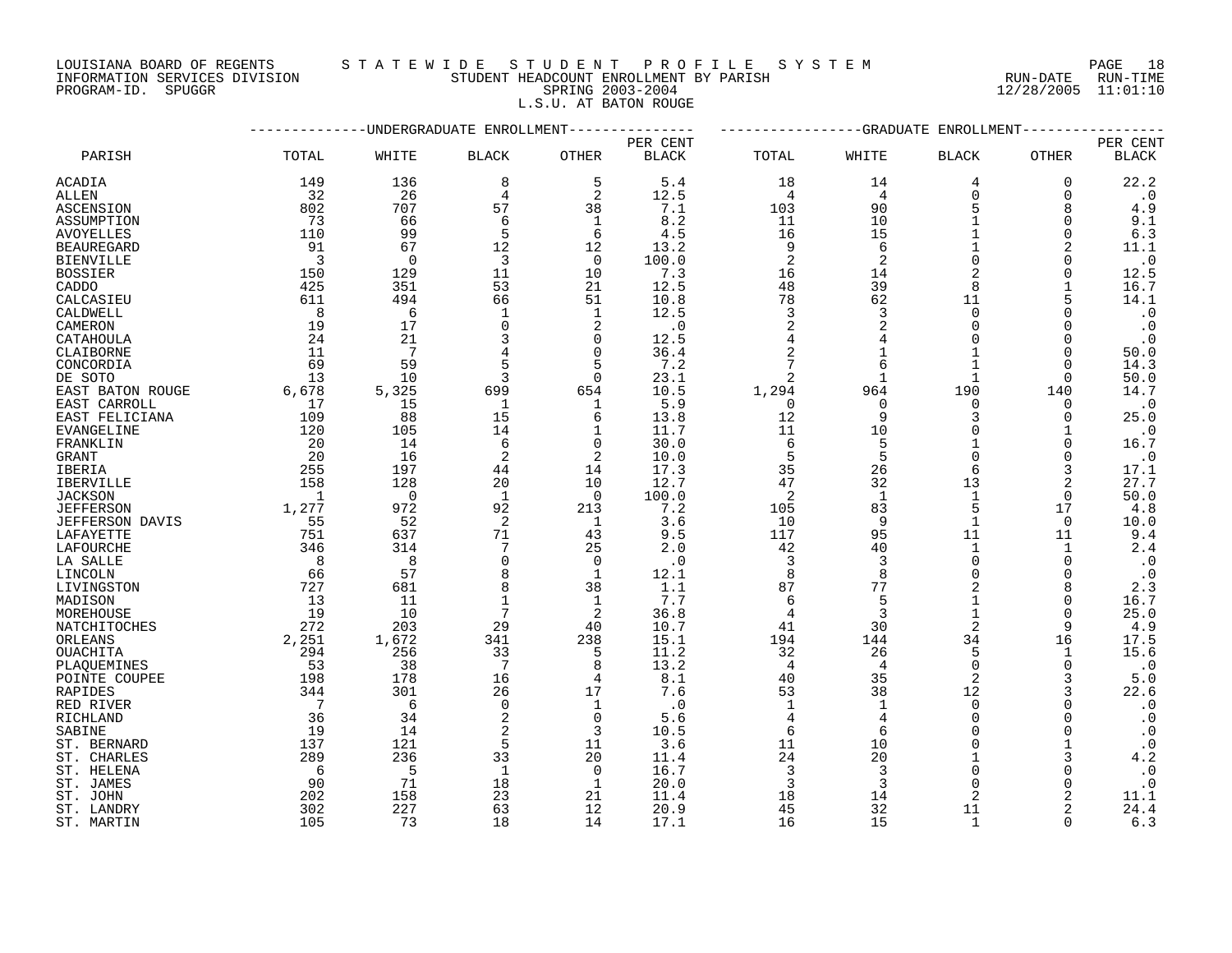## LOUISIANA BOARD OF REGENTS STATEWIDE STUDENT PROFILE SYSTEM PAGE 19<br>INFORMATION SERVICES DIVISION STUDENT HEADCOUNT ENROLLMENT BY PARISH NUN-DATE RUN-TIME STUDENT HEADCOUNT ENROLLMENT BY PARISH **ENROLLMENT BY PARISH RUN-DATE** RUN-TIME PROGRAM-ID. SPUGGR SPRING 2003-2004 12/28/2005 11:01:10 L.S.U. AT BATON ROUGE

|                                         |                 |                 | -UNDERGRADUATE ENROLLMENT- |              |                          |                |              | -GRADUATE ENROLLMENT- |              |                          |
|-----------------------------------------|-----------------|-----------------|----------------------------|--------------|--------------------------|----------------|--------------|-----------------------|--------------|--------------------------|
| PARISH                                  | TOTAL           | WHITE           | <b>BLACK</b>               | OTHER        | PER CENT<br><b>BLACK</b> | TOTAL          | WHITE        | BLACK                 | OTHER        | PER CENT<br><b>BLACK</b> |
| ST. MARY                                | 216             | 163             | 20                         | 33           | 9.3                      | 23             | 19           |                       |              | 4.3                      |
| ST. TAMMANY                             | 1,785           | 1,622           | 34                         | 129          | 1.9                      | 100            | 88           |                       |              | 3.0                      |
| TANGIPAHOA                              | 314             | 267             | 34                         | 13           | 10.8                     | 45             | 41           |                       |              | 4.4                      |
| TENSAS                                  | 18              | 18              |                            |              | . 0                      |                |              |                       |              | 33.3                     |
| TERREBONNE                              | 334             | 293             | 10                         | 31           | 3.0                      |                | 27           |                       |              | 6.5                      |
| UNION                                   |                 |                 |                            |              | 20.0                     |                |              |                       |              | $\cdot$ 0                |
| VERMILLION                              | 136             | 107             |                            | 24           | 3.7                      |                | 10           |                       |              | $\cdot$ 0                |
| <b>VERNON</b>                           | 89              | 66              |                            |              | 6.7                      | 15             | 13           |                       |              | $\cdot$ 0                |
| WASHINGTON                              | 86              | 67              | 14                         |              | 16.3                     | 13             |              |                       |              | 15.4                     |
| WEBSTER                                 | 41              | 37              |                            |              | 4.9                      |                |              |                       |              | $\cdot$ 0                |
| WEST BATON ROUGE                        | 198             | 170             | 22                         |              | 11.1                     | 26             | 20           |                       |              | 19.2                     |
| WEST CARROLL                            |                 |                 |                            |              | . 0                      |                |              |                       |              | $\cdot$ 0                |
| WEST FELICIANA                          | 99              | 91              |                            |              | 5.1                      |                |              |                       |              | $\cdot$ 0                |
| WINN                                    | 14              | 12              |                            |              | 14.3                     |                |              |                       |              | $\cdot$ 0                |
| LOUISIANA TOTALS<br>OUT-OF-STATE TOTALS | 21,179<br>2,396 | 17,344<br>1,957 | 2,011<br>240               | 1,824<br>199 | 9.5<br>10.0              | 2,903<br>885   | 2,285<br>712 | 358<br>60             | 260<br>113   | 12.3<br>6.8              |
| LA./OUT-OF-STATE<br>FOREIGN TOTALS      | 23,575<br>558   | 19,301          | 2,251                      | 2,023<br>558 | 9.5<br>$\cdot$ 0         | 3,788<br>1,203 | 2,997        | 418<br>0              | 373<br>1,203 | 11.0<br>$\cdot$ 0        |
| INSTITUTION TOTALS                      | 24,133          | 19,301          | 2,251                      | 2,581        | 9.3                      | 4,991          | 2,997        | 418                   | 1,576        | 8.4                      |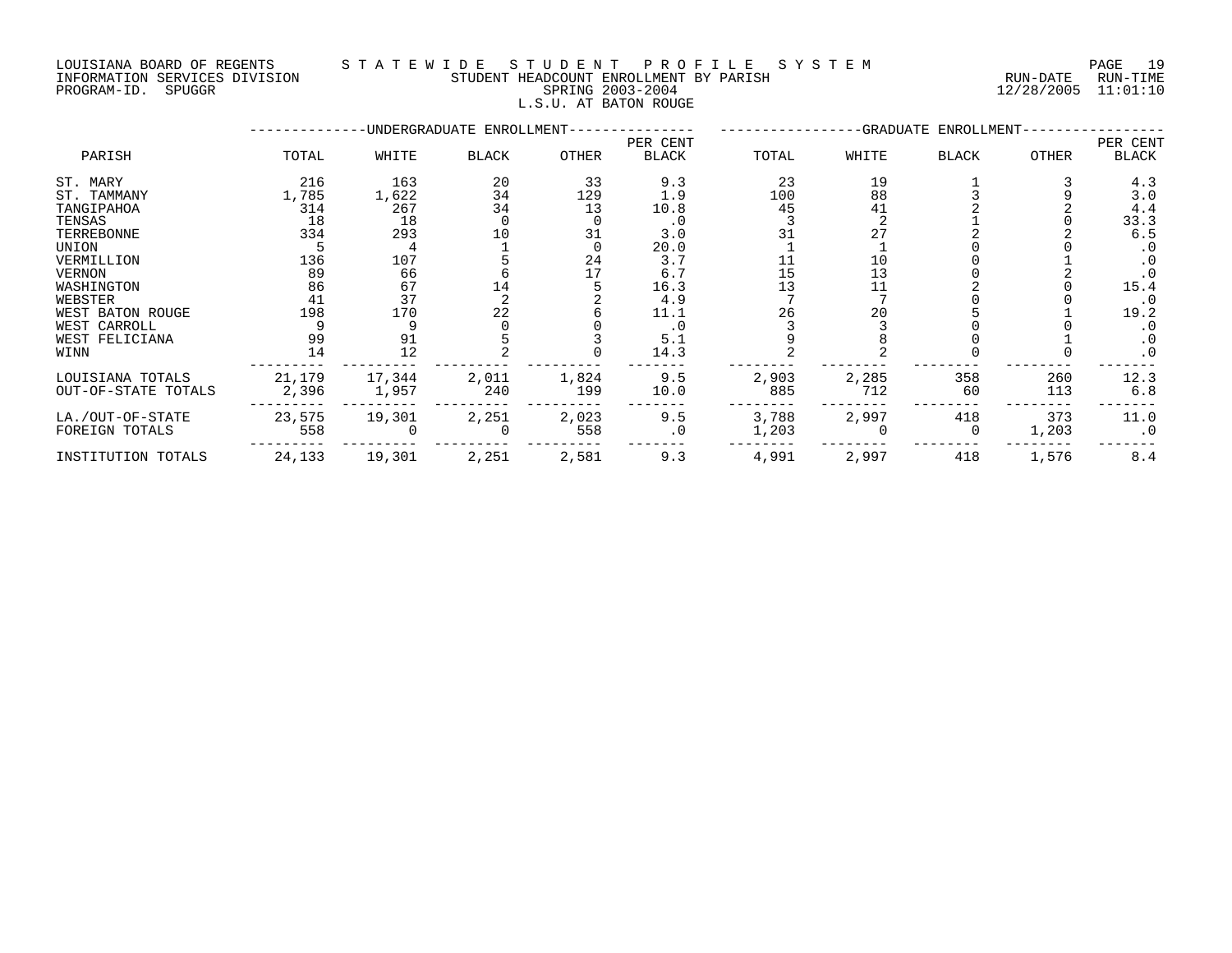# LOUISIANA BOARD OF REGENTS S T A T E W I D E S T U D E N T P R O F I L E S Y S T E M PAGE 20

INFORMATION SERVICES DIVISION STUDENT HEADCOUNT ENROLLMENT BY PARISH RUN-DATE RUN-TIME PROGRAM-ID. SPUGGR SPRING 2003-2004 12/28/2005 11:01:10 L.S.U. AT EUNICE

|                   | -UNDERGRADUATE ENROLLMENT |                |                |              |              | -GRADUATE<br>ENROLLMENT |             |                |              |                        |
|-------------------|---------------------------|----------------|----------------|--------------|--------------|-------------------------|-------------|----------------|--------------|------------------------|
|                   |                           |                |                |              | PER CENT     |                         |             |                |              | PER CENT               |
| PARISH            | TOTAL                     | WHITE          | <b>BLACK</b>   | <b>OTHER</b> | <b>BLACK</b> | <b>TOTAL</b>            | WHITE       | <b>BLACK</b>   | <b>OTHER</b> | <b>BLACK</b>           |
| <b>ACADIA</b>     | 615                       | 502            | 102            | 11           | 16.6         | $\mathbf 0$             | $\mathbf 0$ | 0              | $\mathbf 0$  | $\cdot$ 0              |
| ALLEN             | 93                        | 64             | 25             | 4            | 26.9         | 0                       | $\mathbf 0$ | $\overline{0}$ | 0            | $\boldsymbol{\cdot}$ 0 |
| ASCENSION         | 3                         | 2              | $\mathbf{1}$   | 0            | 33.3         | $\Omega$                | $\Omega$    | $\Omega$       | $\Omega$     | $\boldsymbol{\cdot}$ 0 |
| ASSUMPTION        |                           | $\mathbf{1}$   | $\Omega$       | $\Omega$     | $\cdot$ 0    | $\Omega$                | $\Omega$    | $\Omega$       | ∩            | $\cdot$ 0              |
| <b>AVOYELLES</b>  | 14                        | 13             |                | $\mathbf 0$  | 7.1          | $\Omega$                | $\Omega$    | $\Omega$       | ∩            | $\boldsymbol{\cdot}$ 0 |
| <b>BEAUREGARD</b> | 6                         | 6              | ∩              | $\Omega$     | $\cdot$ 0    | $\Omega$                |             | $\Omega$       |              | $\boldsymbol{\cdot}$ 0 |
| <b>BOSSIER</b>    | 2                         | $\mathbf{1}$   | $\Omega$       | $\mathbf 1$  | $\cdot$ 0    | $\Omega$                |             | $\Omega$       | ∩            | $\boldsymbol{\cdot}$ 0 |
| CADDO             | 2                         | $\mathbf{1}$   | $\mathbf{1}$   | 0            | 50.0         | $\Omega$                |             | $\Omega$       |              | $\cdot$ 0              |
| CALCASIEU         | 39                        | 22             | 15             | 2            | 38.5         | $\Omega$                |             | $\Omega$       |              | $\cdot$ 0              |
| CAMERON           | $\overline{c}$            | $\mathbf{1}$   | $\mathbf{1}$   | 0            | 50.0         | $\Omega$                |             | $\Omega$       |              | $\boldsymbol{\cdot}$ 0 |
| CONCORDIA         | 2                         | 2              | $\Omega$       | $\Omega$     | $\cdot$ 0    | $\Omega$                |             | ∩              |              | $\boldsymbol{\cdot}$ 0 |
| EAST BATON ROUGE  | 38                        | 27             | 10             | $\mathbf 1$  | 26.3         | $\Omega$                |             | $\Omega$       |              | $\boldsymbol{\cdot}$ 0 |
| EAST CARROLL      | $\overline{1}$            | $\mathbf{1}$   | $\Omega$       | $\Omega$     | $\cdot$ 0    | $\Omega$                |             | $\Omega$       |              | $\cdot$ 0              |
| EAST FELICIANA    |                           | $\mathbf{1}$   | $\Omega$       | $\mathbf 0$  | $\cdot$ 0    | $\Omega$                |             | $\Omega$       |              | $\boldsymbol{\cdot}$ 0 |
| EVANGELINE        | 431                       | 319            | 109            | 3            | 25.3         | $\Omega$                |             | ∩              |              | $\boldsymbol{\cdot}$ 0 |
| <b>GRANT</b>      | -1                        | $\mathbf{1}$   | $\Omega$       | $\mathbf 0$  | $\cdot$ 0    | $\Omega$                |             | $\Omega$       |              | $\cdot$ 0              |
| IBERIA            | 75                        | 41             | 31             | 3            | 41.3         | $\Omega$                |             | $\Omega$       |              | $\boldsymbol{\cdot}$ 0 |
| <b>IBERVILLE</b>  | 2                         | 2              | $\Omega$       | 0            | $\cdot$ 0    | $\Omega$                |             | $\Omega$       |              | $\boldsymbol{\cdot}$ 0 |
| <b>JACKSON</b>    | 2                         | $\mathbf{1}$   | $\Omega$       | $\mathbf 1$  | $\cdot$ 0    | ∩                       |             | ∩              |              | $\boldsymbol{\cdot}$ 0 |
| <b>JEFFERSON</b>  | 9                         | 8              | 1              | $\mathbf 0$  | 11.1         | $\Omega$                |             | $\Omega$       |              | $\cdot$ 0              |
| JEFFERSON DAVIS   | 136                       | 87             | 32             | 17           | 23.5         | $\Omega$                | O           | $\Omega$       | O            | $\cdot$ 0              |
| LAFAYETTE         | 334                       | 237            | 87             | 10           | 26.0         | $\Omega$                |             | $\Omega$       |              | $\boldsymbol{\cdot}$ 0 |
| LAFOURCHE         | 7                         | 6              | $\Omega$       | 1            | $\cdot$ 0    | $\Omega$                |             | $\Omega$       |              | $\boldsymbol{\cdot}$ 0 |
| LA SALLE          |                           | $\mathbf{1}$   | ∩              | $\Omega$     | . 0          | $\Omega$                |             | $\Omega$       |              | $\boldsymbol{\cdot}$ 0 |
| LINCOLN           | 3                         | 3              |                | $\Omega$     | $\cdot$ 0    | $\Omega$                |             | $\Omega$       |              | $\cdot$ 0              |
| LIVINGSTON        | $\overline{2}$            | $\overline{c}$ |                | $\mathbf 0$  | . 0          | $\Omega$                |             | $\Omega$       |              | $\cdot$ 0              |
| MADISON           |                           | $\mathbf{1}$   |                | $\Omega$     | . 0          | $\Omega$                |             | $\Omega$       |              | $\cdot$ 0              |
| MOREHOUSE         |                           | $\mathbf{1}$   |                | $\mathbf 0$  | . 0          | $\Omega$                |             | $\Omega$       |              | $\boldsymbol{\cdot}$ 0 |
| NATCHITOCHES      |                           | $\Omega$       |                | $\Omega$     | 100.0        | ∩                       |             | ∩              |              | $\boldsymbol{\cdot}$ 0 |
| ORLEANS           | 5                         | $\overline{2}$ |                | $\Omega$     | 60.0         | $\Omega$                |             | $\Omega$       |              | $\boldsymbol{\cdot}$ 0 |
| OUACHITA          | 15                        | 12             |                | $\Omega$     | 20.0         | $\Omega$                |             | $\Omega$       |              | $\boldsymbol{\cdot}$ 0 |
| PLAQUEMINES       | 2                         | $\overline{2}$ |                | $\mathbf 0$  | $\cdot$ 0    | $\Omega$                |             | $\Omega$       |              | $\boldsymbol{\cdot}$ 0 |
| POINTE COUPEE     | 20                        | 11             | 9              | $\mathbf 0$  | 45.0         | $\Omega$                |             | ∩              |              | $\boldsymbol{\cdot}$ 0 |
| RAPIDES           | 13                        | 10             | $\overline{2}$ | $\mathbf 1$  | 15.4         | $\Omega$                |             | $\Omega$       |              | $\boldsymbol{\cdot}$ 0 |
| RICHLAND          |                           | $\mathbf{1}$   | $\mathbf 0$    | $\mathbf 0$  | $\cdot$ 0    | $\Omega$                |             | $\Omega$       |              | $\boldsymbol{\cdot}$ 0 |
| ST. CHARLES       |                           | $\overline{2}$ | $\Omega$       | 0            | $\cdot$ 0    | $\Omega$                |             | $\Omega$       |              | $\boldsymbol{\cdot}$ 0 |
| ST. JAMES         |                           | $\Omega$       |                | $\Omega$     | 100.0        |                         |             | ∩              |              | $\boldsymbol{\cdot}$ 0 |
| ST. JOHN          | 5                         | 4              | $\mathbf{1}$   | $\Omega$     | 20.0         | $\Omega$                |             | $\Omega$       |              | $\cdot$ 0              |
| ST. LANDRY        | 917                       | 582            | 320            | 15           | 34.9         | $\Omega$                | O           | $\Omega$       | ∩            | $\cdot$ 0              |
| ST. MARTIN        | 86                        | 38             | 46             | 2            | 53.5         | $\Omega$                |             | $\Omega$       |              | $\boldsymbol{\cdot}$ 0 |
| ST. MARY          | 34                        | 15             | 18             | 1            | 52.9         | $\Omega$                |             | $\Omega$       |              | $\cdot$ 0              |
| ST. TAMMANY       | 23                        | 22             | -1             | $\Omega$     | 4.3          | $\Omega$                |             | $\Omega$       |              | $\boldsymbol{\cdot}$ 0 |
| TANGIPAHOA        | 5                         | 5              | $\Omega$       | $\Omega$     | $\cdot$ 0    | $\Omega$                |             | $\Omega$       |              | $\boldsymbol{\cdot}$ 0 |
| TERREBONNE        |                           | $\overline{c}$ |                | $\mathbf 0$  | 33.3         | $\Omega$                |             | $\Omega$       |              | $\cdot$ 0              |
| UNION             | 3                         | 1              |                | $\Omega$     | 66.7         | $\Omega$                |             | $\Omega$       |              | $\boldsymbol{\cdot}$ 0 |
| VERMILLION        | 123                       | 107            | 12             | 4            | 9.8          | $\Omega$                |             | ∩              |              | $\boldsymbol{\cdot}$ 0 |
| <b>VERNON</b>     |                           | 5              | $\mathbf{1}$   | 1            | 14.3         | $\Omega$                |             | ∩              |              | $\boldsymbol{\cdot}$ 0 |
| WEBSTER           | $\mathbf{1}$              | $\mathbf{1}$   | $\Omega$       | $\Omega$     | $\cdot$ 0    | $\Omega$                | $\Omega$    | $\Omega$       |              | $\boldsymbol{\cdot}$ 0 |
| WEST BATON ROUGE  | 5                         | 5              | ∩              | $\mathbf 0$  | $\cdot$ 0    | 0                       | $\Omega$    | $\Omega$       | $\Omega$     | $\cdot$ 0              |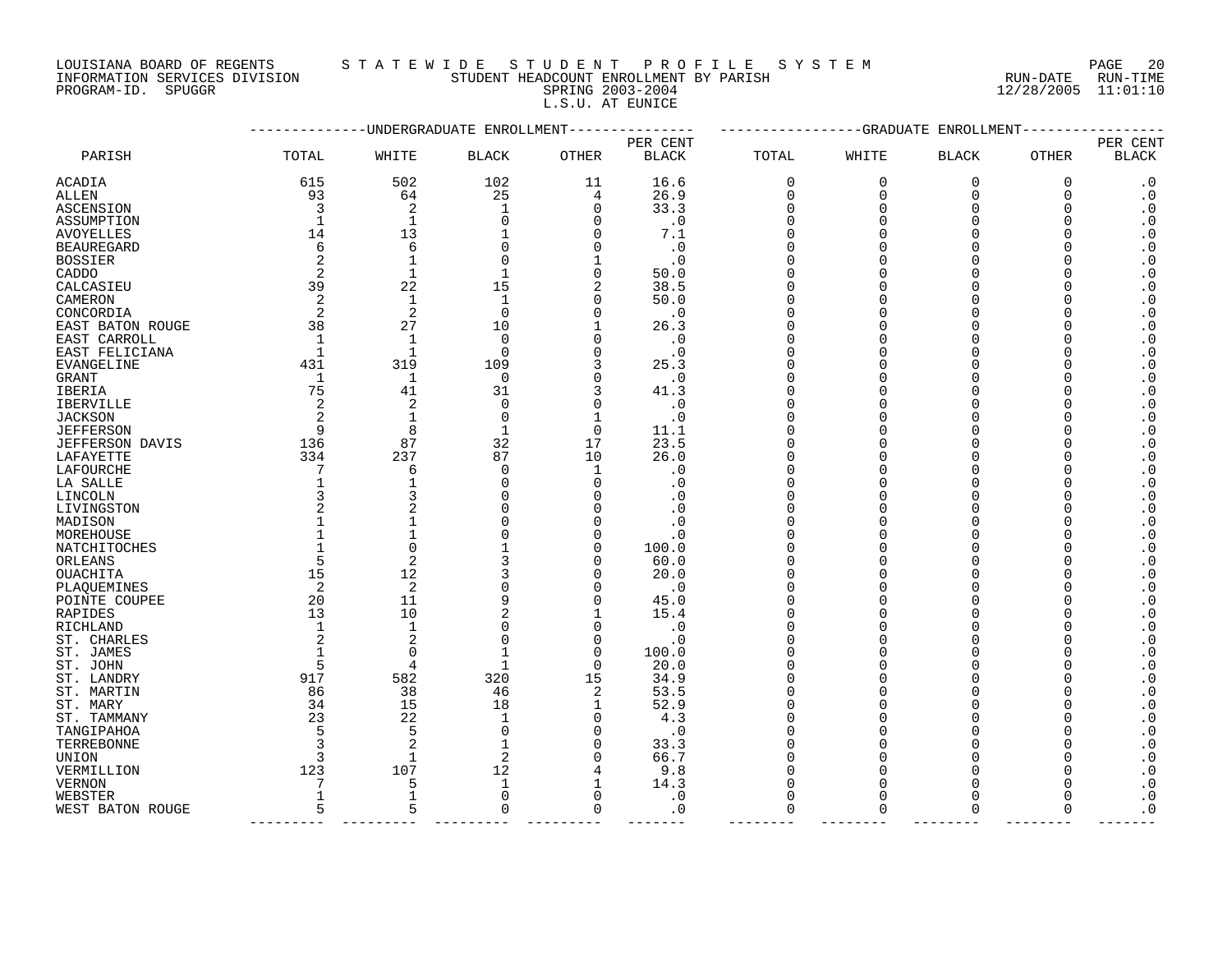### LOUISIANA BOARD OF REGENTS S T A T E W I D E S T U D E N T P R O F I L E S Y S T E M PAGE 21 INFORMATION SERVICES DIVISION STUDENT HEADCOUNT ENROLLMENT BY PARISH RUN-DATE RUN-TIME PROGRAM-ID. SPUGGR SPRING 2003-2004 12/28/2005 11:01:10 L.S.U. AT EUNICE

|                                         |             |             | -UNDERGRADUATE ENROLLMENT--- |              | -GRADUATE ENROLLMENT- |       |       |              |       |                   |
|-----------------------------------------|-------------|-------------|------------------------------|--------------|-----------------------|-------|-------|--------------|-------|-------------------|
| PARISH                                  | TOTAL       | WHITE       | <b>BLACK</b>                 | <b>OTHER</b> | PER CENT<br>BLACK     | TOTAL | WHITE | <b>BLACK</b> | OTHER | PER CENT<br>BLACK |
| LOUISIANA TOTALS<br>OUT-OF-STATE TOTALS | 3,096       | 2,181       | 837                          | 78           | 27.0<br>. 0           |       |       |              |       |                   |
| LA./OUT-OF-STATE<br>FOREIGN TOTALS      | 3,096<br>27 | 2,181<br>16 | 837                          | 78           | 27.0<br>25.9          |       |       |              |       |                   |
| INSTITUTION TOTALS                      | 3,123       | 2,197       | 844                          | 82           | 27.0                  |       |       |              |       |                   |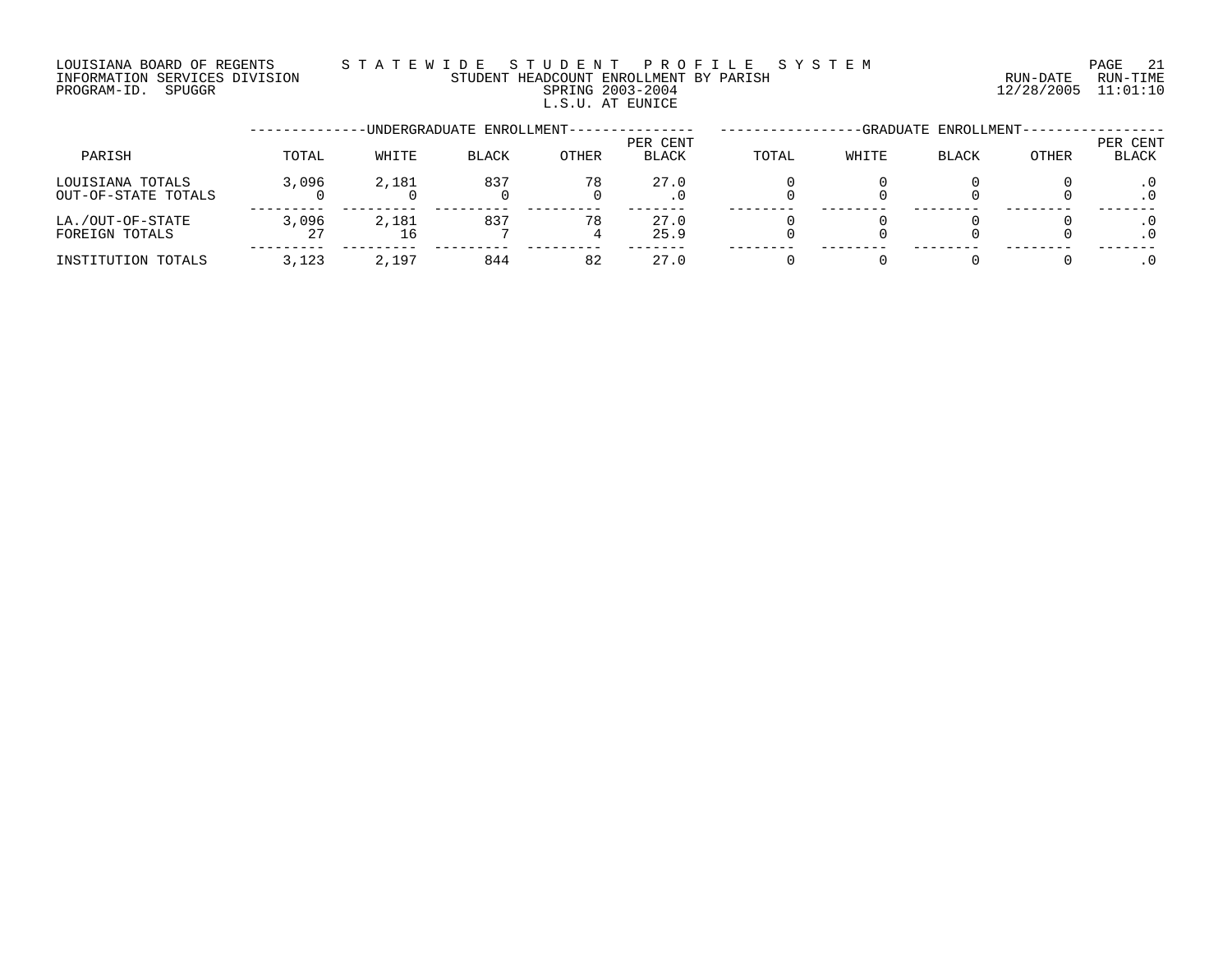LOUISIANA BOARD OF REGENTS STATEWIDE STUDE NT PROFILE SYSTEM PAGE 22<br>INFORMATION SERVICES DIVISION STUDENT HEADCOUNT ENROLLMENT BY PARISH NUN-DATE RUN-TIME

INFORMATION SERVICES DIVISION STUDENT HEADCOUNT ENROLLMENT BY PARISH

# PROGRAM-ID. SPUGGR SPRING 2003-2004 12/28/2005 11:01:10 L.S.U. AT SHREVEPORT

|                            |              | ---------UNDERGRADUATE ENROLLMENT |              |                |              | -------------GRADUATE<br>ENROLLMENT<br>----- |                |                    |              |                        |
|----------------------------|--------------|-----------------------------------|--------------|----------------|--------------|----------------------------------------------|----------------|--------------------|--------------|------------------------|
|                            |              |                                   |              |                | PER CENT     |                                              |                |                    |              | PER CENT               |
| PARISH                     | TOTAL        | WHITE                             | <b>BLACK</b> | OTHER          | <b>BLACK</b> | TOTAL                                        | WHITE          | <b>BLACK</b>       | OTHER        | <b>BLACK</b>           |
| ACADIA                     | 0            | 0                                 | $\mathbf 0$  | $\mathbf 0$    | $\cdot$ 0    | 1                                            | $\Omega$       | $\mathbf 0$        | 1            | $\cdot$ 0              |
| <b>ASCENSION</b>           | 2            | $\overline{\mathbf{c}}$           | $\mathbf 0$  | $\Omega$       | $\cdot$ 0    | $\mathbf{1}$                                 | $\mathbf{1}$   | $\Omega$           | $\Omega$     | $\cdot$ 0              |
| <b>AVOYELLES</b>           | 3            | $\overline{2}$                    | 1            | $\mathbf 0$    | 33.3         | $\overline{2}$                               | $\mathcal{D}$  | $\Omega$           | $\Omega$     | $\boldsymbol{\cdot}$ 0 |
| <b>BEAUREGARD</b>          | 4            | $\overline{2}$                    | $\mathbf 1$  | 1              | 25.0         | 4                                            | 3              | $\Omega$           |              | $\cdot$ 0              |
| <b>BIENVILLE</b>           | 22           | 17                                | 4            | $\mathbf{1}$   | 18.2         | 4                                            | $\overline{c}$ | 2                  | $\Omega$     | 50.0                   |
| <b>BOSSIER</b>             | 736          | 545                               | 85           | 106            | 11.5         | 114                                          | 90             | 14                 | 10           | 12.3                   |
| CADDO                      | 1,944        | 1,195                             | 494          | 255            | 25.4         | 426                                          | 280            | 113                | 33           | 26.5                   |
| CALCASIEU                  | 8            | 5                                 | 1            | 2              | 12.5         | 3                                            | 3              | $\mathbf 0$        | $\Omega$     | $\cdot$ 0              |
| CALDWELL                   | 2            | $\mathbf{1}$                      | 0            | 1              | $\cdot$ 0    | $\mathbf{1}$                                 |                | $\Omega$           | $\Omega$     | $\cdot$ 0              |
| CATAHOULA                  | 2            | $\overline{2}$                    | $\Omega$     | $\mathbf 0$    | $\cdot$ 0    | $\Omega$                                     |                | $\Omega$           | $\Omega$     | $\cdot$ 0              |
| CLAIBORNE                  | 23           | 13                                | 8            | $\overline{2}$ | 34.8         | 4                                            | 3              | $\Omega$           |              | $\cdot$ 0              |
| CONCORDIA                  | 3            | 2                                 | 0            | 1              | $\cdot$ 0    | $\mathbf{1}$                                 |                | $\Omega$           | $\Omega$     | $\cdot$ 0              |
| DE SOTO                    | 121          | 76                                | 27           | 18             | 22.3         | 46                                           | 31             |                    |              | 17.4                   |
| EAST BATON ROUGE           | 14           | 11                                | 1            | 2              | 7.1          | 6                                            | 5              |                    | $\Omega$     | 16.7                   |
| <b>EVANGELINE</b>          | 2            | $\overline{2}$                    | $\Omega$     | $\Omega$       | $\cdot$ 0    | $\mathbf 0$                                  | $\Omega$       | $\Omega$           | $\Omega$     | $\cdot$ 0              |
| FRANKLIN                   | 5            | 4                                 | $\Omega$     | 1              | $\cdot$ 0    | 3                                            | $\overline{c}$ | $\mathbf{1}$       | $\Omega$     | 33.3                   |
| <b>GRANT</b>               | 6            |                                   |              | $\mathbf 1$    | 16.7         | 3                                            | $\overline{2}$ | $\Omega$           |              | $\cdot$ 0              |
|                            |              |                                   |              | $\Omega$       | $\cdot$ 0    |                                              |                | $\Omega$           | $\Omega$     | $\cdot$ 0              |
| IBERIA<br><b>IBERVILLE</b> |              |                                   | O            | $\cap$         | $\cdot$ 0    | $\Omega$                                     | U              | $\Omega$           | $\Omega$     |                        |
| <b>JACKSON</b>             | 3            |                                   |              | ∩              | . 0          |                                              |                |                    |              | $\cdot$ 0<br>$\cdot$ 0 |
| <b>JEFFERSON</b>           | 4            |                                   |              | $\cap$         | $\cdot$ 0    | 2                                            |                |                    | $\Omega$     | 50.0                   |
| <b>JEFFERSON DAVIS</b>     | 3            |                                   |              | ∩              | $\cdot$ 0    | $\Omega$                                     | ∩              | $\Omega$           | $\Omega$     | $\cdot$ 0              |
| LAFAYETTE                  | 6            |                                   |              |                |              |                                              |                |                    | $\Omega$     | 25.0                   |
|                            | 1            |                                   |              | O              | 16.7         | 0                                            |                | $\Omega$           |              |                        |
| LAFOURCHE                  | $\mathbf 1$  |                                   |              |                | $\cdot$ 0    | $\Omega$                                     |                |                    | 0            | $\cdot$ 0              |
| LA SALLE                   |              |                                   |              | $\Omega$       | $\cdot$ 0    | 9                                            |                | 3                  | $\Omega$     | $\cdot$ 0<br>33.3      |
| LINCOLN                    | 10<br>1      | 6                                 | O            | n              | 40.0         | $\overline{2}$                               | 4<br>2         | U                  | 2<br>0       |                        |
| LIVINGSTON                 | $\Omega$     | $\Omega$                          | $\Omega$     | ∩              | $\cdot$ 0    | $\mathbf{1}$                                 |                |                    |              | $\cdot$ 0              |
| MADISON                    |              | $\overline{4}$                    |              |                | $\cdot$ 0    |                                              |                |                    | $\Omega$     | $\cdot$ 0              |
| MOREHOUSE                  | 11           |                                   | 6            |                | 54.5         | $\overline{2}$                               |                | $\cap$             | $\Omega$     | 50.0                   |
| NATCHITOCHES               | 38           | 19                                | 10           | 9              | 26.3         | 10                                           |                |                    | 3            | $\cdot$ 0              |
| ORLEANS                    | 4            | 1                                 | 2            | $\mathbf 1$    | 50.0         | 5                                            |                | 4                  | 0            | 80.0                   |
| OUACHITA                   | 38           | 23                                | 11           | 4              | 28.9         | 11                                           |                | 2                  | $\Omega$     | 18.2                   |
| PLAOUEMINES                | 2            | $\overline{a}$                    | $\mathbf 0$  | $\Omega$       | $\cdot$ 0    | $\mathbf{1}$                                 |                | $\Omega$<br>$\cap$ | $\Omega$     | $\cdot$ 0              |
| POINTE COUPEE              | $\mathbf{1}$ | $\mathbf{1}$                      | $\Omega$     | $\Omega$       | $\cdot$ 0    | $\Omega$                                     |                |                    | $\Omega$     | $\cdot$ 0              |
| RAPIDES                    | 28           | 20                                | 5            | 3              | 17.9         | 7                                            |                |                    | $\Omega$     | 14.3                   |
| RED RIVER                  | 40           | 25                                | 14           | $\mathbf{1}$   | 35.0         | 8                                            |                | 3                  | $\Omega$     | 37.5                   |
| SABINE                     | 20           | 9                                 | 4            | 7              | 20.0         | 13                                           |                | $\Omega$           | 4            | $\cdot$ 0              |
| ST. CHARLES                | 0            | $\Omega$                          | $\Omega$     | n              | $\cdot$ 0    | $\mathbf{1}$                                 |                |                    | $\Omega$     | 100.0                  |
| ST. JAMES                  | $\mathbf 1$  |                                   |              | n              | $\cdot$ 0    | $\Omega$                                     |                | $\Omega$           | <sup>0</sup> | $\cdot$ 0              |
| ST. JOHN                   | 3            |                                   |              | $\Omega$       | $\cdot$ 0    |                                              |                | $\Omega$           | $\Omega$     | $\cdot$ 0              |
| ST. LANDRY                 | 6            |                                   |              |                | 33.3         |                                              |                |                    |              | 25.0                   |
| ST. MARTIN                 |              |                                   | O            | $\Omega$       | $\cdot$ 0    |                                              |                | $\Omega$           | $\Omega$     | $\cdot$ 0              |
| ST. MARY                   | 5            |                                   |              | $\overline{2}$ | 40.0         | $\Omega$                                     |                |                    | $\Omega$     | $\cdot$ 0              |
| ST. TAMMANY                | 9            |                                   |              | $\overline{2}$ | $\cdot$ 0    | 2                                            |                |                    | $\Omega$     | 50.0                   |
| TERREBONNE                 |              |                                   | O            | n              | $\cdot$ 0    | 3                                            |                | $\Omega$           | O            | $\cdot$ 0              |
| UNION                      |              |                                   |              |                | 28.6         |                                              |                |                    | O            | $\cdot$ 0              |
| VERMILLION                 | $\Omega$     |                                   |              | ∩              | $\cdot$ 0    | 2                                            |                |                    | $\Omega$     | $\cdot$ 0              |
| <b>VERNON</b>              | 14           | Я                                 |              |                | 21.4         | 5                                            |                |                    | 2            | 20.0                   |
| WASHINGTON                 | 1            | 1                                 | $\Omega$     | $\cap$         | $\cdot$ 0    | $\mathbf{1}$                                 | 1              | $\Omega$           | $\Omega$     | $\cdot$ 0              |
| WEBSTER                    | 121          | 93                                | 14           | 14             | 11.6         | 18                                           | 10             |                    | 2            | 33.3                   |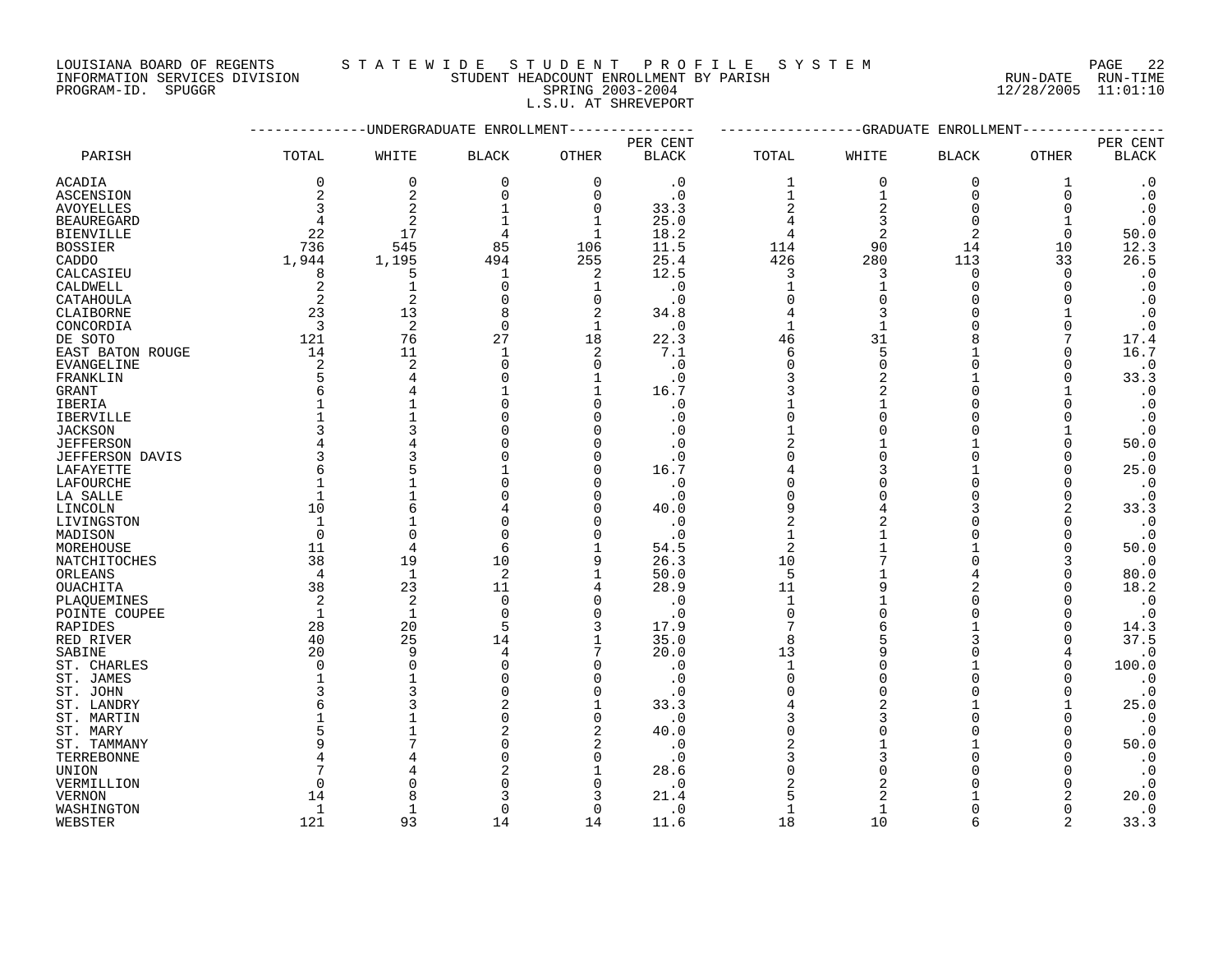## LOUISIANA BOARD OF REGENTS S T A T E W I D E S T U D E N T P R O F I L E S Y S T E M PAGE 23 INFORMATION SERVICES DIVISION STUDENT HEADCOUNT ENROLLMENT BY PARISH RUN-DATE RUN-TIME INFORMATION SERVICES DIVISION CONSUMENT HEADCOUNT ENROLLMENT BY PARISH THE SUN-DATE RUN-TIME RUN-TIME RUN-TIME<br>PROGRAM-ID. SPUGGR SPUGGR SPRING 2003-2004

# L.S.U. AT SHREVEPORT

--------------UNDERGRADUATE ENROLLMENT--------------- -----------------GRADUATE ENROLLMENT----------------- PER CENT PER CENT PARISH TOTAL WHITE BLACK OTHER BLACK TOTAL WHITE BLACK OTHER BLACK WEST BATON ROUGE 0 0 0 0 .0 1 1 0 0 .0 WEST CARROLL 2 2 0 0 .0 1 0 1 0 100.0 WEST FELICIANA 1 0 0 1 .0 0 0 0 0 .0 WINN 6 4 2 0 33.3 3 2 1 0 33.3 --------- --------- --------- --------- ------- -------- -------- -------- -------- ------- LOUISIANA TOTALS 3,291 2,145 705 441 21.4 740 504 167 69 22.6 OUT-OF-STATE TOTALS 135 90 21 24 15.6 24 17 2 5 8.3 --------- --------- --------- --------- ------- -------- -------- -------- -------- ------- LA./OUT-OF-STATE 3,426 2,235 726 465 21.2 764 521 169 74 22.1 FOREIGN TOTALS 17 0 0 17 .0 4 0 0 4 .0 --------- --------- --------- --------- ------- -------- -------- -------- -------- -------

INSTITUTION TOTALS 3,443 2,235 726 482 21.1 768 521 169 78 22.0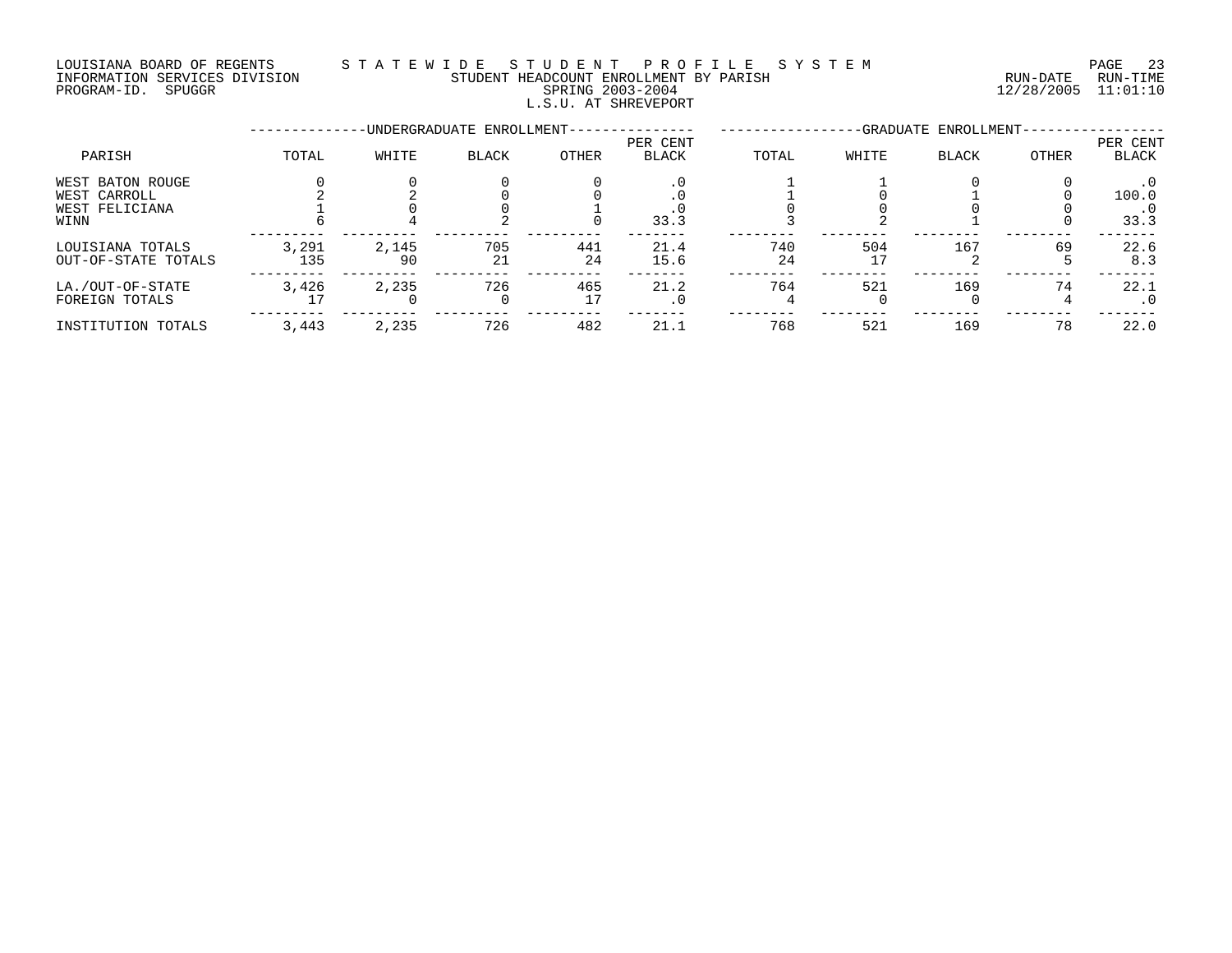LOUISIANA BOARD OF REGENTS STATEWIDE STUDE NT PROFILE SYSTEM PAGE 24<br>INFORMATION SERVICES DIVISION STUDENT HEADCOUNT ENROLLMENT BY PARISH NUN-DATE RUN-TIME INFORMATION SERVICES DIVISION STUDENT HEADCOUNT ENROLLMENT BY PARISH

PROGRAM-ID. SPUGGR SPRING 2003-2004 12/28/2005 11:01:10

UNIVERSITY OF NEW ORLEANS

|                        |                |                | --UNDERGRADUATE ENROLLMENT |                |              | -----------GRADUATE<br>ENROLLMENT |              |                |              |              |
|------------------------|----------------|----------------|----------------------------|----------------|--------------|-----------------------------------|--------------|----------------|--------------|--------------|
|                        |                |                |                            |                | PER CENT     |                                   |              |                |              | PER CENT     |
| PARISH                 | TOTAL          | WHITE          | <b>BLACK</b>               | OTHER          | <b>BLACK</b> | TOTAL                             | WHITE        | <b>BLACK</b>   | OTHER        | <b>BLACK</b> |
| ACADIA                 | 12             | 6              | 4                          | 2              | 33.3         | 6                                 | 5            | 1              | 0            | 16.7         |
| ALLEN                  | 3              | $\overline{c}$ | $\mathbf 0$                | 1              | $\cdot$ 0    | $\mathbf{1}$                      | $\Omega$     | $\Omega$       | $\mathbf{1}$ | $\cdot$ 0    |
| ASCENSION              | 29             | 13             | 14                         | $\overline{2}$ | 48.3         | 10                                |              | 4              | $\mathbf{1}$ | 40.0         |
| ASSUMPTION             | 6              | $\mathbf{1}$   | 4                          | 1              | 66.7         | $\overline{2}$                    |              |                | $\Omega$     | 50.0         |
| <b>AVOYELLES</b>       | 12             | 7              | 4                          | $\mathbf 1$    | 33.3         | $\mathbf{1}$                      |              |                | $\Omega$     | $\cdot$ 0    |
| <b>BEAUREGARD</b>      | 6              | 2              | 3                          | 1              | 50.0         | $\overline{2}$                    |              |                | ∩            | 50.0         |
| <b>BOSSIER</b>         | 17             | 10             | 2                          | 5              | 11.8         | 3                                 |              |                | $\Omega$     | $\cdot$ 0    |
|                        |                |                |                            |                |              |                                   |              |                |              |              |
| CADDO                  | 72             | 25             | 41                         | 6              | 56.9         | 8                                 |              |                | $\Omega$     | 62.5         |
| CALCASIEU              | 34             | 16             | 11                         | 7              | 32.4         |                                   |              |                | 0            | 25.0         |
| CAMERON                | $\mathbf{1}$   | $\Omega$       | $\Omega$                   |                | $\cdot$ 0    | $\Omega$                          |              |                | ∩            | $\cdot$ 0    |
| CATAHOULA              | 2              | $\mathbf{1}$   | $\mathbf{1}$               | $\Omega$       | 50.0         | $\Omega$                          |              |                | $\Omega$     | $\cdot$ 0    |
| CLAIBORNE              | $\mathbf{1}$   |                | 0                          | $\Omega$       | $\cdot$ 0    |                                   |              |                | 0            | 100.0        |
| CONCORDIA              | $\overline{2}$ | 1              |                            | $\Omega$       | 50.0         | $\mathbf{1}$                      |              | $\Omega$       |              | $\cdot$ 0    |
| EAST BATON ROUGE       | 223            | 74             | 130                        | 19             | 58.3         | 50                                | 31           | 12             |              | 24.0         |
| EAST CARROLL           | 2              | $\Omega$       | 2                          | $\Omega$       | 100.0        | $\mathbf{1}$                      | $\cap$       |                |              | 100.0        |
| EAST FELICIANA         | 4              | 2              | 2                          | $\Omega$       | 50.0         | $\Omega$                          | O            | $\Omega$       | $\Omega$     | $\cdot$ 0    |
| EVANGELINE             | 9              | 4              | 5                          |                | 55.6         |                                   |              |                | O            | $\cdot$ 0    |
| FRANKLIN               | 3              |                |                            |                | 33.3         | $\Omega$                          |              |                | $\Omega$     | $\cdot$ 0    |
| GRANT                  | $\Omega$       | $\Omega$       | $\Omega$                   | $\cap$         | $\cdot$ 0    | $\mathbf{1}$                      |              |                | $\Omega$     | $\cdot$ 0    |
| <b>IBERIA</b>          | 30             | 11             | 18                         |                | 60.0         | 5                                 |              |                | $\Omega$     | 20.0         |
|                        |                |                |                            |                |              |                                   |              |                |              |              |
| IBERVILLE              | 14             | 2              | 12                         | $\Omega$       | 85.7         | 2                                 |              |                | $\Omega$     | 50.0         |
| <b>JEFFERSON</b>       | 3,922          | 2,462          | 446                        | 1,014          | 11.4         | 991                               | 663          | 148            | 180          | 14.9         |
| <b>JEFFERSON DAVIS</b> | $\overline{4}$ | 3              | $\overline{0}$             | 1              | $\cdot$ 0    | $\mathbf{1}$                      | $\mathbf{1}$ | $\Omega$       | $\Omega$     | $\cdot$ 0    |
| LAFAYETTE              | 94             | 61             | 21                         | 12             | 22.3         | 17                                | 9            | $\overline{4}$ | 4            | 23.5         |
| LAFOURCHE              | 77             | 47             | 15                         | 15             | 19.5         | 25                                | 24           | $\Omega$       |              | $\cdot$ 0    |
| LA SALLE               | $\mathbf 1$    | $\Omega$       | $\mathbf{1}$               | $\Omega$       | 100.0        | $\Omega$                          | $\Omega$     |                | $\Omega$     | $\cdot$ 0    |
| LINCOLN                | 6              | 5              | $\mathbf{1}$               | $\Omega$       | 16.7         | $\mathbf{1}$                      |              |                | $\Omega$     | $\cdot$ 0    |
| LIVINGSTON             | 11             |                |                            |                | 9.1          | 6                                 | 6            |                | O            | $\cdot$ 0    |
| MADISON                | $\mathbf{1}$   |                |                            | $\Omega$       | $\cdot$ 0    | $\mathbf{1}$                      | O            |                | $\Omega$     | 100.0        |
| MOREHOUSE              | $\overline{4}$ | 4              |                            | $\Omega$       | $\cdot$ 0    | $\overline{2}$                    |              | $\Omega$       |              | $\cdot$ 0    |
| NATCHITOCHES           | 23             | 14             |                            | 8              | 4.3          |                                   |              | $\Omega$       |              | $\cdot$ 0    |
| ORLEANS                | 4,825          | 2,085          | 1,918                      | 822            | 39.8         | 1,430                             | 767          | 489            | 174          | 34.2         |
| <b>OUACHITA</b>        | 18             | 10             | 6                          | 2              | 33.3         | 4                                 | 3            | <sup>0</sup>   | 1            | $\cdot$ 0    |
| PLAOUEMINES            | 151            | 108            | 27                         | 16             | 17.9         | 38                                | 30           | 5              | 3            | 13.2         |
|                        | 7              | 3              |                            |                |              | $\overline{2}$                    |              |                |              | 50.0         |
| POINTE COUPEE          |                |                |                            | $\mathbf 0$    | 57.1         |                                   |              |                | 0            |              |
| RAPIDES                | 48             | 36             | 9                          | 3              | 18.8         | 5                                 |              |                | ∩            | $\cdot$ 0    |
| RICHLAND               | 2              | $\mathbf{1}$   | $\mathbf{1}$               | $\mathbf 0$    | 50.0         | $\mathbf{1}$                      | ∩            |                |              | $\cdot$ 0    |
| SABINE                 | $\Omega$       | $\Omega$       | $\Omega$                   | $\Omega$       | $\cdot$ 0    | $\mathbf{1}$                      |              |                | $\Omega$     | $\cdot$ 0    |
| ST. BERNARD            | 475            | 373            | 11                         | 91             | 2.3          | 94                                | 85           |                |              | 1.1          |
| ST. CHARLES            | 306            | 212            | 47                         | 47             | 15.4         | 53                                | 41           |                |              | 15.1         |
| ST. HELENA             | -1             | 1              | $\Omega$                   | $\Omega$       | $\cdot$ 0    | $\Omega$                          | $\Omega$     |                |              | $\cdot$ 0    |
| ST. JAMES              | 26             | 5              | 20                         | 1              | 76.9         | 5                                 | $\Omega$     |                |              | 80.0         |
| ST. JOHN               | 193            | 105            | 71                         | 17             | 36.8         | 29                                | 16           |                | 4            | 31.0         |
| ST. LANDRY             | 24             | 14             | 9                          | 1              | 37.5         | 10                                | 6            |                | 0            | 40.0         |
| ST. MARTIN             | 12             | 7              | 5                          | $\Omega$       | 41.7         | $\overline{4}$                    | २            |                | $\Omega$     | 25.0         |
| ST. MARY               | 55             | 10             | 36                         | q              | 65.5         | 9                                 | 5            | 3              | $\mathbf{1}$ | 33.3         |
| ST. TAMMANY            | 894            | 691            | 77                         | 126            | 8.6          | 257                               | 198          | 15             | 44           | 5.8          |
| TANGIPAHOA             | 52             | 25             | 17                         | 10             | 32.7         | 17                                | 13           | 2              | 2            | 11.8         |
| TENSAS                 | $\Omega$       | $\Omega$       | $\Omega$                   | $\Omega$       |              | 1                                 | $\mathbf{1}$ |                | $\Omega$     | $\cdot$ 0    |
|                        |                |                |                            |                | $\cdot$ 0    |                                   |              |                |              |              |
| TERREBONNE             | 133            | 55             | 54                         | 24             | 40.6         | 28                                | 22           | 4              | 2            | 14.3         |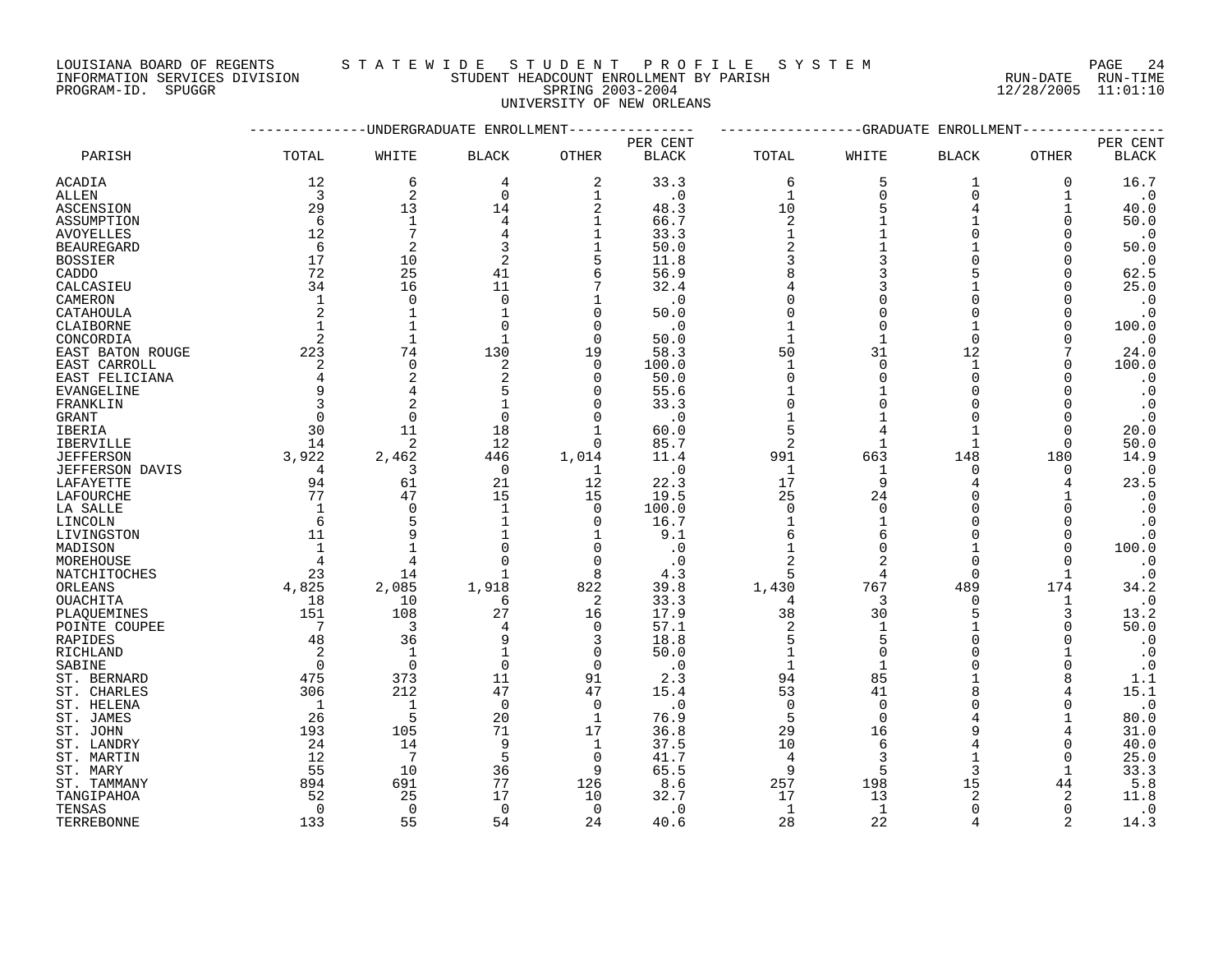# LOUISIANA BOARD OF REGENTS STATEWIDE STUDE NT PROFILE SYSTEM PAGE 25<br>INFORMATION SERVICES DIVISION STUDENT HEADCOUNT ENROLLMENT BY PARISH NUN-DATE RUN-TIME INFORMATION STUDENT HEADCOUNT ENROLLMENT BY PARISH PROGRAM-ID. SPUGGR SPRING 2003-2004 12/28/2005 11:01:10

# UNIVERSITY OF NEW ORLEANS

|                     |        |       | -UNDERGRADUATE ENROLLMENT- | -GRADUATE ENROLLMENT- |                          |       |       |              |       |                   |
|---------------------|--------|-------|----------------------------|-----------------------|--------------------------|-------|-------|--------------|-------|-------------------|
| PARISH              | TOTAL  | WHITE | <b>BLACK</b>               | <b>OTHER</b>          | PER CENT<br><b>BLACK</b> | TOTAL | WHITE | <b>BLACK</b> | OTHER | PER CENT<br>BLACK |
| UNION               |        |       |                            |                       | . 0                      |       |       |              |       | $\cdot$ 0         |
| VERMILLION          |        |       |                            |                       |                          |       |       |              |       |                   |
| VERNON              |        |       |                            |                       | 20.0                     |       |       |              |       |                   |
| WASHINGTON          | 38     |       | 23                         |                       | 60.5                     |       |       |              |       | 20.0              |
| WEBSTER             |        |       |                            |                       | 25.0                     |       |       |              |       | . 0               |
| WEST BATON ROUGE    |        |       |                            |                       | 100.0                    |       |       |              |       | $\cdot$ 0         |
| WEST CARROLL        |        |       |                            |                       | $\cdot$ 0                |       |       |              |       | . 0               |
| WEST FELICIANA      |        |       |                            |                       | 25.0                     |       |       |              |       | . 0               |
| WINN                |        |       |                            |                       | 33.3                     |       |       |              |       | $\cdot$ 0         |
| LOUISIANA TOTALS    | 11,917 | 6,561 | 3,081                      | 2,275                 | 25.9                     | 3,144 | 1,974 | 729          | 441   | 23.2              |
| OUT-OF-STATE TOTALS | 766    | 281   | 91                         | 394                   | 11.9                     | 694   | 182   | 34           | 478   | 4.9               |
| LA./OUT-OF-STATE    | 12,683 | 6,842 | 3,172                      | 2,669                 | 25.0                     | 3,838 | 2,156 | 763          | 919   | 19.9              |
| FOREIGN TOTALS      | 82     | 38    |                            | 38                    | 7.3                      | 74    | 22    |              | 50    | 2.7               |
| INSTITUTION TOTALS  | 12,765 | 6,880 | 3,178                      | 2,707                 | 24.9                     | 3,912 | 2,178 | 765          | 969   | 19.6              |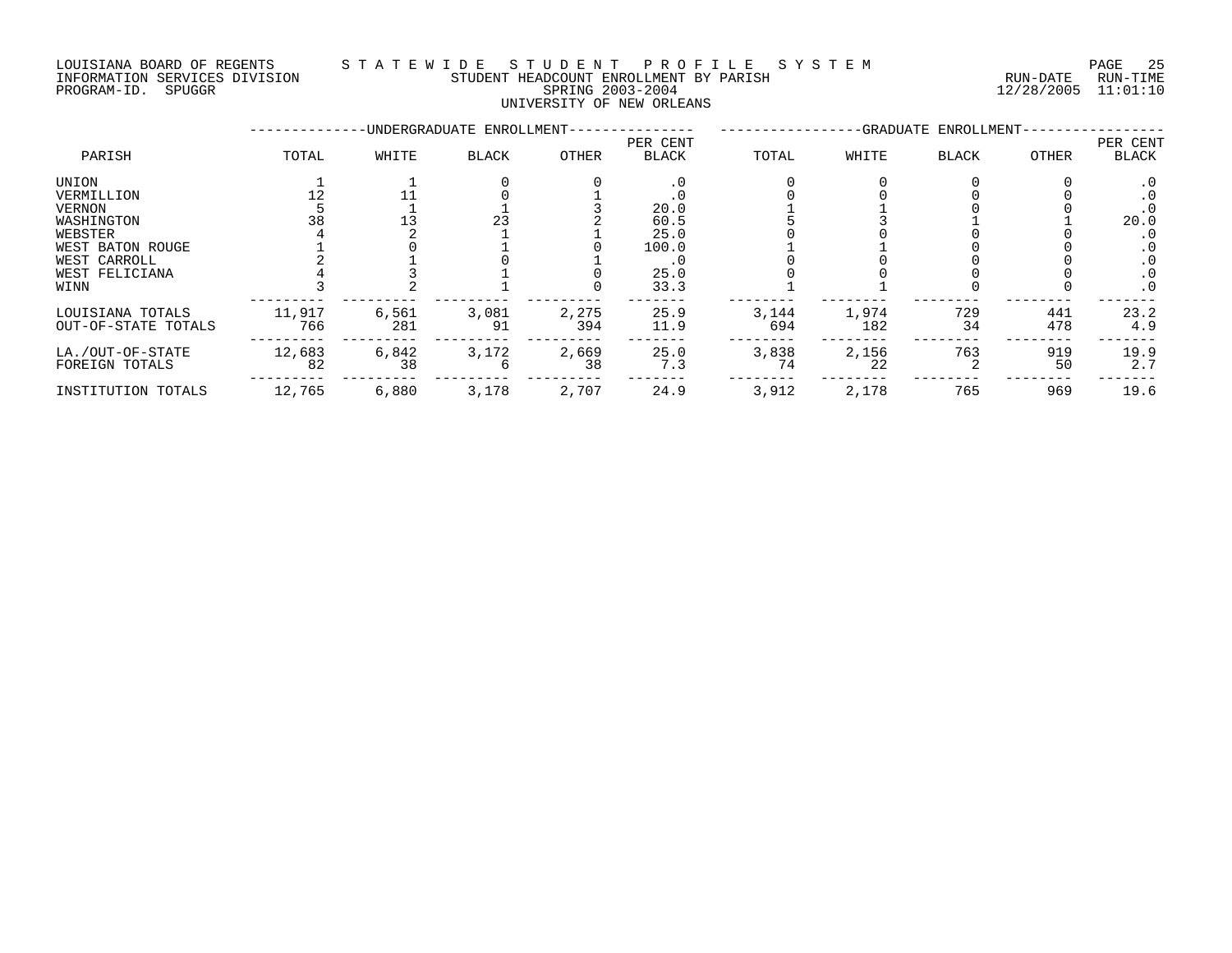LOUISIANA BOARD OF REGENTS STA TEWIDE STUDENT PROFILE SYSTEM NAGE 26

| SYSTEM |  |  |           |
|--------|--|--|-----------|
|        |  |  | RIIN-DATE |

# INFORMATION SERVICES DIVISION STUDENT HEADCOUNT ENROLLMENT BY PARISH RUN-DATE RUN-TIME PROGRAM-ID. SPUGGR SPRING 2003-2004 12/28/2005 11:01:10 L.S.U. LAW CENTER

|                        |              | --------UNDERGRADUATE ENROLLMENT |              |              | --GRADUATE ENROLLMENT |              |                |                |                |                        |
|------------------------|--------------|----------------------------------|--------------|--------------|-----------------------|--------------|----------------|----------------|----------------|------------------------|
|                        |              |                                  |              |              | PER CENT              |              |                |                |                | PER CENT               |
| PARISH                 | TOTAL        | WHITE                            | <b>BLACK</b> | <b>OTHER</b> | <b>BLACK</b>          | TOTAL        | WHITE          | <b>BLACK</b>   | OTHER          | $\operatorname{BLACK}$ |
| <b>ACADIA</b>          | $\mathbf 0$  | $\mathbf 0$                      | $\mathbf{0}$ | 0            | $\cdot$ 0             | 3            | 2              | 1              | 0              | 33.3                   |
| ALLEN                  | $\mathbf 0$  | $\Omega$                         | $\Omega$     | 0            | $\cdot$ 0             | 1            | $\mathbf{1}$   | $\mathbf 0$    | $\mathbf{0}$   | $\cdot$ 0              |
| <b>ASCENSION</b>       | $\Omega$     | $\Omega$                         | $\Omega$     | 0            | $\cdot$ 0             | б            | 5              | $\Omega$       | 1              | $\cdot$ 0              |
| ASSUMPTION             | $\Omega$     | $\Omega$                         | ∩            | $\Omega$     | . 0                   | 5            | 4              | $\Omega$       | 1              | $\cdot$ 0              |
| <b>AVOYELLES</b>       | $\Omega$     | $\Omega$                         |              | $\Omega$     | . 0                   | 3            | $\overline{2}$ |                | $\mathbf{0}$   | 33.3                   |
| <b>BEAUREGARD</b>      | $\Omega$     | $\Omega$                         |              | $\Omega$     | . 0                   | 4            | 4              | $\Omega$       | $\Omega$       | $\cdot$ 0              |
| <b>BOSSIER</b>         | $\Omega$     | $\Omega$                         |              | <sup>0</sup> | . 0                   | 9            | 8              | $\Omega$       | $\mathbf{1}$   | $\cdot$ 0              |
| CADDO                  | $\Omega$     | $\Omega$                         |              | <sup>0</sup> | . 0                   | 31           | 30             | $\Omega$       | $\mathbf{1}$   | $\cdot$ 0              |
| CALCASIEU              | $\Omega$     | $\Omega$                         |              | $\Omega$     | . 0                   | 24           | 19             | 2              | 3              | 8.3                    |
| CALDWELL               | $\Omega$     | $\Omega$                         |              | $\Omega$     | $\cdot$ 0             | $\mathbf{1}$ | $\mathbf{1}$   | $\Omega$       | $\Omega$       | $\cdot$ 0              |
| CAMERON                | $\Omega$     | $\Omega$                         |              | <sup>0</sup> | . 0                   | $\mathbf{1}$ | $\overline{0}$ | $\mathbf{1}$   | $\Omega$       | 100.0                  |
| CATAHOULA              | $\Omega$     | $\Omega$                         |              | $\Omega$     | $\cdot$ 0             | $\mathbf{1}$ | $\mathbf{1}$   | $\overline{0}$ | $\Omega$       | $\cdot$ 0              |
| EAST BATON ROUGE       | $\Omega$     | $\Omega$                         |              | <sup>0</sup> | . 0                   | 169          | 141            | 18             | 10             | 10.7                   |
| EAST CARROLL           | $\Omega$     | $\Omega$                         |              | $\cap$       | . 0                   | $\mathbf{1}$ | $\mathbf 1$    | $\Omega$       | $\Omega$       | $\cdot$ 0              |
| EAST FELICIANA         | $\Omega$     | $\Omega$                         |              | U            | . 0                   | 2            | $\overline{c}$ | $\Omega$       | $\Omega$       | $\cdot$ 0              |
| EVANGELINE             | $\Omega$     | $\Omega$                         |              | $\Omega$     | . 0                   | 5            | 5              | $\Omega$       | $\Omega$       | $\cdot$ 0              |
| FRANKLIN               | $\Omega$     | $\Omega$                         |              | U            | . 0                   | 3            | 3              | $\Omega$       | O              | $\cdot$ 0              |
| <b>GRANT</b>           | $\Omega$     | $\Omega$                         |              | ∩            | . 0                   | 2            |                | $\Omega$       |                | $\cdot$ 0              |
|                        | $\Omega$     | $\Omega$                         |              | <sup>0</sup> | . 0                   | 11           | 9              | 2              | $\mathbf 0$    | 18.2                   |
| IBERIA                 | $\Omega$     | $\Omega$                         |              | $\Omega$     |                       |              |                |                | $\Omega$       |                        |
| <b>IBERVILLE</b>       |              |                                  |              | $\Omega$     | . 0                   | $\mathbf{1}$ | $\overline{0}$ | 3              | $\Omega$       | 100.0                  |
| <b>JEFFERSON</b>       | $\Omega$     | $\Omega$<br>$\Omega$             |              | U            | . 0                   | 32           | 29             |                | $\Omega$       | 9.4                    |
| <b>JEFFERSON DAVIS</b> | $\Omega$     |                                  |              |              | . 0                   | 3            | 2              |                |                | 33.3                   |
| LAFAYETTE              | $\Omega$     | $\Omega$                         |              | U            | . 0                   | 45           | 39             | 3              | 3              | 6.7                    |
| LAFOURCHE              | $\Omega$     | $\Omega$                         |              | <sup>0</sup> | . 0                   | 3            | 3              | $\Omega$       | $\Omega$       | $\cdot$ 0              |
| LINCOLN                | $\Omega$     | $\Omega$                         |              | $\Omega$     | . 0                   | 7            | 6              |                | $\Omega$       | 14.3                   |
| LIVINGSTON             | $\Omega$     | $\Omega$                         |              | $\Omega$     | . 0                   | 14           | 14             | $\Omega$       | $\Omega$       | $\boldsymbol{\cdot}$ 0 |
| MADISON                | $\Omega$     | $\Omega$                         |              | <sup>0</sup> | . 0                   | 3            | 3              | $\Omega$       | $\Omega$       | $\cdot$ 0              |
| MOREHOUSE              | $\Omega$     | $\Omega$                         |              | $\Omega$     | $\cdot$ 0             | 2            | $\overline{2}$ | $\Omega$       | $\Omega$       | $\cdot$ 0              |
| NATCHITOCHES           | $\Omega$     | $\Omega$                         |              | O            | . 0                   | 8            | $\overline{7}$ | $\Omega$       | $\mathbf{1}$   | $\cdot$ 0              |
| ORLEANS                | $\Omega$     | $\Omega$                         |              | $\cap$       | $\cdot$ 0             | 59           | 48             | 7              | 4              | 11.9                   |
| OUACHITA               | O            | $\Omega$                         |              | <sup>0</sup> | . 0                   | 21           | 20             |                | $\Omega$       | 4.8                    |
| PLAQUEMINES            | $\Omega$     | $\Omega$                         |              | $\Omega$     | . 0                   | 2            | $\overline{2}$ | $\Omega$       | $\Omega$       | $\cdot$ 0              |
| POINTE COUPEE          | $\Omega$     | $\Omega$                         |              | U            | . 0                   | 6            | 4              |                | $\mathbf{1}$   | 16.7                   |
| RAPIDES                | $\Omega$     | $\Omega$                         |              | $\Omega$     | . 0                   | 9            | 8              | $\mathbf{1}$   | $\Omega$       | 11.1                   |
| RED RIVER              | $\Omega$     | $\Omega$                         |              | $\Omega$     | $\cdot$ 0             | $\mathbf{1}$ |                | $\Omega$       | $\Omega$       | $\cdot$ 0              |
| ST. BERNARD            | $\Omega$     | $\Omega$                         |              | U            | . 0                   | 4            | 4              | O              | O              | $\cdot$ 0              |
| ST. CHARLES            | $\Omega$     | $\Omega$                         |              | $\Omega$     | . 0                   | 1            | $\Omega$       |                | $\Omega$       | 100.0                  |
| ST. HELENA             | $\Omega$     | $\Omega$                         |              | U            | . 0                   | 2            |                | $\mathbf{1}$   | $\Omega$       | 50.0                   |
| ST. JAMES              | $\Omega$     | $\Omega$                         |              | U            | $\cdot$ 0             | 3            | $\overline{2}$ | 1              | $\Omega$       | 33.3                   |
| ST. JOHN               | $\Omega$     | $\Omega$                         |              | $\Omega$     | . 0                   | 4            | 4              | $\Omega$       | $\Omega$       | $\cdot$ 0              |
| ST. LANDRY             | $\Omega$     | $\Omega$                         |              | U            | . 0                   | 14           | 14             | $\Omega$       | $\Omega$       | $\cdot$ 0              |
| ST. MARTIN             | $\Omega$     | $\Omega$                         |              | $\Omega$     | . 0                   | 4            | $\overline{4}$ | $\Omega$       | $\mathbf 0$    | $\cdot$ 0              |
| ST. MARY               | $\Omega$     | $\Omega$                         |              | $\Omega$     | $\cdot$ 0             | 8            | 7              |                | $\Omega$       | 12.5                   |
| ST. TAMMANY            | $\Omega$     | $\Omega$                         |              | $\Omega$     | . 0                   | 32           | 28             |                | 3              | 3.1                    |
| TANGIPAHOA             | $\Omega$     | $\Omega$                         |              | <sup>0</sup> | . 0                   | 14           | 14             | $\Omega$       | $\Omega$       | $\cdot$ 0              |
| TENSAS                 | $\Omega$     | $\Omega$                         |              | $\Omega$     | . 0                   | $\mathbf{1}$ | $\mathbf 0$    | $\Omega$       | $\mathbf{1}$   | $\cdot$ 0              |
| TERREBONNE             | $\Omega$     | $\Omega$                         |              | U            | . 0                   | 15           | 12             |                | $\overline{2}$ | 6.7                    |
| UNION                  | $\Omega$     | $\Omega$                         |              | $\Omega$     | . 0                   | 2            | $\mathbf{1}$   |                | $\Omega$       | 50.0                   |
| VERMILLION             | <sup>0</sup> | $\Omega$                         |              | <sup>0</sup> | . 0                   | 5            | 4              | $\Omega$       | 1              | $\cdot$ 0              |
| <b>VERNON</b>          | $\Omega$     | $\Omega$                         | $\Omega$     | $\Omega$     | $\cdot$ 0             | 3            | 3              | $\Omega$       | $\Omega$       | $\cdot$ 0              |
|                        |              |                                  |              |              |                       |              |                |                |                |                        |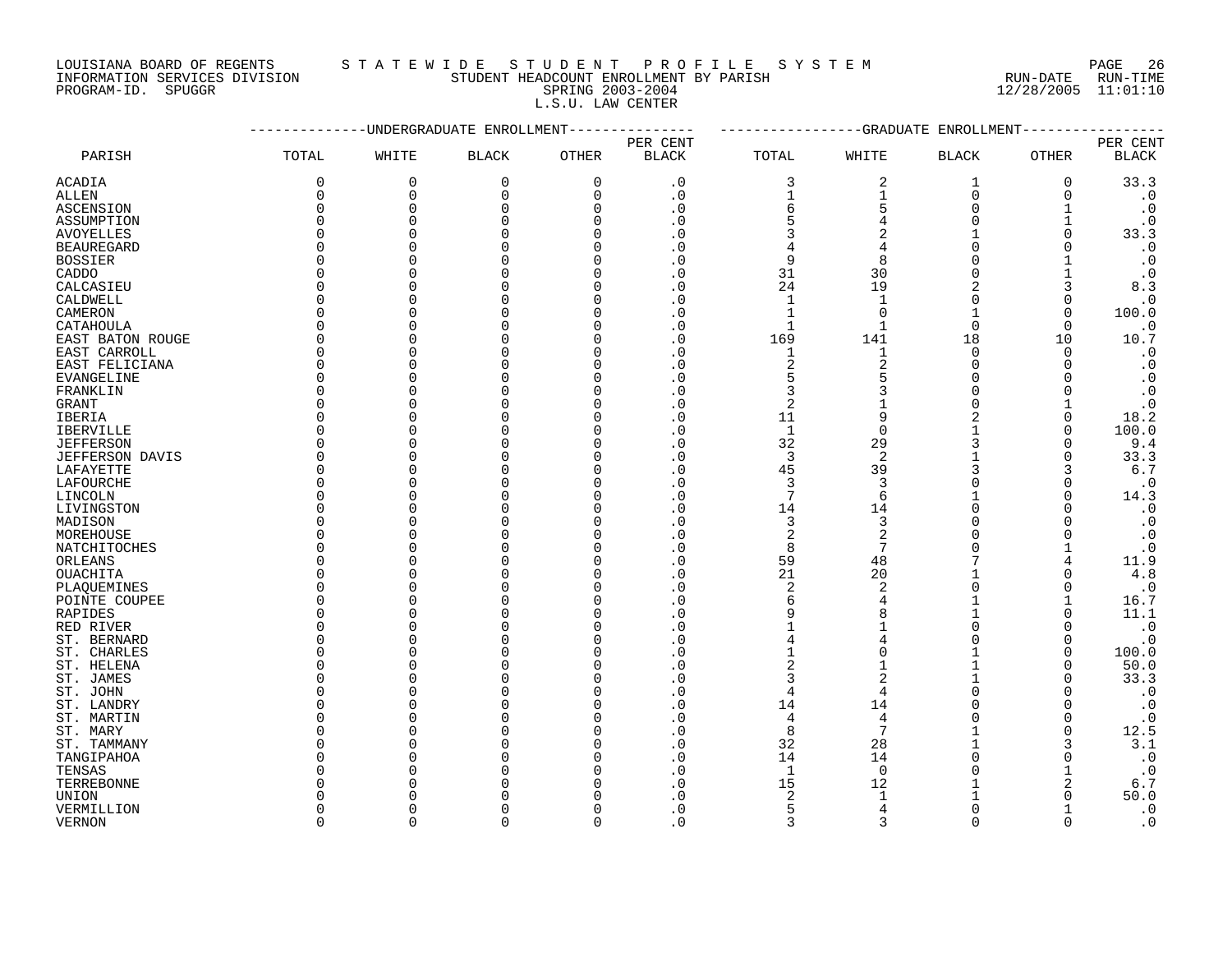LOUISIANA BOARD OF REGENTS STATEWIDE STUDE STUDENT PROFILE SYSTEM PAGE 27<br>INFORMATION SERVICES DIVISION STUDENT HEADCOUNT ENROLLMENT BY PARISH STORMATION SERVICES DIVISION INFORMATION SERVICES DIVISION STUDENT HEADCOUNT ENROLLMENT BY PARISH PROGRAM-ID. SPUGGR SPRING 2003-2004 12/28/2005 11:01:10 L.S.U. LAW CENTER

|                     |       |       | -UNDERGRADUATE ENROLLMENT- |       | -GRADUATE ENROLLMENT- |       |       |              |       |                   |
|---------------------|-------|-------|----------------------------|-------|-----------------------|-------|-------|--------------|-------|-------------------|
| PARISH              | TOTAL | WHITE | <b>BLACK</b>               | OTHER | PER CENT<br>BLACK     | TOTAL | WHITE | <b>BLACK</b> | OTHER | PER CENT<br>BLACK |
| WASHINGTON          |       |       |                            |       |                       |       |       |              |       |                   |
| WEBSTER             |       |       |                            |       |                       |       |       |              |       |                   |
| WEST CARROLL        |       |       |                            |       |                       |       |       |              |       |                   |
| WEST FELICIANA      |       |       |                            |       |                       |       |       |              |       |                   |
| WINN                |       |       |                            |       |                       |       |       |              |       | $\cdot$ 0         |
| LOUISIANA TOTALS    |       |       |                            |       |                       | 621   | 536   | 51           | 34    | 8.2               |
| OUT-OF-STATE TOTALS |       |       |                            |       | . ∪                   | 75    | 45    | 20           | 10    | 26.7              |
| LA./OUT-OF-STATE    |       |       |                            |       |                       | 696   | 581   |              | 44    | 10.2              |
| FOREIGN TOTALS      |       |       |                            |       | . 0                   | 15    |       |              | 15    | . 0               |
| INSTITUTION TOTALS  |       |       |                            |       | . 0                   | 711   | 581   |              | 59    | 10.0              |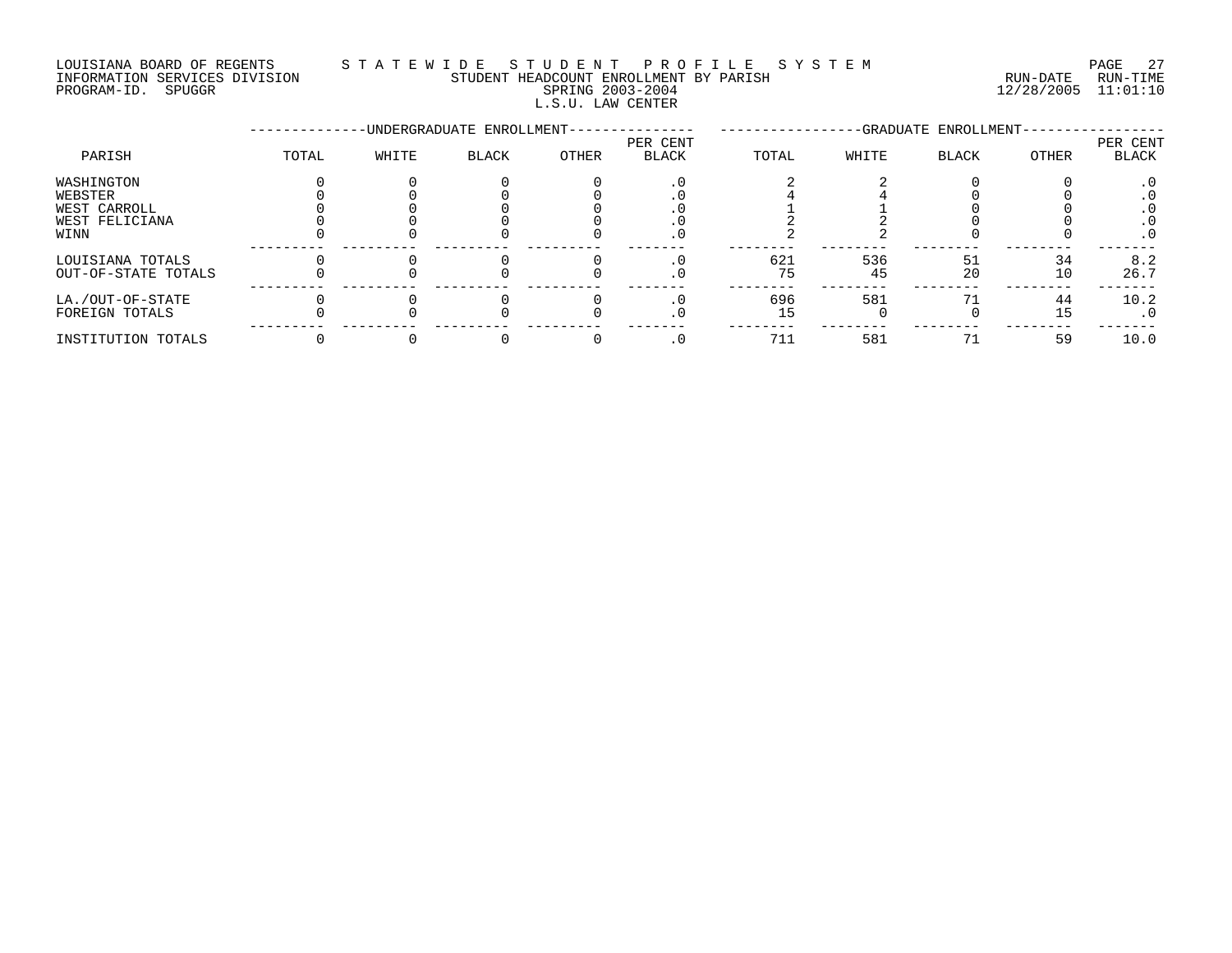PROGRAM-ID. SPUGGR SPRING 2003-2004 12/28/2005 11:01:10

# LOUISIANA BOARD OF REGENTS STATEWIDE STUDENT PROFILE SYSTEM PAGE 28<br>INFORMATION SERVICES DIVISION STUDENT HEADCOUNT ENROLLMENT BY PARISH STORMATION SERVICES DIVISION INFORMATION SERVICES DIVISION STUDENT HEADCOUNT ENROLLMENT BY PARISH

SOUTHERN U. AT BATON ROUGE

|                        |                          |                         | -UNDERGRADUATE ENROLLMENT |              |              |                                                        | -GRADUATE      | ENROLLMENT     |             |              |
|------------------------|--------------------------|-------------------------|---------------------------|--------------|--------------|--------------------------------------------------------|----------------|----------------|-------------|--------------|
|                        |                          |                         |                           |              | PER CENT     |                                                        |                |                |             | PER CENT     |
| PARISH                 | TOTAL                    | WHITE                   | <b>BLACK</b>              | OTHER        | <b>BLACK</b> | TOTAL                                                  | WHITE          | <b>BLACK</b>   | OTHER       | <b>BLACK</b> |
| ACADIA                 | 31                       | $\mathbf 0$             | 31                        | $\mathbf 0$  | 100.0        | 12                                                     | $\mathbf 0$    | 12             | $\mathbf 0$ | 100.0        |
| ALLEN                  | 14                       | $\Omega$                | 14                        | $\Omega$     | 100.0        | <sup>1</sup>                                           | $\Omega$       | 1              | $\Omega$    | 100.0        |
| <b>ASCENSION</b>       | 142                      | $\overline{4}$          | 137                       | $\mathbf{1}$ | 96.5         | 30                                                     | $\overline{3}$ | 27             | $\Omega$    | 90.0         |
| ASSUMPTION             | 14                       | $\mathbf{1}$            | 13                        | $\Omega$     | 92.9         | 5                                                      | $\Omega$       | 5              | $\Omega$    | 100.0        |
| <b>AVOYELLES</b>       | 34                       | $\Omega$                | 34                        | $\Omega$     | 100.0        | 14                                                     | 2              | 12             | $\Omega$    | 85.7         |
| <b>BEAUREGARD</b>      | 12                       | $\Omega$                | 12                        | $\Omega$     | 100.0        | $\mathbf{3}$                                           | $\Omega$       | 3              | $\Omega$    | 100.0        |
| <b>BIENVILLE</b>       | 6                        | $\Omega$                | -6                        | $\Omega$     | 100.0        | $\mathbf{1}$                                           | $\Omega$       | $\mathbf{1}$   | $\Omega$    | 100.0        |
| <b>BOSSIER</b>         | 23                       | $\mathbf 0$             | 23                        | $\Omega$     | 100.0        | $\overline{4}$                                         |                | 3              | $\Omega$    | 75.0         |
| CADDO                  | 213                      | $\Omega$                | 212                       | 1            | 99.5         | 27                                                     | $\Omega$       | 27             | $\Omega$    | 100.0        |
| CALCASIEU              | 116                      | $\mathbf{1}$            | 115                       | $\Omega$     | 99.1         | 28                                                     |                | 27             | $\Omega$    | 96.4         |
| CALDWELL               | $\overline{\mathbf{3}}$  | $\Omega$                | $\overline{\mathbf{3}}$   | $\Omega$     | 100.0        | $\mathbf{0}$                                           | $\Omega$       | $\Omega$       | $\Omega$    | $\cdot$ 0    |
| CATAHOULA              | 34                       | $\mathbf 0$             | 34                        | $\mathbf 0$  | 100.0        | $\overline{7}$                                         | $\mathbf 0$    | 7              | $\mathbf 0$ | 100.0        |
| CLAIBORNE              | $\overline{9}$           | $\mathbf 0$             | 8                         | 1            | 88.9         | $\sqrt{2}$                                             | $\Omega$       | 2              | $\Omega$    | 100.0        |
| CONCORDIA              | 38                       | $\mathbf 0$             | 38                        | $\Omega$     | 100.0        | 9                                                      | $\Omega$       | 9              | 0           | 100.0        |
| DE SOTO                | 24                       | $\Omega$                | 24                        | $\Omega$     | 100.0        | 4                                                      | $\Omega$       | 4              | $\Omega$    | 100.0        |
| EAST BATON ROUGE       | 2,444                    | 48                      | 2,366                     | 30           | 96.8         | 476                                                    | 18             | 456            | 2           | 95.8         |
| EAST CARROLL           | 12                       | $\mathbf 0$             | 12                        | $\Omega$     | 100.0        | 7                                                      | $\Omega$       | 7              | $\Omega$    | 100.0        |
|                        | 103                      | $\overline{2}$          | 100                       | 1            | 97.1         | 27                                                     |                | 26             | $\Omega$    | 96.3         |
| EAST FELICIANA         | 18                       | $\Omega$                | 18                        | $\Omega$     |              | 11                                                     |                | 6              | $\Omega$    | 54.5         |
| EVANGELINE             | 37                       | $\Omega$                | 37                        |              | 100.0        |                                                        | $\Omega$       | 5              |             |              |
| FRANKLIN               |                          |                         |                           | $\Omega$     | 100.0        | 5<br>$\mathbf 0$                                       | $\Omega$       |                | $\Omega$    | 100.0        |
| GRANT                  | 6                        | $\mathbf 0$<br>$\Omega$ | -6                        | $\mathbf 0$  | 100.0        |                                                        | $\Omega$       | $\overline{0}$ | $\Omega$    | $\cdot$ 0    |
| IBERIA                 | 58                       |                         | 58                        | $\Omega$     | 100.0        | 12                                                     |                | 12             | 0           | 100.0        |
| IBERVILLE              | 217                      | $\overline{2}$          | 214                       | 1            | 98.6         | 52                                                     |                | 50             | $\Omega$    | 96.2         |
| <b>JACKSON</b>         | $\overline{\phantom{a}}$ | $\mathbf 0$             | $\overline{3}$            | $\mathbf 0$  | 100.0        | $\mathbf{1}$                                           | $\Omega$       | $\mathbf{1}$   | $\Omega$    | 100.0        |
| <b>JEFFERSON</b>       | 154                      | $\overline{2}$          | 150                       | 2            | 97.4         | 18                                                     |                | 15             |             | 83.3         |
| <b>JEFFERSON DAVIS</b> | $\overline{9}$           | $\Omega$                | 9                         | $\Omega$     | 100.0        | 6                                                      |                | 5              | $\Omega$    | 83.3         |
| LAFAYETTE              | 103                      | $\Omega$                | 103                       | $\Omega$     | 100.0        | 12                                                     | $\overline{3}$ | 9              | $\Omega$    | 75.0         |
| LAFOURCHE              | 15                       | $\Omega$                | 15                        | $\Omega$     | 100.0        | $\begin{array}{c}\n4 \\ 0 \\ 3 \\ 4 \\ 2\n\end{array}$ |                | $\sqrt{2}$     | $\Omega$    | 50.0         |
| LA SALLE               | $\overline{4}$           | $\Omega$                | 4                         | $\Omega$     | 100.0        |                                                        | $\Omega$       | $\mathbf 0$    | $\Omega$    | $\cdot$ 0    |
| LINCOLN                | $\overline{9}$           | $\Omega$                | 9                         | $\Omega$     | 100.0        |                                                        |                | $\sqrt{2}$     | $\Omega$    | 66.7         |
| LIVINGSTON             | 20                       |                         | 16                        | $\Omega$     | 80.0         |                                                        |                | $\overline{a}$ | $\Omega$    | 50.0         |
| MADISON                | 36                       | $\Omega$                | 36                        | $\Omega$     | 100.0        |                                                        | $\Omega$       | $\overline{2}$ | 0           | 100.0        |
| MOREHOUSE              | 43                       | $\Omega$                | 43                        | $\Omega$     | 100.0        | $\frac{2}{5}$                                          | $\Omega$       | $\overline{2}$ | $\Omega$    | 100.0        |
| NATCHITOCHES           | 18                       | $\Omega$                | 18                        | $\Omega$     | 100.0        |                                                        | $\Omega$       | 5              | $\Omega$    | 100.0        |
| ORLEANS                | 515                      | $\overline{2}$          | 510                       | 3            | 99.0         | 62                                                     | $\overline{2}$ | 60             | $\Omega$    | 96.8         |
| OUACHITA               | 101                      | $\mathbf 0$             | 101                       | $\Omega$     | 100.0        | $12$                                                   | $\Omega$       | 12             | $\Omega$    | 100.0        |
| PLAQUEMINES            | 41                       | $\mathbf 0$             | 41                        | 0            | 100.0        | $\overline{a}$                                         | $\Omega$       | 1              |             | 50.0         |
| POINTE COUPEE          | 105                      |                         | 102                       |              | 97.1         | 32                                                     | 2              | 30             | $\Omega$    | 93.8         |
| RAPIDES                | 179                      | $\mathbf{1}$            | 178                       | $\Omega$     | 99.4         | 20                                                     |                | 18             | $\Omega$    | 90.0         |
| RED RIVER              | $5^{\circ}$              | $\Omega$                | $5^{\circ}$               | $\Omega$     | 100.0        | $\mathbf{1}$                                           | $\Omega$       | $\mathbf{1}$   | $\Omega$    | 100.0        |
| RICHLAND               | 17                       | $\Omega$                | 17                        | $\Omega$     | 100.0        | $\mathbf{1}$                                           | $\Omega$       | $\mathbf{1}$   | $\Omega$    | 100.0        |
| SABINE                 | 5                        | $\Omega$                | 5                         | $\Omega$     | 100.0        | $\mathbf{1}$                                           | $\Omega$       | $\mathbf{1}$   | $\Omega$    | 100.0        |
| ST. BERNARD            | $\overline{4}$           | $\Omega$                | $\overline{4}$            | $\Omega$     | 100.0        | $\mathbf{1}$                                           | $\Omega$       | $\mathbf{1}$   | $\Omega$    | 100.0        |
| ST. CHARLES            | 34                       | $\mathbf 0$             | 33                        | 1            | 97.1         | 3                                                      |                | 2              | $\Omega$    | 66.7         |
| ST. HELENA             | 50                       | $\Omega$                | 50                        | $\Omega$     | 100.0        | 21                                                     | $\Omega$       | 20             |             | 95.2         |
| ST. JAMES              | 92                       | $\Omega$                | 92                        | ∩            | 100.0        | 21                                                     | $\Omega$       | 21             | $\Omega$    | 100.0        |
| ST. JOHN               | 104                      | $\Omega$                | 103                       |              | 99.0         | 12                                                     | $\Omega$       | 12             | $\Omega$    | 100.0        |
| ST. LANDRY             | 172                      |                         | 169                       |              | 98.3         | 48                                                     |                | 41             |             | 85.4         |
| ST. MARTIN             | 52                       | $\Omega$                | 52                        | $\Omega$     | 100.0        | 5                                                      | $\Omega$       | 5              | $\Omega$    | 100.0        |
| ST. MARY               | 61                       | $\mathbf{1}$            | 60                        | $\Omega$     | 98.4         | 11                                                     | $\cap$         | 11             | $\Omega$    | 100.0        |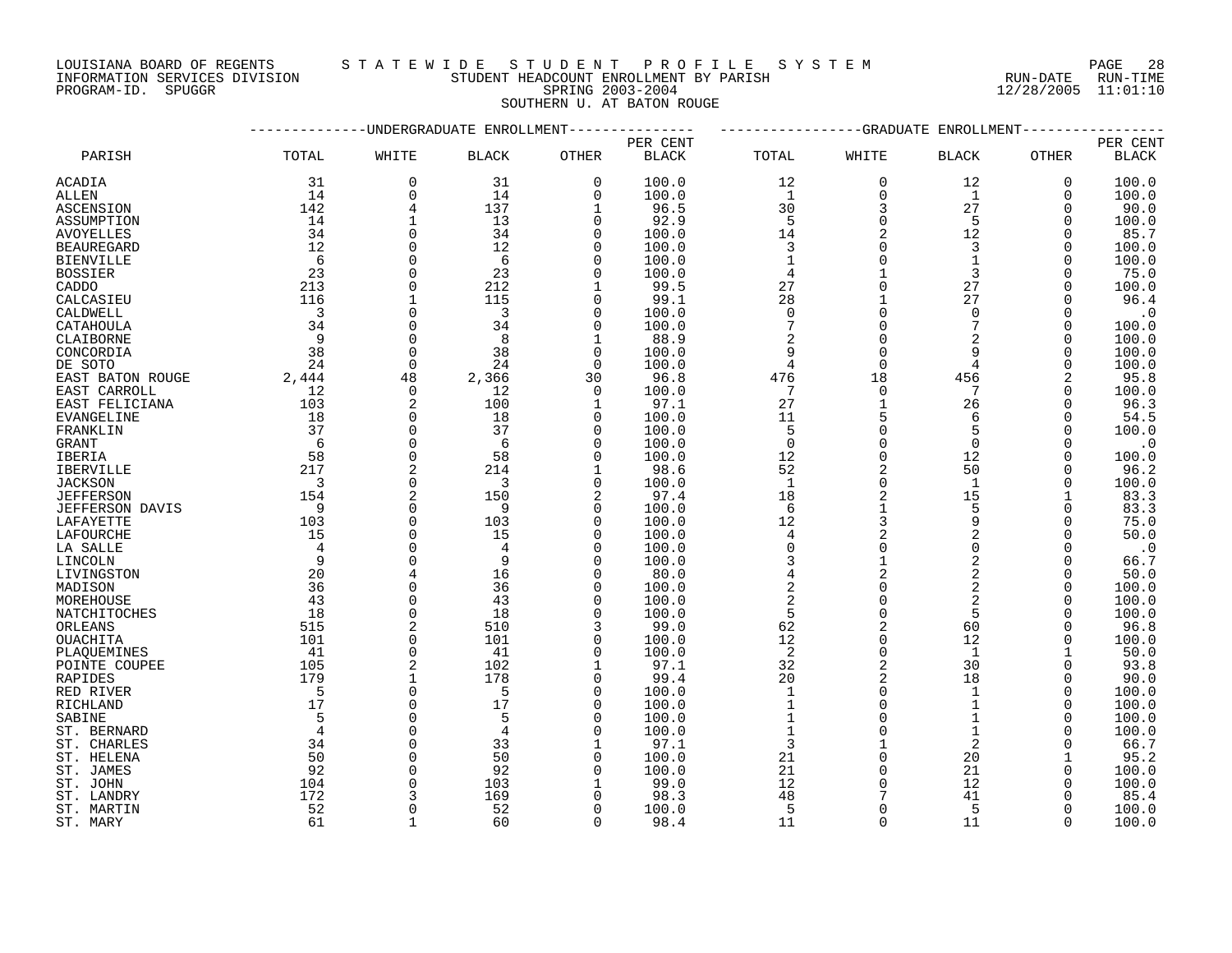#### LOUISIANA BOARD OF REGENTS S T A T E W I D E S T U D E N T P R O F I L E S Y S T E M PAGE 29 INFORMATION SERVICES DIVISION STUDENT HEADCOUNT ENROLLMENT BY PARISH RUN-DATE RUN-TIME DOULSIANA BOARD OF REGENIS<br>INFORMATION SERVICES DIVISION STUDENT HEADCOUNT ENROLLMENT BY PARISH<br>PROGRAM-ID. SPUGGR 11:01:10<br>PROGRAM-ID. SPUGGR

SOUTHERN U. AT BATON ROUGE

|                     |       |       | -UNDERGRADUATE ENROLLMENT- |       | -GRADUATE ENROLLMENT- |       |       |       |              |           |
|---------------------|-------|-------|----------------------------|-------|-----------------------|-------|-------|-------|--------------|-----------|
|                     |       |       |                            |       | PER CENT              |       |       |       |              | PER CENT  |
| PARISH              | TOTAL | WHITE | BLACK                      | OTHER | <b>BLACK</b>          | TOTAL | WHITE | BLACK | <b>OTHER</b> | BLACK     |
| ST. TAMMANY         | 43    |       | 39                         |       | 90.7                  | 10    |       |       |              | 90.0      |
| TANGIPAHOA          | 104   |       | 102                        |       | 98.1                  | 26    |       | 24    |              | 92.3      |
| TENSAS              | 30    |       | 30                         |       | 100.0                 |       |       |       |              | 100.0     |
| TERREBONNE          | 61    |       | 61                         |       | 100.0                 |       |       |       |              | 77.8      |
| UNION               |       |       | 10                         |       | 90.9                  |       |       |       |              | $\cdot$ 0 |
| VERMILLION          |       |       |                            |       | 100.0                 |       |       |       |              | 100.0     |
| <b>VERNON</b>       |       |       |                            |       | 91.7                  |       |       |       |              | 100.0     |
| WASHINGTON          | 50    |       | 49                         |       | 98.0                  |       |       |       |              | 72.2      |
| WEBSTER             | 20    |       | 20                         |       | 100.0                 |       |       |       |              | 66.7      |
| WEST BATON ROUGE    | 112   |       | 108                        |       | 96.4                  | 30    |       | 25    |              | 83.3      |
| WEST CARROLL        |       |       |                            |       | 100.0                 |       |       |       |              | 100.0     |
| WEST FELICIANA      |       |       | 34                         |       | 91.9                  |       |       |       |              | 100.0     |
| WINN                |       |       |                            |       | 100.0                 |       |       |       |              | 100.0     |
| LOUISIANA TOTALS    | 6,057 | 84    | 5,925                      | 48    | 97.8                  | 1,169 | 75    | 1,089 |              | 93.2      |
| OUT-OF-STATE TOTALS | 1,020 | 13    | 1,001                      |       | 98.1                  | 111   |       | 102   |              | 91.9      |
| LA./OUT-OF-STATE    | 7,077 | 97    | 6,926                      | 54    | 97.9                  | 1,280 | 81    | 1,191 | 8            | 93.0      |
| FOREIGN TOTALS      | 190   |       | 141                        | 47    | 74.2                  | 104   |       | 19    | 77           | 18.3      |
| INSTITUTION TOTALS  | 7,267 | 99    | 7,067                      | 101   | 97.2                  | 1,384 | 89    | 1,210 | 85           | 87.4      |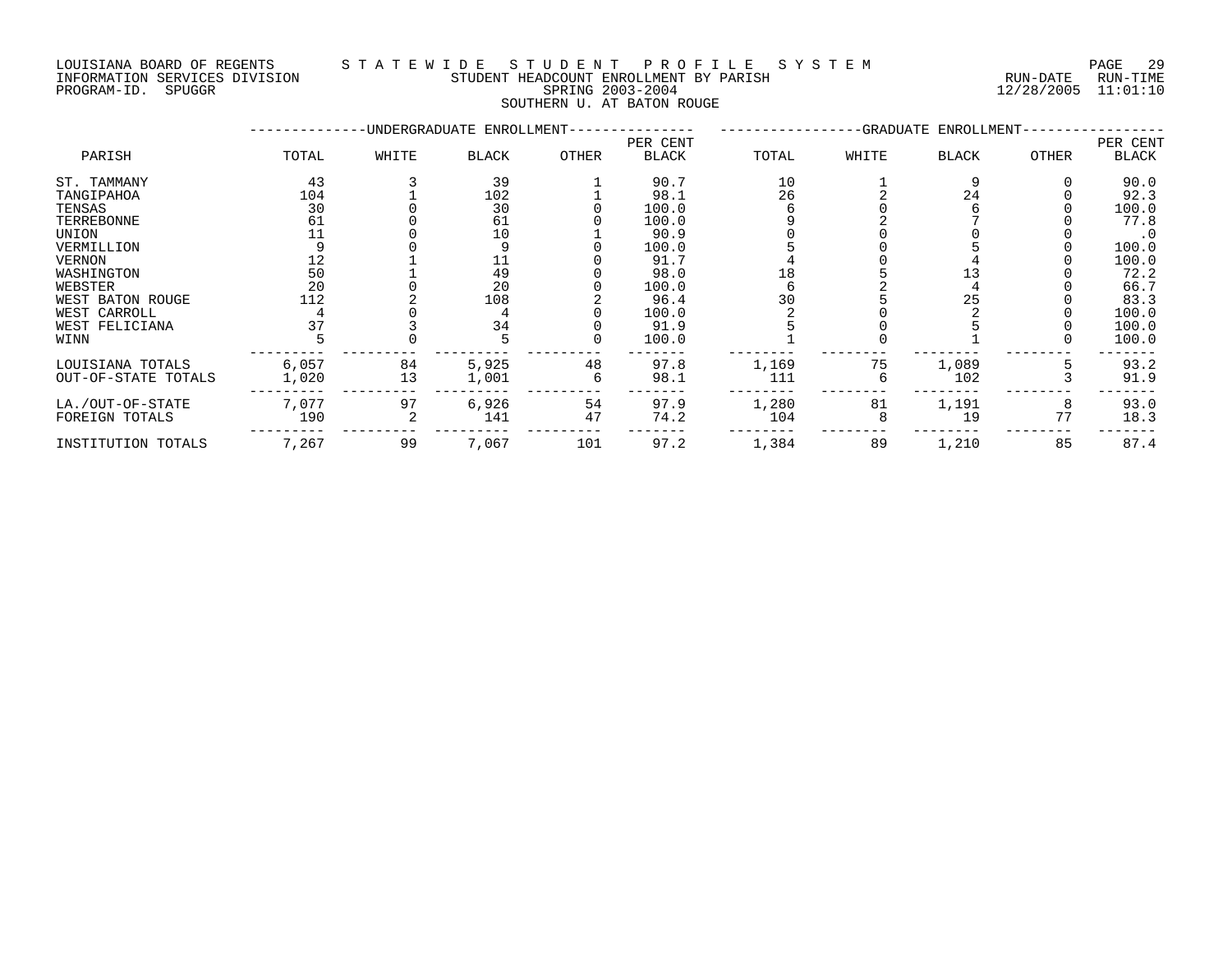LOUISIANA BOARD OF REGENTS S T A T E W I D E S T U D E N T P R O F I L E S Y S T E M PAGE 30 INFORMATION SERVICES DIVISION STUDENT HEADCOUNT ENROLLMENT BY PARISH RUN-DATE RUN-TIME

|                        |                                               |             | --UNDERGRADUATE ENROLLMENT |             | -----------GRADUATE<br>ENROLLMENT |                              |                |                |              |               |
|------------------------|-----------------------------------------------|-------------|----------------------------|-------------|-----------------------------------|------------------------------|----------------|----------------|--------------|---------------|
|                        |                                               |             |                            |             | PER CENT                          |                              |                |                |              | PER CENT      |
| PARISH                 | TOTAL                                         | WHITE       | <b>BLACK</b>               | OTHER       | <b>BLACK</b>                      | TOTAL                        | WHITE          | <b>BLACK</b>   | OTHER        | <b>BLACK</b>  |
| <b>ASCENSION</b>       | 1                                             | $\mathbf 0$ | 1                          | $\mathbf 0$ | 100.0                             | $\mathbf{1}$                 | $\mathbf 0$    | 1              | 0            | 100.0         |
| ASSUMPTION             | $\mathbf{1}$                                  | $\mathbf 0$ | $\mathbf 1$                | $\Omega$    | 100.0                             | $\mathbf{1}$                 | $\Omega$       | 1              | $\Omega$     | 100.0         |
| <b>AVOYELLES</b>       | $\overline{3}$                                | $\Omega$    | 3                          | $\Omega$    | 100.0                             | $\mathbf 0$                  | $\Omega$       | $\overline{0}$ | 0            | $\cdot$ 0     |
| CADDO                  | 3                                             |             |                            |             | 66.7                              | $\overline{c}$               | $\Omega$       | 2              | $\Omega$     | 100.0         |
| CALCASIEU              |                                               |             |                            | $\Omega$    | 100.0                             | $\mathbf{3}$                 |                | 3              | $\Omega$     | 100.0         |
| CALDWELL               |                                               |             |                            |             | 100.0                             |                              |                |                | $\Omega$     | 100.0         |
| CATAHOULA              |                                               |             |                            |             | 100.0                             |                              |                |                |              | 100.0         |
| CONCORDIA              |                                               |             |                            |             | 100.0                             | $\Omega$                     |                |                | $\Omega$     | $\cdot$ 0     |
| DE SOTO                | $\Omega$                                      |             | $\Omega$                   |             | $\cdot$ 0                         |                              |                |                |              | 100.0         |
| EAST BATON ROUGE       | 16                                            | $\Omega$    | 16                         | $\Omega$    | 100.0                             | 31                           |                | 30             |              | 96.8          |
| EAST FELICIANA         | 1                                             |             | $\mathbf{1}$               |             | 100.0                             | $\mathbf{1}$                 |                | $\Omega$       |              | $\cdot$ 0     |
| EVANGELINE             | 1                                             |             |                            | ∩           | 100.0                             | $\Omega$                     |                | $\Omega$       |              | $\cdot$ 0     |
| <b>IBERIA</b>          | 3                                             |             |                            | ∩           | 100.0                             | 7                            |                | 7              |              | 100.0         |
| <b>IBERVILLE</b>       | 3                                             |             | 3                          | $\Omega$    | 100.0                             | $\Omega$                     | $\Omega$       | $\Omega$       |              | $\cdot$ 0     |
| <b>JEFFERSON</b>       | 349                                           |             | 326                        | 15          | 93.4                              | 104                          | 12             | 89             |              | 85.6          |
| <b>JEFFERSON DAVIS</b> | $\mathbf 1$                                   |             | $\mathbf{1}$               | $\Omega$    | 100.0                             | $\mathbf 0$                  | $\Omega$       | $\overline{0}$ |              | $\cdot$ 0     |
| LAFAYETTE              | 3                                             |             | 3                          | ∩           | 100.0                             | 4                            | $\Omega$       | 3              |              | 75.0          |
| LAFOURCHE              | 5                                             |             |                            |             | 80.0                              | $\overline{2}$               |                | $\overline{a}$ | $\Omega$     | 100.0         |
|                        | $\Omega$                                      |             |                            |             | $\cdot$ 0                         |                              |                |                | O            |               |
| LINCOLN                | $\Omega$                                      |             |                            |             |                                   |                              |                |                |              | 100.0         |
| LIVINGSTON             | $\Omega$                                      |             |                            |             | $\cdot$ 0                         | $\sqrt{2}$<br>$\overline{2}$ | $\overline{2}$ |                |              | 50.0          |
| MADISON                |                                               |             |                            |             | $\cdot$ 0                         | $\Omega$                     |                | $\Omega$       |              | $\cdot$ 0     |
| MOREHOUSE              |                                               |             |                            | $\Omega$    | 100.0                             |                              |                |                |              | $\cdot$ 0     |
| NATCHITOCHES           | $\Omega$                                      |             | $\Omega$                   | $\Omega$    | $\cdot$ 0                         | $\mathbf{1}$                 | $\Omega$       | $\mathbf{1}$   | $\Omega$     | 100.0         |
| ORLEANS                | 2,085                                         |             | 2,048                      | 28          | 98.2                              | 511                          | 23             | 478            | 10           | 93.5          |
| <b>OUACHITA</b>        | 1                                             | $\Omega$    | 1                          | $\Omega$    | 100.0                             | $\mathbf{1}$                 | $\Omega$       |                | $\Omega$     | 100.0         |
| PLAQUEMINES            | 15                                            | $\Omega$    | 14                         | 1           | 93.3                              | 6                            | 2              |                | $\Omega$     | 66.7          |
| POINTE COUPEE          | $\Omega$                                      | $\cap$      | $\Omega$                   |             | $\cdot$ 0                         |                              |                |                | $\Omega$     | 100.0         |
| RAPIDES                | $\overline{4}$                                |             | 3                          |             | 75.0                              | $\mathbf{1}$                 |                | $\overline{0}$ |              | $\cdot$ 0     |
| ST. BERNARD            | 19                                            |             | 14                         |             | 73.7                              | 11                           |                |                |              | 45.5          |
| ST. CHARLES            | 37                                            |             | 36                         |             | 97.3                              | 8                            |                |                |              | 87.5          |
| ST. HELENA             | $\mathbf{1}$                                  |             | $\mathbf{1}$               | $\Omega$    | 100.0                             | $\Omega$                     |                |                |              | $\cdot$ 0     |
| ST. JAMES              | 5                                             |             | 5                          | ∩           | 100.0                             | 4                            |                |                | $\Omega$     | 100.0         |
| ST. JOHN               | 33                                            |             | 31                         |             | 93.9                              | 12                           |                | 12             |              | 100.0         |
| ST. LANDRY             | $\mathbf{1}$                                  | $\Omega$    | $\mathbf{1}$               | $\Omega$    | 100.0                             | 6                            |                | 6              | $\Omega$     | 100.0         |
| ST. MARTIN             | 2                                             |             |                            |             | 100.0                             |                              |                |                |              | 100.0         |
| ST. MARY               | 8                                             | $\Omega$    | 8                          | ∩           | 100.0                             | 2                            |                | $\overline{2}$ | $\Omega$     | 100.0         |
| ST. TAMMANY            | 22                                            |             | 19                         | 1           | 86.4                              | 17                           |                |                |              | 52.9          |
| TANGIPAHOA             | $-5$                                          | $\Omega$    |                            |             | 100.0                             | 11                           |                |                | $\Omega$     | 81.8          |
| TERREBONNE             | 14                                            |             | 13                         |             | 92.9                              | 5                            |                |                | $\Omega$     | 100.0         |
| VERMILLION             | $\Omega$                                      | $\Omega$    |                            |             | $\cdot$ 0                         |                              |                |                |              | 100.0         |
| <b>VERNON</b>          |                                               |             |                            | $\cap$      | 100.0                             | $\Omega$                     |                |                |              | $\cdot$ 0     |
| WASHINGTON             |                                               | $\cap$      |                            | O           | 100.0                             | 2                            | $\Omega$       |                | 0            | 100.0         |
| WEST BATON ROUGE       | $\Omega$                                      | $\Omega$    |                            | ∩           | $\cdot$ 0                         |                              | $\Omega$       |                | $\Omega$     | 100.0         |
| WEST FELICIANA         | $\mathbf{1}$                                  | $\Omega$    |                            | $\Omega$    | 100.0                             | 1                            | $\Omega$       | $\mathbf{1}$   | $\Omega$     | 100.0         |
| WINN                   | $\Omega$                                      | $\Omega$    | $\Omega$                   | $\Omega$    | $\cdot$ 0                         | $\mathbf{1}$                 | $\Omega$       | $\mathbf{1}$   | $\Omega$     | 100.0         |
| LOUISIANA TOTALS       | $\begin{array}{r} 2\,,653 \\ 131 \end{array}$ | 26          | 2,577                      | 50          | 97.1                              | 769                          | 59             | 695            | 15           | 90.4          |
| OUT-OF-STATE TOTALS    |                                               | 6<br>$---$  | 82                         | 43<br>---   | 62.6<br>$- - - - -$               | 38<br>$- - -$                | 7              | 16<br>----     | 15<br>$-- -$ | 42.1<br>----- |
| LA./OUT-OF-STATE       | 2,784                                         | 32          | 2,659                      | 93          | 95.5                              | 807                          | 66             | 711            | 30           | 88.1          |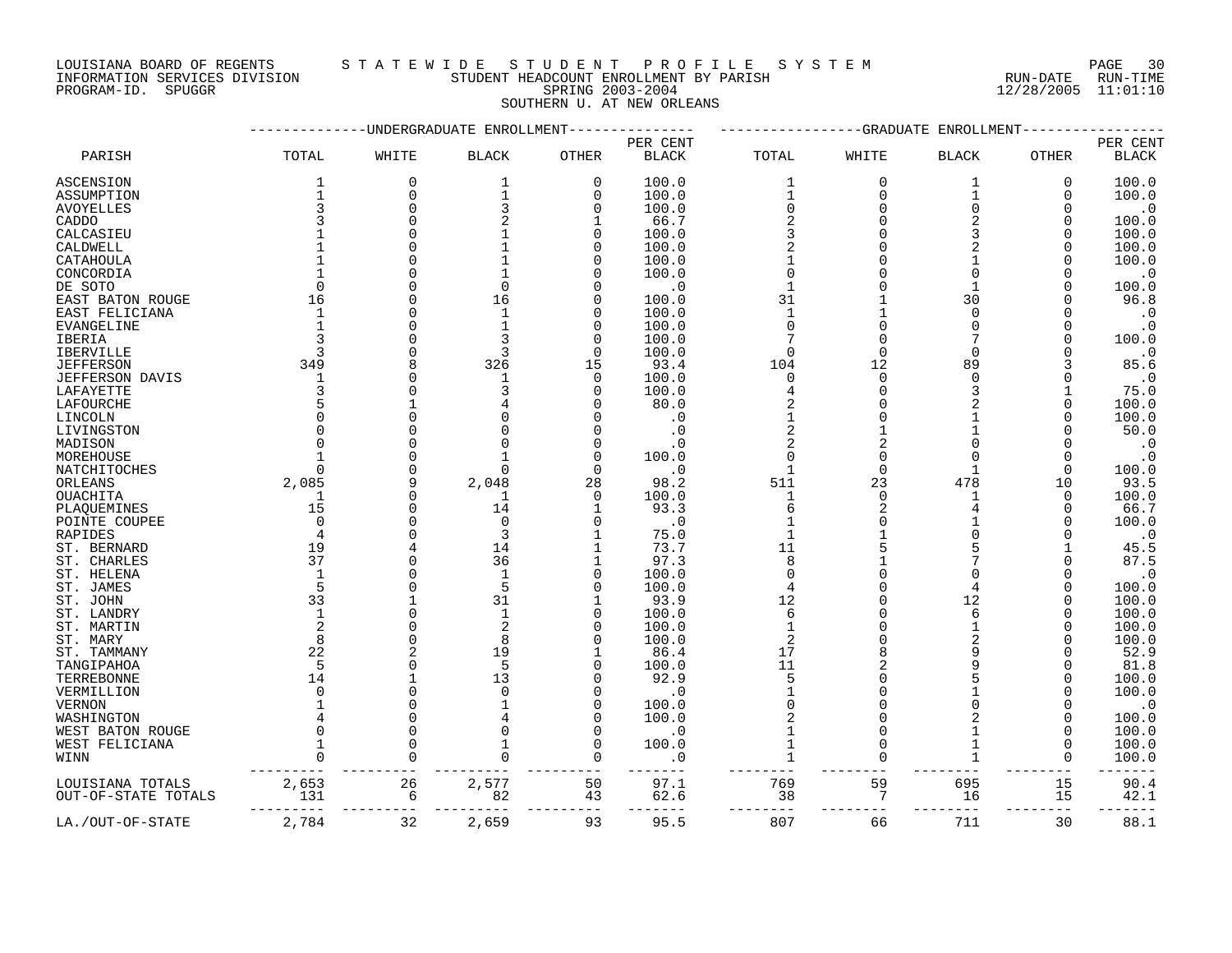### LOUISIANA BOARD OF REGENTS S T A T E W I D E S T U D E N T P R O F I L E S Y S T E M PAGE 31 INFORMATION SERVICES DIVISION STUDENT HEADCOUNT ENROLLMENT BY PARISH RUN-DATE RUN-TIME PROGRAM-ID. SPUGGR SPRING 2003-2004 12/28/2005 11:01:10 SOUTHERN U. AT NEW ORLEANS

|                    |       |       |              | --UNDERGRADUATE ENROLLMENT------------ |                          | ENROLLMENT--<br>-GRADUATE |       |              |       |                      |  |
|--------------------|-------|-------|--------------|----------------------------------------|--------------------------|---------------------------|-------|--------------|-------|----------------------|--|
| PARISH             | TOTAL | WHITE | <b>BLACK</b> | OTHER                                  | PER CENT<br><b>BLACK</b> | TOTAL                     | WHITE | <b>BLACK</b> | OTHER | CENT<br>PER<br>BLACK |  |
| FOREIGN TOTALS     |       |       |              |                                        |                          |                           |       |              |       |                      |  |
| INSTITUTION TOTALS | 2,784 |       | 2,659        | 93                                     | 95.5                     | 807                       | 66    | 71.          | 30    | 88.1                 |  |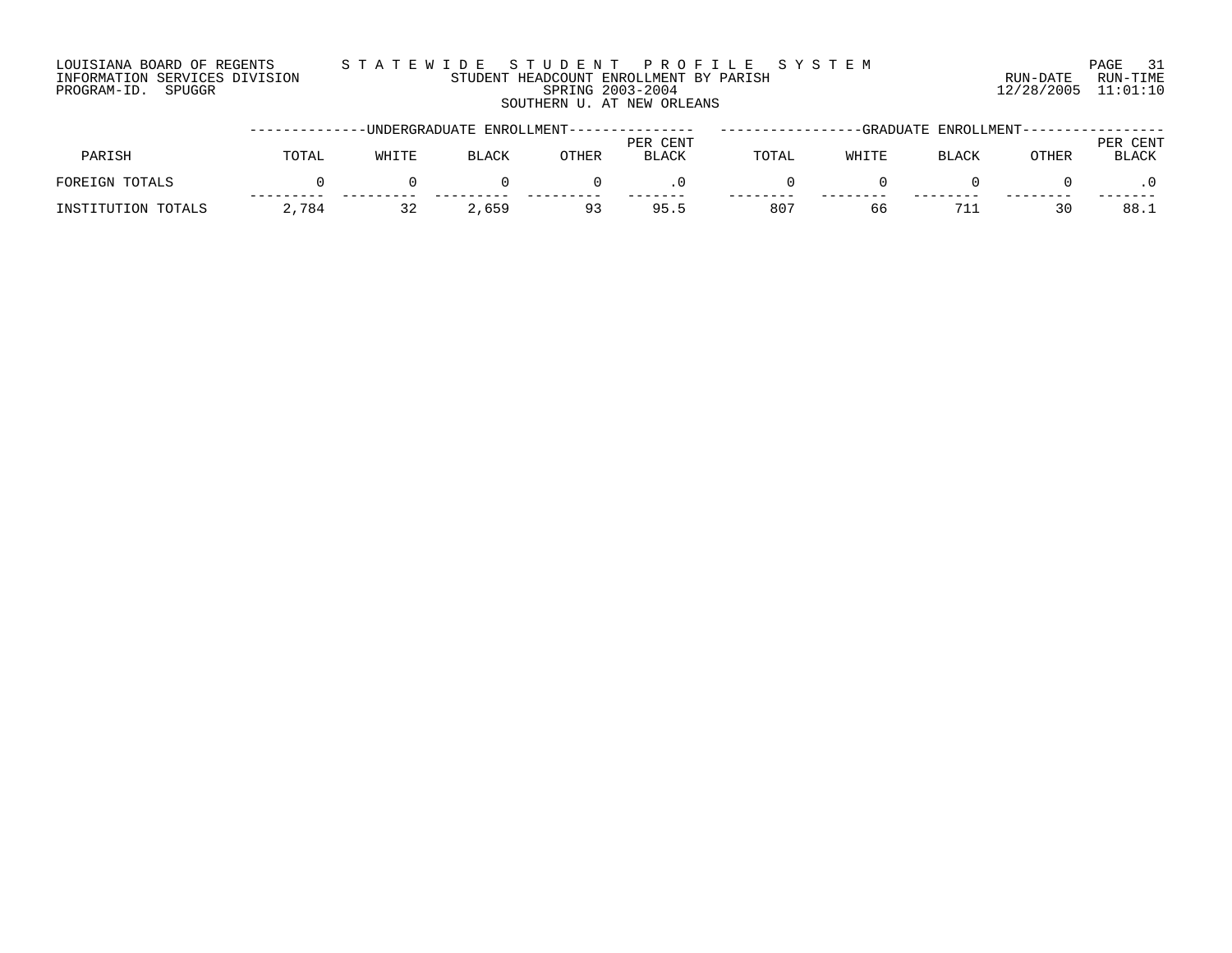LOUISIANA BOARD OF REGENTS S T A T E W I D E S T U D E N T P R O F I L E S Y S T E M PAGE 32 INFORMATION SERVICES DIVISION STUDENT HEADCOUNT ENROLLMENT BY PARISH RUN-DATE RUN-TIME PROGRAM-ID. SPUGGR SPRING 2003-2004 12/28/2005 11:01:10

# SOUTHERN U. AT SHREVEPORT

|                     |       |          | UNDERGRADUATE ENROLLMENT |              |                          |       |       |              |              |                          |
|---------------------|-------|----------|--------------------------|--------------|--------------------------|-------|-------|--------------|--------------|--------------------------|
| PARISH              | TOTAL | WHITE    | <b>BLACK</b>             | <b>OTHER</b> | PER CENT<br><b>BLACK</b> | TOTAL | WHITE | <b>BLACK</b> | <b>OTHER</b> | PER CENT<br><b>BLACK</b> |
| <b>BIENVILLE</b>    |       |          |                          |              | 57.1                     |       |       |              |              | $\cdot$ 0                |
| <b>BOSSIER</b>      | 217   | 57       | 153                      |              | 70.5                     |       |       |              |              | $\cdot$ 0                |
| CADDO               | 1,920 | 144      | 1,762                    | 14           | 91.8                     |       |       |              |              | . 0                      |
| CATAHOULA           |       |          |                          |              | 100.0                    |       |       |              |              | $\cdot$ 0                |
| CLAIBORNE           |       |          |                          |              | 100.0                    |       |       |              |              | $\cdot$ 0                |
| DE SOTO             | 55    |          | 46                       |              | 83.6                     |       |       |              |              | . 0                      |
| EAST FELICIANA      |       |          |                          |              | 100.0                    |       |       |              |              | $\cdot$ 0                |
| <b>GRANT</b>        |       |          |                          |              | . 0                      |       |       |              |              | $\cdot$ 0                |
| <b>JACKSON</b>      |       |          |                          |              | 80.0                     |       |       |              |              | $\cdot$ 0                |
| LAFAYETTE           |       |          |                          |              | 66.7                     |       |       |              |              | . 0                      |
| LINCOLN             |       |          |                          |              | 50.0                     |       |       |              |              | . 0                      |
| LIVINGSTON          |       |          |                          |              | 100.0                    |       |       |              |              | $\cdot$ 0                |
| MOREHOUSE           |       |          |                          |              | 100.0                    |       |       |              |              | . 0                      |
| NATCHITOCHES        |       |          |                          |              | 75.0                     |       |       |              |              | $\cdot$ 0                |
| ORLEANS             |       |          |                          |              | 100.0                    |       |       |              |              | $\cdot$ 0                |
| <b>OUACHITA</b>     |       |          |                          |              | 87.5                     |       |       |              |              | $\cdot$ 0                |
| <b>RAPIDES</b>      |       |          |                          |              | 66.7                     |       |       |              |              | . 0                      |
| RED RIVER           |       |          |                          |              | 50.0                     |       |       |              |              | . 0                      |
| SABINE              |       |          |                          |              | . 0                      |       |       |              |              | $\cdot$ 0                |
| <b>UNION</b>        |       |          |                          |              | 100.0                    |       |       |              |              | $\cdot$ 0                |
| WEBSTER             | 66    |          | 58                       |              | 87.9                     |       |       |              |              | $\cdot$ 0                |
| WEST CARROLL        |       |          |                          |              | 100.0                    |       |       |              |              | $\cdot$ 0                |
| WINN                |       |          |                          |              | 100.0                    |       |       |              |              | $\cdot$ 0                |
| LOUISIANA TOTALS    | 2,312 | 231      | 2,058                    | 23           | 89.0                     |       |       |              |              | $\cdot$ 0                |
| OUT-OF-STATE TOTALS |       |          |                          | 0            | 55.6                     |       |       |              |              | $\cdot$ 0                |
| LA./OUT-OF-STATE    | 2,321 | 235      | 2,063                    | 23           | 88.9                     | 0     |       |              |              | $\cdot$ 0                |
| FOREIGN TOTALS      |       | $\Omega$ |                          | $\Omega$     | $\cdot$ 0                |       |       |              |              | $\cdot$ 0                |
| INSTITUTION TOTALS  | 2,321 | 235      | 2,063                    | 23           | 88.9                     | O     | O     | 0            | 0            | $\cdot$ 0                |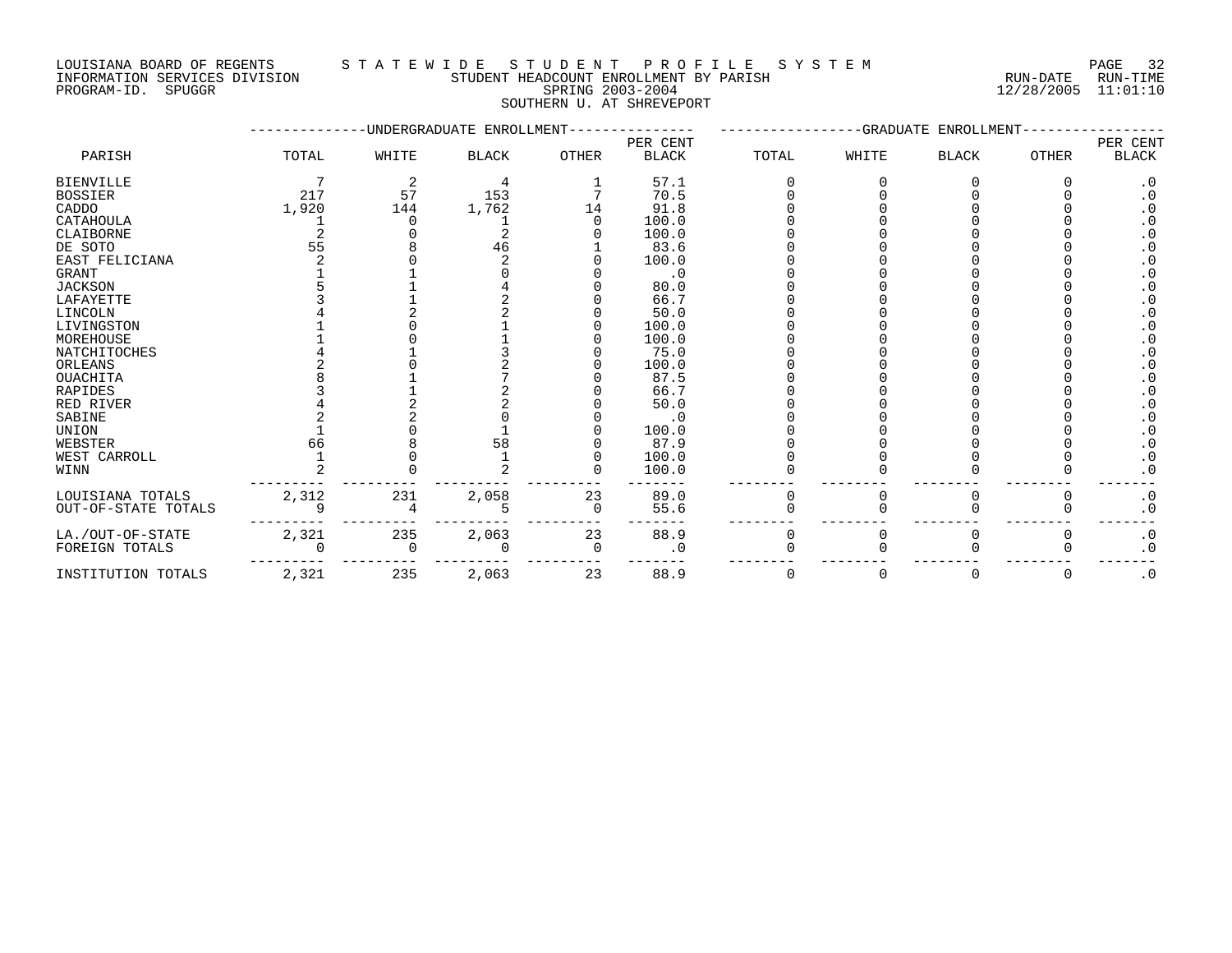# PROGRAM-ID. SPUGGR SPRING 2003-2004 12/28/2005 11:01:10 SOUTHERN LAW CENTER

LOUISIANA BOARD OF REGENTS STATEWIDE STUDE NT PROFILE SYSTEM PAGE 33<br>INFORMATION SERVICES DIVISION STUDENT HEADCOUNT ENROLLMENT BY PARISH AND THE SYSTEM RUN-DATE RUN-TIME INFORMATION SERVICES DIVISION STUDENT HEADCOUNT ENROLLMENT BY PARISH RUN-DATE RUN-TIME

|                  |              | ----------UNDERGRADUATE ENROLLMENT------------- |              |          | ------------GRADUATE ENROLLMENT------- |                |              |                |              |                        |
|------------------|--------------|-------------------------------------------------|--------------|----------|----------------------------------------|----------------|--------------|----------------|--------------|------------------------|
|                  |              |                                                 |              |          | PER CENT                               |                |              |                |              | PER CENT               |
| PARISH           | TOTAL        | WHITE                                           | <b>BLACK</b> | OTHER    | <b>BLACK</b>                           | TOTAL          | WHITE        | <b>BLACK</b>   | OTHER        | <b>BLACK</b>           |
| ACADIA           | 0            | $\mathbf 0$                                     | 0            | 0        | $\cdot$ 0                              | 1              | $\mathbf 0$  | 1              | 0            | 100.0                  |
| ALLEN            | 0            | $\mathbf 0$                                     | 0            | 0        | $\cdot$ 0                              | 3              | 1            | $\overline{2}$ | 0            | 66.7                   |
| ASCENSION        | $\Omega$     | 0                                               | $\Omega$     | 0        | $\cdot$ 0                              | 13             | 6            | 6              |              | 46.2                   |
| ASSUMPTION       | $\Omega$     | 0                                               | $\Omega$     | 0        | $\cdot$ 0                              | 3              |              | $\Omega$       |              | $\cdot$ 0              |
| AVOYELLES        | <sup>0</sup> | 0                                               | <sup>0</sup> | O        | . 0                                    | 5              |              | $\Omega$       |              | $\cdot$ 0              |
| BEAUREGARD       | <sup>0</sup> | $\Omega$                                        | <sup>0</sup> | O        | . 0                                    | 3              |              | $\Omega$       |              | $\cdot$ 0              |
| BIENVILLE        | $\Omega$     | 0                                               | $\Omega$     | O        | $\cdot$ 0                              | $\mathbf 1$    |              | 1              | ∩            | 100.0                  |
| <b>BOSSIER</b>   |              | 0                                               | $\Omega$     | 0        | $\cdot$ 0                              | $\mathbf{1}$   |              | $\Omega$       |              | $\cdot$ 0              |
| CADDO            |              | $\Omega$                                        | <sup>0</sup> | O        | . 0                                    | 17             |              | 14             |              | 82.4                   |
| CALCASIEU        |              | $\Omega$                                        | O            | O        | . 0                                    | 14             | 6            | 8              |              | 57.1                   |
| CALDWELL         | ∩            | $\Omega$                                        | O            | O        | $\cdot$ 0                              | 2              |              | $\Omega$       |              | $\cdot$ 0              |
| CONCORDIA        |              | 0                                               | $\Omega$     | O        | $\cdot$ 0                              | $\overline{c}$ |              | $\Omega$       |              | $\cdot$ 0              |
| DE SOTO          | O            | 0                                               | <sup>0</sup> | O        | $\cdot$ 0                              | 1              | 1            | $\mathbf 0$    |              | $\cdot$ 0              |
| EAST BATON ROUGE |              | $\Omega$                                        | O            | O        | . 0                                    | 71             | 31           | 38             |              | 53.5                   |
| EAST FELICIANA   | ∩            | $\Omega$                                        | O            | O        | . 0                                    | 1              | $\mathbf{1}$ | $\Omega$       | ∩            | $\cdot$ 0              |
| EVANGELINE       |              | 0                                               | O            | O        | $\cdot$ 0                              | $\mathbf 1$    | U            | $\Omega$       |              | $\boldsymbol{\cdot}$ 0 |
| FRANKLIN         | <sup>0</sup> | 0                                               | <sup>0</sup> | O        | . 0                                    | 3              |              | 1              | O            | 33.3                   |
| IBERIA           | ∩            | $\Omega$                                        | O            | O        | $\cdot$ 0                              | 5              |              | $\overline{2}$ |              | 40.0                   |
| IBERVILLE        | ∩            | $\Omega$                                        | $\Omega$     | O        | . 0                                    | 10             |              | 6              | $\Omega$     | 60.0                   |
| JEFFERSON        | n            | 0                                               | O            | O        | . 0                                    | 21             |              | 14             | O            | 66.7                   |
| JEFFERSON DAVIS  | <sup>0</sup> | 0                                               | $\Omega$     | O        | $\cdot$ 0                              | 2              |              | 1              | O            | 50.0                   |
| LAFAYETTE        | ∩            | $\Omega$                                        | <sup>0</sup> | U        | . 0                                    | 21             | 6            | 14             |              | 66.7                   |
| LAFOURCHE        | $\Omega$     | $\Omega$                                        | $\cap$       | U        | . 0                                    | 6              |              | $\mathbf{1}$   | $\Omega$     | 16.7                   |
|                  | <sup>0</sup> | 0                                               | <sup>0</sup> | 0        | . 0                                    | 2              |              | 2              | O            | 100.0                  |
| LINCOLN          |              | $\Omega$                                        | $\Omega$     | O        | . 0                                    | 5              |              |                | ∩            | 20.0                   |
| LIVINGSTON       | <sup>0</sup> | $\Omega$                                        | <sup>0</sup> | O        |                                        |                |              | 1              | O            |                        |
| MADISON          | ∩            | 0                                               | $\cap$       | U        | $\cdot$ 0<br>. 0                       | 1              |              | 1              | ∩            | 100.0                  |
| MOREHOUSE        | U            |                                                 |              |          |                                        | 1              |              |                |              | 100.0                  |
| NATCHITOCHES     |              | 0                                               | O<br>O       | O<br>O   | $\cdot$ 0                              | 6              |              | 4              |              | 66.7                   |
| ORLEANS          | $\Omega$     | 0                                               |              |          | . 0                                    | 48             |              | 44             | ∩            | 91.7                   |
| <b>OUACHITA</b>  |              | $\Omega$                                        | $\Omega$     | O        | $\cdot$ 0                              | 17             |              | 14             |              | 82.4                   |
| PLAQUEMINES      |              | 0                                               | O            | O        | . 0                                    | $\mathbf{1}$   |              | $\mathbf 1$    | O            | 100.0                  |
| POINTE COUPEE    | $\Omega$     | 0                                               | <sup>0</sup> | O        | . 0                                    | 2              |              |                | O            | 100.0                  |
| RAPIDES          |              | 0                                               | $\Omega$     | O        | . 0                                    | 11             |              |                |              | 63.6                   |
| RED RIVER        | <sup>0</sup> | $\Omega$                                        | $\Omega$     | 0        | $\cdot$ 0                              | 2              |              | 2              | $\Omega$     | 100.0                  |
| RICHLAND         | $\Omega$     | 0                                               | $\Omega$     | O        | $\cdot$ 0                              | 1              |              | 1              |              | 100.0                  |
| SABINE           | <sup>0</sup> | 0                                               | $\Omega$     | $\Omega$ | . 0                                    | 1              |              | $\Omega$       | O            | $\cdot$ 0              |
| ST. BERNARD      | <sup>0</sup> | 0                                               | $\Omega$     | O        | . 0                                    | $\overline{c}$ |              | 1              |              | 50.0                   |
| ST. HELENA       |              | $\Omega$                                        | $\Omega$     | O        | . 0                                    |                |              | U              | ∩            | $\cdot$ 0              |
| ST. JAMES        | $\Omega$     | 0                                               | $\Omega$     | 0        | . 0                                    |                |              |                | $\Omega$     | 100.0                  |
| ST. JOHN         |              | $\Omega$                                        | O            | O        | . 0                                    | 4              | U            |                | O            | 100.0                  |
| ST. LANDRY       | U            | 0                                               | O            | O        | $\cdot$ 0                              | 7              |              |                | O            | 71.4                   |
| ST. MARTIN       |              | $\Omega$                                        | $\Omega$     | O        | . 0                                    | $\overline{2}$ |              |                | ∩            | 100.0                  |
| ST. MARY         | <sup>0</sup> | 0                                               | $\Omega$     | O        | $\cdot$ 0                              | 2              |              |                | $\Omega$     | 100.0                  |
| ST. TAMMANY      |              | 0                                               | O            | O        | . 0                                    | 5              |              | 1              | O            | 20.0                   |
| TANGIPAHOA       | <sup>0</sup> | $\Omega$                                        | O            | O        | . 0                                    | $\overline{2}$ |              |                | O            | 50.0                   |
| TERREBONNE       |              | $\Omega$                                        | ∩            | U        | . 0                                    | 4              |              |                | ∩            | 50.0                   |
| UNION            |              | 0                                               | U            | 0        | . 0                                    | 1              |              | 1              |              | 100.0                  |
| VERMILLION       |              | $\Omega$                                        |              |          | . 0                                    | 1              |              |                |              | 100.0                  |
| WEBSTER          | <sup>0</sup> | $\Omega$                                        | ∩            | O        | $\cdot$ 0                              | 2              | 0            | 2              | ∩            | 100.0                  |
| WEST BATON ROUGE | $\cap$       | $\Omega$                                        | $\cap$       | $\Omega$ | . 0                                    | 4              | 1            | ζ              | <sup>n</sup> | 75.0                   |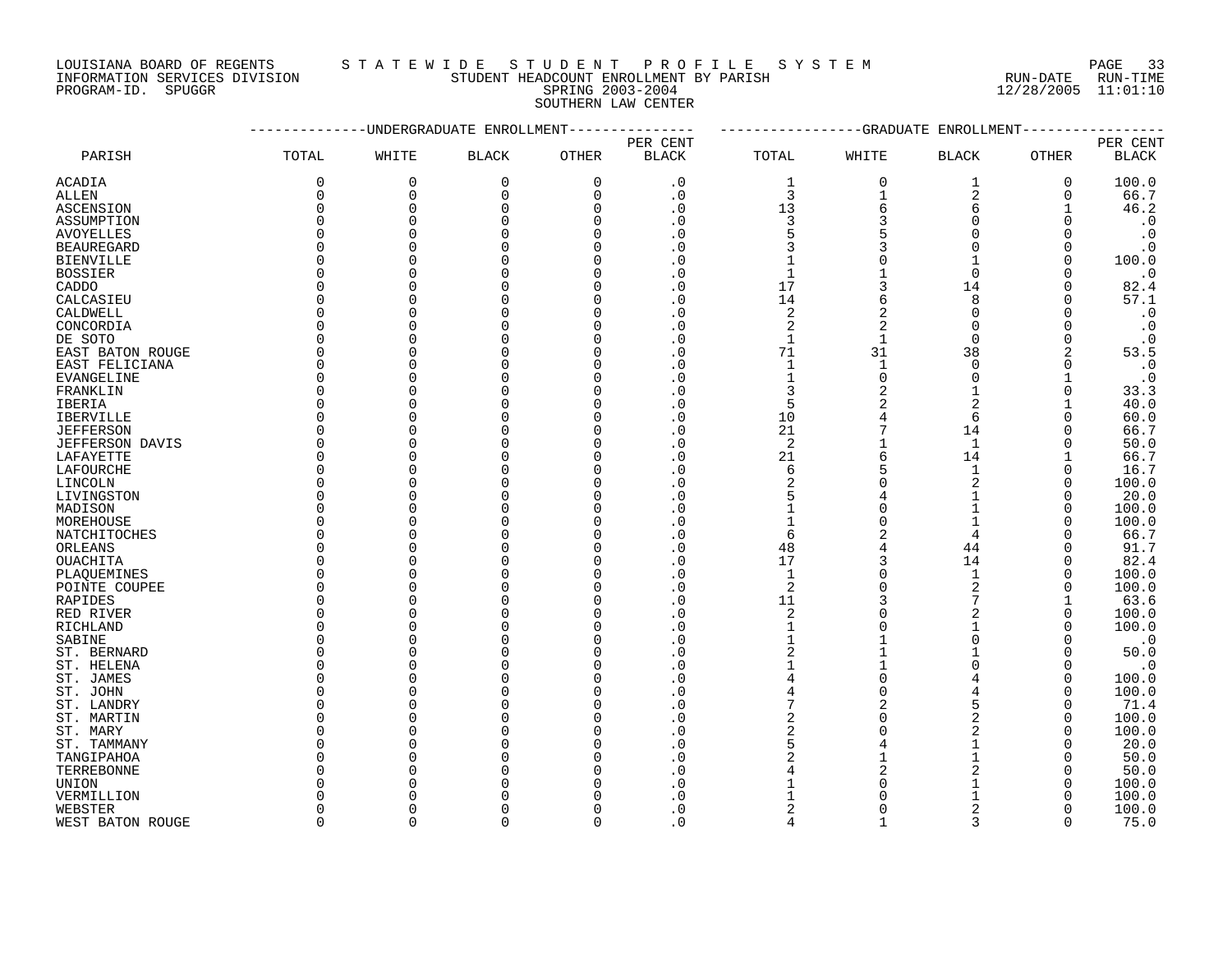### LOUISIANA BOARD OF REGENTS S T A T E W I D E S T U D E N T P R O F I L E S Y S T E M PAGE 34 INFORMATION SERVICES DIVISION STUDENT HEADCOUNT ENROLLMENT BY PARISH RUN-DATE RUN-TIME

SOUTHERN LAW CENTER

# PROGRAM-ID. SPUGGR SPRING 2003-2004 12/28/2005 11:01:10

|                                         |       |       | -UNDERGRADUATE ENROLLMENT- |       |                   | -GRADUATE ENROLLMENT- |       |              |       |                   |
|-----------------------------------------|-------|-------|----------------------------|-------|-------------------|-----------------------|-------|--------------|-------|-------------------|
| PARISH                                  | TOTAL | WHITE | BLACK                      | OTHER | PER CENT<br>BLACK | TOTAL                 | WHITE | <b>BLACK</b> | OTHER | PER CENT<br>BLACK |
| WEST CARROLL<br>WEST FELICIANA<br>WINN  |       |       |                            |       | . 0               |                       |       |              |       | . 0<br>$\cdot$ 0  |
| LOUISIANA TOTALS<br>OUT-OF-STATE TOTALS |       |       |                            |       |                   | 349<br>50             | 123   | 218<br>49    |       | 62.5<br>98.0      |
| LA./OUT-OF-STATE<br>FOREIGN TOTALS      |       |       |                            |       | $\cdot$ 0         | 399<br>10             | 124   | 267          |       | 66.9<br>70.0      |
| INSTITUTION TOTALS                      |       |       |                            |       |                   | 409                   | 124   | 274          |       | 67.0              |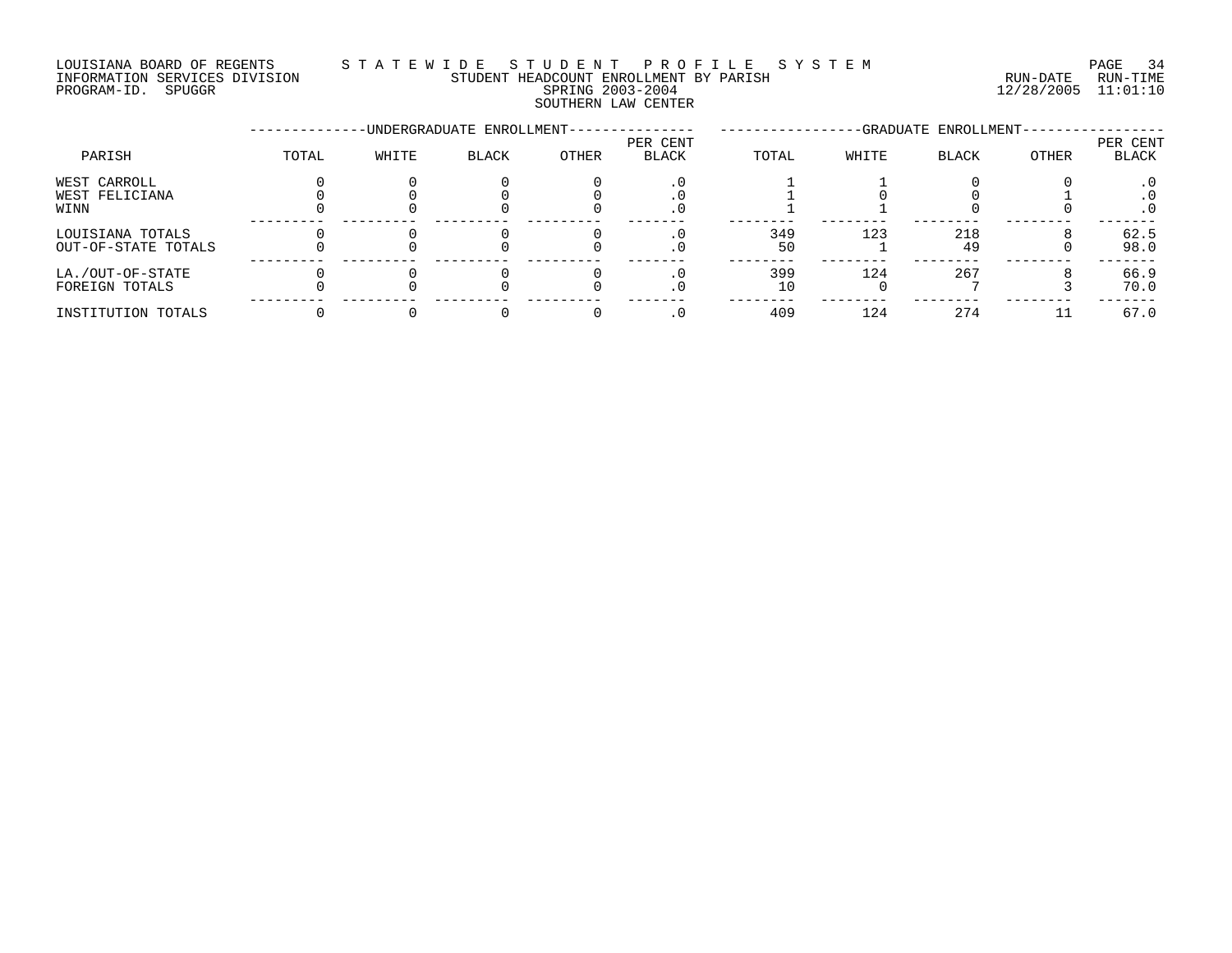LOUISIANA BOARD OF REGENTS S T A T E W I D E S T U D E N T P R O F I L E S Y S T E M PAGE 35

INFORMATION SERVICES DIVISION STUDENT HEADCOUNT ENROLLMENT BY PARISH RUN-DATE RUN-TIME

# PROGRAM-ID. SPUGGR SPRING 2003-2004 12/28/2005 11:01:10 BATON ROUGE COMMUNITY COLLEGE

|                        |                |                | -UNDERGRADUATE ENROLLMENT |                | ------------GRADUATE<br>ENROLLMENT |                      |                      |                      |             |                          |
|------------------------|----------------|----------------|---------------------------|----------------|------------------------------------|----------------------|----------------------|----------------------|-------------|--------------------------|
| PARISH                 | TOTAL          | WHITE          | <b>BLACK</b>              | OTHER          | PER CENT<br><b>BLACK</b>           | TOTAL                | WHITE                | <b>BLACK</b>         | OTHER       | PER CENT<br><b>BLACK</b> |
| <b>ACADIA</b>          | 6              | 4              | 1                         | 1              | 16.7                               | 0                    | 0                    | $\mathbf 0$          | $\mathbf 0$ | $\cdot$ 0                |
| ASCENSION              | 199            | 143            | 43                        | 13             | 21.6                               | 0                    | $\Omega$             | $\Omega$             | $\Omega$    | $\cdot$ 0                |
| ASSUMPTION             | 16             | 14             | 2                         | $\mathbf 0$    | 12.5                               | $\Omega$             | $\Omega$             | $\Omega$             |             | $\boldsymbol{\cdot}$ 0   |
| <b>AVOYELLES</b>       | 9              | 6              |                           | $\Omega$       | 33.3                               | $\Omega$             |                      | ∩                    |             | $\cdot$ 0                |
| <b>BEAUREGARD</b>      |                | 3              |                           | $\Omega$       | $\cdot 0$                          | ∩                    |                      | ∩                    |             | $\cdot$ 0                |
| <b>BOSSIER</b>         |                |                |                           | 1              | . 0                                | 0                    |                      | $\Omega$             |             | $\cdot$ 0                |
| CADDO                  |                | 3              |                           | $\Omega$       | 40.0                               | $\Omega$             |                      | $\Omega$             |             | $\boldsymbol{\cdot}$ 0   |
| CALCASIEU              |                | 9              |                           | 0              | . 0                                | $\Omega$             |                      | $\Omega$             |             | $\boldsymbol{\cdot}$ 0   |
| CONCORDIA              |                | $\mathbf{1}$   |                           | $\Omega$       | . 0                                |                      |                      | ∩                    |             | $\boldsymbol{\cdot}$ 0   |
| DE SOTO                | $\mathbf{1}$   | $\mathbf{1}$   | $\Omega$                  | $\Omega$       | . 0                                |                      |                      | ∩                    |             | $\boldsymbol{\cdot}$ 0   |
| EAST BATON ROUGE       | 3,615          | 1,833          | 1,567                     | 215            | 43.3                               | $\Omega$             |                      | $\Omega$             |             | $\cdot$ 0                |
| EAST CARROLL           | 1              | 1              | $\Omega$                  | $\Omega$       | $\cdot$ 0                          | $\Omega$             |                      | ∩                    |             | $\cdot$ 0                |
| EAST FELICIANA         | 76             | 39             | 34                        | 3              | 44.7                               | $\Omega$             |                      | $\Omega$             |             | $\cdot$ 0                |
| EVANGELINE             | 6              | 5              | $\mathbf{1}$              | $\Omega$       | 16.7                               | ∩                    |                      | ∩                    |             | $\boldsymbol{\cdot}$ 0   |
| FRANKLIN               |                | 3              | $\Omega$                  | 0              | $\cdot$ 0                          | $\Omega$             |                      | $\Omega$             |             | $\cdot$ 0                |
| IBERIA                 |                | 3              | $\mathbf{1}$              | $\mathbf 0$    | 25.0                               | $\Omega$             |                      | $\Omega$             |             | $\boldsymbol{\cdot}$ 0   |
| <b>IBERVILLE</b>       | 213            | 120            | 91                        | 2              | 42.7                               | $\Omega$             |                      | $\Omega$             |             | $\cdot$ 0                |
| <b>JACKSON</b>         | 8              | 6              | $\Omega$                  | 2              | . 0                                | O                    |                      | ∩                    |             | $\boldsymbol{\cdot}$ 0   |
| <b>JEFFERSON</b>       | 62             | 54             |                           | 7              | 1.6                                |                      |                      | ∩                    |             | $\boldsymbol{\cdot}$ 0   |
| <b>JEFFERSON DAVIS</b> | $\overline{3}$ | 2              | $\mathbf{1}$              | $\mathbf 0$    | 33.3                               | $\Omega$             |                      | $\Omega$             |             | $\cdot$ 0                |
| LAFAYETTE              | 11             | 10             | $\mathbf{1}$              | $\mathbf 0$    | 9.1                                | $\Omega$             |                      | $\Omega$             |             | $\boldsymbol{\cdot}$ 0   |
| LAFOURCHE              | 16             | 13             | $\mathbf{1}$              | $\overline{2}$ | 6.3                                | $\Omega$             |                      | ∩                    |             | $\cdot$ 0                |
| LINCOLN                | 2              | $\overline{c}$ | $\Omega$                  | $\Omega$       | $\cdot$ 0                          | ∩                    |                      | ∩                    |             | $\cdot$ 0                |
| LIVINGSTON             | 289            | 265            | 14                        | 10             | 4.8                                | $\Omega$             |                      | $\Omega$             |             | $\cdot$ 0                |
| MOREHOUSE              | 1              | 1              | $\mathbf 0$               | $\mathbf 0$    | . 0                                | O                    |                      | $\Omega$             |             | $\cdot$ 0                |
| NATCHITOCHES           | 2              | $\mathbf{1}$   | ∩                         | 1              | . 0                                | $\Omega$             |                      | ∩                    |             | $\boldsymbol{\cdot}$ 0   |
| ORLEANS                | 32             | 22             | 6                         | 4              | 18.8                               |                      |                      | ∩                    |             | $\cdot$ 0                |
| <b>OUACHITA</b>        | 10             | 10             | $\Omega$                  | $\mathbf 0$    | . 0                                |                      |                      | ∩                    |             | $\boldsymbol{\cdot}$ 0   |
| PLAQUEMINES            | -7             | 5              | 2                         | $\mathbf 0$    | 28.6                               | $\Omega$             |                      | $\Omega$             |             | $\cdot$ 0                |
| POINTE COUPEE          | 107            | 82             | 23                        | 2              | 21.5                               | $\Omega$             |                      | $\Omega$             |             | $\cdot$ 0                |
| RAPIDES                | 14             | 12             | $\overline{2}$            | $\Omega$       | 14.3                               | $\Omega$             |                      | $\Omega$             |             | $\cdot$ 0                |
| ST. BERNARD            | 10             | 9              | $\Omega$                  | 1              | $\cdot$ 0                          |                      |                      | ∩                    |             | $\cdot$ 0                |
| ST. CHARLES            | 16             | 13             |                           | 1              | 12.5                               |                      |                      | ∩                    |             | $\boldsymbol{\cdot}$ 0   |
| ST. HELENA             |                | 2              |                           | 0              | 60.0                               | 0                    |                      | $\Omega$             |             | $\cdot$ 0                |
| ST. JAMES              |                | $\mathbf 1$    |                           | $\mathbf 0$    | 83.3                               | $\Omega$             |                      | $\Omega$             |             | $\boldsymbol{\cdot}$ 0   |
| ST. JOHN               |                | 4              |                           | 0              | 33.3                               | $\Omega$             |                      | $\Omega$             |             | $\boldsymbol{\cdot}$ 0   |
| ST. LANDRY             |                | 4              |                           | $\Omega$       | 20.0                               |                      |                      | ∩                    |             | $\boldsymbol{\cdot}$ 0   |
| ST. MARTIN             |                | $\overline{2}$ | $\mathbf{1}$              | 1              | 25.0                               |                      |                      | $\Omega$             |             | $\boldsymbol{\cdot}$ 0   |
| ST. MARY               |                | 7              |                           | 1              | $\cdot$ 0                          | $\Omega$             |                      | $\Omega$             |             | $\boldsymbol{\cdot}$ 0   |
| ST. TAMMANY            | 45             | 45             |                           | $\Omega$       | $\cdot$ 0                          |                      |                      | $\Omega$             |             | $\boldsymbol{\cdot}$ 0   |
| TANGIPAHOA             | 19             | 12             |                           | $\mathbf 0$    | 36.8                               | $\Omega$             |                      | $\Omega$             |             | $\cdot$ 0                |
| TERREBONNE             | 9              | 8              |                           | $\Omega$       | 11.1                               |                      |                      | ∩                    |             | $\cdot$ 0                |
| VERMILLION             |                | 3              | $\Omega$                  | 0              | $\cdot$ 0                          | $\Omega$             |                      | $\Omega$             |             | $\cdot$ 0                |
| VERNON                 |                | $\overline{2}$ |                           | 0              | . 0                                | $\Omega$             |                      | ∩                    |             | $\boldsymbol{\cdot}$ 0   |
| WASHINGTON             |                |                | $\Omega$                  | $\Omega$       | . 0                                |                      |                      | ∩                    |             | $\cdot$ 0                |
| WEBSTER                |                | $\mathbf{1}$   | $\Omega$                  | 0              | . 0                                | $\Omega$             |                      | ∩                    |             | $\cdot$ 0                |
| WEST BATON ROUGE       | 183            | 118            | 59                        | 6              | 32.2                               | $\Omega$             |                      | ∩                    |             | $\boldsymbol{\cdot}$ 0   |
| WEST FELICIANA         | 67             | 47<br>$\Omega$ | 20                        | $\mathbf 0$    | 29.9                               | $\Omega$<br>$\Omega$ | $\Omega$<br>$\Omega$ | $\Omega$<br>$\Omega$ |             | $\boldsymbol{\cdot}$ 0   |
| WINN                   | 1              |                | 1                         | $\mathbf 0$    | 100.0                              |                      |                      |                      | $\Omega$    | $\cdot$ 0                |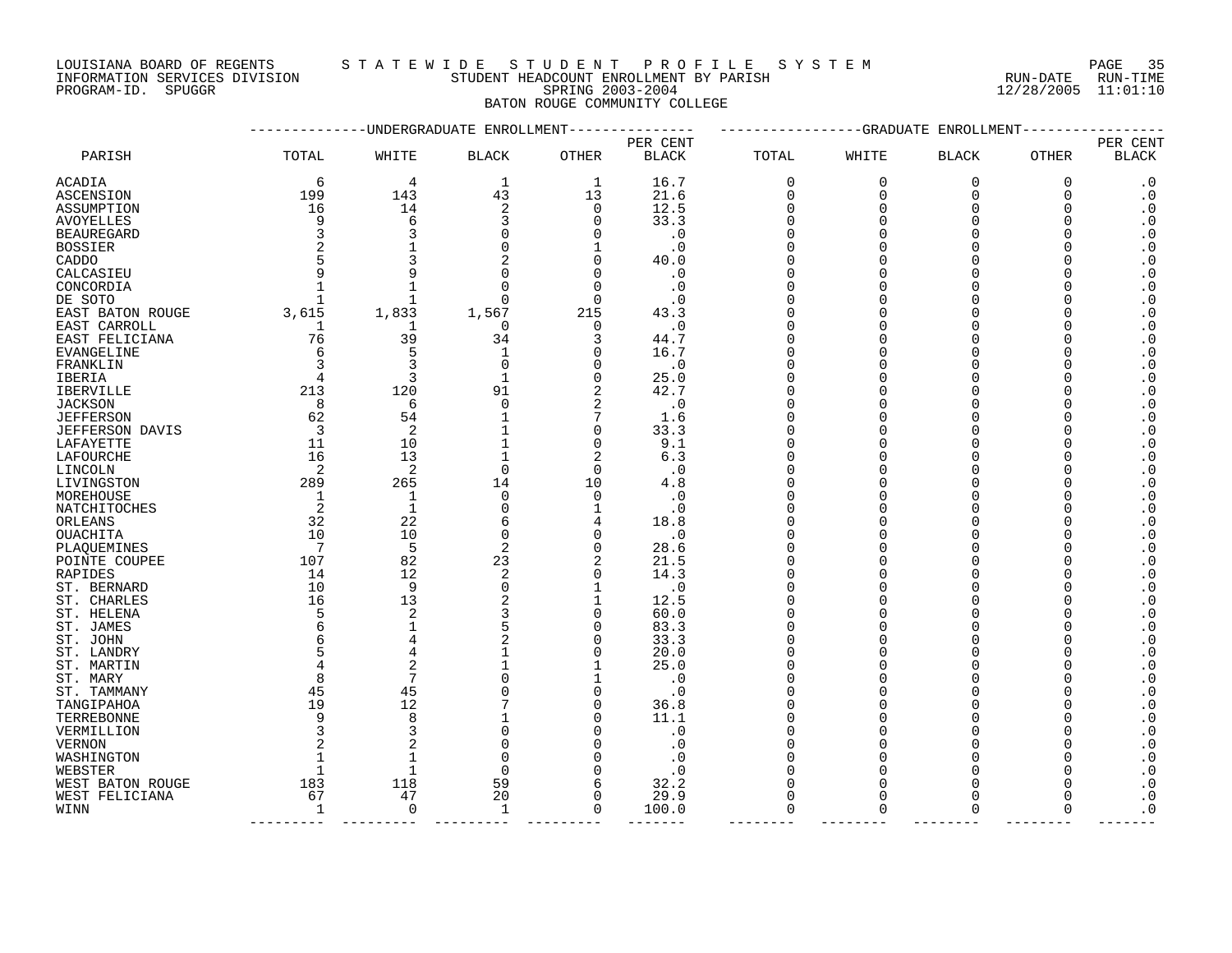### LOUISIANA BOARD OF REGENTS S T A T E W I D E S T U D E N T P R O F I L E S Y S T E M PAGE 36 INFORMATION SERVICES DIVISION STUDENT HEADCOUNT ENROLLMENT BY PARISH RUN-DATE RUN-TIME PROGRAM-ID. SPUGGR SPRING 2003-2004 12/28/2005 11:01:10 BATON ROUGE COMMUNITY COLLEGE

|                                         |             | -GRADUATE ENROLLMENT- |       |              |                   |       |       |              |       |                   |
|-----------------------------------------|-------------|-----------------------|-------|--------------|-------------------|-------|-------|--------------|-------|-------------------|
| PARISH                                  | TOTAL       | WHITE                 | BLACK | <b>OTHER</b> | PER CENT<br>BLACK | TOTAL | WHITE | <b>BLACK</b> | OTHER | PER CENT<br>BLACK |
| LOUISIANA TOTALS<br>OUT-OF-STATE TOTALS | 5,124<br>26 | 2,953<br>19           | 1,898 | 273          | 37.0<br>7.7       |       |       |              |       |                   |
| LA./OUT-OF-STATE<br>FOREIGN TOTALS      | 5,150       | 2,972                 | 1,900 | 278<br>18    | 36.9              |       |       |              |       |                   |
| INSTITUTION TOTALS                      | 5,168       | 2,972                 | 1,900 | 296          | 36.8              |       |       |              |       |                   |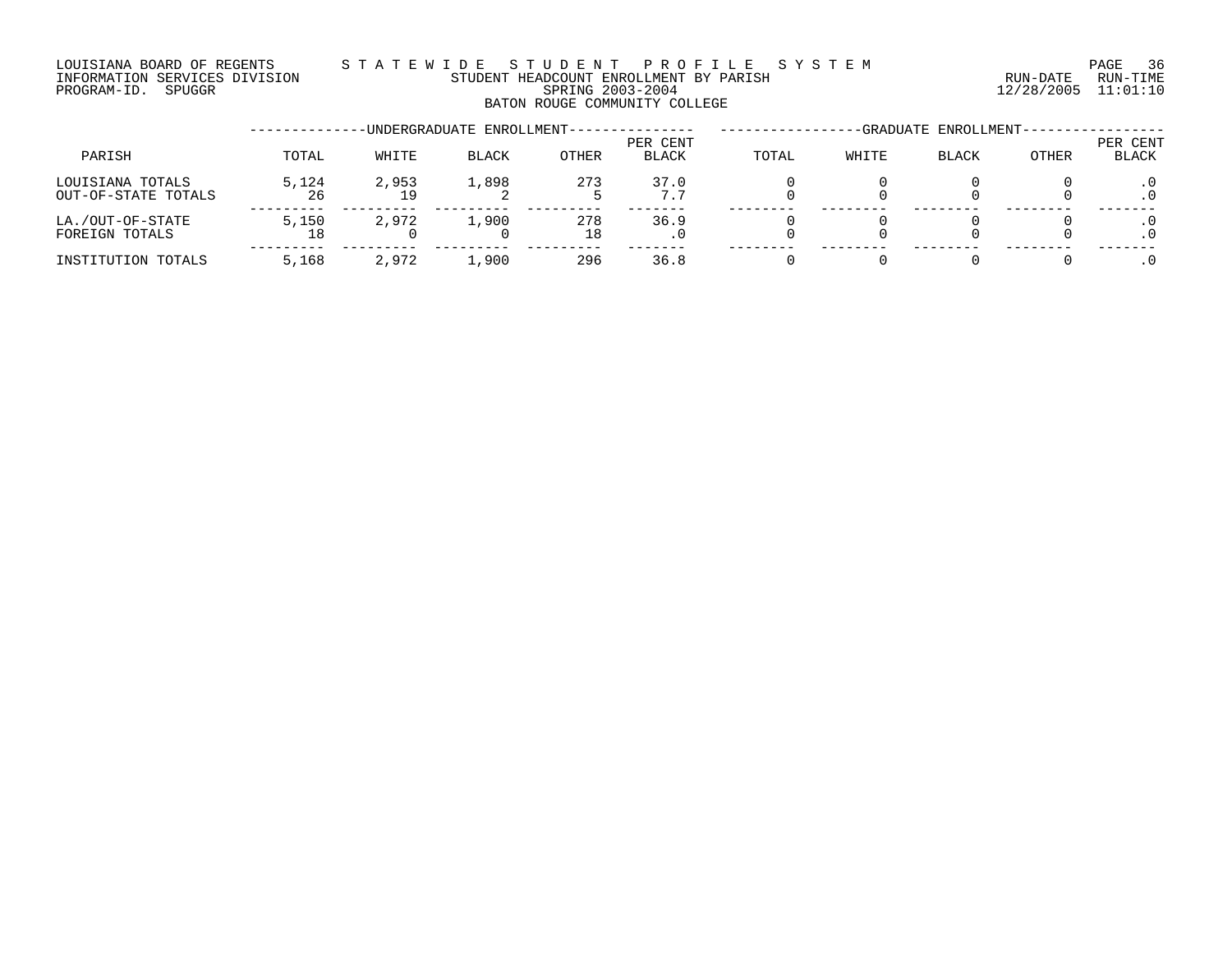LOUISIANA BOARD OF REGENTS S T A T E W I D E S T U D E N T P R O F I L E S Y S T E M PAGE 37

INFORMATION SERVICES DIVISION STUDENT HEADCOUNT ENROLLMENT BY PARISH RUN-DATE RUN-TIME

PROGRAM-ID. SPUGGR SPRING 2003-2004 12/28/2005 11:01:10 BOSSIER PARISH COMMUNITY COLLEGE

|                             |                |                | UNDERGRADUATE ENROLLMENT |                |                        |             | GRADUATE    | ENROLLMENT           |              |                                                  |
|-----------------------------|----------------|----------------|--------------------------|----------------|------------------------|-------------|-------------|----------------------|--------------|--------------------------------------------------|
|                             |                |                |                          |                | PER CENT               |             |             |                      |              | PER CENT                                         |
| PARISH                      | TOTAL          | WHITE          | <b>BLACK</b>             | OTHER          | <b>BLACK</b>           | TOTAL       | WHITE       | <b>BLACK</b>         | OTHER        | <b>BLACK</b>                                     |
| ACADIA                      | 3              | 1              | 1                        | 1              | 33.3                   | 0           | $\mathbf 0$ | $\mathsf 0$          | 0            | $\cdot$ 0                                        |
| ALLEN                       | 1              | $\mathbf 0$    | 1                        | $\mathbf 0$    | 100.0                  | $\mathbf 0$ | $\mathbf 0$ | $\mathbf 0$          | 0            | $\cdot$ 0                                        |
| <b>ASCENSION</b>            | 2              |                |                          | $\mathbf 0$    | 50.0                   | $\Omega$    | $\Omega$    | $\Omega$             | $\Omega$     | $\boldsymbol{\cdot}$ 0                           |
| <b>AVOYELLES</b>            | $\mathbf{1}$   | $\mathbf 1$    | $\Omega$                 | $\mathbf 0$    | $\cdot$ 0              | $\Omega$    |             | $\Omega$             | $\Omega$     | $\boldsymbol{\cdot}$ 0                           |
| <b>BEAUREGARD</b>           | 3              | $\overline{c}$ |                          | $\Omega$       | 33.3                   | ∩           |             | $\Omega$             | <sup>0</sup> | $\cdot$ 0                                        |
| <b>BIENVILLE</b>            | 60             | 31             | 23                       | 6              | 38.3                   | ∩           |             | $\Omega$             | ∩            | $\boldsymbol{\cdot}$ 0                           |
| <b>BOSSIER</b>              | 1,471          | 1,067          | 263                      | 141            | 17.9                   | $\Omega$    |             | $\Omega$             |              | $\boldsymbol{\cdot}$ 0                           |
| CADDO                       | 1,887          | 1,208          | 544                      | 135            | 28.8                   | ∩           |             | $\Omega$             |              | $\boldsymbol{\cdot}$ 0                           |
| CALCASIEU                   | 7              | 6              | 1                        | $\mathbf 0$    | 14.3                   | ∩           |             | $\Omega$             |              | $\boldsymbol{\cdot}$ 0                           |
| CALDWELL                    | 2              | $\overline{2}$ | $\mathbf 0$              | $\Omega$       | $\cdot$ 0              |             |             | $\Omega$             |              | $\boldsymbol{\cdot}$ 0                           |
| CLAIBORNE                   | 57             | 25             | 27                       | 5              | 47.4                   | $\Omega$    |             | $\Omega$             |              | $\boldsymbol{\cdot}$ 0                           |
| CONCORDIA                   | 2              | $\mathbf 0$    | $\mathbf 1$              | 1              | 50.0                   | $\Omega$    | ∩           | $\Omega$             |              | $\cdot$ 0                                        |
| DE SOTO                     | 126            | 95             | 26                       | 5              | 20.6                   | $\Omega$    |             | $\Omega$             |              | $\boldsymbol{\cdot}$ 0                           |
| EAST BATON ROUGE            | 7              | 6              | 1                        | $\mathbf 0$    | 14.3                   | ∩           |             | $\Omega$             |              | $\boldsymbol{\cdot}$ 0                           |
| EAST CARROLL                | 2              | $\mathbf{1}$   |                          | $\Omega$       | 50.0                   | ∩           |             | $\Omega$             |              | $\boldsymbol{\cdot}$ 0                           |
| EAST FELICIANA              | 2              | $\overline{2}$ |                          | $\Omega$       | $\cdot$ 0              | ∩           |             | $\Omega$             |              | $\boldsymbol{\cdot}$ 0                           |
| FRANKLIN                    |                | 1              |                          | $\Omega$       | $\cdot$ 0              | ∩           |             | $\Omega$             |              | $\boldsymbol{\cdot}$ 0                           |
| GRANT                       | 7              | 6              |                          |                | . 0                    |             |             | $\Omega$             |              | $\cdot$ 0                                        |
| IBERIA                      | 2              |                |                          | $\Omega$       | 50.0                   |             |             | $\Omega$             |              | $\boldsymbol{\cdot}$ 0                           |
| <b>JACKSON</b>              | 4              |                |                          | $\Omega$       | 25.0                   |             |             | $\Omega$             |              | $\boldsymbol{\cdot}$ 0                           |
| <b>JEFFERSON</b>            | 3              | 3              |                          | $\Omega$       | $\cdot$ 0              | ∩           |             | $\Omega$             |              | $\boldsymbol{\cdot}$ 0                           |
| JEFFERSON DAVIS             | 2              | $\overline{2}$ |                          | $\Omega$       | $\cdot$ 0              | ∩           |             | $\Omega$             |              | $\cdot$ 0                                        |
| LAFAYETTE                   | 8              | 5              |                          |                | 25.0                   |             |             | $\Omega$             |              | $\boldsymbol{\cdot}$ 0                           |
| LAFOURCHE                   | $\overline{2}$ | $\overline{2}$ |                          | $\Omega$       | $\cdot$ 0              | ∩           |             | $\Omega$             | O            | $\boldsymbol{\cdot}$ 0                           |
| LA SALLE                    | 2              | 1              |                          | 0              | 50.0                   |             |             | $\Omega$             |              | $\boldsymbol{\cdot}$ 0                           |
| LINCOLN                     | 15             | 11             | 2                        | 2              | 13.3                   | ∩           |             | $\Omega$             |              | $\boldsymbol{\cdot}$ 0                           |
| MOREHOUSE                   | 5              | 5              | U                        | $\mathbf 0$    | $\cdot$ 0              | $\Omega$    |             | $\Omega$             |              | $\boldsymbol{\cdot}$ 0                           |
| NATCHITOCHES                | 21             | 15             | 4                        | $\overline{2}$ | 19.0                   |             |             | $\Omega$             |              | $\cdot$ 0                                        |
| ORLEANS                     | 5              | 3              | 2                        | $\mathbf 0$    | 40.0                   | ∩           |             | $\Omega$             |              | $\boldsymbol{\cdot}$ 0                           |
| <b>OUACHITA</b>             | 34             | 21             | 10                       | 3              | 29.4                   | ∩           |             | $\Omega$             |              | $\boldsymbol{\cdot}$ 0                           |
| POINTE COUPEE               | $\mathbf{1}$   | $\mathbf 0$    | $\mathbf 1$              | $\mathbf 0$    | 100.0                  | ∩           |             | $\Omega$             |              | $\boldsymbol{\cdot}$ 0                           |
| RAPIDES                     | 17             | 10             | 6                        | 1              | 35.3                   | $\Omega$    |             | $\Omega$             |              | $\cdot$ 0                                        |
| RED RIVER                   | 18             | 13             |                          | 1              | 22.2                   |             |             | $\Omega$             |              | $\boldsymbol{\cdot}$ 0                           |
| RICHLAND                    | 5              | $\overline{4}$ |                          | 1              | $\cdot$ 0              | ∩           |             | $\Omega$             | ∩            | $\boldsymbol{\cdot}$ 0                           |
| SABINE                      | 23             | 17             |                          | 3              | 13.0                   |             |             | $\Omega$             |              | $\boldsymbol{\cdot}$ 0                           |
| ST. BERNARD                 | 1              | $\mathbf{1}$   |                          | $\Omega$       | . 0                    | $\Omega$    |             | $\Omega$             |              | $\boldsymbol{\cdot}$ 0                           |
| ST. CHARLES                 | 2              | $\overline{2}$ |                          | $\Omega$       | . 0                    | ∩           |             | $\Omega$             |              | $\boldsymbol{\cdot}$ 0                           |
| ST. LANDRY                  | 2              | $\mathbf{1}$   |                          |                | . 0                    |             |             | $\Omega$             |              | $\cdot$ 0                                        |
| ST. MARTIN                  | 1              | $\mathbf 1$    |                          | $\Omega$       | . 0                    |             |             | $\Omega$             |              | $\boldsymbol{\cdot}$ 0                           |
| ST. MARY                    |                | 3              |                          | $\cap$         | . 0                    |             |             | $\Omega$<br>$\Omega$ |              | $\boldsymbol{\cdot}$ 0                           |
| ST. TAMMANY<br>TANGIPAHOA   | 3<br>2         |                | U                        |                | . 0<br>$\cdot$ 0       |             |             | $\Omega$             |              | $\boldsymbol{\cdot}$ 0<br>$\cdot$ 0              |
| <b>UNION</b>                | 3              | $\mathbf{1}$   |                          | $\mathbf 0$    | 66.7                   |             |             | $\Omega$             |              | $\boldsymbol{\cdot}$ 0                           |
|                             |                | $\overline{2}$ |                          | 1              |                        |             |             | $\Omega$             | O            |                                                  |
| VERMILLION<br><b>VERNON</b> | 9              | 6              | ∩                        | 3              | $\cdot$ 0<br>$\cdot$ 0 |             |             | $\Omega$             |              | $\boldsymbol{\cdot}$ 0<br>$\boldsymbol{\cdot}$ 0 |
| WEBSTER                     | 416            | 279            | 121                      | 16             | 29.1                   | ∩           |             | $\Omega$             |              | $\boldsymbol{\cdot}$ 0                           |
| WEST CARROLL                | 3              | 3              | O                        | $\Omega$       | $\cdot$ 0              | O           | ∩           | $\Omega$             |              | $\boldsymbol{\cdot}$ 0                           |
| WEST FELICIANA              | $\mathbf 1$    | $\mathbf 0$    | O                        | 1              | $\cdot$ 0              | $\Omega$    |             | $\Omega$             |              | $\boldsymbol{\cdot}$ 0                           |
| WINN                        | 2              | 1              | 1                        | 0              | 50.0                   | $\mathbf 0$ | $\Omega$    | $\mathbf 0$          | 0            | $\cdot$ 0                                        |
|                             |                |                |                          |                |                        |             |             |                      |              |                                                  |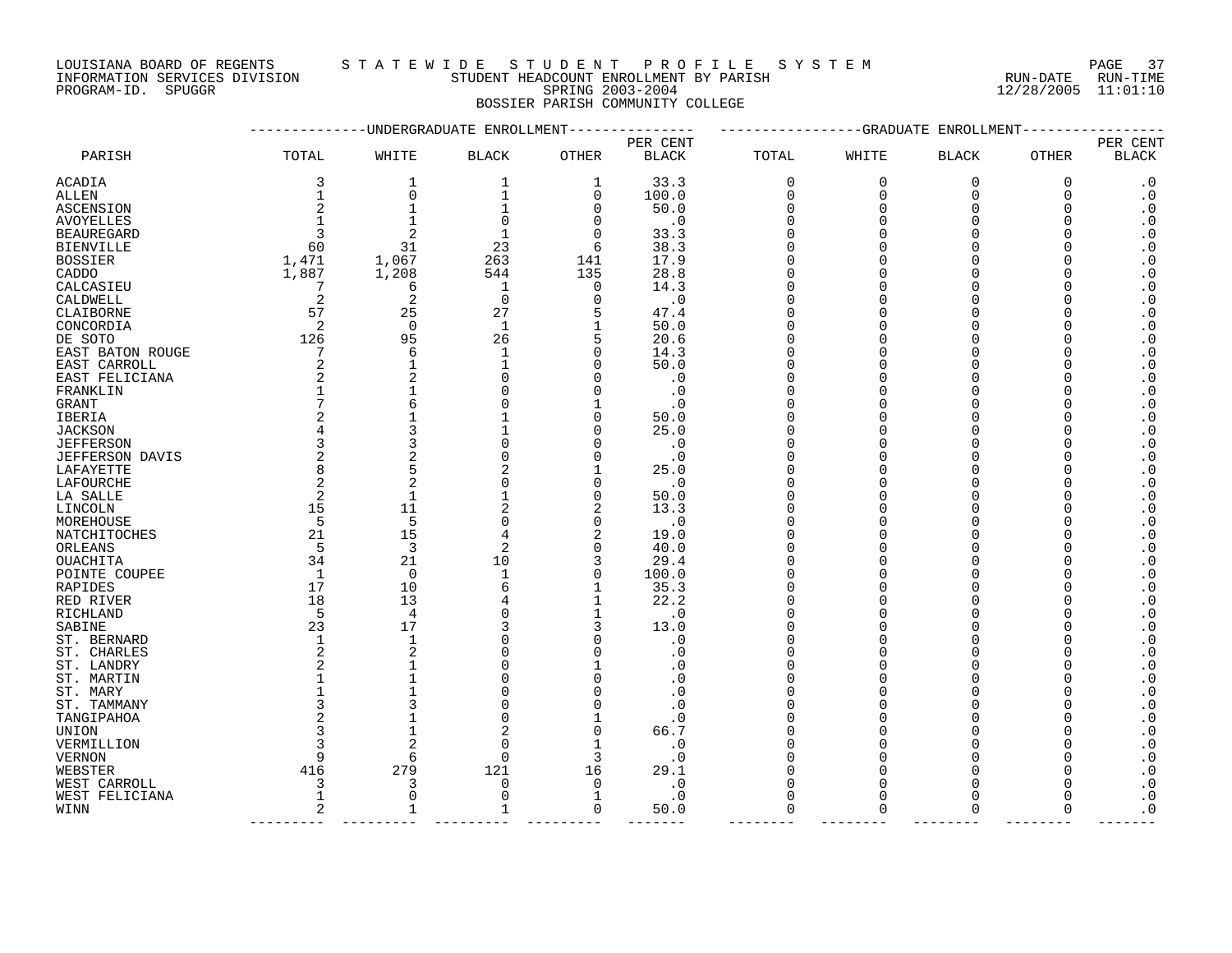#### LOUISIANA BOARD OF REGENTS S T A T E W I D E S T U D E N T P R O F I L E S Y S T E M PAGE 38 INFORMATION SERVICES DIVISION STUDENT HEADCOUNT ENROLLMENT BY PARISH RUN-DATE RUN-TIME PROGRAM-ID. SPUGGR SPRING 2003-2004 12/28/2005 11:01:10 BOSSIER PARISH COMMUNITY COLLEGE

|                                         |             |             | -UNDERGRADUATE ENROLLMENT- |              |                          |       |       | -GRADUATE ENROLLMENT- |       |                   |
|-----------------------------------------|-------------|-------------|----------------------------|--------------|--------------------------|-------|-------|-----------------------|-------|-------------------|
| PARISH                                  | TOTAL       | WHITE       | <b>BLACK</b>               | <b>OTHER</b> | PER CENT<br><b>BLACK</b> | TOTAL | WHITE | <b>BLACK</b>          | OTHER | PER CENT<br>BLACK |
| LOUISIANA TOTALS<br>OUT-OF-STATE TOTALS | 4,257<br>66 | 2,873<br>47 | 1,052<br>13                | 332<br>b     | 24.7<br>19.7             |       |       |                       |       |                   |
| LA./OUT-OF-STATE<br>FOREIGN TOTALS      | 4,323       | 2,920       | 1,065                      | 338<br>11    | 24.6                     |       |       |                       |       |                   |
| INSTITUTION TOTALS                      | 4,334       | 2,920       | 1,065                      | 349          | 24.6                     |       |       |                       |       |                   |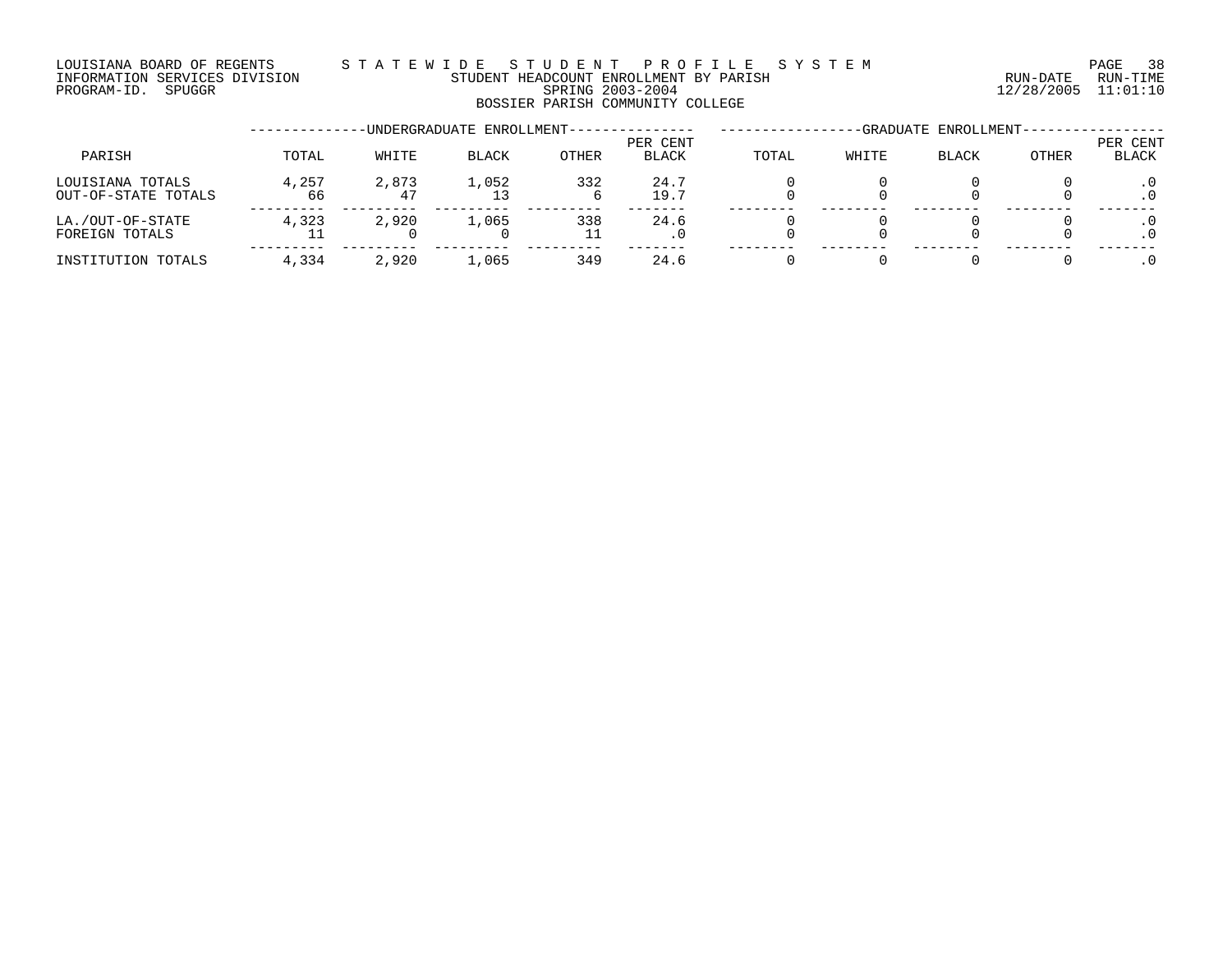LOUISIANA BOARD OF REGENTS S T A T E W I D E S T U D E N T P R O F I L E S Y S T E M PAGE 39 INFORMATION SERVICES DIVISION STUDENT HEADCOUNT ENROLLMENT BY PARISH RUN-DATE RUN-TIME

DELGADO COMMUNITY COLLEGE

|                  | ---------------UNDERGRADUATE ENROLLMENT--------------- |                |                |                |                          |          | ---------------GRADUATE ENROLLMENT------------- |              |              |                          |
|------------------|--------------------------------------------------------|----------------|----------------|----------------|--------------------------|----------|-------------------------------------------------|--------------|--------------|--------------------------|
| PARISH           | TOTAL                                                  | WHITE          | <b>BLACK</b>   | OTHER          | PER CENT<br><b>BLACK</b> | TOTAL    | WHITE                                           | <b>BLACK</b> | OTHER        | PER CENT<br><b>BLACK</b> |
|                  |                                                        |                |                |                |                          |          |                                                 |              |              |                          |
| ACADIA           | 1                                                      | $\mathbf 0$    | $\mathbf 0$    | 1              | $\cdot$ 0                | 0        | 0                                               | $\mathbf 0$  | 0            | $\cdot$ 0                |
| ASCENSION        | 16                                                     | 11             | $\overline{2}$ | 3              | 12.5                     | $\Omega$ | $\Omega$                                        | $\Omega$     | $\mathbf 0$  | $\cdot$ 0                |
| ASSUMPTION       | 17                                                     | 10             |                | 3              | 23.5                     | U        | ∩                                               |              | $\Omega$     | $\cdot$ 0                |
| BOSSIER          | 3                                                      | 2              | O              | 1              | $\cdot$ 0                | U        |                                                 |              | $\Omega$     | $\cdot$ 0                |
| CADDO            |                                                        | $\Omega$       |                |                | 50.0                     | O        |                                                 |              | $\Omega$     | $\cdot$ 0                |
| CALCASIEU        |                                                        | 6              |                | 0              | 33.3                     |          |                                                 |              | $\Omega$     | $\cdot$ 0                |
| CALDWELL         |                                                        | ∩              |                | $\Omega$       | 100.0                    |          |                                                 |              | $\Omega$     | $\cdot$ 0                |
| CAMERON          |                                                        |                |                | O              | $\cdot$ 0                |          |                                                 |              | $\Omega$     | $\cdot$ 0                |
| CONCORDIA        |                                                        | $\Omega$       |                | $\Omega$       | 100.0                    |          |                                                 |              | $\Omega$     | $\cdot$ 0                |
| DE SOTO          | 3                                                      | 1              |                |                | 33.3                     |          |                                                 |              | $\Omega$     | $\cdot$ 0                |
| EAST BATON ROUGE | 42                                                     | 24             | 14             |                | 33.3                     |          |                                                 |              | <sup>0</sup> | $\cdot$ 0                |
| EAST FELICIANA   | 12                                                     | 1              | 5              | 6              | 41.7                     |          |                                                 |              | $\Omega$     | $\cdot$ 0                |
| EVANGELINE       | 3                                                      | $\overline{c}$ |                |                | $\cdot$ 0                |          |                                                 |              | $\Omega$     | $\cdot$ 0                |
| FRANKLIN         | $\mathbf{1}$                                           | ∩              |                |                | $\cdot$ 0                |          |                                                 |              | $\Omega$     | $\cdot$ 0                |
| GRANT            |                                                        | ∩              |                | $\Omega$       | 100.0                    |          |                                                 |              | $\Omega$     | $\cdot$ 0                |
| IBERIA           | 14                                                     | 4              |                |                | 42.9                     |          |                                                 |              | $\Omega$     | $\cdot$ 0                |
| IBERVILLE        | 6                                                      | 2              |                |                | 50.0                     |          |                                                 |              | $\Omega$     | $\cdot$ 0                |
| JACKSON          | $\overline{2}$                                         |                |                |                | $\cdot$ 0                |          |                                                 |              | $\Omega$     | $\cdot$ 0                |
| JEFFERSON        | 5,886                                                  | 2,875          | 1,703          | 1,308          | 28.9                     |          |                                                 |              | $\Omega$     | $\cdot$ 0                |
| LAFAYETTE        | 12                                                     | 8              | 2              | 2              | 16.7                     |          |                                                 |              | $\Omega$     | $\cdot$ 0                |
| LAFOURCHE        | 145                                                    | 95             | 26             | 24             | 17.9                     |          |                                                 |              | $\Omega$     | $\cdot$ 0                |
| LINCOLN          | 1                                                      | $\Omega$       |                | 0              | 100.0                    | O        |                                                 |              | $\Omega$     | $\cdot$ 0                |
| LIVINGSTON       | 14                                                     | 8              |                | 1              | 35.7                     |          |                                                 |              | $\Omega$     | $\cdot$ 0                |
| MADISON          | 2                                                      |                |                | $\Omega$       | 50.0                     |          |                                                 |              | $\Omega$     | $\cdot$ 0                |
| MOREHOUSE        |                                                        |                |                |                | $\cdot$ 0                |          |                                                 |              | $\Omega$     | $\cdot$ 0                |
| NATCHITOCHES     |                                                        | $\Omega$       | 2              | 1              | 66.7                     |          |                                                 |              | $\Omega$     | $\cdot$ 0                |
| ORLEANS          | 6,303                                                  | 956            | 4,567          | 780            | 72.5                     |          |                                                 |              | $\Omega$     | $\cdot$ 0                |
| OUACHITA         | 4                                                      | $\Omega$       | 4              | $\Omega$       | 100.0                    |          |                                                 |              | $\Omega$     | $\cdot$ 0                |
| PLAQUEMINES      | 250                                                    | 134            | 50             | 66             | 20.0                     |          |                                                 |              | $\Omega$     | $\cdot$ 0                |
| POINTE COUPEE    | 2                                                      | 1              | $\mathbf{1}$   | $\Omega$       | 50.0                     |          |                                                 |              | $\Omega$     | $\boldsymbol{\cdot}$ 0   |
| RAPIDES          |                                                        | 2              |                | 2              | 20.0                     |          |                                                 |              | $\Omega$     | $\cdot$ 0                |
| RED RIVER        |                                                        | ∩              |                |                | $\cdot$ 0                |          |                                                 |              | <sup>0</sup> | $\cdot$ 0                |
| RICHLAND         |                                                        | 1              | $\Omega$       | 0              | $\cdot$ 0                |          |                                                 |              | $\Omega$     | $\cdot$ 0                |
| SABINE           | 3                                                      | 2              |                | $\Omega$       | 33.3                     |          |                                                 |              | $\Omega$     | $\cdot$ 0                |
| ST. BERNARD      | 304                                                    | 202            | 35             | 67             | 11.5                     |          |                                                 |              | $\Omega$     | $\cdot$ 0                |
| ST. CHARLES      | 480                                                    | 282            | 143            | 55             | 29.8                     |          |                                                 |              | $\Omega$     | $\cdot$ 0                |
|                  | -4                                                     | $\Omega$       | 4              | $\Omega$       | 100.0                    |          |                                                 |              | $\Omega$     | $\cdot$ 0                |
| ST. HELENA       |                                                        |                | 30             |                |                          |          |                                                 |              | $\Omega$     |                          |
| ST. JAMES        | 56                                                     | 22             |                | 4              | 53.6                     | U        |                                                 |              | <sup>0</sup> | $\cdot$ 0                |
| ST. JOHN         | 343                                                    | 125            | 161            | 57             | 46.9                     |          |                                                 |              | $\Omega$     | $\cdot$ 0                |
| ST. LANDRY       | 3                                                      | $\Omega$       | 1              | $\overline{2}$ | 33.3                     |          |                                                 |              |              | $\cdot$ 0                |
| ST. MARTIN       | 5                                                      | 3              | $\mathbf{1}$   |                | 20.0                     |          |                                                 |              | $\Omega$     | $\cdot$ 0                |
| ST. MARY         | 10                                                     | 3              | 3              |                | 30.0                     |          |                                                 |              | <sup>0</sup> | $\cdot$ 0                |
| ST. TAMMANY      | 1,669                                                  | 1,135          | 203            | 331            | 12.2                     |          |                                                 |              | $\Omega$     | $\cdot$ 0                |
| TANGIPAHOA       | 82                                                     | 41             | 25             | 16             | 30.5                     |          |                                                 |              | ∩            | $\cdot$ 0                |
| TENSAS           | 1                                                      | $\Omega$       | $\mathbf{1}$   | $\Omega$       | 100.0                    |          |                                                 |              | $\Omega$     | $\cdot$ 0                |
| TERREBONNE       | 188                                                    | 109            | 48             | 31             | 25.5                     |          |                                                 |              |              | $\cdot$ 0                |
| VERMILLION       | 8                                                      |                | $\Omega$       |                | $\cdot$ 0                |          |                                                 |              |              | $\cdot$ 0                |
| VERNON           | $\mathbf 1$                                            | 1              | $\Omega$       | 0              | . 0                      |          |                                                 |              | <sup>0</sup> | $\cdot$ 0                |
| WASHINGTON       | 65                                                     | 23             | 23             | 19             | 35.4                     | ∩        |                                                 |              | ∩            | $\Omega$                 |

WEST BATON ROUGE 3 2 0 1 .0 0 0 0 0 .0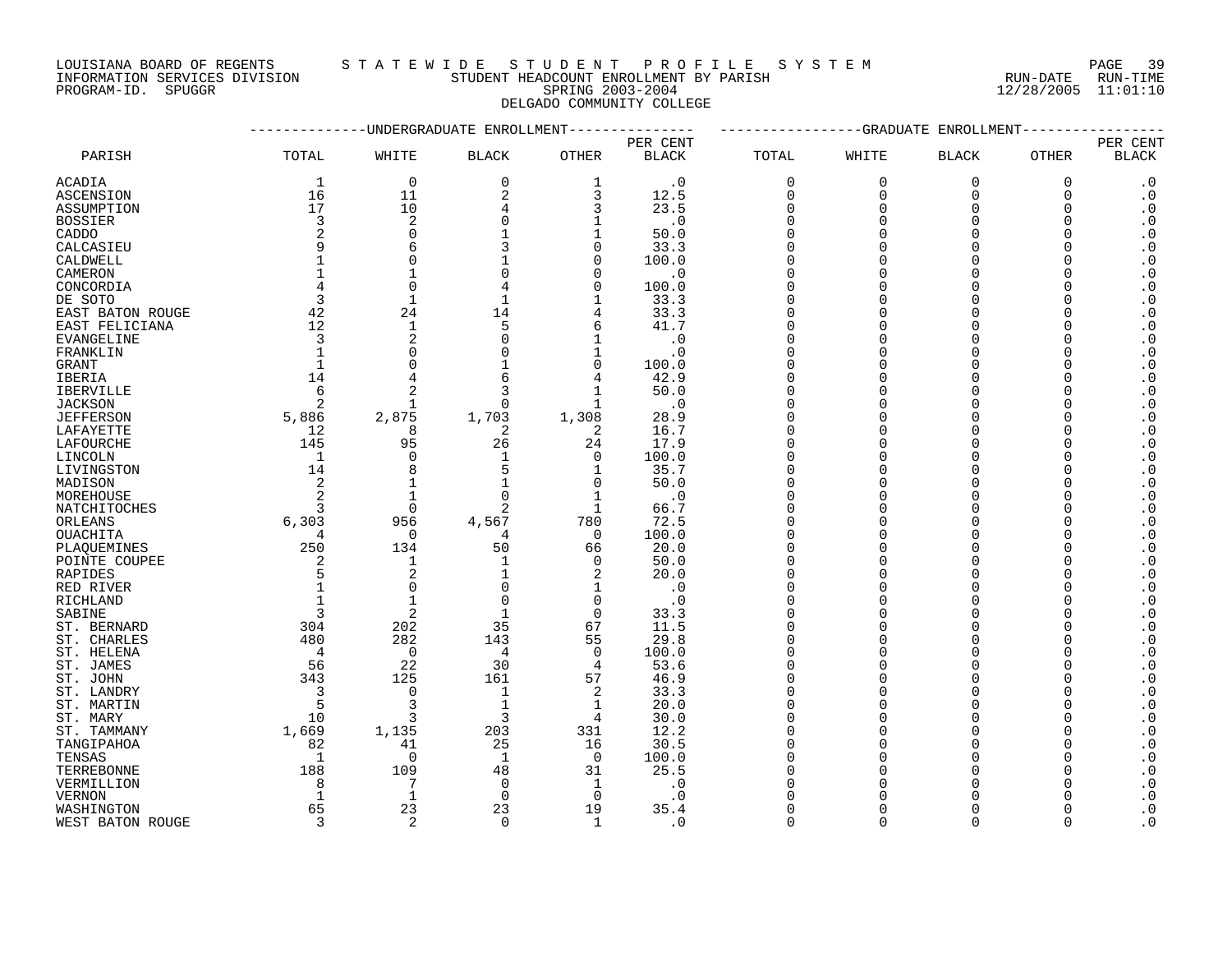#### LOUISIANA BOARD OF REGENTS S T A T E W I D E S T U D E N T P R O F I L E S Y S T E M PAGE 40 INFORMATION SERVICES DIVISION STUDENT HEADCOUNT ENROLLMENT BY PARISH RUN-DATE RUN-TIME DOUSTANA BOARD OF REGENTS<br>INFORMATION SERVICES DIVISION TRANSMITIC SERING 2003-2004 SPRING 2003-2004 12/28/2005 11:01:10 DELGADO COMMUNITY COLLEGE

|                                         |               |              | -UNDERGRADUATE ENROLLMENT- | -GRADUATE ENROLLMENT- |                   |       |       |              |       |                   |
|-----------------------------------------|---------------|--------------|----------------------------|-----------------------|-------------------|-------|-------|--------------|-------|-------------------|
| PARISH                                  | TOTAL         | WHITE        | BLACK                      | OTHER                 | PER CENT<br>BLACK | TOTAL | WHITE | <b>BLACK</b> | OTHER | PER CENT<br>BLACK |
| WEST FELICIANA                          |               |              |                            |                       | 100.0             |       |       |              |       | $\cdot$ 0         |
| LOUISIANA TOTALS<br>OUT-OF-STATE TOTALS | 15,995<br>256 | 6,104<br>135 | 7,088<br>64                | 2,803<br>57           | 44.3<br>25.0      |       |       |              |       |                   |
| LA./OUT-OF-STATE<br>FOREIGN TOTALS      | 16,251<br>191 | 6.239        | 7,152                      | 2,860<br>187          | 44.0<br>. 0       |       |       |              |       |                   |
| INSTITUTION TOTALS                      | 16,442        | 6,243        | 7,152                      | 3,047                 | 43.5              |       |       |              |       |                   |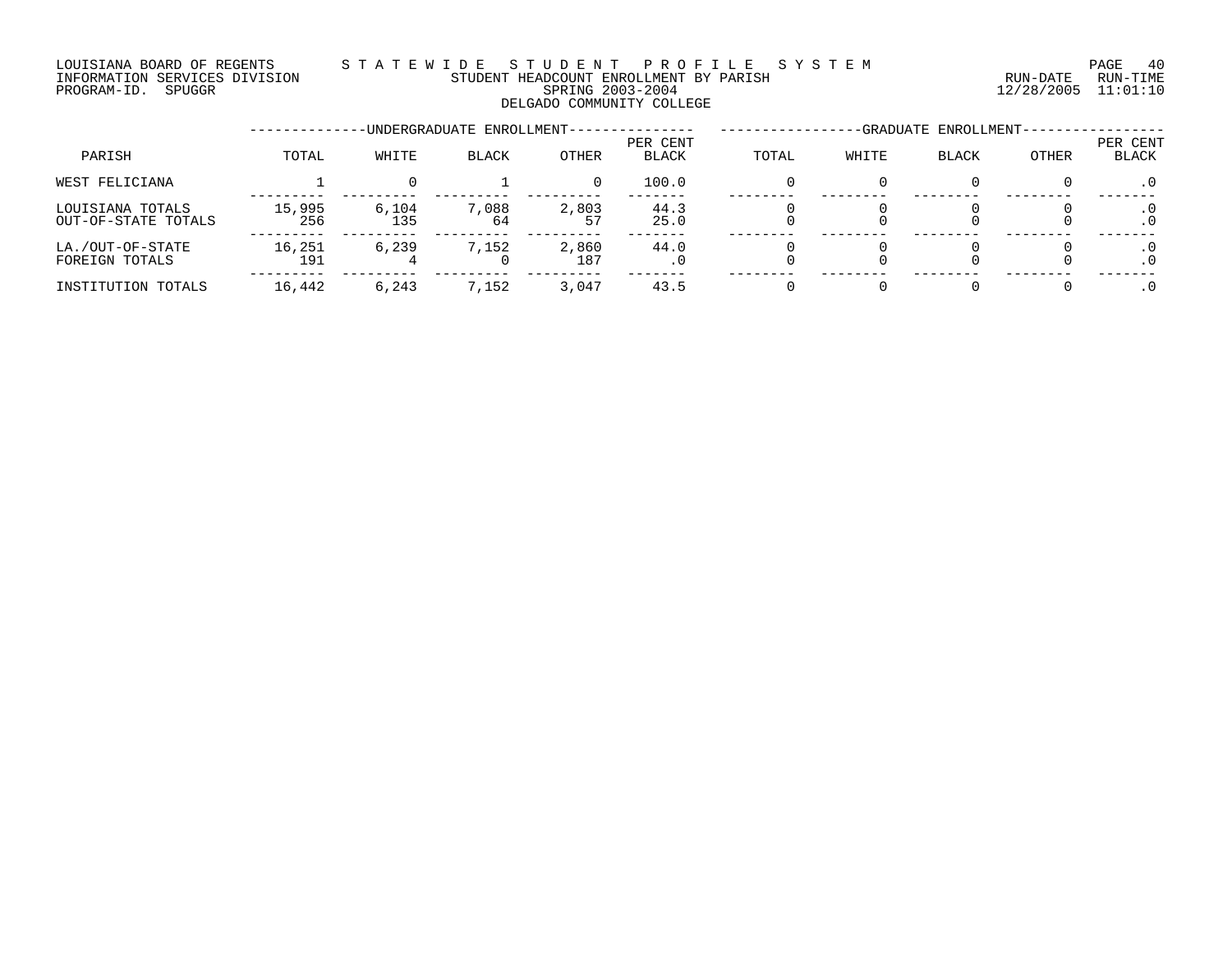INFORMATION SERVICES DIVISION STUDENT HEADCOUNT ENROLLMENT BY PARISH RUN-DATE RUN-TIME PROGRAM-ID. SPUGGR SPRING 2003-2004 12/28/2005 11:01:10

#### LOUISIANA BOARD OF REGENTS S T A T E W I D E S T U D E N T P R O F I L E S Y S T E M PAGE 41

ELAINE P. NUNEZ COMMUN. COLLEGE

|                     |       |       | -UNDERGRADUATE ENROLLMENT- |              |                          |          | -GRADUATE | ENROLLMENT   |              |                          |
|---------------------|-------|-------|----------------------------|--------------|--------------------------|----------|-----------|--------------|--------------|--------------------------|
| PARISH              | TOTAL | WHITE | <b>BLACK</b>               | <b>OTHER</b> | PER CENT<br><b>BLACK</b> | TOTAL    | WHITE     | <b>BLACK</b> | <b>OTHER</b> | PER CENT<br><b>BLACK</b> |
| ACADIA              |       |       |                            |              | $\cdot$ 0                |          |           |              |              | $\cdot$ 0                |
| <b>ASCENSION</b>    |       |       |                            |              | $\cdot$ 0                |          |           |              |              | .0                       |
| <b>BEAUREGARD</b>   |       |       |                            |              | $\boldsymbol{\cdot}$ 0   |          |           |              |              | $\cdot$ 0                |
| CADDO               |       |       |                            |              | 50.0                     |          |           |              |              | $\cdot$ 0                |
| CALCASIEU           |       |       |                            |              | $\cdot$ 0                |          |           |              |              | $\cdot$ 0                |
| EAST BATON ROUGE    |       |       |                            |              | 11.1                     |          |           |              |              | . 0                      |
| <b>EVANGELINE</b>   |       |       |                            |              | $\cdot$ 0                |          |           |              |              | $\cdot$ 0                |
| IBERIA              |       |       |                            |              | $\cdot$ 0                |          |           |              |              | $\cdot$ 0                |
| <b>JEFFERSON</b>    | 99    | 58    | 36                         |              | 36.4                     |          |           |              |              | $\cdot$ 0                |
| LAFOURCHE           |       |       | $\Omega$                   |              | $\cdot$ 0                |          |           |              |              | $\cdot$ 0                |
| ORLEANS             | 603   | 139   | 433                        | 31           | 71.8                     |          |           |              |              | $\cdot$ 0                |
| PLAQUEMINES         | 169   | 69    | 89                         | 11           | 52.7                     |          |           |              |              | $\cdot$ 0                |
| SABINE              |       |       | ∩                          |              | $\cdot$ 0                |          |           |              |              | $\cdot$ 0                |
| ST. BERNARD         | 1,286 | 1,057 | 127                        | 102          | 9.9                      |          |           |              |              | $\cdot$ 0                |
| ST. CHARLES         |       |       |                            |              | $\cdot$ 0                |          |           |              |              | $\cdot$ 0                |
| ST. JAMES           |       |       |                            |              | $\cdot$ 0                |          |           |              |              | $\cdot$ 0                |
| ST. JOHN            |       |       |                            |              | 100.0                    |          |           |              |              | $\cdot$ 0                |
| ST. LANDRY          |       |       |                            |              | . 0                      |          |           |              |              | $\cdot$ 0                |
| ST. MARY            |       |       |                            |              | 33.3                     |          |           |              |              | $\cdot$ 0                |
| ST. TAMMANY         | 67    | 55    |                            |              | 7.5                      |          |           |              |              | $\cdot$ 0                |
| TANGIPAHOA          |       |       |                            |              | 25.0                     |          |           |              |              | $\cdot$ 0                |
| TERREBONNE          |       |       |                            |              | $\cdot$ 0                |          |           |              |              | $\cdot$ 0                |
| <b>VERNON</b>       |       |       |                            |              | $\cdot$ 0                |          |           |              |              | $\cdot$ 0                |
| WASHINGTON          |       |       |                            |              | 100.0                    |          |           |              |              | $\cdot$ 0                |
| LOUISIANA TOTALS    | 2,265 | 1,409 | 699                        | 157          | 30.9                     |          |           |              |              | $\cdot$ 0                |
| OUT-OF-STATE TOTALS |       |       | $\Omega$                   |              | $\cdot$ 0                |          |           |              |              | $\cdot$ 0                |
| LA./OUT-OF-STATE    | 2,265 | 1,409 | 699                        | 157          | 30.9                     | 0        |           |              |              | $\cdot$ 0                |
| FOREIGN TOTALS      |       |       | 0                          |              | $\cdot$ 0                |          |           |              |              | $\cdot$ 0                |
| INSTITUTION TOTALS  | 2,265 | 1,409 | 699                        | 157          | 30.9                     | $\Omega$ |           | $\Omega$     | $\Omega$     | $\cdot$ 0                |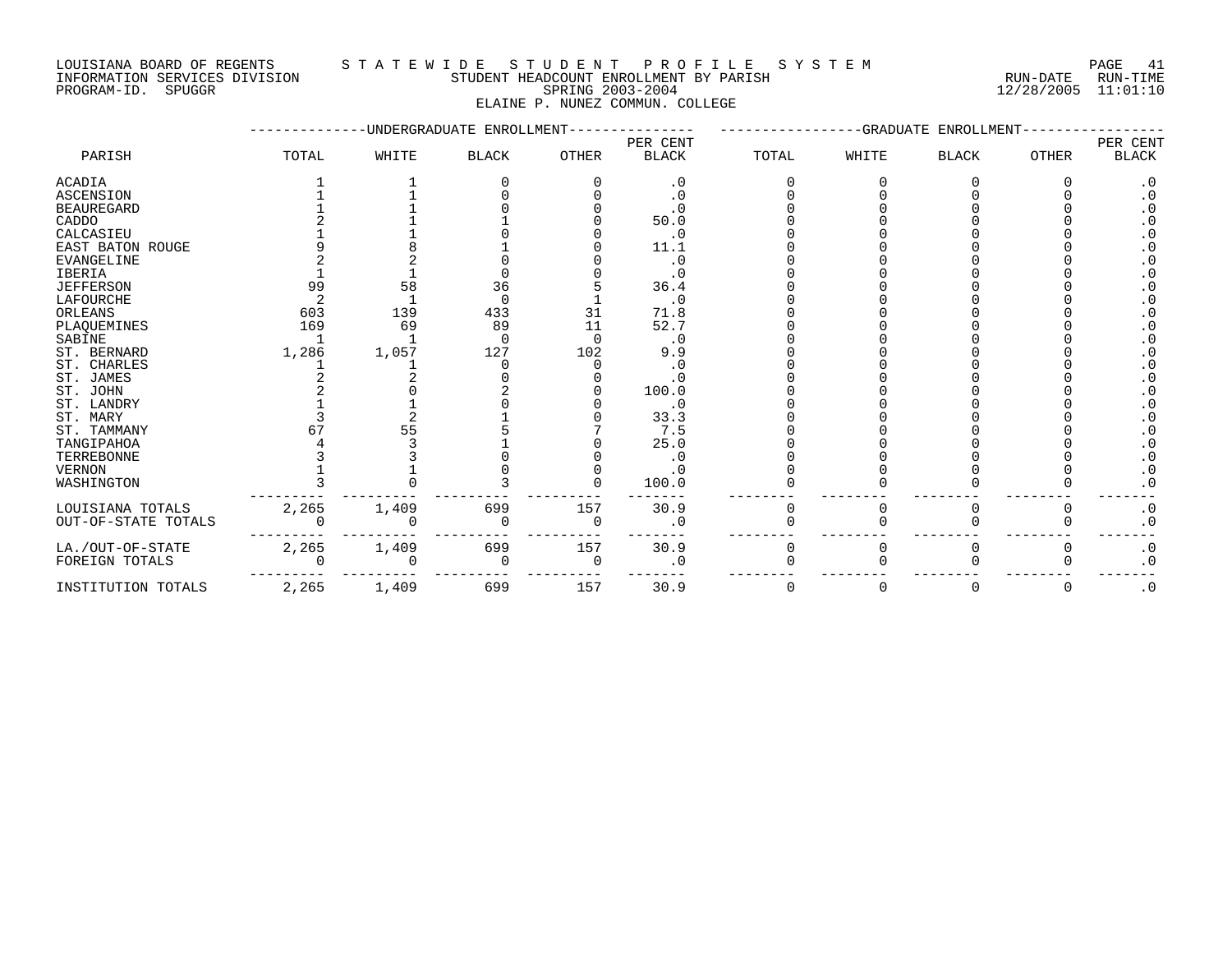#### LOUISIANA BOARD OF REGENTS STA TEWIDE STUDENT PROFILE SYSTEM NATIONAL PAGE 42 INFORMATION SERVICES DIVISION STUDENT HEADCOUNT ENROLLMENT BY PARISH RUN-DATE RUN-TIME

| PROGRAM-ID. | <b>SPUGGR</b> | SPRING 2003-2004                 | $12/28/2005$ $11:01:10$ |  |
|-------------|---------------|----------------------------------|-------------------------|--|
|             |               | RIVER PARISHES COMMUNITY COLLEGE |                         |  |

|                     |       |       | -UNDERGRADUATE ENROLLMENT- |       |                          |       |       | -GRADUATE ENROLLMENT- |       |                   |
|---------------------|-------|-------|----------------------------|-------|--------------------------|-------|-------|-----------------------|-------|-------------------|
| PARISH              | TOTAL | WHITE | <b>BLACK</b>               | OTHER | PER CENT<br><b>BLACK</b> | TOTAL | WHITE | <b>BLACK</b>          | OTHER | PER CENT<br>BLACK |
| ASCENSION           | 426   | 365   | 46                         | 15    | 10.8                     |       |       |                       |       | . 0               |
| ASSUMPTION          | 37    | 29    |                            |       | 21.6                     |       |       |                       |       |                   |
| EAST BATON ROUGE    | 26    | 21    |                            |       | 19.2                     |       |       |                       |       |                   |
| IBERVILLE           |       |       |                            |       |                          |       |       |                       |       |                   |
| LAFOURCHE           |       |       |                            |       |                          |       |       |                       |       |                   |
| LIVINGSTON          |       |       |                            |       |                          |       |       |                       |       |                   |
| ORLEANS             |       |       |                            |       |                          |       |       |                       |       |                   |
| ST. CHARLES         |       |       |                            |       |                          |       |       |                       |       |                   |
| ST. JAMES           | 104   |       | 50                         |       | 48.1                     |       |       |                       |       |                   |
| ST. JOHN            | 39    |       |                            |       | 38.5                     |       |       |                       |       |                   |
| TERREBONNE          |       |       |                            |       | . 0                      |       |       |                       |       |                   |
| WASHINGTON          | 38    | 10    | 25                         |       | 65.8                     |       |       |                       |       | $\cdot$ 0         |
| LOUISIANA TOTALS    | 698   | 529   | 149                        | 20    | 21.3                     |       |       |                       |       | $\cdot$ 0         |
| OUT-OF-STATE TOTALS |       |       |                            |       | . 0                      |       |       |                       |       | $\cdot$ 0         |
| LA./OUT-OF-STATE    | 698   | 529   | 149                        | 20    | 21.3                     |       |       |                       |       | $\cdot$ 0         |
| FOREIGN TOTALS      |       |       |                            |       | . 0                      |       |       |                       |       | $\cdot$ 0         |
| INSTITUTION TOTALS  | 698   | 529   | 149                        | 20    | 21.3                     |       |       |                       |       | $\cdot$ 0         |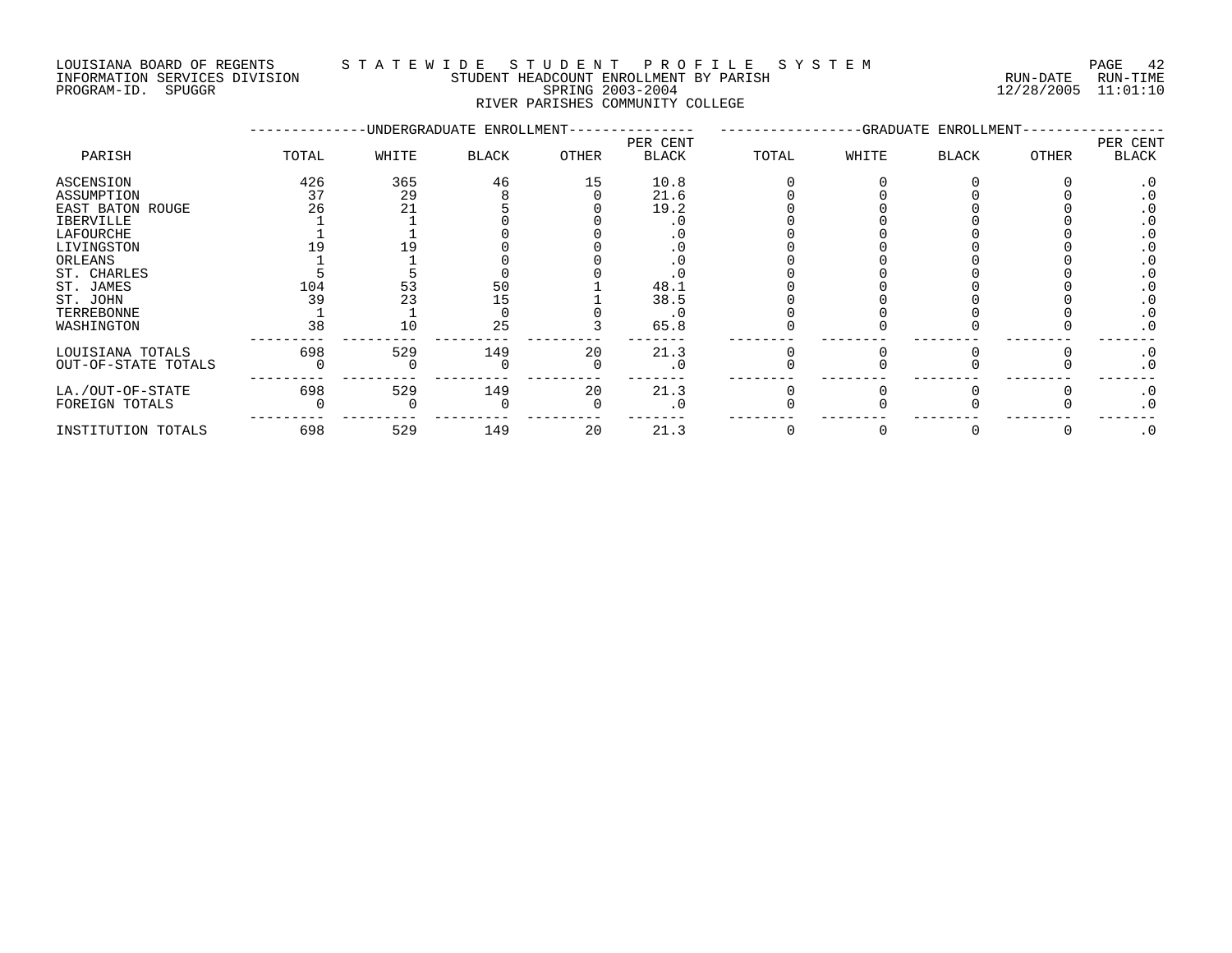LOUISIANA BOARD OF REGENTS S T A T E W I D E S T U D E N T P R O F I L E S Y S T E M PAGE 43 INFORMATION SERVICES DIVISION STUDENT HEADCOUNT ENROLLMENT BY PARISH RUN-DATE RUN-TIME

DOUSTANA BOARD OF REGENTS<br>INFORMATION SERVICES DIVISION TRANSMITIC SERING 2003-2004 SPRING 2003-2004 12/28/2005 11:01:10

# SOUTH LA. COMMUNITY COLLEGE

|                     |       |                | -UNDERGRADUATE ENROLLMENT |              |                          |             | --GRADUATE  | ENROLLMENT   |              |                          |
|---------------------|-------|----------------|---------------------------|--------------|--------------------------|-------------|-------------|--------------|--------------|--------------------------|
| PARISH              | TOTAL | WHITE          | <b>BLACK</b>              | <b>OTHER</b> | PER CENT<br><b>BLACK</b> | TOTAL       | WHITE       | <b>BLACK</b> | <b>OTHER</b> | PER CENT<br><b>BLACK</b> |
| ACADIA              | 18    | 14             | 4                         | 0            | 22.2                     | 0           | 0           | $\mathbf 0$  | 0            | $\cdot$ 0                |
| ALLEN               | 6     | 6              | $\Omega$                  | 0            | $\cdot$ 0                | $\mathbf 0$ | $\Omega$    | $\mathbf 0$  | $\Omega$     | $\cdot$ 0                |
| ASCENSION           | 14    | 14             |                           | O            | $\cdot$ 0                | $\Omega$    |             | $\Omega$     |              | $\cdot$ 0                |
| ASSUMPTION          | 3     | 2              |                           | U            | 33.3                     |             |             | n            |              | $\cdot$ 0                |
| AVOYELLES           |       | 3              |                           |              | . 0                      |             |             | <sup>n</sup> |              | $\boldsymbol{\cdot}$ 0   |
| <b>BEAUREGARD</b>   |       | 2              |                           |              | $\cdot$ 0                |             |             |              |              | $\boldsymbol{\cdot}$ 0   |
| <b>BOSSIER</b>      |       | 1              |                           |              | . 0                      |             |             |              |              | $\cdot$ 0                |
| CALCASIEU           | 40    | 33             |                           |              | 15.0                     |             |             |              |              | $\cdot$ 0                |
| CAMERON             | 2     | 2              |                           | U            | . 0                      |             |             |              |              | $\boldsymbol{\cdot}$ 0   |
| CLAIBORNE           |       | $\mathbf{1}$   |                           |              | $\cdot$ 0                |             |             |              |              | $\boldsymbol{\cdot}$ 0   |
| CONCORDIA           |       | $\mathbf{1}$   |                           |              | . 0                      |             |             |              |              | $\boldsymbol{\cdot}$ 0   |
| EAST BATON ROUGE    | 30    | 20             |                           | 3            | 23.3                     |             |             |              |              | $\cdot$ 0                |
| EAST FELICIANA      | 2     | $\Omega$       |                           | $\Omega$     | 100.0                    |             |             |              |              | $\cdot$ 0                |
| EVANGELINE          |       | 4              | ∩                         | $\Omega$     | $\cdot$ 0                |             |             |              |              | $\boldsymbol{\cdot}$ 0   |
| GRANT               | 2     | 2              | $\Omega$                  | $\Omega$     | $\cdot$ 0                |             |             | O            |              | $\cdot$ 0                |
| IBERIA              | 437   | 251            | 136                       | 50           | 31.1                     |             |             |              |              | $\boldsymbol{\cdot}$ 0   |
| IBERVILLE           | 4     | 3              | 1                         | 0            | 25.0                     |             |             |              |              | $\cdot$ 0                |
| JEFFERSON           | 10    | 9              |                           | 0            | 10.0                     |             |             |              |              | $\cdot$ 0                |
| JEFFERSON DAVIS     | 2     | -1             | $\Omega$                  | $\mathbf{1}$ | $\cdot$ 0                |             |             |              |              | $\boldsymbol{\cdot}$ 0   |
| LAFAYETTE           | 676   | 438            | 203                       | 35           | 30.0                     |             |             | ∩            |              | $\boldsymbol{\cdot}$ 0   |
| LAFOURCHE           | 20    | 19             | -1                        | 0            | 5.0                      |             |             |              |              | $\boldsymbol{\cdot}$ 0   |
| LA SALLE            |       | 3              |                           | $\Omega$     | 25.0                     |             |             |              |              | $\boldsymbol{\cdot}$ 0   |
| LIVINGSTON          |       | 7              |                           |              | . 0                      |             |             |              |              | $\cdot$ 0                |
| MADISON             |       |                |                           |              | . 0                      |             |             |              |              | $\boldsymbol{\cdot}$ 0   |
| NATCHITOCHES        |       | 2              |                           |              | . 0                      |             |             | ∩            |              | $\boldsymbol{\cdot}$ 0   |
| ORLEANS             |       | $\Omega$       |                           |              |                          |             |             |              |              | $\boldsymbol{\cdot}$ 0   |
| <b>OUACHITA</b>     |       |                |                           |              | . 0                      |             |             |              |              | $\cdot$ 0                |
| PLAQUEMINES         |       | $\mathbf{1}$   |                           | U            | . 0                      |             |             |              |              | $\boldsymbol{\cdot}$ 0   |
| POINTE COUPEE       |       | 3              |                           | U            | 25.0                     |             |             | ∩            |              | $\boldsymbol{\cdot}$ 0   |
| RAPIDES             | 31    | 23             |                           |              | 16.1                     |             |             | $\cap$       |              | $\boldsymbol{\cdot}$ 0   |
| ST. BERNARD         |       | 1              |                           | U            | $\cdot$ 0                |             |             |              |              | $\cdot$ 0                |
| ST. CHARLES         | 2     | $\overline{2}$ | $\Omega$                  | U            | $\cdot$ 0                |             |             |              |              | $\boldsymbol{\cdot}$ 0   |
| ST. LANDRY          | 43    | 29             | 13                        | 1            | 30.2                     |             |             |              |              | $\boldsymbol{\cdot}$ 0   |
| ST. MARTIN          | 149   | 74             | 71                        | 4            | 47.7                     |             |             | ∩            |              | $\cdot$ 0                |
| ST. MARY            | 127   | 57             | 59                        | 11           | 46.5                     |             |             | O            |              | $\boldsymbol{\cdot}$ 0   |
| ST. TAMMANY         | 37    | 35             | $\Omega$                  | 2            | $\cdot$ 0                |             |             |              |              | $\cdot$ 0                |
| TANGIPAHOA          | 10    | 9              |                           | 0            | 10.0                     |             |             |              |              | $\boldsymbol{\cdot}$ 0   |
| TERREBONNE          | 30    | 20             | 8                         | 2            | 26.7                     |             |             |              |              | $\cdot$ 0                |
| VERMILLION          | 96    | 72             | 15                        | 9            | 15.6                     |             |             |              |              | $\cdot$ 0                |
| VERNON              |       | 3              | $\Omega$                  | $\Omega$     | $\cdot$ 0                |             |             | $\Omega$     |              | $\cdot$ 0                |
| WASHINGTON          |       | 3              |                           | $\Omega$     | 25.0                     | $\Omega$    | ∩           | <sup>n</sup> |              | $\cdot$ 0                |
| WEST BATON ROUGE    |       | 3              |                           | $\Omega$     | $\cdot$ 0                | $\Omega$    |             | <sup>n</sup> |              | $\cdot$ 0                |
| WINN                |       |                |                           | $\Omega$     | $\cdot$ 0                | U           |             | <sup>n</sup> | O            | $\boldsymbol{\cdot}$ 0   |
| LOUISIANA TOTALS    | 1,836 | 1,176          | 537                       | 123          | 29.2                     | $\mathbf 0$ | $\mathbf 0$ | $\mathbf 0$  | $\mathbf{0}$ | $\cdot$ 0                |
| OUT-OF-STATE TOTALS | 8     |                | 1                         | $\mathbf 0$  | 12.5                     | 0           | 0           | 0            | 0            | $\boldsymbol{\cdot}$ 0   |
| LA./OUT-OF-STATE    | 1,844 | 1,183          | 538                       | 123          | 29.2                     | $\mathbf 0$ | $\Omega$    | $\mathbf 0$  | $\mathbf{0}$ | $\cdot$ 0                |
| FOREIGN TOTALS      | 4     | 0              | $\mathbf 0$               | 4            | $\cdot$ 0                | $\mathbf 0$ | $\mathbf 0$ | $\mathbf 0$  | $\mathbf 0$  | $\cdot$ 0                |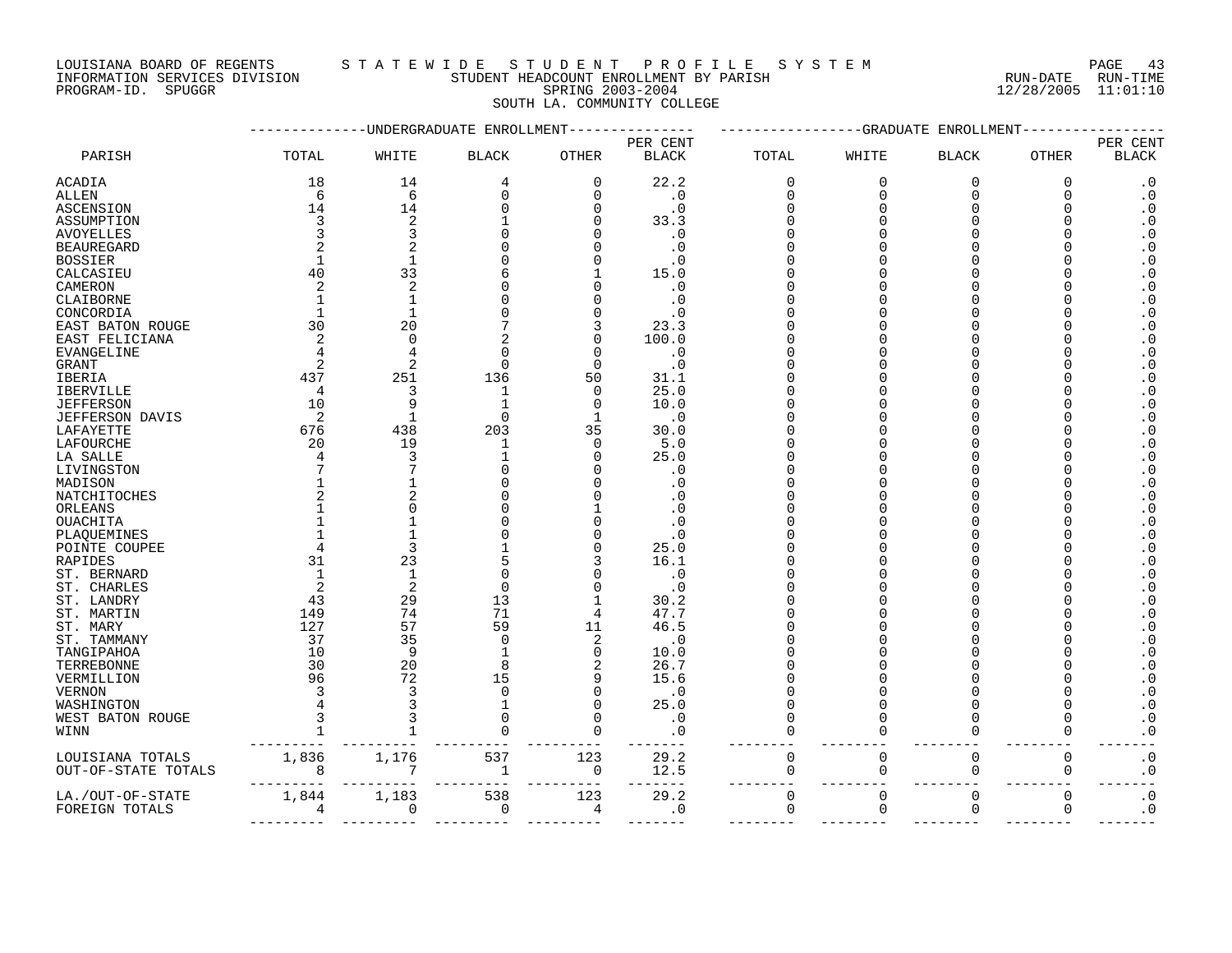#### LOUISIANA BOARD OF REGENTS S T A T E W I D E S T U D E N T P R O F I L E S Y S T E M PAGE 44 INFORMATION SERVICES DIVISION STUDENT HEADCOUNT ENROLLMENT BY PARISH RUN-DATE RUN-TIME PROGRAM-ID. SPUGGR SPRING 2003-2004 12/28/2005 11:01:10 SOUTH LA. COMMUNITY COLLEGE

|                    |       |       | -----------UNDERGRADUATE ENROLLMENT--------------- |       |                          |       | --GRADUATE ENROLLMENT---------------- |       |               |
|--------------------|-------|-------|----------------------------------------------------|-------|--------------------------|-------|---------------------------------------|-------|---------------|
| PARISH             | TOTAL | WHITE | <b>BLACK</b>                                       | OTHER | PER CENT<br><b>BLACK</b> | TOTAL | BLACK                                 | OTHER | CENT<br>BLACK |
| INSTITUTION TOTALS | 848.  | 1,183 | 538                                                | ∸∠    | つQ                       |       |                                       |       |               |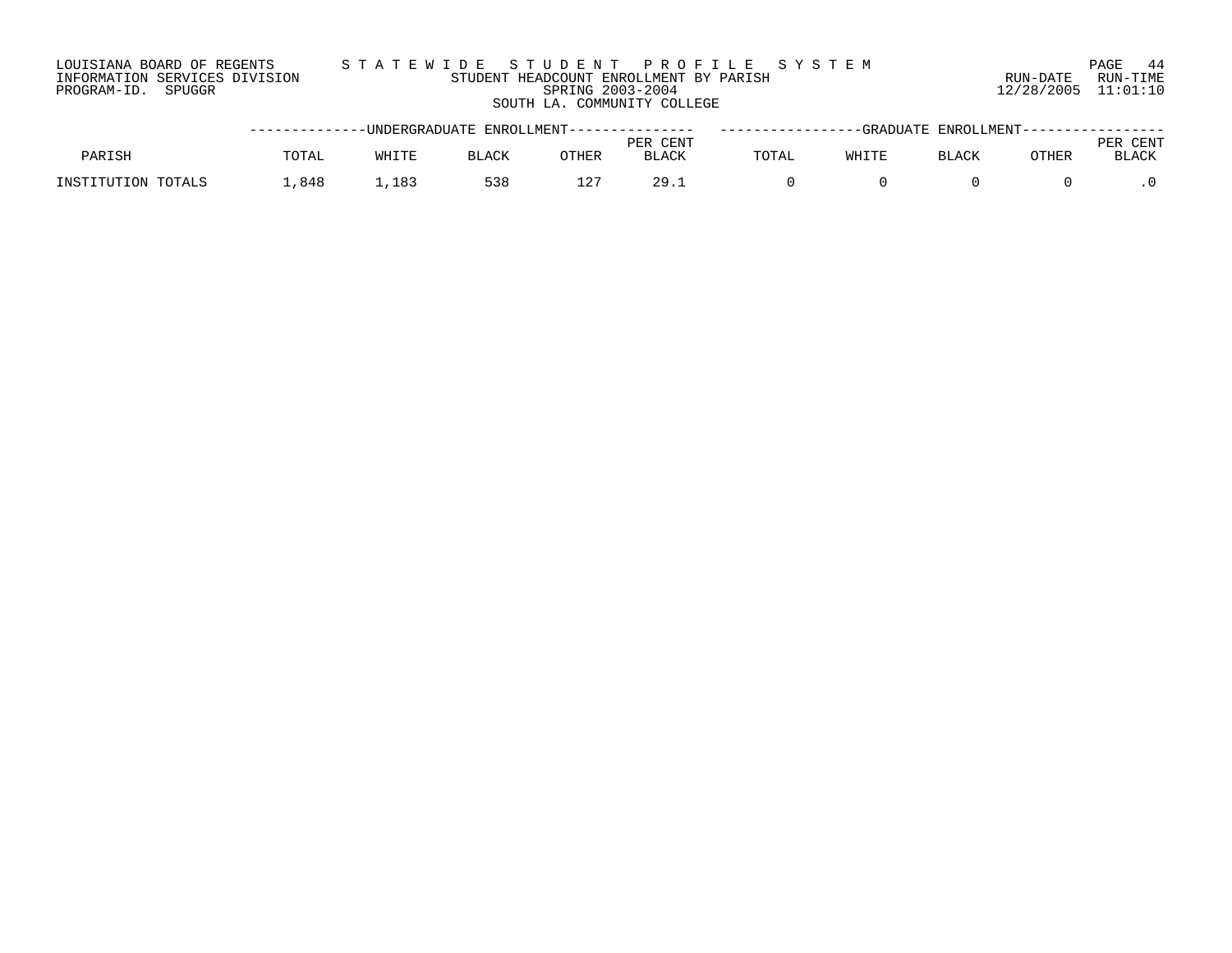LOUISIANA BOARD OF REGENTS S T A T E W I D E S T U D E N T P R O F I L E S Y S T E M PAGE 45 INFORMATION SERVICES DIVISION STUDENT HEADCOUNT ENROLLMENT BY PARISH RUN-DATE RUN-TIME

#### PROGRAM-ID. SPUGGR SPRING 2003-2004 12/28/2005 11:01:10 LA. DELTA COMMUNITY COLLEGE

|                     |       |       | UNDERGRADUATE ENROLLMENT |          |              |       |          | -GRADUATE ENROLLMENT |       |           |
|---------------------|-------|-------|--------------------------|----------|--------------|-------|----------|----------------------|-------|-----------|
|                     |       |       |                          |          | PER CENT     |       |          |                      |       | PER CENT  |
| PARISH              | TOTAL | WHITE | <b>BLACK</b>             | OTHER    | <b>BLACK</b> | TOTAL | WHITE    | <b>BLACK</b>         | OTHER | BLACK     |
| <b>BIENVILLE</b>    |       |       |                          |          | $\cdot$ 0    |       |          |                      |       | $\cdot$ 0 |
| CADDO               |       |       |                          |          | $\cdot$ 0    |       |          |                      |       | . 0       |
| CALDWELL            | 38    | 24    | 13                       |          | 34.2         |       |          |                      |       |           |
| CATAHOULA           |       |       | $\cap$                   |          | $\cdot$ 0    |       |          |                      |       |           |
| EAST CARROLL        | 14    |       | 11                       |          | 78.6         |       |          |                      |       |           |
| FRANKLIN            | 23    | 14    |                          |          | 34.8         |       |          |                      |       |           |
| <b>JACKSON</b>      | 14    | 12    |                          |          | 7.1          |       |          |                      |       |           |
| LA SALLE            |       | 2     |                          |          | $\cdot$ 0    |       |          |                      |       |           |
| LINCOLN             | 17    | 13    |                          |          | 17.6         |       |          |                      |       |           |
| MADISON             | 12    | 10    |                          |          | 16.7         |       |          |                      |       |           |
| MOREHOUSE           | 53    | 24    | 29                       |          | 54.7         |       |          |                      |       |           |
| ORLEANS             |       |       |                          |          | 50.0         |       |          |                      |       |           |
| <b>OUACHITA</b>     | 481   | 308   | 160                      |          | 33.3         |       |          |                      |       |           |
| RAPIDES             |       |       |                          |          | 100.0        |       |          |                      |       |           |
| RICHLAND            | 30    | 23    |                          |          | 23.3         |       |          |                      |       |           |
| ST. BERNARD         |       |       |                          |          | $\cdot$ 0    |       |          |                      |       | $\cdot$ 0 |
| TENSAS              |       |       |                          |          |              |       |          |                      |       |           |
| UNION               |       | 25    |                          |          | 16.7         |       |          |                      |       |           |
| WASHINGTON          |       |       |                          |          | 100.0        |       |          |                      |       | $\cdot$ 0 |
| WEST CARROLL        |       |       |                          |          | 12.5         |       |          |                      |       | $\cdot$ 0 |
| WINN                |       |       |                          |          | . 0          |       |          |                      |       | $\cdot$ 0 |
| LOUISIANA TOTALS    | 733   | 473   | 243                      | 17       | 33.2         | 0     |          | 0                    | O     | $\cdot$ 0 |
| OUT-OF-STATE TOTALS |       |       |                          | $\Omega$ | $\cdot$ 0    |       |          |                      |       | $\cdot$ 0 |
| LA./OUT-OF-STATE    | 733   | 473   | 243                      | 17       | 33.2         |       |          |                      |       | $\cdot$ 0 |
| FOREIGN TOTALS      |       |       |                          | $\Omega$ | . 0          |       |          |                      |       | $\cdot$ 0 |
| INSTITUTION TOTALS  | 733   | 473   | 243                      | 17       | 33.2         | 0     | $\Omega$ | 0                    | 0     | $\cdot$ 0 |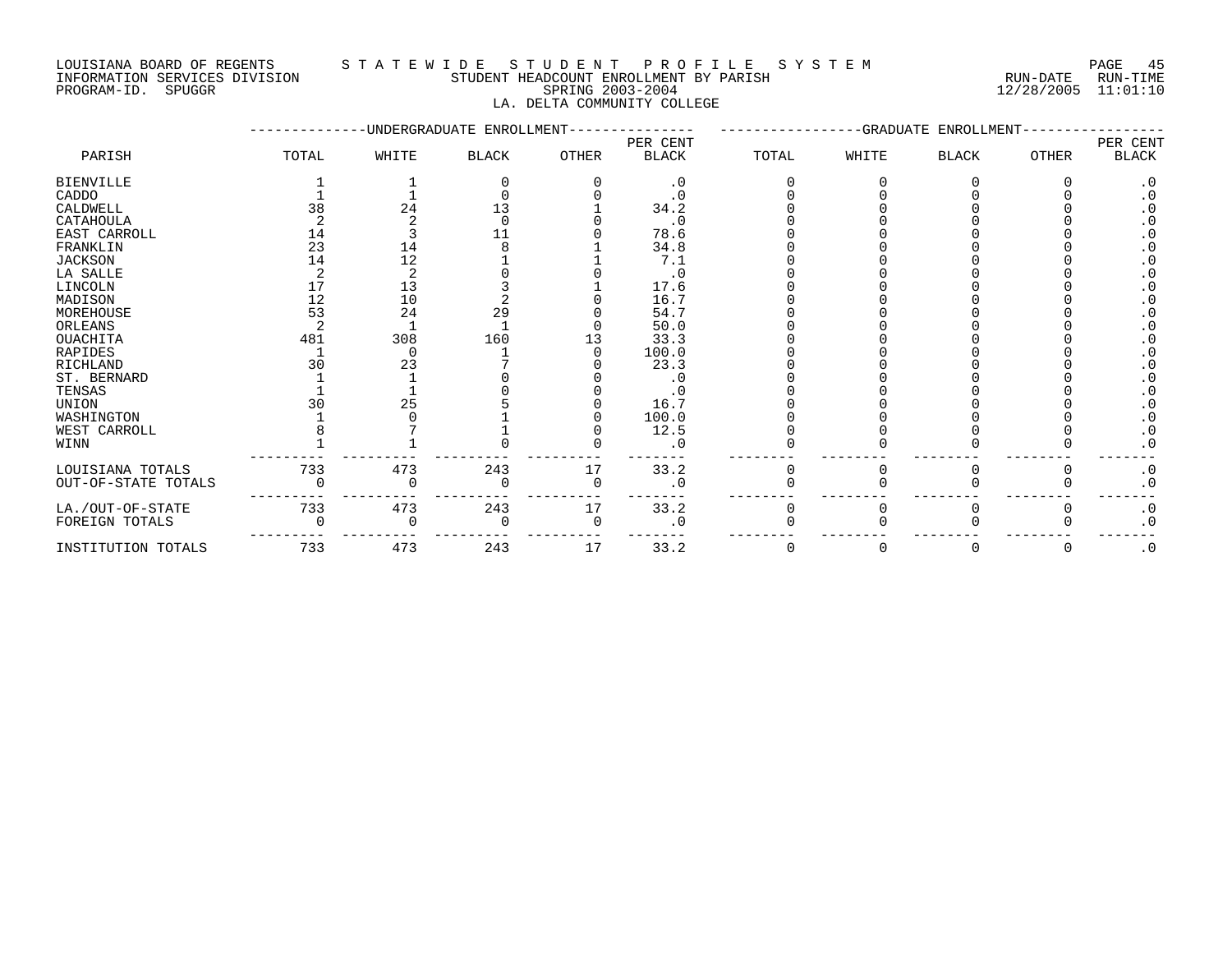#### LOUISIANA BOARD OF REGENTS STATEWIDE STUDENT PROFILE SYSTEM PAGE 46<br>INFORMATION SERVICES DIVISION STUDENT HEADCOUNT ENROLLMENT BY PARISH NEW PARTS RUN-DATE RUN-TIME INFORMATION SERVICES DIVISION STUDENT HEADCOUNT ENROLLMENT BY PARISH RUN-DATE RUN-TIME

L.T.C.-ACADIAN

|                     |       |       | -UNDERGRADUATE ENROLLMENT- |       | -GRADUATE ENROLLMENT- |       |       |       |       |                   |
|---------------------|-------|-------|----------------------------|-------|-----------------------|-------|-------|-------|-------|-------------------|
| PARISH              | TOTAL | WHITE | <b>BLACK</b>               | OTHER | PER CENT<br>BLACK     | TOTAL | WHITE | BLACK | OTHER | PER CENT<br>BLACK |
| ACADIA              | 187   | 143   | 42                         |       | 22.5                  |       |       |       |       |                   |
| EVANGELINE          |       |       |                            |       |                       |       |       |       |       |                   |
| JEFFERSON DAVIS     |       |       |                            |       |                       |       |       |       |       |                   |
| LAFAYETTE           |       |       |                            |       |                       |       |       |       |       |                   |
| ST. LANDRY          |       |       |                            |       |                       |       |       |       |       |                   |
| ST. MARTIN          |       |       |                            |       |                       |       |       |       |       |                   |
| VERMILLION          |       |       |                            |       | . U                   |       |       |       |       | . U               |
| WEBSTER             |       |       |                            |       | $\cdot$ 0             |       |       |       |       | $\cdot$ 0         |
| LOUISIANA TOTALS    | 203   | 159   | 42                         |       | 20.7                  |       |       |       |       |                   |
| OUT-OF-STATE TOTALS |       |       |                            |       | $\cdot$ 0             |       |       |       |       | . 0               |
| LA./OUT-OF-STATE    | 203   | 159   | 42                         |       | 20.7                  |       |       |       |       | . 0               |
| FOREIGN TOTALS      |       |       |                            |       | $\cdot$ 0             |       |       |       |       | $\cdot$ 0         |
| INSTITUTION TOTALS  | 203   | 159   | 42                         |       | 20.7                  |       |       |       |       | $\cdot$ 0         |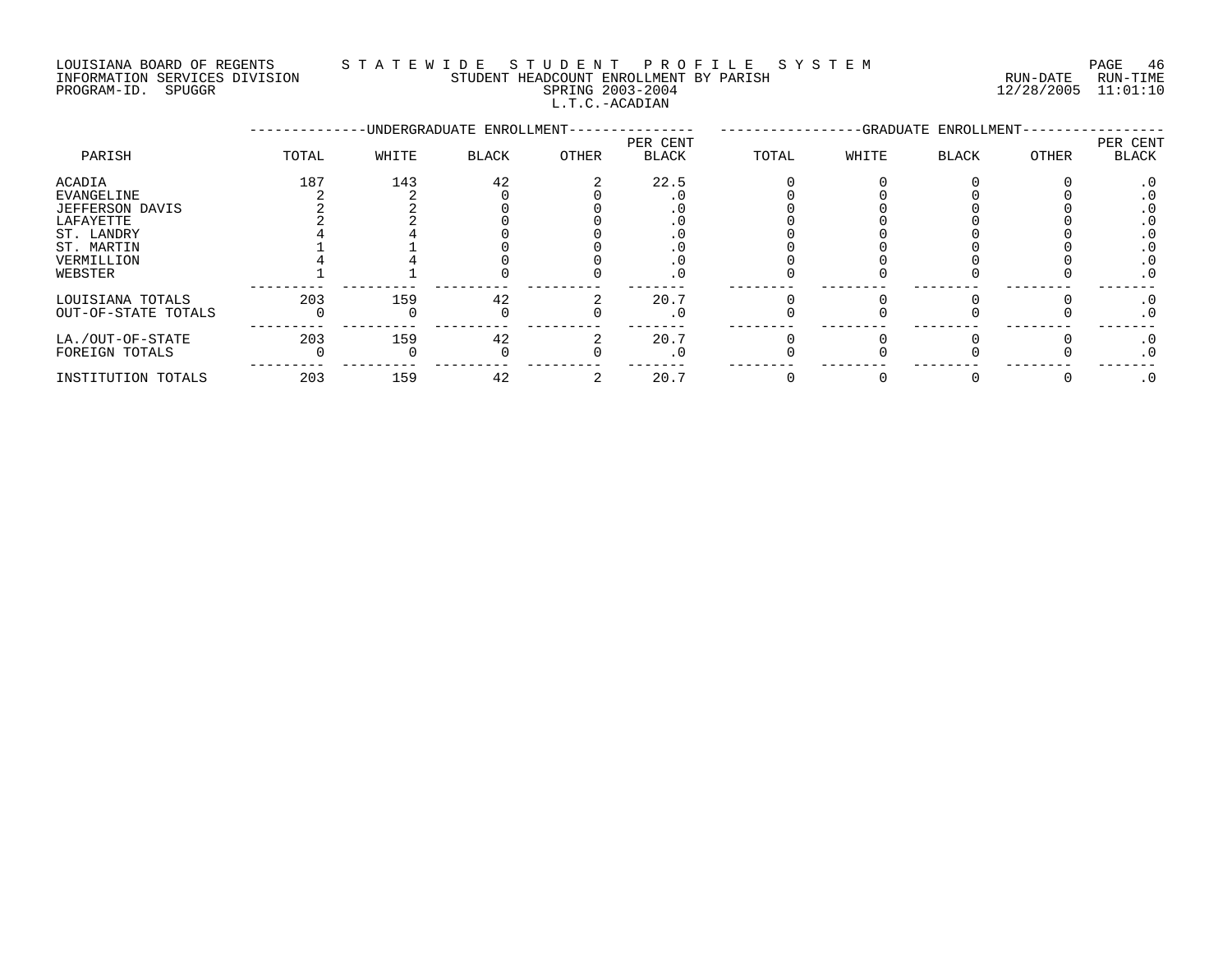### LOUISIANA BOARD OF REGENTS S T A T E W I D E S T U D E N T P R O F I L E S Y S T E M PAGE 47

|             | INFORMATION SERVICES DIVISION | STUDENT HEADCOUNT ENROLLMENT BY PARISH<br>RUN-DATE | RUN-TIME |
|-------------|-------------------------------|----------------------------------------------------|----------|
| PROGRAM-ID. | SPUGGR                        | SPRING 2003-2004<br>12/28/2005 11:01:10            |          |
|             |                               | L.T.C.-ALEXANDRIA                                  |          |
|             |                               |                                                    |          |

# L.T.C.-ALEXANDRIA

|                     |       |          | -UNDERGRADUATE ENROLLMENT- |              |              |          | -GRADUATE | ENROLLMENT   |              |                        |
|---------------------|-------|----------|----------------------------|--------------|--------------|----------|-----------|--------------|--------------|------------------------|
|                     |       |          |                            |              | PER CENT     |          |           |              |              | PER CENT               |
| PARISH              | TOTAL | WHITE    | <b>BLACK</b>               | <b>OTHER</b> | <b>BLACK</b> | TOTAL    | WHITE     | <b>BLACK</b> | <b>OTHER</b> | <b>BLACK</b>           |
| ALLEN               |       |          |                            |              | $\cdot$ 0    |          |           |              |              | $\cdot$ 0              |
| <b>AVOYELLES</b>    | 15    | 11       |                            |              | 26.7         |          |           |              |              | . 0                    |
| CADDO               |       |          |                            |              | . 0          |          |           |              |              |                        |
| CALCASIEU           |       |          |                            |              | 100.0        |          |           |              |              |                        |
| CATAHOULA           |       |          |                            |              | . 0          |          |           |              |              |                        |
| CONCORDIA           |       |          |                            |              | 100.0        |          |           |              |              | . 0                    |
| EAST BATON ROUGE    |       |          |                            |              | 100.0        |          |           |              |              | . 0                    |
| <b>EVANGELINE</b>   |       |          |                            |              | 33.3         |          |           |              |              | $\cdot$ 0              |
| <b>GRANT</b>        |       | 27       |                            |              | 10.0         |          |           |              |              | $\cdot$ 0              |
| <b>IBERIA</b>       |       |          |                            |              | 66.7         |          |           |              |              | $\cdot$ 0              |
| <b>JEFFERSON</b>    |       |          |                            |              | 57.1         |          |           |              |              | $\cdot$ 0              |
| <b>LAFAYETTE</b>    |       |          |                            |              | 50.0         |          |           |              |              | $\cdot$ 0              |
| LA SALLE            |       |          |                            |              | $\cdot$ 0    |          |           |              |              | $\boldsymbol{\cdot}$ 0 |
| NATCHITOCHES        |       |          |                            |              | 50.0         |          |           |              |              | $\cdot$ 0              |
| ORLEANS             |       |          |                            |              | 100.0        |          |           |              |              | $\cdot$ 0              |
| <b>RAPIDES</b>      | 533   | 188      | 311                        | 34           | 58.3         |          |           |              |              | $\cdot$ 0              |
| ST. JOHN            |       |          |                            |              | 100.0        |          |           |              |              | $\cdot$ 0              |
| ST. LANDRY          |       |          |                            |              | 100.0        |          |           |              |              | $\cdot$ 0              |
| ST. TAMMANY         |       |          |                            |              | $\cdot$ 0    |          |           |              |              | $\cdot$ 0              |
| TANGIPAHOA          |       |          |                            |              | 100.0        |          |           |              |              | $\cdot$ 0              |
| TERREBONNE          |       |          |                            |              | . 0          |          |           |              |              | $\cdot$ 0              |
| VERMILLION          |       |          |                            |              | . 0          |          |           |              |              | $\cdot$ 0              |
| <b>VERNON</b>       |       |          |                            |              |              |          |           |              |              | . 0                    |
| WASHINGTON          |       |          |                            |              | 100.0        |          |           |              |              | $\cdot$ 0              |
| WINN                |       |          |                            |              | 50.0         |          |           |              |              | $\cdot$ 0              |
| LOUISIANA TOTALS    | 624   | 247      | 341                        | 36           | 54.6         | $\Omega$ | O         | $\Omega$     | 0            | $\cdot$ 0              |
| OUT-OF-STATE TOTALS |       | O        | 0                          | 0            | $\cdot$ 0    |          |           |              |              | $\cdot$ 0              |
|                     |       |          |                            |              |              |          |           |              |              |                        |
| LA./OUT-OF-STATE    | 624   | 247      | 341                        | 36           | 54.6         | 0        | 0         | 0            | 0            | $\cdot$ 0              |
| FOREIGN TOTALS      |       | $\Omega$ | 0                          | 0            | . 0          | ∩        |           |              |              | $\cdot$ 0              |
| INSTITUTION TOTALS  | 624   | 247      | 341                        | 36           | 54.6         | $\Omega$ | O         | $\Omega$     | $\Omega$     | $\cdot$ 0              |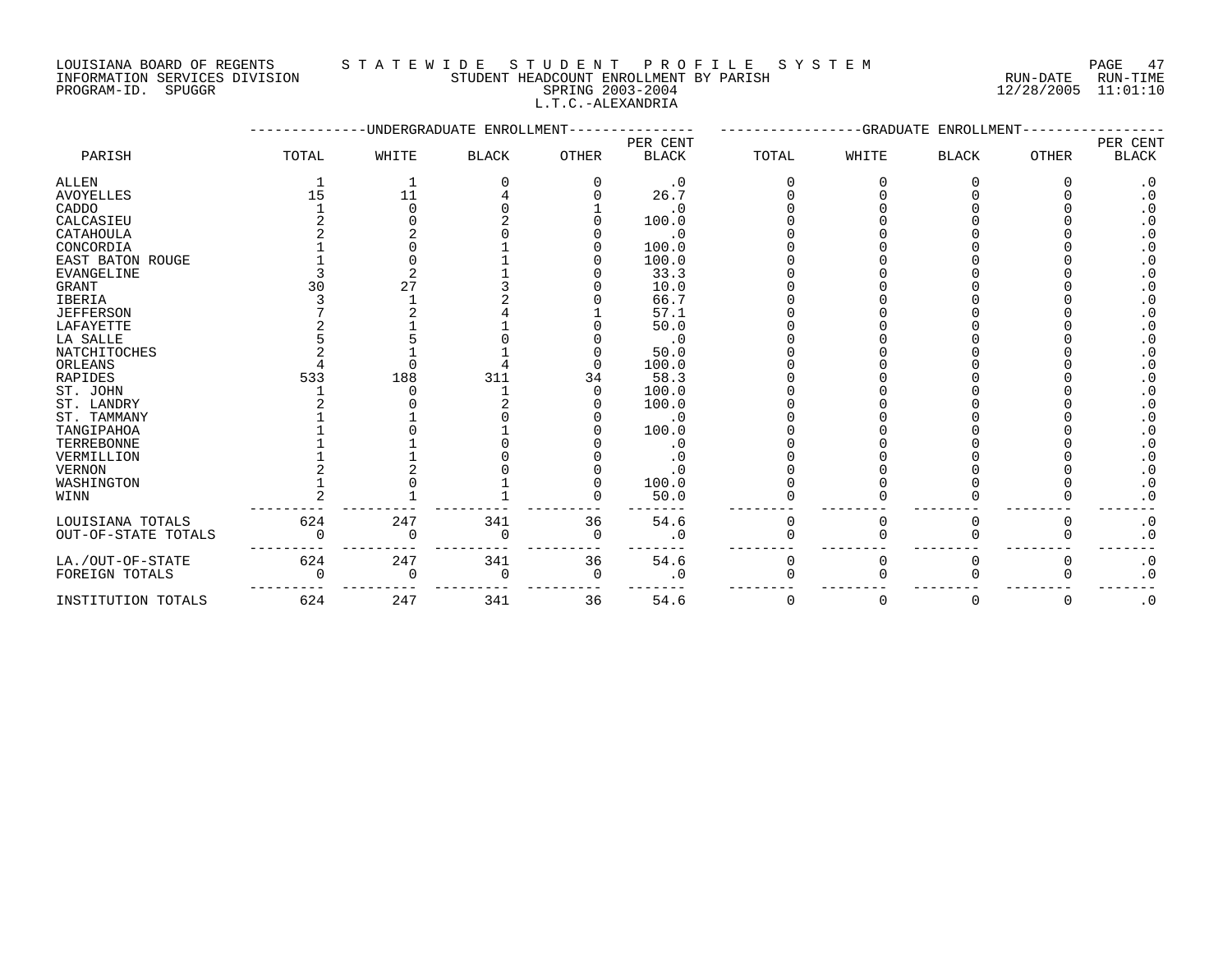#### LOUISIANA BOARD OF REGENTS S T A T E W I D E S T U D E N T P R O F I L E S Y S T E M PAGE 48 INFORMATION SERVICES DIVISION STUDENT HEADCOUNT ENROLLMENT BY PARISH RUN-DATE RUN-TIME

L.T.C.-ASCENSION

PROGRAM-ID. SPUGGR SPRING 2003-2004 12/28/2005 11:01:10

|                     |       |       | -UNDERGRADUATE ENROLLMENT- |       | -GRADUATE ENROLLMENT-    |       |       |              | PER CENT |           |
|---------------------|-------|-------|----------------------------|-------|--------------------------|-------|-------|--------------|----------|-----------|
| PARISH              | TOTAL | WHITE | BLACK                      | OTHER | PER CENT<br><b>BLACK</b> | TOTAL | WHITE | <b>BLACK</b> | OTHER    | BLACK     |
| ASCENSION           | 140   | 105   | 32                         |       | 22.9                     |       |       |              |          |           |
| ASSUMPTION          |       |       |                            |       | 25.0                     |       |       |              |          |           |
| EAST BATON ROUGE    |       | 10    |                            |       | 16.7                     |       |       |              |          |           |
| <b>IBERVILLE</b>    |       |       |                            |       |                          |       |       |              |          |           |
| LIVINGSTON          |       |       |                            |       |                          |       |       |              |          |           |
| MADISON             |       |       |                            |       |                          |       |       |              |          |           |
| POINTE COUPEE       |       |       |                            |       |                          |       |       |              |          |           |
| ST. JAMES           |       |       |                            |       | 45.5                     |       |       |              |          |           |
| ST. JOHN            |       |       |                            |       | 50.0                     |       |       |              |          |           |
| TANGIPAHOA          |       |       |                            |       | . 0                      |       |       |              |          | . 0       |
| LOUISIANA TOTALS    | 199   | 149   | 47                         |       | 23.6                     |       |       |              |          | . 0       |
| OUT-OF-STATE TOTALS |       |       |                            |       | . 0                      |       |       |              |          | $\cdot$ 0 |
| LA./OUT-OF-STATE    | 199   | 149   | 47                         |       | 23.6                     |       |       |              |          | $\cdot$ 0 |
| FOREIGN TOTALS      |       |       |                            |       | $\cdot$ 0                |       |       |              |          | $\cdot$ 0 |
| INSTITUTION TOTALS  | 199   | 149   | 47                         |       | 23.6                     |       |       |              |          | $\cdot$ 0 |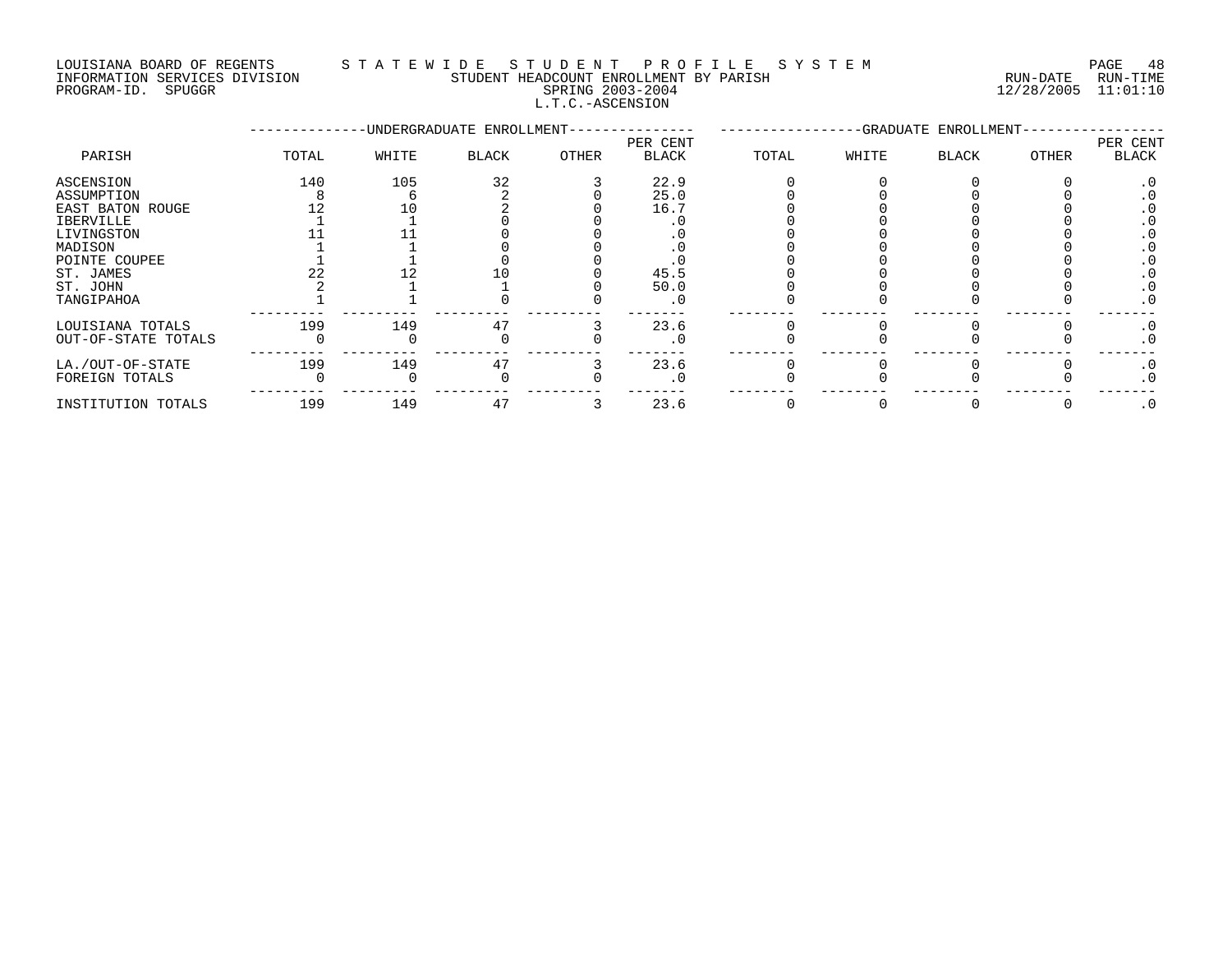# INFORMATION SERVICES DIVISION STUDENT HEADCOUNT ENROLLMENT BY PARISH STUDENT RUN-DATE RUN-TIME

L.T.C.-AVOYELLES

PROGRAM-ID. SPUGGR SPRING 2003-2004 12/28/2005 11:01:10

|                  | ---------- |       | -UNDERGRADUATE ENROLLMENT- |              | -GRADUATE ENROLLMENT-<br>------------ |       |       |              |              |                          |
|------------------|------------|-------|----------------------------|--------------|---------------------------------------|-------|-------|--------------|--------------|--------------------------|
| PARISH           | TOTAL      | WHITE | <b>BLACK</b>               | <b>OTHER</b> | PER CENT<br><b>BLACK</b>              | TOTAL | WHITE | <b>BLACK</b> | <b>OTHER</b> | PER CENT<br><b>BLACK</b> |
| ACADIA           |            |       |                            |              | 50.0                                  |       |       |              |              | $\cdot$ 0                |
| ASCENSION        | 6          |       | $\overline{2}$             |              | 33.3                                  |       |       |              |              | . 0                      |
| <b>AVOYELLES</b> | 209        | 122   | 86                         |              | 41.1                                  |       |       |              |              |                          |
| CADDO            |            |       |                            |              | 75.0                                  |       |       |              |              |                          |
| CALCASIEU        |            |       |                            |              | 33.3                                  |       |       |              |              |                          |
| CAMERON          |            |       |                            |              | $\cdot$ 0                             |       |       |              |              | . 0                      |
| EAST BATON ROUGE | 23         |       | 21                         |              | 91.3                                  |       |       |              |              | $\cdot$ 0                |
| EVANGELINE       |            |       |                            |              | $\cdot$ 0                             |       |       |              |              |                          |
| <b>IBERIA</b>    |            |       |                            |              | 77.8                                  |       |       |              |              | . 0                      |
| JEFFERSON        |            |       | 37                         |              | 78.7                                  |       |       |              |              | . 0                      |
| LAFAYETTE        |            |       |                            |              | 33.3                                  |       |       |              |              |                          |
| LAFOURCHE        |            |       |                            |              | 100.0                                 |       |       |              |              |                          |
| LIVINGSTON       |            |       |                            |              | 11.1                                  |       |       |              |              |                          |
| ORLEANS          | 52         |       | 50                         |              | 96.2                                  |       |       |              |              |                          |
| <b>OUACHITA</b>  |            |       |                            |              | 100.0                                 |       |       |              |              |                          |
| PLAQUEMINES      |            |       |                            |              | 100.0                                 |       |       |              |              |                          |
| POINTE COUPEE    |            |       |                            |              | 100.0                                 |       |       |              |              | . 0                      |
| RAPIDES          | 20         |       | 12                         |              | 60.0                                  |       |       |              |              | . 0                      |
| SABINE           |            |       |                            |              | $\cdot$ 0                             |       |       |              |              | . 0                      |
| ST. CHARLES      |            |       |                            |              | 75.0                                  |       |       |              |              | . 0                      |
| ST. JAMES        |            |       |                            |              | 100.0                                 |       |       |              |              | . 0                      |
| ST. JOHN         |            |       |                            |              | 100.0                                 |       |       |              |              |                          |
| ST. LANDRY       |            |       |                            |              | 66.7                                  |       |       |              |              | . 0                      |
| ST. MARTIN       |            |       |                            |              | 50.0                                  |       |       |              |              | . 0                      |
| ST. TAMMANY      |            |       |                            |              | 75.0                                  |       |       |              |              | . 0                      |
| TANGIPAHOA       |            |       |                            |              | 75.0                                  |       |       |              |              | . 0                      |
| TERREBONNE       |            |       |                            |              | 66.7                                  |       |       |              |              | . 0                      |
| VERMILLION       |            |       |                            |              | 100.0                                 |       |       |              |              |                          |
| WASHINGTON       |            |       |                            |              | 100.0                                 |       |       |              |              |                          |
| WEBSTER          |            |       |                            |              | 100.0                                 |       |       |              |              |                          |
| WEST FELICIANA   |            |       |                            |              | 100.0                                 |       |       |              |              | . 0                      |

LOUISIANA TOTALS 446 171 268 7 60.1 0 0 0 0 .0 OUT-OF-STATE TOTALS 16 4 11 1 68.8 0 0 0 0 .0 --------- --------- --------- --------- ------- -------- -------- -------- -------- -------

LA./OUT-OF-STATE 462 175 279 8 60.4 0 0 0 0 .0 FOREIGN TOTALS 0 0 0 0 .0 0 0 0 0 .0 --------- --------- --------- --------- ------- -------- -------- -------- -------- ------- INSTITUTION TOTALS 462 175 279 8 60.4 0 0 0 0 .0

# LOUISIANA BOARD OF REGENTS STATEWIDE STUDENT PROFILE SYSTEM PAGE 49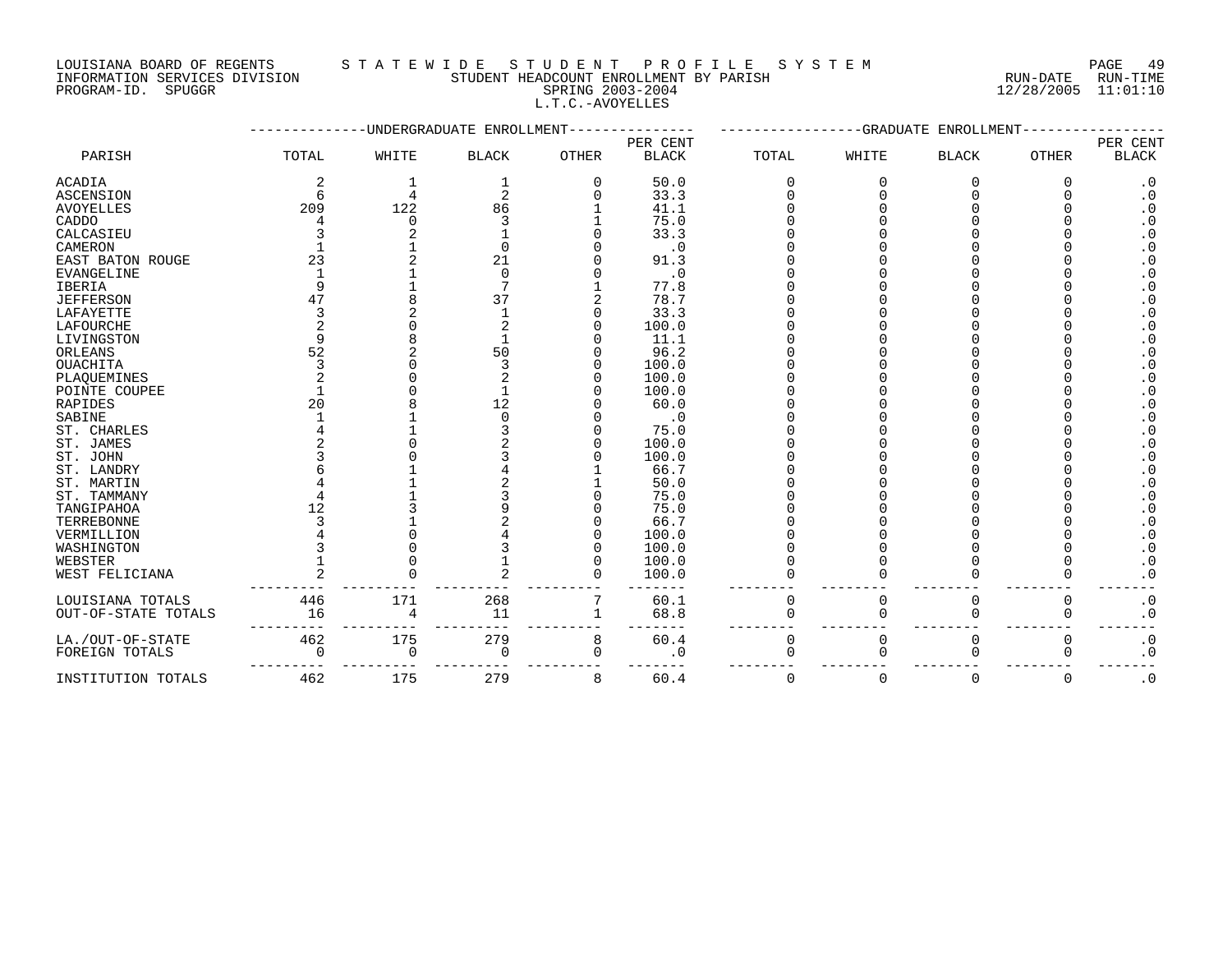#### LOUISIANA BOARD OF REGENTS S T A T E W I D E S T U D E N T P R O F I L E S Y S T E M PAGE 50 INFORMATION SERVICES DIVISION STUDENT HEADCOUNT ENROLLMENT BY PARISH RUN-DATE RUN-TIME

L.T.C.-BASTROP

PROGRAM-ID. SPUGGR SPRING 2003-2004 12/28/2005 11:01:10

|                                                                |           |       | -UNDERGRADUATE ENROLLMENT- |       | -GRADUATE ENROLLMENT-         |       |       |              |              |                         |
|----------------------------------------------------------------|-----------|-------|----------------------------|-------|-------------------------------|-------|-------|--------------|--------------|-------------------------|
| PARISH                                                         | TOTAL     | WHITE | <b>BLACK</b>               | OTHER | PER CENT<br><b>BLACK</b>      | TOTAL | WHITE | <b>BLACK</b> | <b>OTHER</b> | PER CENT<br>BLACK       |
| MOREHOUSE<br>OUACHITA<br>RICHLAND<br>UNION<br>WEST BATON ROUGE | 178<br>20 | 81    | 92                         |       | 51.7<br>35.0<br>100.0<br>50.0 |       |       |              |              | . U<br>. U<br>$\cdot$ 0 |
| LOUISIANA TOTALS<br>OUT-OF-STATE TOTALS                        | 216       | 108   | 101                        |       | 46.8<br>. 0                   |       |       |              |              | . U<br>$\cdot$ 0        |
| LA./OUT-OF-STATE<br>FOREIGN TOTALS                             | 217       | 109   | 101                        |       | 46.5                          |       |       |              |              |                         |
| INSTITUTION TOTALS                                             | 217       | 109   | 101                        |       | 46.5                          |       |       |              |              |                         |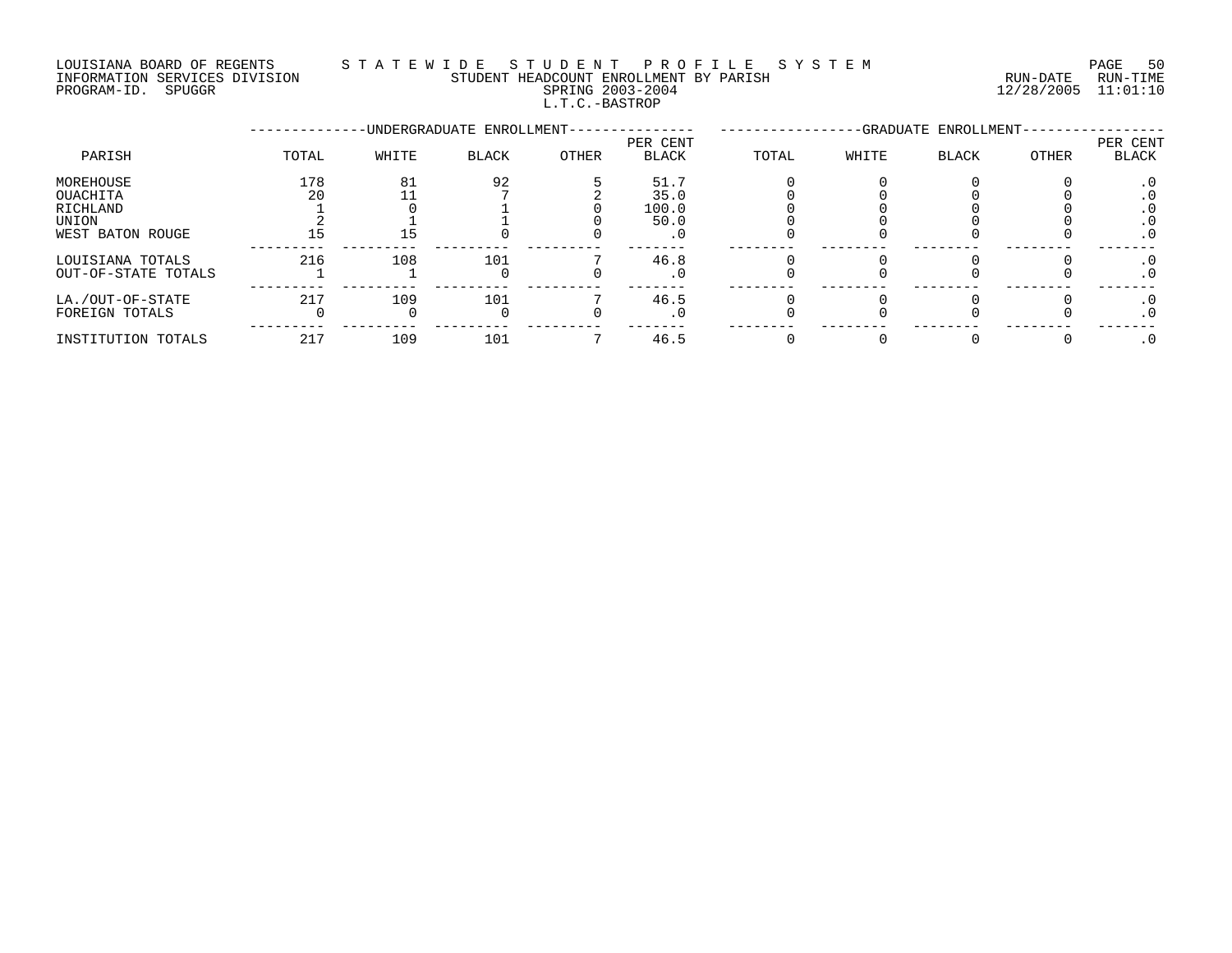#### LOUISIANA BOARD OF REGENTS S T A T E W I D E S T U D E N T P R O F I L E S Y S T E M PAGE 51

|                     | PAGE.  |
|---------------------|--------|
| RIIN-DATE           | RUN-TI |
| $12/28/2005$ 11:01: |        |

#### INFORMATION SERVICES DIVISION STUDENT HEADCOUNT ENROLLMENT BY PARISH RUN-DATE RUN-TIME PROGRAM-ID. SPUGGR SPRING 2003-2004 12/28/2005 11:01:10 L.T.C.-BATON ROUGE

|                         |       |          | UNDERGRADUATE ENROLLMENT |              |              | GRADUATE ENROLLMENT |       |              |              |                        |
|-------------------------|-------|----------|--------------------------|--------------|--------------|---------------------|-------|--------------|--------------|------------------------|
|                         |       |          |                          |              | PER CENT     |                     |       |              |              | PER CENT               |
| PARISH                  | TOTAL | WHITE    | <b>BLACK</b>             | <b>OTHER</b> | <b>BLACK</b> | TOTAL               | WHITE | <b>BLACK</b> | <b>OTHER</b> | <b>BLACK</b>           |
| <b>ASCENSION</b>        | 24    | 16       |                          |              | 20.8         |                     |       |              |              | $\cdot$ 0              |
| ASSUMPTION              |       | ∩        |                          |              | 100.0        |                     |       |              |              | $\boldsymbol{\cdot}$ 0 |
| <b>EAST BATON ROUGE</b> | 604   | 147      | 428                      | 29           | 70.9         |                     |       |              |              | . 0                    |
| EAST FELICIANA          | 17    |          |                          |              | 52.9         |                     |       |              |              | $\cdot$ 0              |
| <b>IBERIA</b>           |       |          |                          |              | 44.4         |                     |       |              |              |                        |
| <b>IBERVILLE</b>        | 28    |          | 18                       |              | 64.3         |                     |       |              |              |                        |
| <b>JEFFERSON</b>        |       |          |                          |              | 50.0         |                     |       |              |              | $\cdot$ 0              |
| LAFAYETTE               |       |          |                          |              | 100.0        |                     |       |              |              | $\cdot$ 0              |
| <b>LAFOURCHE</b>        |       |          |                          |              | . 0          |                     |       |              |              | $\cdot$ 0              |
| LIVINGSTON              | 64    | 52       |                          |              | 9.4          |                     |       |              |              | $\cdot$ 0              |
| ORLEANS                 |       | $\Omega$ |                          |              | . 0          |                     |       |              |              | . 0                    |
| POINTE COUPEE           | 18    | 10       |                          |              | 38.9         |                     |       |              |              | $\cdot$ 0              |
| ST. CHARLES             | 14    |          | 10                       |              | 71.4         |                     |       |              |              | $\cdot$ 0              |
| ST. HELENA              |       |          |                          |              | 62.5         |                     |       |              |              | $\cdot$ 0              |
| ST. JAMES               |       |          |                          |              | 42.9         |                     |       |              |              | $\cdot$ 0              |
| ST. JOHN                |       |          |                          |              | 33.3         |                     |       |              |              | $\cdot$ 0              |
| ST. LANDRY              |       |          |                          |              | 100.0        |                     |       |              |              | $\cdot$ 0              |
| ST. TAMMANY             |       |          |                          |              | 33.3         |                     |       |              |              | $\cdot$ 0              |
| TANGIPAHOA              |       | 10       |                          | 12           | 29.0         |                     |       |              |              | $\cdot$ 0              |
| WASHINGTON              | 14    |          |                          |              | 57.1         |                     |       |              |              | . 0                    |
| WEBSTER                 | 46    | 18       | 23                       |              | 50.0         |                     |       |              |              | $\cdot$ 0              |
| WEST FELICIANA          | 19    | 11       |                          |              | 42.1         |                     |       |              |              | $\cdot$ 0              |
| LOUISIANA TOTALS        | 923   | 299      | 552                      | 72           | 59.8         | <sup>0</sup>        |       |              |              | $\cdot$ 0              |
| OUT-OF-STATE TOTALS     |       |          |                          | $\Omega$     | 100.0        |                     |       |              |              | $\cdot$ 0              |
| LA./OUT-OF-STATE        | 925   | 299      | 554                      | 72           | 59.9         | $\Omega$            |       |              |              | $\cdot$ 0              |
| FOREIGN TOTALS          |       |          |                          | O            | . 0          |                     |       |              |              | $\cdot$ 0              |
| INSTITUTION TOTALS      | 925   | 299      | 554                      | 72           | 59.9         | $\Omega$            | 0     | $\Omega$     | 0            | $\cdot$ 0              |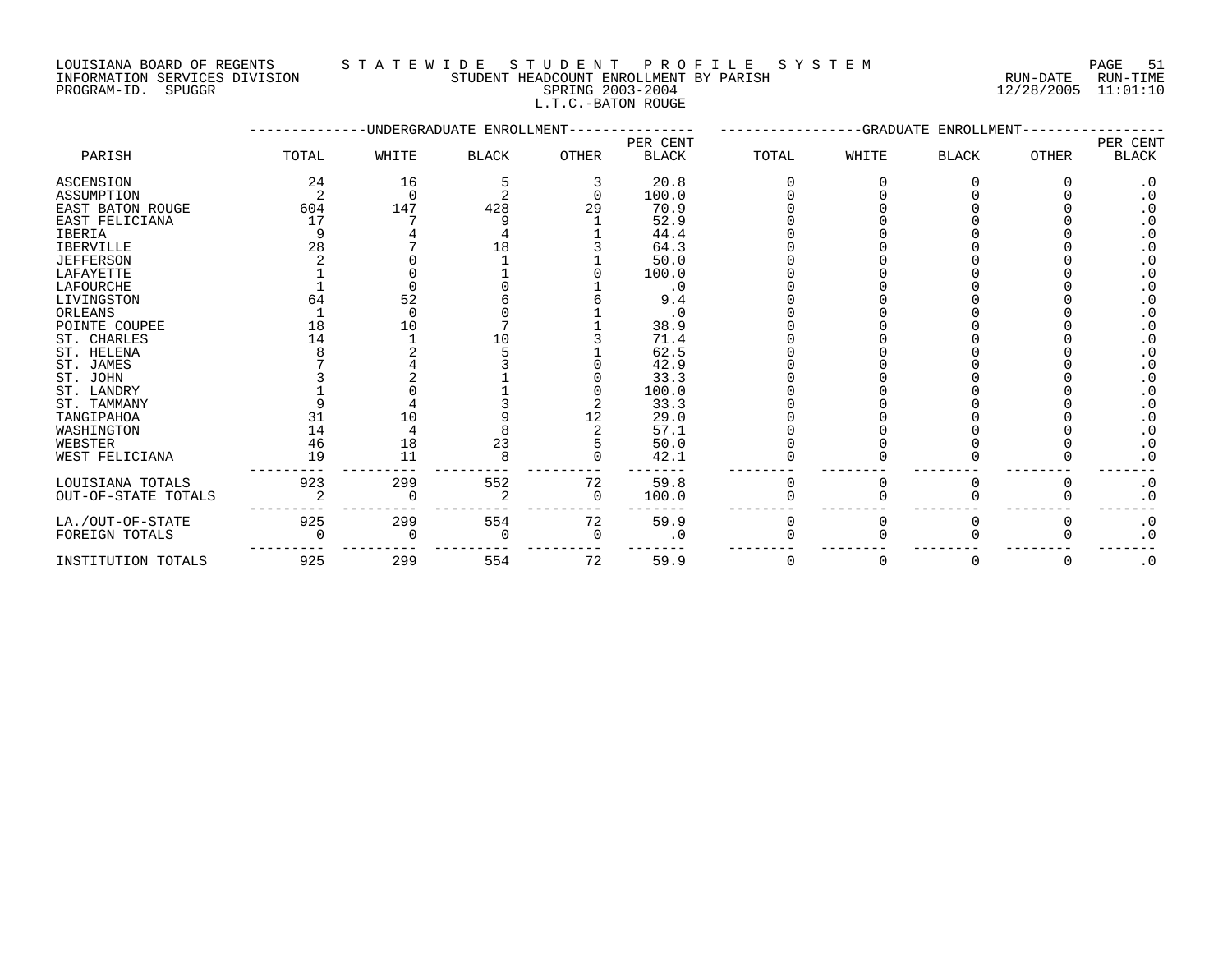#### LOUISIANA BOARD OF REGENTS S T A T E W I D E S T U D E N T P R O F I L E S Y S T E M PAGE 52 INFORMATION SERVICES DIVISION STUDENT HEADCOUNT ENROLLMENT BY PARISH RUN-DATE RUN-TIME PROGRAM-ID. SPUGGR SPRING 2003-2004 12/28/2005 11:01:10 L.T.C.-CHARLES B. COREIL

|                                              |           |       | -UNDERGRADUATE ENROLLMENT- |       | -GRADUATE ENROLLMENT-    |       |       |              |       |                   |
|----------------------------------------------|-----------|-------|----------------------------|-------|--------------------------|-------|-------|--------------|-------|-------------------|
| PARISH                                       | TOTAL     | WHITE | BLACK                      | OTHER | PER CENT<br><b>BLACK</b> | TOTAL | WHITE | <b>BLACK</b> | OTHER | PER CENT<br>BLACK |
| AVOYELLES<br><b>EVANGELINE</b><br>ST. LANDRY | 192<br>10 | 118   |                            |       | 37.0<br>50.0             |       |       |              |       |                   |
| LOUISIANA TOTALS<br>OUT-OF-STATE TOTALS      | 203       | 124   | 76                         |       | 37.4<br>. U              |       |       |              |       |                   |
| LA./OUT-OF-STATE<br>FOREIGN TOTALS           | 203       | 124   | 76                         |       | 37.4                     |       |       |              |       |                   |
| INSTITUTION TOTALS                           | 203       | 124   | 76                         |       | 37.4                     |       |       |              |       |                   |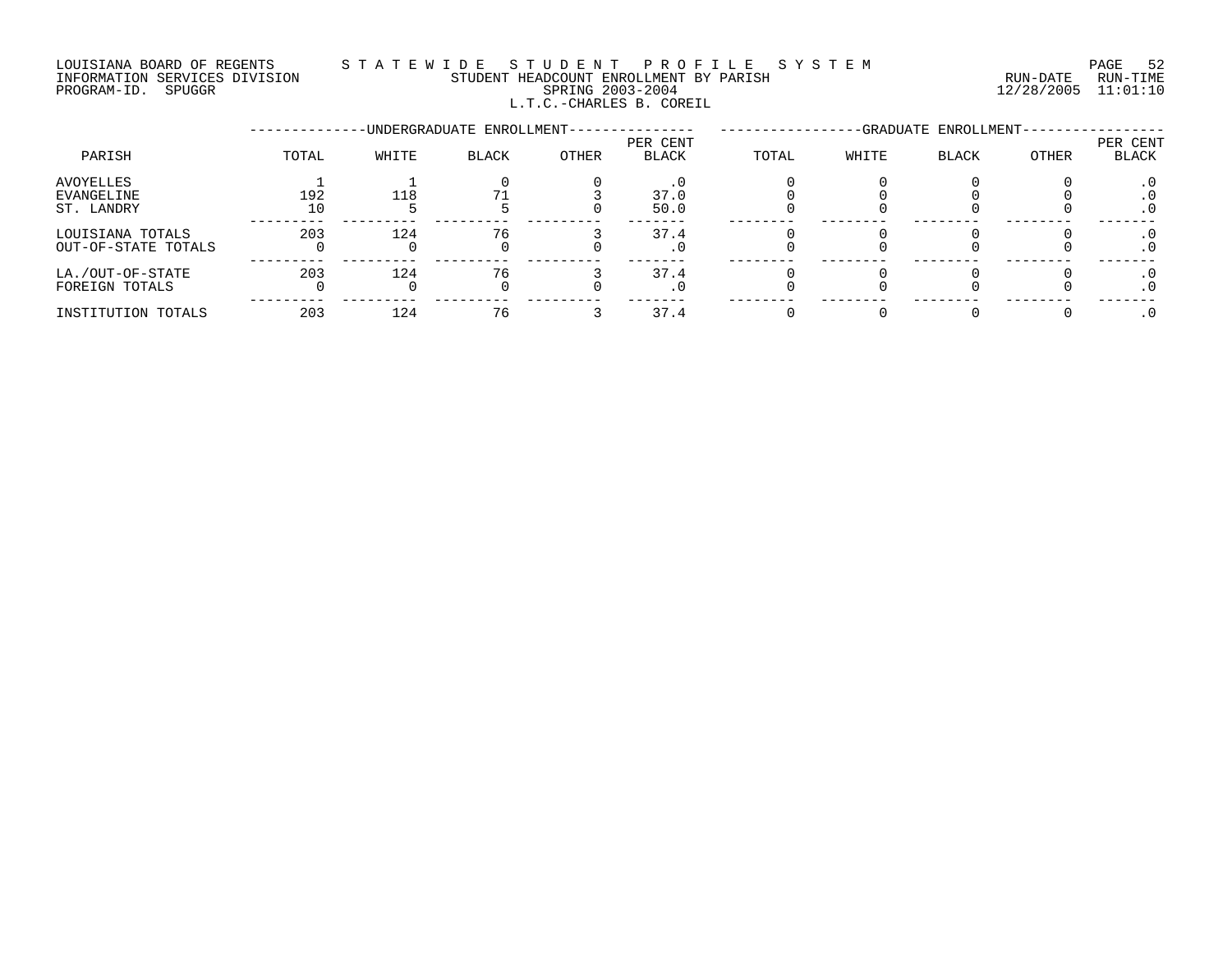#### LOUISIANA BOARD OF REGENTS S T A T E W I D E S T U D E N T P R O F I L E S Y S T E M PAGE 53 INFORMATION SERVICES DIVISION STUDENT HEADCOUNT ENROLLMENT BY PARISH RUN-DATE RUN-TIME

|             | INFORMAIION SERVICES DIVISION | SIUDENI HEADCOUNI ENROLLMENI BY PARISH |                  | RUN-DAIE   | KUN-TIME |
|-------------|-------------------------------|----------------------------------------|------------------|------------|----------|
| PROGRAM-ID. | SPUGGR                        |                                        | SPRING 2003-2004 | 12/28/2005 | 11:01:10 |
|             |                               | L.T.C.-DELTA<br>1.1.U                  | OUACHITA         |            |          |

|                     |       |       | -UNDERGRADUATE ENROLLMENT- |       |              |       | -GRADUATE ENROLLMENT |              |              |           |
|---------------------|-------|-------|----------------------------|-------|--------------|-------|----------------------|--------------|--------------|-----------|
|                     |       |       |                            |       | PER CENT     |       |                      |              |              | PER CENT  |
| PARISH              | TOTAL | WHITE | <b>BLACK</b>               | OTHER | <b>BLACK</b> | TOTAL | WHITE                | <b>BLACK</b> | <b>OTHER</b> | BLACK     |
| <b>BIENVILLE</b>    |       |       |                            |       | $\cdot$ 0    |       |                      |              |              |           |
| CALDWELL            |       |       |                            |       | 11.1         |       |                      |              |              |           |
| CATAHOULA           |       |       |                            |       | . 0          |       |                      |              |              |           |
| FRANKLIN            |       |       |                            |       | 37.5         |       |                      |              |              |           |
| <b>JACKSON</b>      |       | 18    |                            |       | 30.8         |       |                      |              |              |           |
| LA SALLE            |       |       |                            |       | . 0          |       |                      |              |              |           |
| LINCOLN             |       |       |                            |       | 29.0         |       |                      |              |              |           |
| MADISON             |       |       |                            |       | $\cdot$ 0    |       |                      |              |              |           |
| MOREHOUSE           | 16    | 11    |                            |       | 31.3         |       |                      |              |              |           |
| OUACHITA            | 344   | 245   |                            |       | 23.8         |       |                      |              |              |           |
| RICHLAND            |       |       |                            |       | 25.0         |       |                      |              |              |           |
| TANGIPAHOA          |       |       |                            |       | $\cdot$ 0    |       |                      |              |              |           |
| UNION               |       | 19    |                            |       | 4.8          |       |                      |              |              |           |
| WEST BATON ROUGE    |       |       |                            |       |              |       |                      |              |              |           |
| WEST CARROLL        |       |       |                            |       | . 0          |       |                      |              |              | $\cdot$ 0 |
| WINN                |       |       |                            |       | 50.0         |       |                      |              |              | $\cdot$ 0 |
| LOUISIANA TOTALS    | 481   | 350   | 112                        | 19    | 23.3         |       |                      |              |              | $\cdot$ 0 |
| OUT-OF-STATE TOTALS |       |       |                            |       | $\cdot$ 0    |       |                      |              |              | $\cdot$ 0 |
| LA./OUT-OF-STATE    | 481   | 350   | 112                        | 19    | 23.3         |       |                      |              |              | $\cdot$ 0 |
| FOREIGN TOTALS      |       |       |                            |       | . 0          |       |                      |              |              | $\cdot$ 0 |
| INSTITUTION TOTALS  | 481   | 350   | 112                        | 19    | 23.3         |       |                      |              |              | $\cdot$ 0 |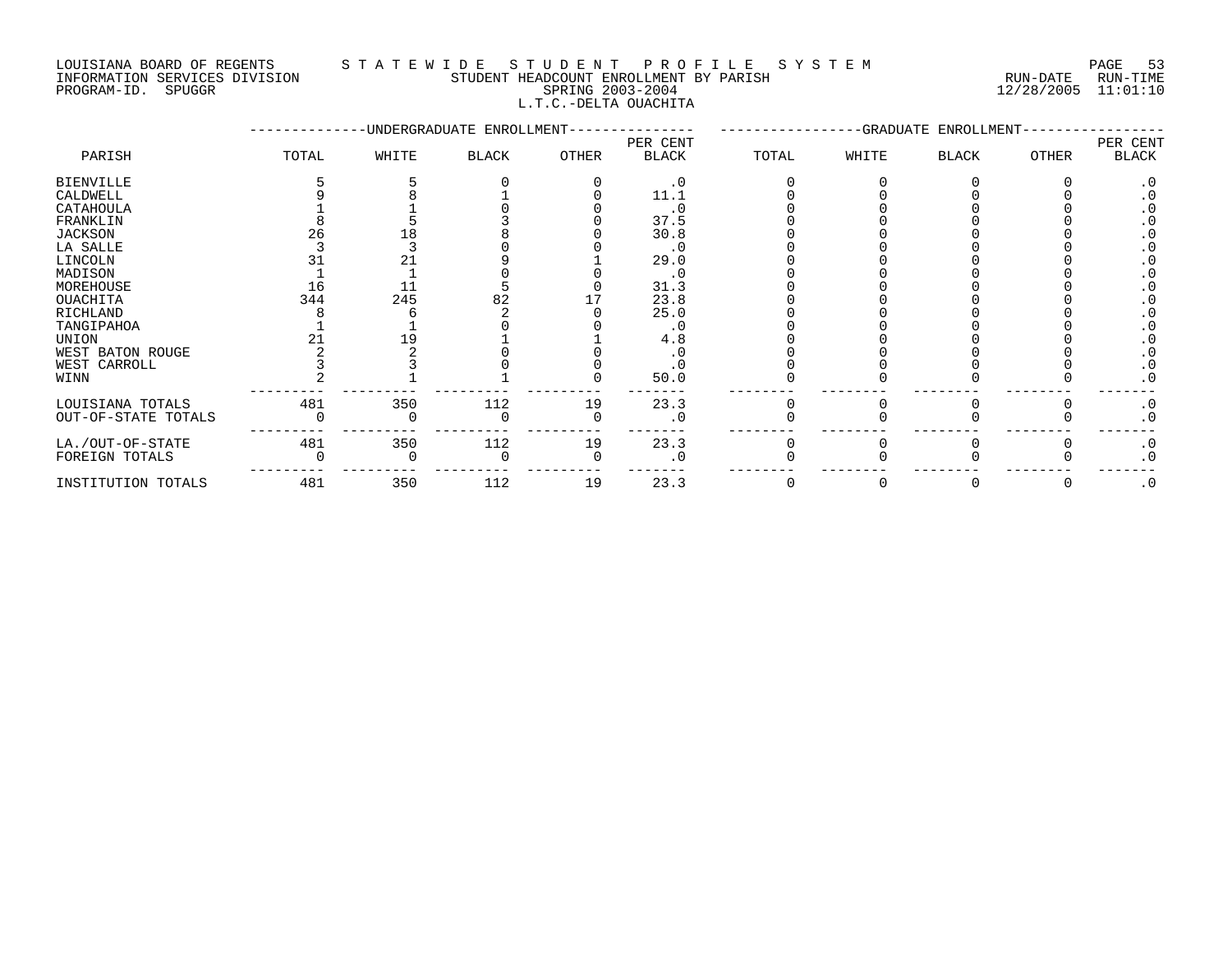#### LOUISIANA BOARD OF REGENTS S T A T E W I D E S T U D E N T P R O F I L E S Y S T E M PAGE 54 INFORMATION SERVICES DIVISION STUDENT HEADCOUNT ENROLLMENT BY PARISH RUN-DATE RUN-TIME

### PROGRAM-ID. SPUGGR SPRING 2003-2004 12/28/2005 11:01:10 L.T.C.-EVANGELINE

|                     |       |       | -UNDERGRADUATE ENROLLMENT- |       | -GRADUATE ENROLLMENT-    |       |       |              |       |                          |
|---------------------|-------|-------|----------------------------|-------|--------------------------|-------|-------|--------------|-------|--------------------------|
| PARISH              | TOTAL | WHITE | <b>BLACK</b>               | OTHER | PER CENT<br><b>BLACK</b> | TOTAL | WHITE | <b>BLACK</b> | OTHER | PER CENT<br><b>BLACK</b> |
| EVANGELINE          |       |       |                            | 0     | 100.0                    |       |       |              |       | . ∪                      |
| IBERIA              |       |       |                            | 10    | 54.3                     |       |       |              |       |                          |
| LAFAYETTE           |       |       |                            |       | 28.6                     |       |       |              |       | . U                      |
| ST. LANDRY          |       |       |                            |       | 33.3                     |       |       |              |       |                          |
| ST. MARTIN          | 273   | 103   | 148                        | 22    | 54.2                     |       |       |              |       |                          |
| ST. MARY            |       |       |                            |       | 50.0                     |       |       |              |       | . U                      |
| VERMILLION          |       |       |                            |       | 100.0                    |       |       |              |       | . 0                      |
| LOUISIANA TOTALS    | 336   | 120   | 177                        | 39    | 52.7                     |       |       |              |       | . 0                      |
| OUT-OF-STATE TOTALS |       |       |                            |       | . 0                      |       |       |              |       | . 0                      |
| LA./OUT-OF-STATE    | 336   | 120   | 177                        | 39    | 52.7                     |       |       |              |       | . U                      |
| FOREIGN TOTALS      |       |       |                            |       | . 0                      |       |       |              |       | . 0                      |
| INSTITUTION TOTALS  | 336   | 120   | 177                        | 39    | 52.7                     |       |       |              |       |                          |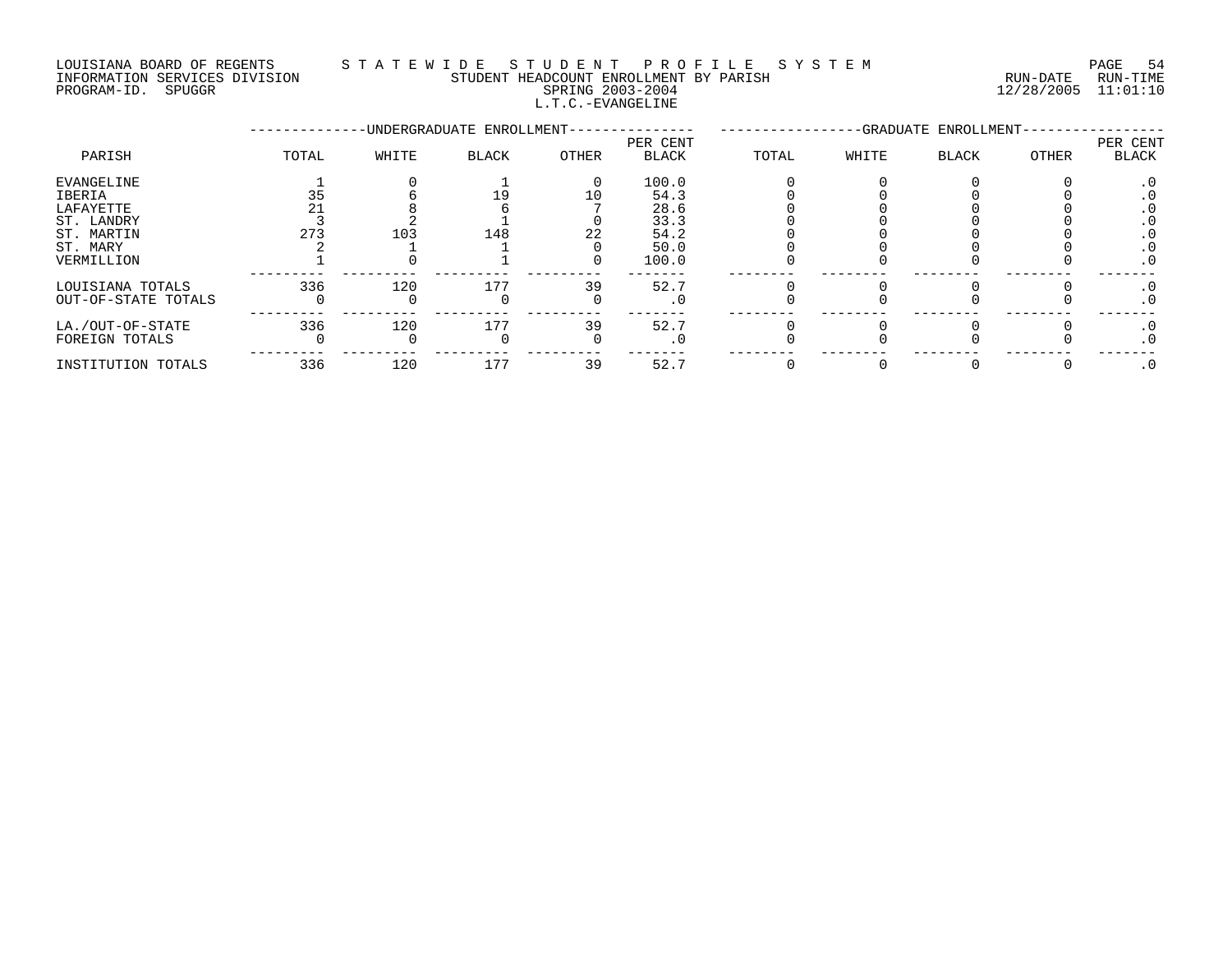#### LOUISIANA BOARD OF REGENTS STA TEWIDE STUDENT PROFILE SYSTEM NAGE 55 INFORMATION SERVICES DIVISION STUDENT HEADCOUNT ENROLLMENT BY PARISH RUN-DATE RUN-TIME PROGRAM-ID. SPUGGR SPRING 2003-2004 12/28/2005 11:01:10 L.T.C.-FLORIDA PARISHES

|                                                                                                                                |       |                | -UNDERGRADUATE ENROLLMENT- |       | -GRADUATE ENROLLMENT-                               |       |       |       |       |                        |
|--------------------------------------------------------------------------------------------------------------------------------|-------|----------------|----------------------------|-------|-----------------------------------------------------|-------|-------|-------|-------|------------------------|
| PARISH                                                                                                                         | TOTAL | WHITE          | <b>BLACK</b>               | OTHER | PER CENT<br><b>BLACK</b>                            | TOTAL | WHITE | BLACK | OTHER | PER CENT<br>BLACK      |
| EAST BATON ROUGE<br>EAST FELICIANA<br>LIVINGSTON<br>ST. HELENA<br>TANGIPAHOA<br>WASHINGTON<br>WEST FELICIANA<br>UNKNOWN PARISH | 138   | 66<br>32<br>76 | 43<br>60                   |       | 33.3<br>33.3<br>5.6<br>57.3<br>43.5<br>50.0<br>75.0 |       |       |       |       | . 0<br>$\cdot$ 0       |
| LOUISIANA TOTALS<br>OUT-OF-STATE TOTALS                                                                                        | 309   | 184            | 122                        |       | 39.5<br>66.7                                        |       |       |       |       | $\cdot$ 0<br>$\cdot$ 0 |
| LA./OUT-OF-STATE<br>FOREIGN TOTALS                                                                                             | 315   | 186            | 126                        |       | 40.0<br>. 0                                         |       |       |       |       | $\cdot$ 0<br>$\cdot$ 0 |
| INSTITUTION TOTALS                                                                                                             | 315   | 186            | 126                        |       | 40.0                                                |       |       |       |       | $\cdot$ 0              |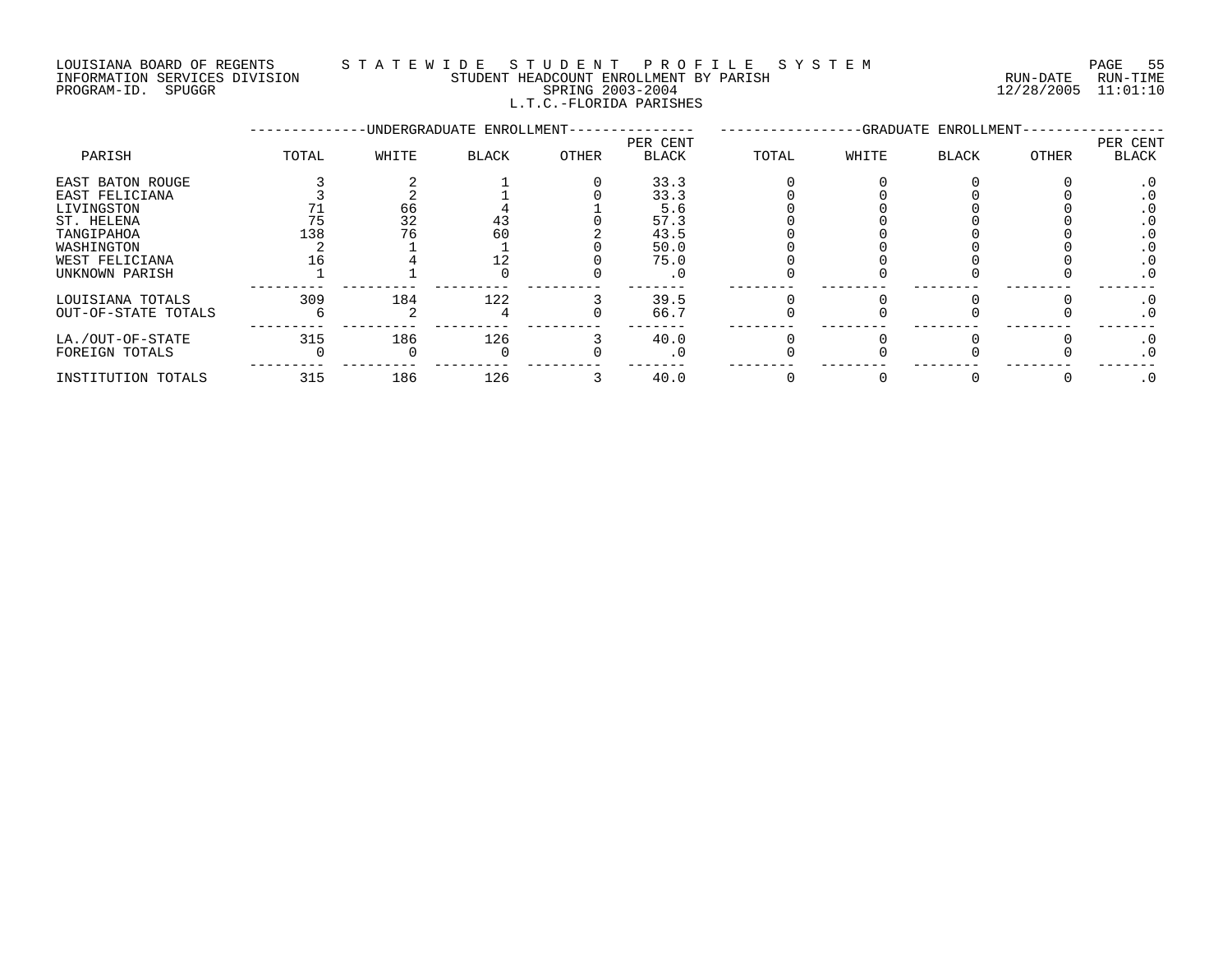#### LOUISIANA BOARD OF REGENTS S T A T E W I D E S T U D E N T P R O F I L E S Y S T E M PAGE 56 INFORMATION SERVICES DIVISION STUDENT HEADCOUNT ENROLLMENT BY PARISH RUN-DATE RUN-TIME

L.T.C.-FOLKES

PROGRAM-ID. SPUGGR SPRING 2003-2004 12/28/2005 11:01:10

|                                                                                                                         |                                |                 | -UNDERGRADUATE ENROLLMENT- |                |                                                      |       |       | -GRADUATE ENROLLMENT- |       |                   |
|-------------------------------------------------------------------------------------------------------------------------|--------------------------------|-----------------|----------------------------|----------------|------------------------------------------------------|-------|-------|-----------------------|-------|-------------------|
| PARISH                                                                                                                  | TOTAL                          | WHITE           | <b>BLACK</b>               | OTHER          | PER CENT<br>BLACK                                    | TOTAL | WHITE | BLACK                 | OTHER | PER CENT<br>BLACK |
| EAST BATON ROUGE<br>EAST FELICIANA<br>IBERIA<br>IBERVILLE<br>ST. HELENA<br>ST. MARY<br>WEST FELICIANA<br>UNKNOWN PARISH | 10<br>244<br>194<br>445<br>394 | 67<br>109<br>62 | 177<br>121<br>287<br>294   | 20<br>49<br>38 | 50.0<br>72.5<br>62.4<br>64.5<br>100.0<br>74.6<br>. 0 |       |       |                       |       | . 0<br>$\cdot$ 0  |
| LOUISIANA TOTALS<br>OUT-OF-STATE TOTALS                                                                                 | 1,290                          | 292             | 885                        | 113            | 68.6<br>100.0                                        |       |       |                       |       |                   |
| LA./OUT-OF-STATE<br>FOREIGN TOTALS                                                                                      | 1,292                          | 292             | 887                        | 113            | 68.7                                                 |       |       |                       |       | . 0               |

INSTITUTION TOTALS 1,292 292 887 113 68.7 0 0 0 0 .0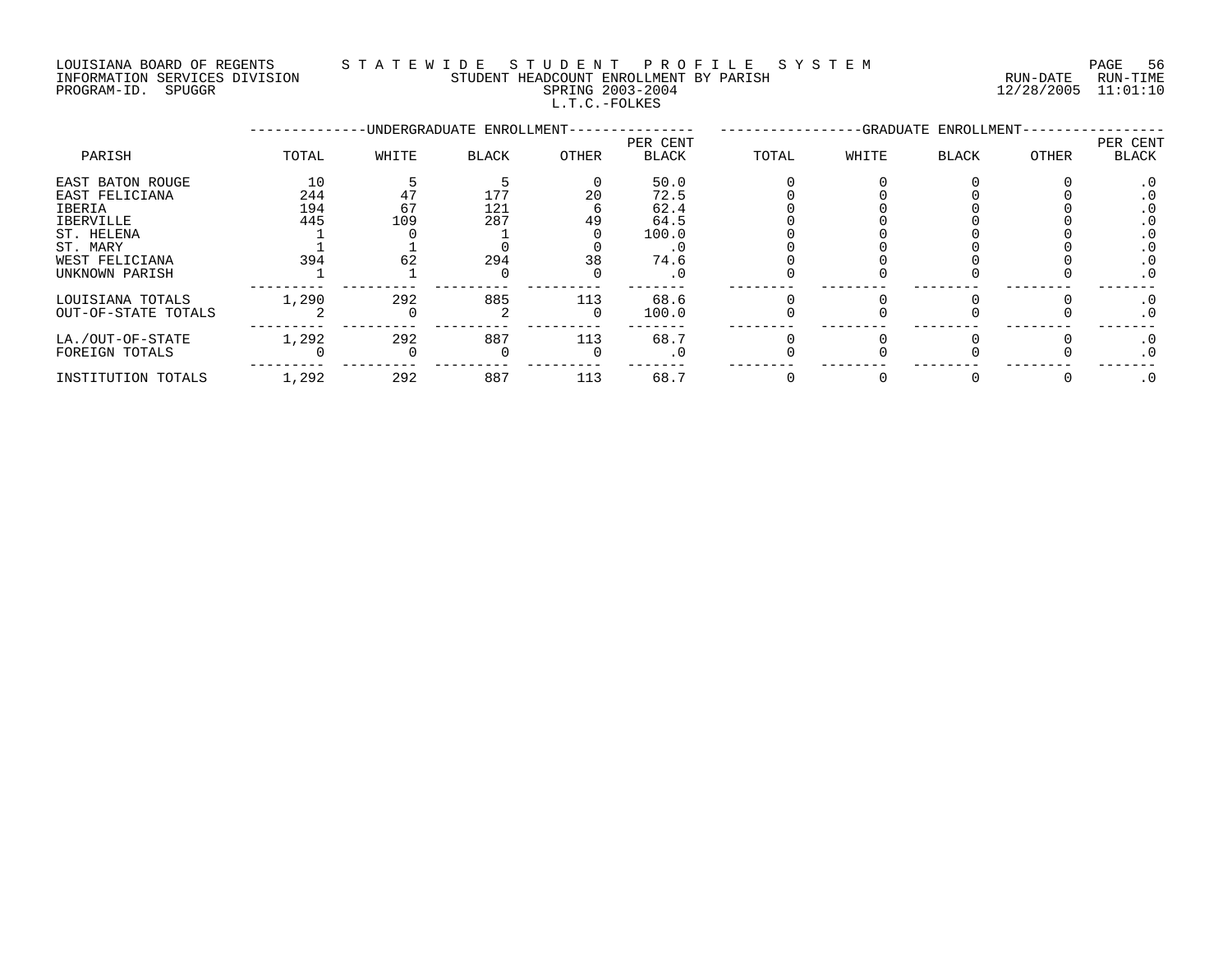LOUISIANA BOARD OF REGENTS S T A T E W I D E S T U D E N T P R O F I L E S Y S T E M PAGE 57 INFORMATION SERVICES DIVISION STUDENT HEADCOUNT ENROLLMENT BY PARISH RUN-DATE RUN-TIME

L.T.C.-GULF AREA

|                     |       |       | -UNDERGRADUATE ENROLLMENT- |       | -GRADUATE ENROLLMENT-    |       |       |       |       |                          |
|---------------------|-------|-------|----------------------------|-------|--------------------------|-------|-------|-------|-------|--------------------------|
| PARISH              | TOTAL | WHITE | BLACK                      | OTHER | PER CENT<br><b>BLACK</b> | TOTAL | WHITE | BLACK | OTHER | PER CENT<br><b>BLACK</b> |
| ACADIA              |       |       |                            |       | 50.0                     |       |       |       |       | . 0                      |
| CONCORDIA           |       |       |                            |       |                          |       |       |       |       |                          |
| EAST BATON ROUGE    |       |       |                            |       |                          |       |       |       |       |                          |
| IBERIA              |       | - 14  |                            |       | 17.6                     |       |       |       |       |                          |
| LAFAYETTE           |       |       |                            |       | 31.3                     |       |       |       |       |                          |
| ST. LANDRY          |       |       |                            |       |                          |       |       |       |       |                          |
| ST. MARTIN          |       |       |                            |       | 100.0                    |       |       |       |       |                          |
| ST. MARY            |       |       |                            |       | 50.0                     |       |       |       |       |                          |
| VERMILLION          | 350   | 247   | 85                         | 18    | 24.3                     |       |       |       |       |                          |
| LOUISIANA TOTALS    | 393   | 274   | 98                         | 21    | 24.9                     |       |       |       |       | . 0                      |
| OUT-OF-STATE TOTALS |       |       |                            |       |                          |       |       |       |       | . 0                      |
| LA./OUT-OF-STATE    | 393   | 274   | 98                         | 21    | 24.9                     |       |       |       |       | . 0                      |
| FOREIGN TOTALS      |       |       |                            |       |                          |       |       |       |       | . 0                      |
| INSTITUTION TOTALS  | 393   | 274   | 98                         | 21    | 24.9                     |       |       |       |       | $\cdot$ 0                |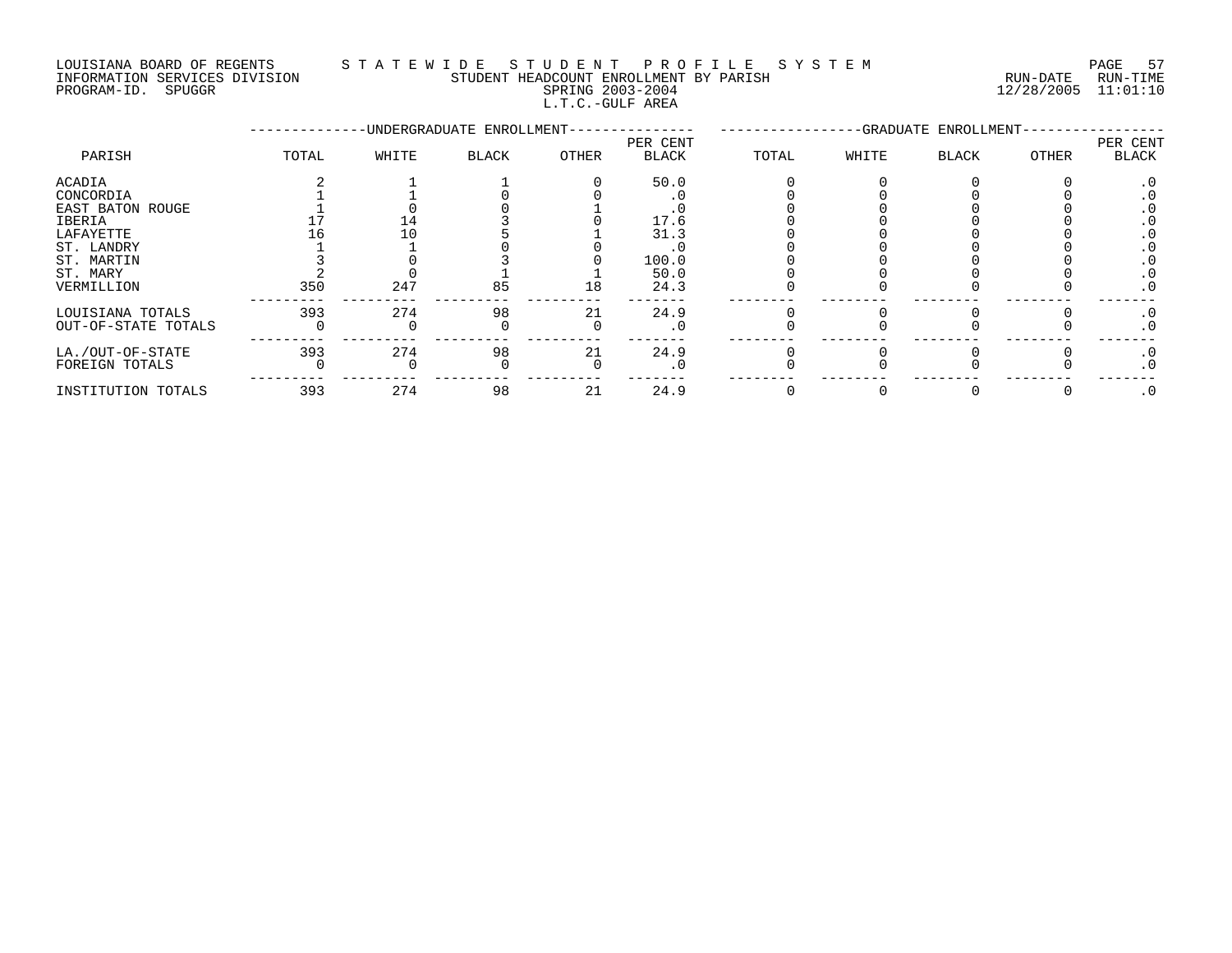#### LOUISIANA BOARD OF REGENTS S T A T E W I D E S T U D E N T P R O F I L E S Y S T E M PAGE 58 INFORMATION SERVICES DIVISION STUDENT HEADCOUNT ENROLLMENT BY PARISH RUN-DATE RUN-TIME

#### PROGRAM-ID. SPUGGR SPRING 2003-2004 12/28/2005 11:01:10 L.T.C.-HAMMOND AREA

|                     |       |       | -UNDERGRADUATE ENROLLMENT- |       | -GRADUATE ENROLLMENT     |       |       |              |              |                          |
|---------------------|-------|-------|----------------------------|-------|--------------------------|-------|-------|--------------|--------------|--------------------------|
| PARISH              | TOTAL | WHITE | BLACK                      | OTHER | PER CENT<br><b>BLACK</b> | TOTAL | WHITE | <b>BLACK</b> | <b>OTHER</b> | PER CENT<br><b>BLACK</b> |
| ASCENSION           |       |       |                            |       |                          |       |       |              |              |                          |
| LAFOURCHE           |       |       |                            |       |                          |       |       |              |              |                          |
| LIVINGSTON          |       |       |                            |       | . .                      |       |       |              |              |                          |
| ORLEANS             |       |       |                            |       |                          |       |       |              |              |                          |
| POINTE COUPEE       |       |       |                            |       |                          |       |       |              |              |                          |
| ST. CHARLES         |       |       |                            |       |                          |       |       |              |              |                          |
| ST. HELENA          |       |       |                            |       | 62.5                     |       |       |              |              |                          |
| ST. TAMMANY         |       |       |                            |       | 11.1                     |       |       |              |              |                          |
| TANGIPAHOA          | 197   | 130   | 66                         |       | 33.5                     |       |       |              |              |                          |
| TERREBONNE          |       |       |                            |       |                          |       |       |              |              | . 0                      |
| WASHINGTON          |       |       |                            |       | . 0                      |       |       |              |              | $\cdot$ 0                |
| LOUISIANA TOTALS    | 264   | 186   | 75                         |       | 28.4                     |       |       |              |              | $\cdot$ 0                |
| OUT-OF-STATE TOTALS |       |       |                            |       | . 0                      |       |       |              |              | $\cdot$ 0                |
| LA./OUT-OF-STATE    | 264   | 186   | 75                         |       | 28.4                     |       |       |              |              | $\cdot$ 0                |
| FOREIGN TOTALS      |       |       |                            |       |                          |       |       |              |              | $\cdot$ 0                |
| INSTITUTION TOTALS  | 264   | 186   | 75                         |       | 28.4                     |       |       |              |              | $\cdot$ 0                |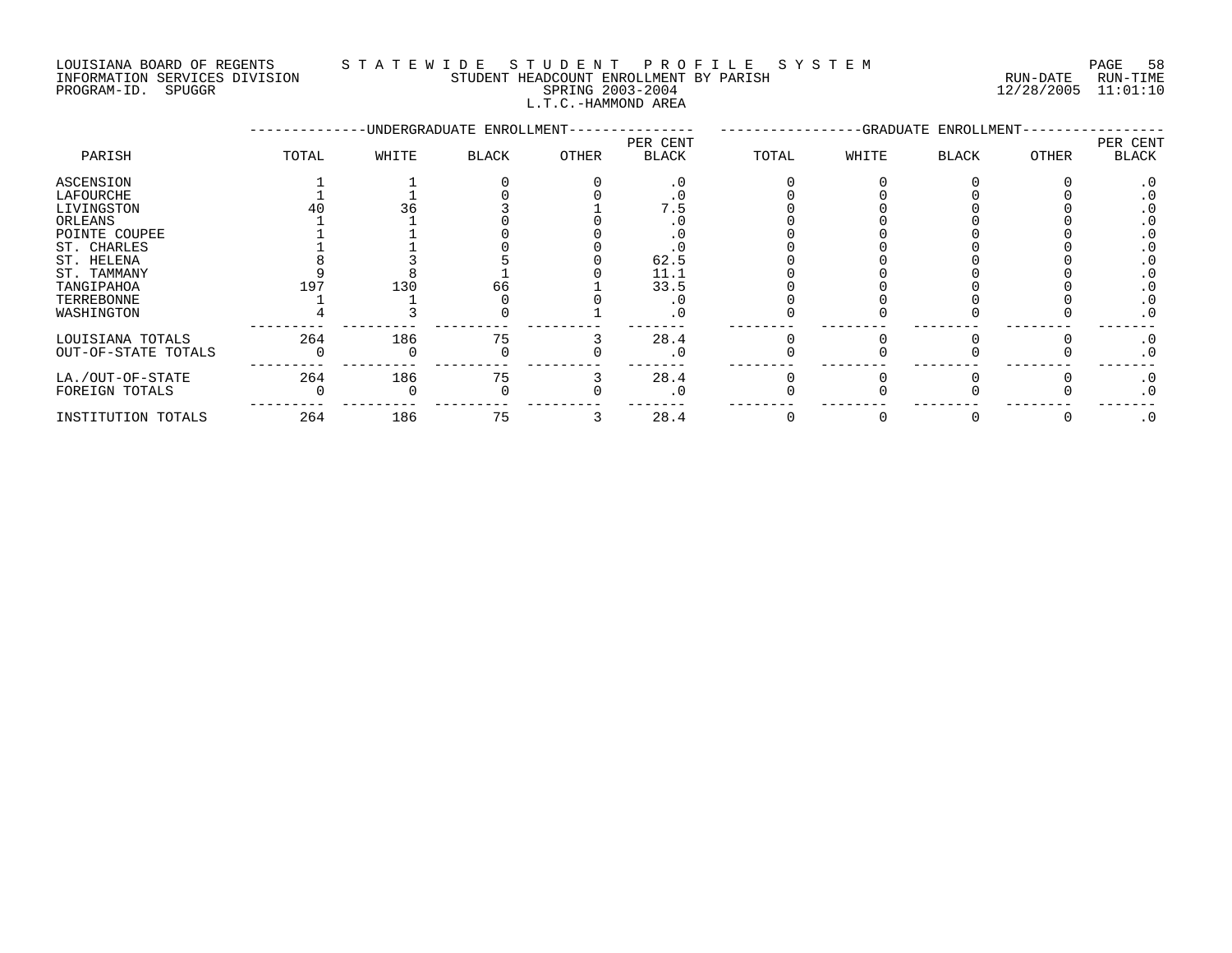#### LOUISIANA BOARD OF REGENTS S T A T E W I D E S T U D E N T P R O F I L E S Y S T E M PAGE 59 INFORMATION SERVICES DIVISION STUDENT HEADCOUNT ENROLLMENT BY PARISH RUN-DATE RUN-TIME INFORMATION SERVICES DIVISION CONSUMENT HEADCOUNT ENROLLMENT BY PARISH THE SUN-DATE RUN-TIME RUN-TIME RUN-TIME<br>PROGRAM-ID. SPUGGR SPUGGR SPRING 2003-2004 L.T.C.-HUEY P. LONG

--------------UNDERGRADUATE ENROLLMENT--------------- -----------------GRADUATE ENROLLMENT----------------- PER CENT PER CENT PARISH TOTAL WHITE BLACK OTHER BLACK TOTAL WHITE BLACK OTHER BLACK BIENVILLE 1 1 0 0 .0 0 0 0 0 .0 CALDWELL 4 3 1 0 25.0 0 0 0 0 .0 CATAHOULA 8 7 1 0 12.5 0 0 0 0 .0 CONCORDIA 1 0 1 0 100.0 0 0 0 0 .0 GRANT 22 18 3 1 13.6 0 0 0 0 .0 JACKSON 19 8 11 0 57.9 0 0 0 0 .0 LA SALLE 58 51 5 2 8.6 0 0 0 0 .0 LINCOLN 1 1 0 0 .0 0 0 0 0 .0 NATCHITOCHES 6 5 1 0 16.7 0 0 0 0 .0 RAPIDES 4 2 2 0 50.0 0 0 0 0 .0 WINN 102 53 47 2 46.1 0 0 0 0 .0 --------- --------- --------- --------- ------- -------- -------- -------- -------- ------- LOUISIANA TOTALS 226 149 72 5 31.9 0 0 0 0 .0 OUT-OF-STATE TOTALS  $\begin{matrix} 0 \end{matrix}$  ,  $\begin{matrix} 0 \end{matrix}$  ,  $\begin{matrix} 0 \end{matrix}$  ,  $\begin{matrix} 0 \end{matrix}$  ,  $\begin{matrix} 0 \end{matrix}$  ,  $\begin{matrix} 0 \end{matrix}$  ,  $\begin{matrix} 0 \end{matrix}$  ,  $\begin{matrix} 0 \end{matrix}$  ,  $\begin{matrix} 0 \end{matrix}$  ,  $\begin{matrix} 0 \end{matrix}$  ,  $\begin{matrix} 0 \end{matrix}$  ,  $\begin{matrix} 0 \end{matrix}$ --------- --------- --------- --------- ------- -------- -------- -------- -------- ------- LA./OUT-OF-STATE 226 149 72 5 31.9 0 0 0 0 .0 FOREIGN TOTALS 0 0 0 0 .0 0 0 0 0 .0 --------- --------- --------- --------- ------- -------- -------- -------- -------- ------- INSTITUTION TOTALS 226 149 72 5 31.9 0 0 0 0 .0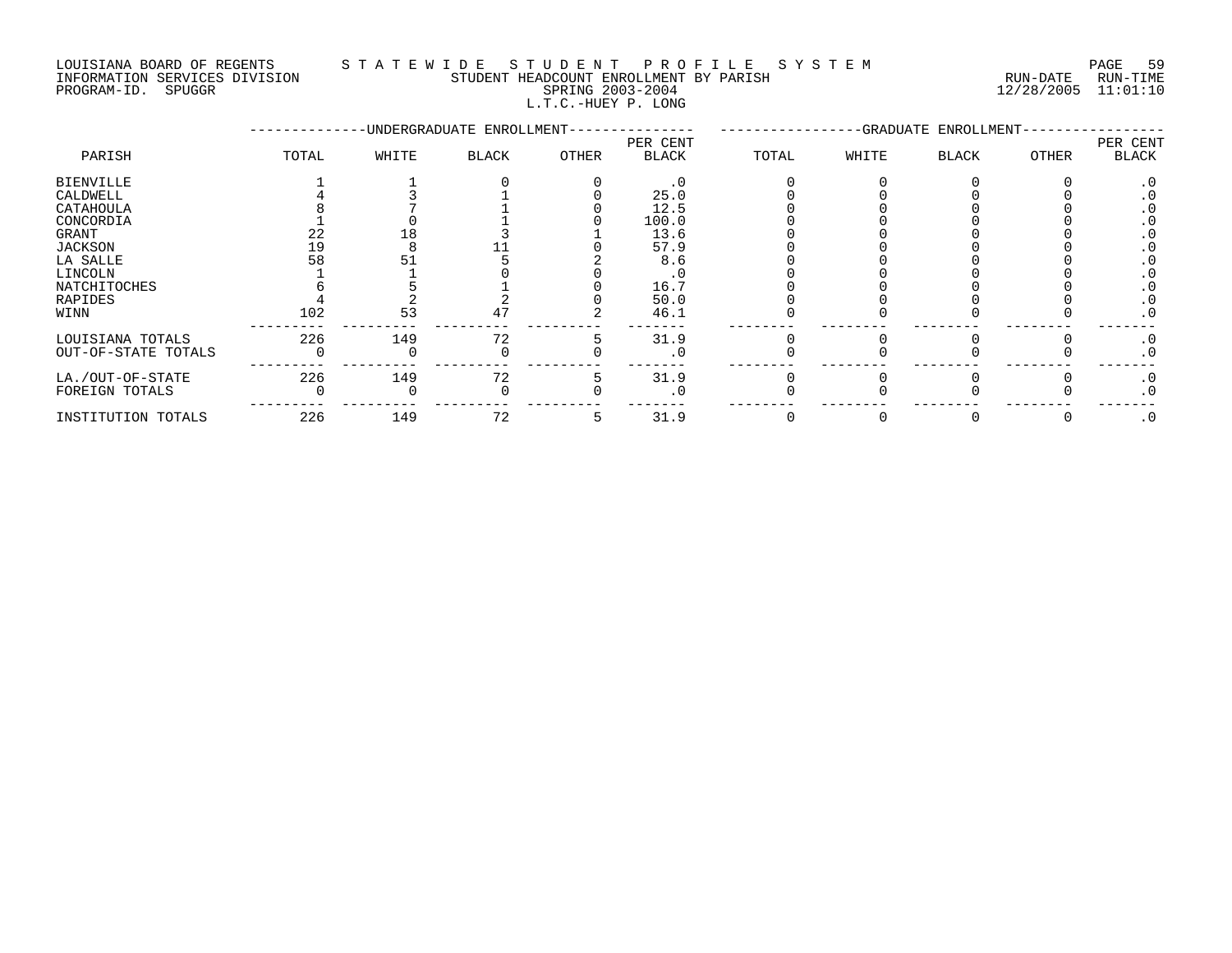LOUISIANA BOARD OF REGENTS S T A T E W I D E S T U D E N T P R O F I L E S Y S T E M PAGE 60 INFORMATION SERVICES DIVISION STUDENT HEADCOUNT ENROLLMENT BY PARISH RUN-DATE RUN-TIME

L.T.C.-JEFFERSON

PROGRAM-ID. SPUGGR SPRING 2003-2004 12/28/2005 11:01:10

|                     |       |       | -UNDERGRADUATE ENROLLMENT- |       | -GRADUATE ENROLLMENT- |       |       |       |       |                   |
|---------------------|-------|-------|----------------------------|-------|-----------------------|-------|-------|-------|-------|-------------------|
| PARISH              | TOTAL | WHITE | BLACK                      | OTHER | PER CENT<br>BLACK     | TOTAL | WHITE | BLACK | OTHER | PER CENT<br>BLACK |
| EAST BATON ROUGE    |       |       |                            |       | . 0                   |       |       |       |       | . u               |
| JEFFERSON           | 254   | 130   | 68                         | 56    | 26.8                  |       |       |       |       | . .               |
| ORLEANS             | 61    |       | 42                         |       | 68.9                  |       |       |       |       |                   |
| ST. BERNARD         |       |       |                            |       |                       |       |       |       |       | . u               |
| ST. CHARLES         |       |       |                            |       | 47.8                  |       |       |       |       |                   |
| ST. JAMES           |       |       |                            |       | . U                   |       |       |       |       |                   |
| ST. JOHN            |       |       |                            |       | 80.0                  |       |       |       |       |                   |
| ST. TAMMANY         |       |       |                            |       |                       |       |       |       |       | . u               |
| TERREBONNE          |       |       |                            |       |                       |       |       |       |       | . 0               |
| LOUISIANA TOTALS    | 356   | 155   | 129                        | 72    | 36.2                  |       |       |       |       | . 0               |
| OUT-OF-STATE TOTALS |       |       |                            |       | 50.0                  |       |       |       |       | . 0               |
| LA./OUT-OF-STATE    | 358   | 155   | 130                        | 73    | 36.3                  |       |       |       |       | . 0               |
| FOREIGN TOTALS      |       |       |                            |       | . 0                   |       |       |       |       | . 0               |
|                     |       |       |                            |       |                       |       |       |       |       |                   |

INSTITUTION TOTALS 358 155 130 73 36.3 0 0 0 0 .0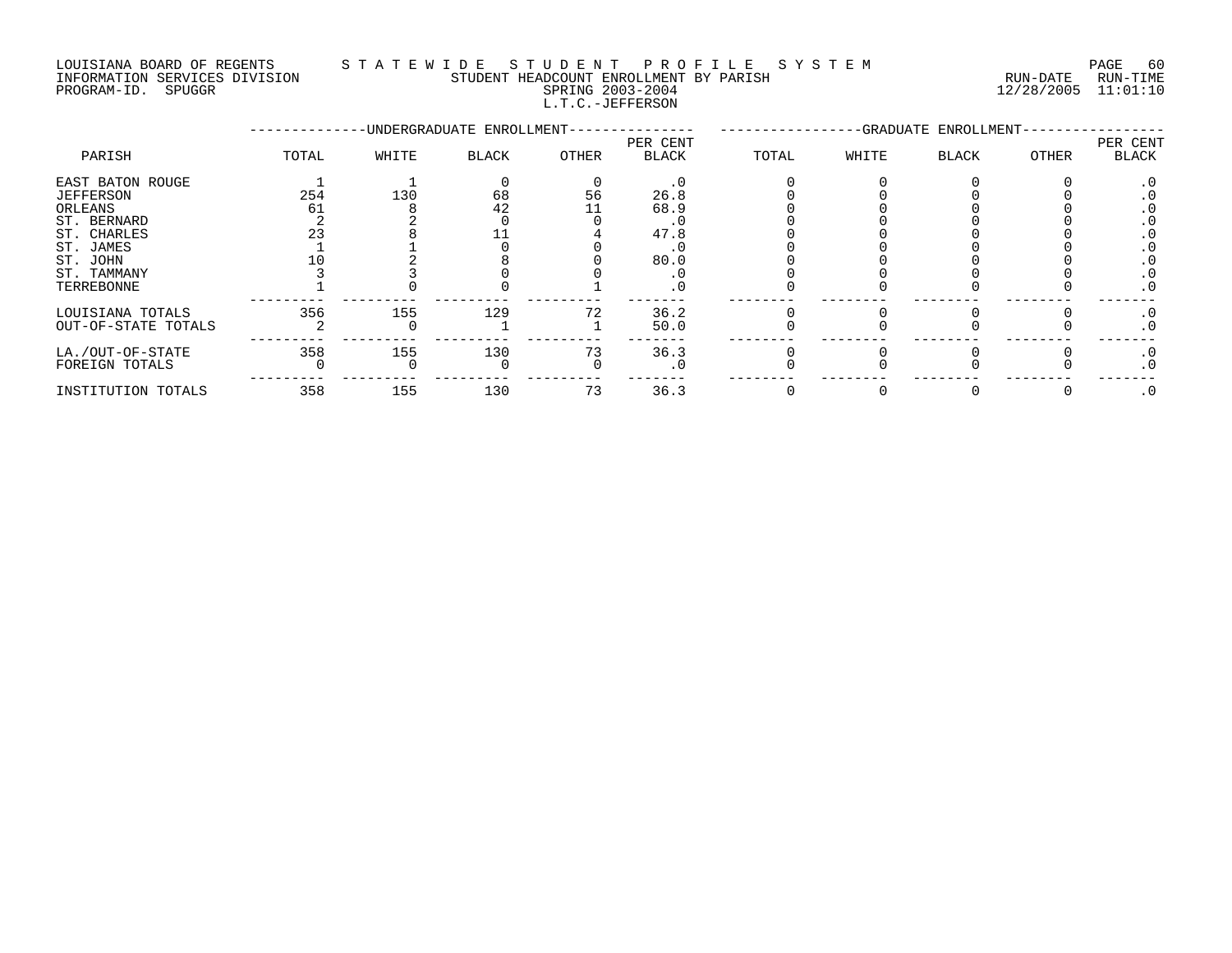#### LOUISIANA BOARD OF REGENTS S T A T E W I D E S T U D E N T P R O F I L E S Y S T E M PAGE 61 INFORMATION SERVICES DIVISION STUDENT HEADCOUNT ENROLLMENT BY PARISH RUN-DATE RUN-TIME

L.T.C.-JUMONVILLE

PROGRAM-ID. SPUGGR SPRING 2003-2004 12/28/2005 11:01:10

|                                                                                     |       |       | -UNDERGRADUATE ENROLLMENT- |       | -GRADUATE ENROLLMENT-                |       |       |       |       |                                              |
|-------------------------------------------------------------------------------------|-------|-------|----------------------------|-------|--------------------------------------|-------|-------|-------|-------|----------------------------------------------|
| PARISH                                                                              | TOTAL | WHITE | <b>BLACK</b>               | OTHER | PER CENT<br><b>BLACK</b>             | TOTAL | WHITE | BLACK | OTHER | PER CENT<br><b>BLACK</b>                     |
| AVOYELLES<br>IBERIA<br>POINTE COUPEE<br>WEBSTER<br>WEST FELICIANA<br>UNKNOWN PARISH | 105   |       | 63                         |       | . 0<br>50.0<br>60.0<br>100.0<br>40.0 |       |       |       |       | . U<br>. v<br>. U<br>. U<br>. 0<br>$\cdot$ 0 |
| LOUISIANA TOTALS<br>OUT-OF-STATE TOTALS                                             | 119   | 49    | 69                         |       | 58.0<br>. 0                          |       |       |       |       | $\cdot$ 0<br>$\cdot$ 0                       |
| LA./OUT-OF-STATE<br>FOREIGN TOTALS                                                  | 119   | 49    | 69                         |       | 58.0<br>$\cdot$ 0                    |       |       |       |       | $\cdot$ 0<br>$\cdot$ 0                       |
| INSTITUTION TOTALS                                                                  | 119   | 49    | 69                         |       | 58.0                                 |       |       |       |       |                                              |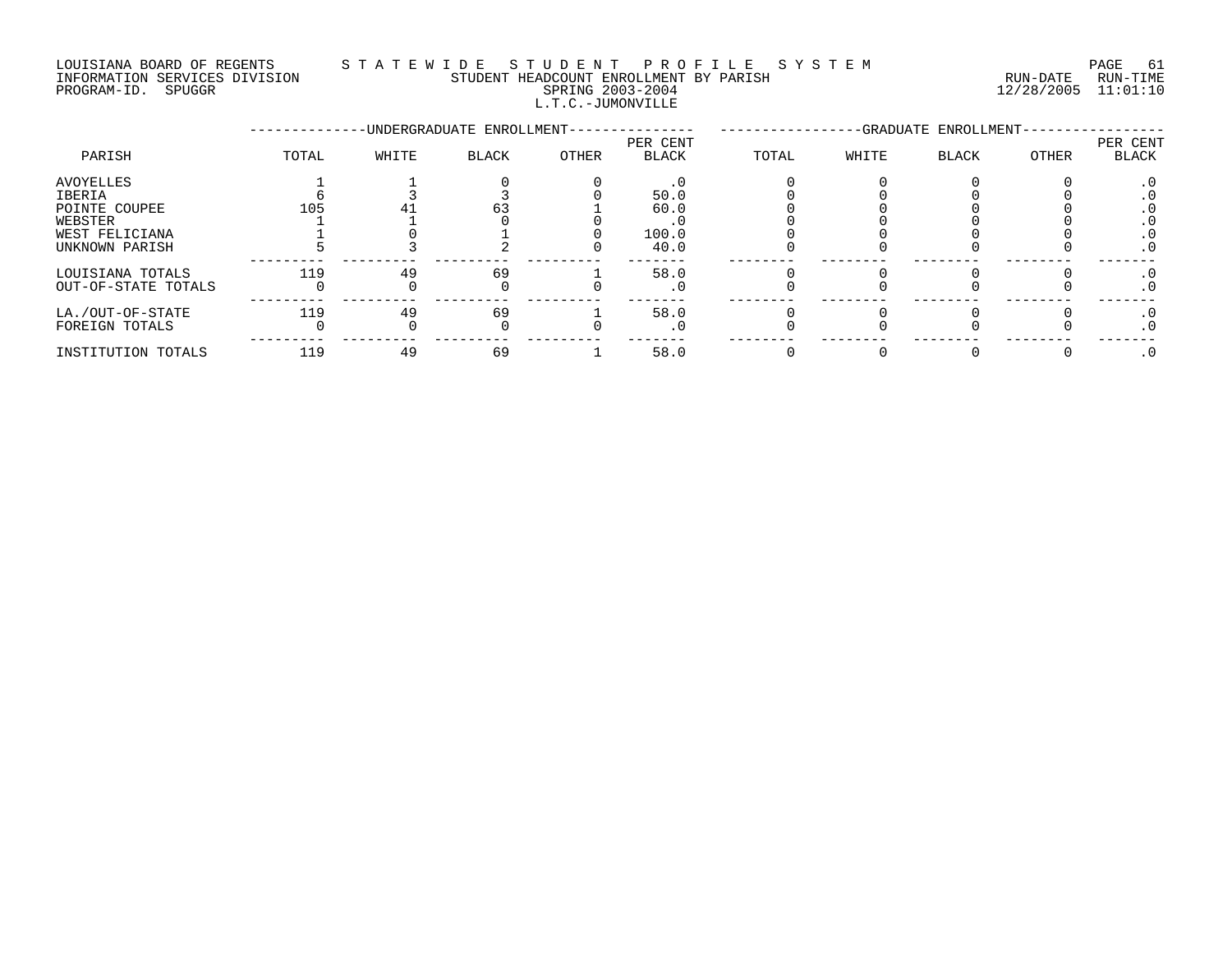### LOUISIANA BOARD OF REGENTS S T A T E W I D E S T U D E N T P R O F I L E S Y S T E M PAGE 62

INFORMATION SERVICES DIVISION STUDENT HEADCOUNT ENROLLMENT BY PARISH RUN-DATE RUN-TIME PROGRAM-ID. SPUGGR SPRING 2003-2004 12/28/2005 11:01:10 L. E. FLETCHER

|                     | -UNDERGRADUATE ENROLLMENT- |       |              |       |              |       | -GRADUATE ENROLLMENT<br>PER CENT |              |              |           |  |  |
|---------------------|----------------------------|-------|--------------|-------|--------------|-------|----------------------------------|--------------|--------------|-----------|--|--|
|                     |                            |       |              |       | PER CENT     |       |                                  |              |              |           |  |  |
| PARISH              | TOTAL                      | WHITE | <b>BLACK</b> | OTHER | <b>BLACK</b> | TOTAL | WHITE                            | <b>BLACK</b> | <b>OTHER</b> | BLACK     |  |  |
| <b>ACADIA</b>       |                            |       |              |       | $\cdot$ 0    |       |                                  |              |              |           |  |  |
| ASSUMPTION          |                            |       |              |       | 66.7         |       |                                  |              |              |           |  |  |
| CALCASIEU           |                            |       |              |       | 50.0         |       |                                  |              |              |           |  |  |
| EAST BATON ROUGE    |                            |       |              |       | 50.0         |       |                                  |              |              |           |  |  |
| <b>IBERIA</b>       |                            |       |              |       | . 0          |       |                                  |              |              |           |  |  |
| JEFFERSON DAVIS     |                            |       |              |       | 11.1         |       |                                  |              |              |           |  |  |
| LAFAYETTE           |                            |       |              |       | 25.0         |       |                                  |              |              |           |  |  |
| LAFOURCHE           | 155                        | 125   |              |       | 11.6         |       |                                  |              |              |           |  |  |
| LIVINGSTON          |                            |       |              |       | . 0          |       |                                  |              |              |           |  |  |
| ORLEANS             |                            |       |              |       | 50.0         |       |                                  |              |              |           |  |  |
| ST. BERNARD         |                            |       |              |       |              |       |                                  |              |              |           |  |  |
| ST. CHARLES         |                            |       |              |       |              |       |                                  |              |              |           |  |  |
| ST. JAMES           |                            |       |              |       |              |       |                                  |              |              |           |  |  |
| ST. JOHN            |                            |       |              |       | 100.0        |       |                                  |              |              |           |  |  |
| ST. MARTIN          |                            |       |              |       | 50.0         |       |                                  |              |              |           |  |  |
| ST. MARY            |                            |       |              |       |              |       |                                  |              |              |           |  |  |
| ST. TAMMANY         |                            |       |              |       |              |       |                                  |              |              |           |  |  |
| TERREBONNE          | 376                        | 258   | 84           | 34    | 22.3         |       |                                  |              |              |           |  |  |
| VERMILLION          |                            |       |              |       |              |       |                                  |              |              | . 0       |  |  |
| LOUISIANA TOTALS    | 594                        | 423   | 117          | 54    | 19.7         |       |                                  |              |              | $\cdot$ 0 |  |  |
| OUT-OF-STATE TOTALS | 34                         | 27    |              |       | 17.6         |       |                                  |              |              | $\cdot$ 0 |  |  |
| LA./OUT-OF-STATE    | 628                        | 450   | 123          | 55    | 19.6         |       |                                  |              |              | $\cdot$ 0 |  |  |
| FOREIGN TOTALS      |                            |       |              |       | . 0          |       |                                  |              |              | $\cdot$ 0 |  |  |
| INSTITUTION TOTALS  | 628                        | 450   | 123          | 55    | 19.6         |       |                                  | 0            | 0            | $\cdot$ 0 |  |  |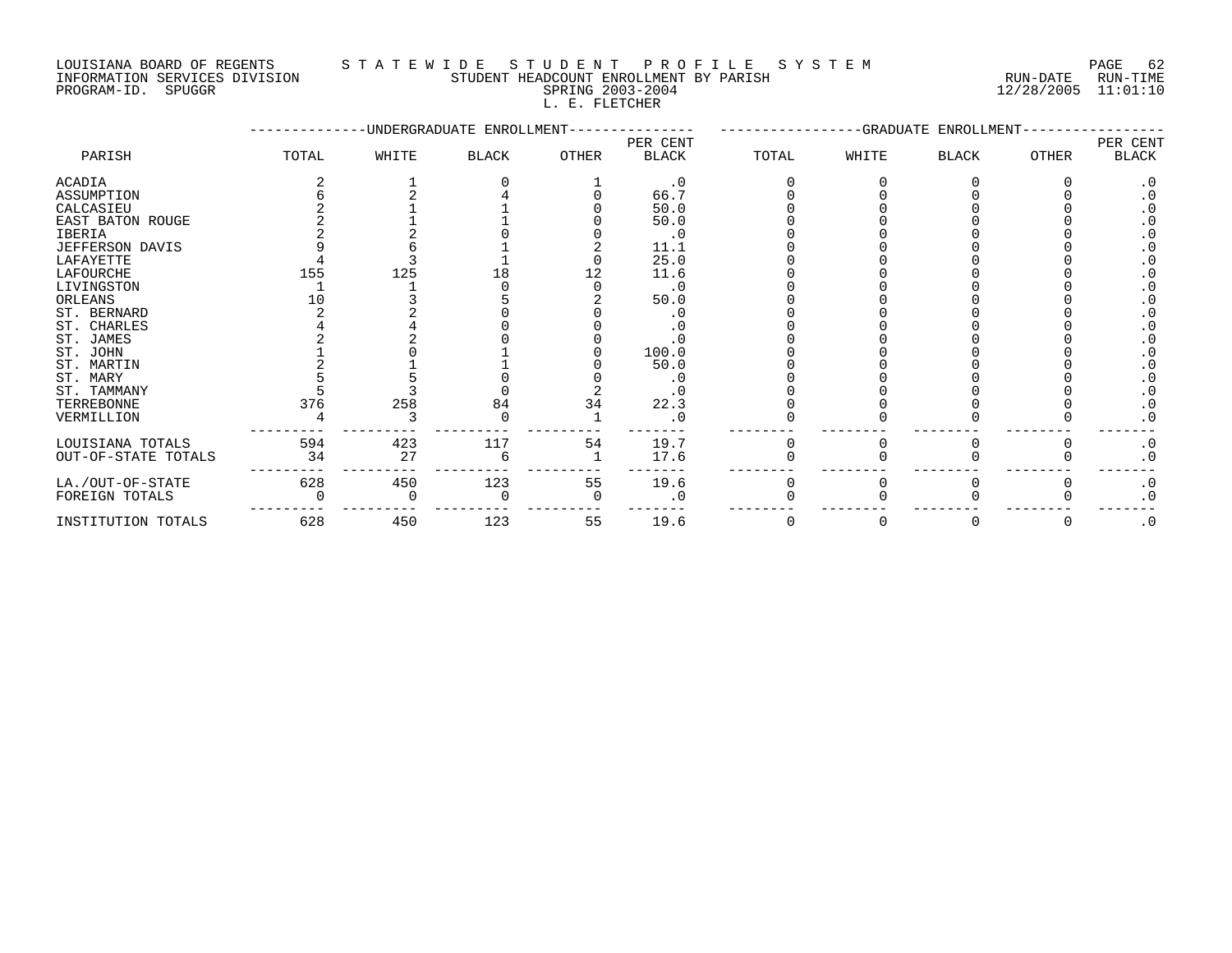#### LOUISIANA BOARD OF REGENTS STATEWIDE STUDE NT PROFILE SYSTEM PAGE 63<br>INFORMATION SERVICES DIVISION STUDENT HEADCOUNT ENROLLMENT BY PARISH NUN-DATE RUN-TIME STUDENT HEADCOUNT ENROLLMENT BY PARISH **ENROLLMENT BY PARISH RUN-DATE** RUN-TIME

L.T.C.-LAFAYETTE

PROGRAM-ID. SPUGGR SPRING 2003-2004 12/28/2005 11:01:10

|                                                                |       |       | -UNDERGRADUATE ENROLLMENT- |               | -GRADUATE ENROLLMENT- |       |        |              |       |          |
|----------------------------------------------------------------|-------|-------|----------------------------|---------------|-----------------------|-------|--------|--------------|-------|----------|
|                                                                |       |       |                            |               | PER CENT              |       |        |              |       | PER CENT |
| PARISH                                                         | TOTAL | WHITE | BLACK                      | <b>OTHER</b>  | <b>BLACK</b>          | TOTAL | WHITE  | <b>BLACK</b> | OTHER | BLACK    |
| ACADIA                                                         | 55    | 40    | 14                         |               | 25.5                  |       |        |              |       |          |
| AVOYELLES                                                      |       |       |                            |               | 100.0                 |       |        |              |       |          |
| CALCASIEU                                                      |       |       |                            |               | . 0                   |       |        |              |       |          |
| EAST BATON ROUGE                                               |       |       |                            |               | 50.0                  |       |        |              |       |          |
| EVANGELINE                                                     |       |       |                            |               | 16.7                  |       |        |              |       |          |
| IBERIA                                                         |       |       |                            |               | 15.8                  |       |        |              |       |          |
| JEFFERSON DAVIS                                                |       |       |                            |               | . 0                   |       |        |              |       |          |
| LAFAYETTE                                                      | 590   | 330   | 235                        | 25            | 39.8                  |       |        |              |       |          |
| LAFOURCHE                                                      |       |       |                            |               | . U                   |       |        |              |       |          |
| ORLEANS                                                        |       |       |                            |               | . U                   |       |        |              |       |          |
| RAPIDES                                                        |       |       |                            |               | 50.0                  |       |        |              |       |          |
| ST. CHARLES                                                    |       |       |                            |               | . ເ                   |       |        |              |       |          |
| ST. LANDRY                                                     | 61    | 30    | 30                         |               | 49.2                  |       |        |              |       |          |
| ST. MARTIN                                                     | 98    | 61    | 36                         |               | 36.7                  |       |        |              |       |          |
| ST. MARY                                                       |       |       |                            |               | 66.7                  |       |        |              |       |          |
| ST. TAMMANY                                                    |       |       |                            |               | ي .                   |       |        |              |       |          |
| TANGIPAHOA                                                     |       |       |                            |               | . U                   |       |        |              |       |          |
| VERMILLION                                                     |       | 32    |                            |               | 14.0                  |       |        |              |       |          |
| $\tau$ of $\tau$ $\tau$ and $\tau$ $\tau$ $\tau$ $\tau$ $\tau$ | 0.00  | $-10$ | 221                        | $\sim$ $\sim$ | $\cap$ $\cap$ $\cap$  |       | $\sim$ |              |       |          |

| . _ _ _ _ _ _ _ _ _ _ _                 | --  |     |     |    | ---- |  |  | $-$ |
|-----------------------------------------|-----|-----|-----|----|------|--|--|-----|
| LOUISIANA TOTALS<br>OUT-OF-STATE TOTALS | 888 |     | 331 | 38 | 37.3 |  |  |     |
| LA./OUT-OF-STATE<br>FOREIGN TOTALS      | 889 | 520 | 331 | 38 | 37.2 |  |  |     |
| INSTITUTION TOTALS                      | 889 | 520 | 331 | 38 |      |  |  |     |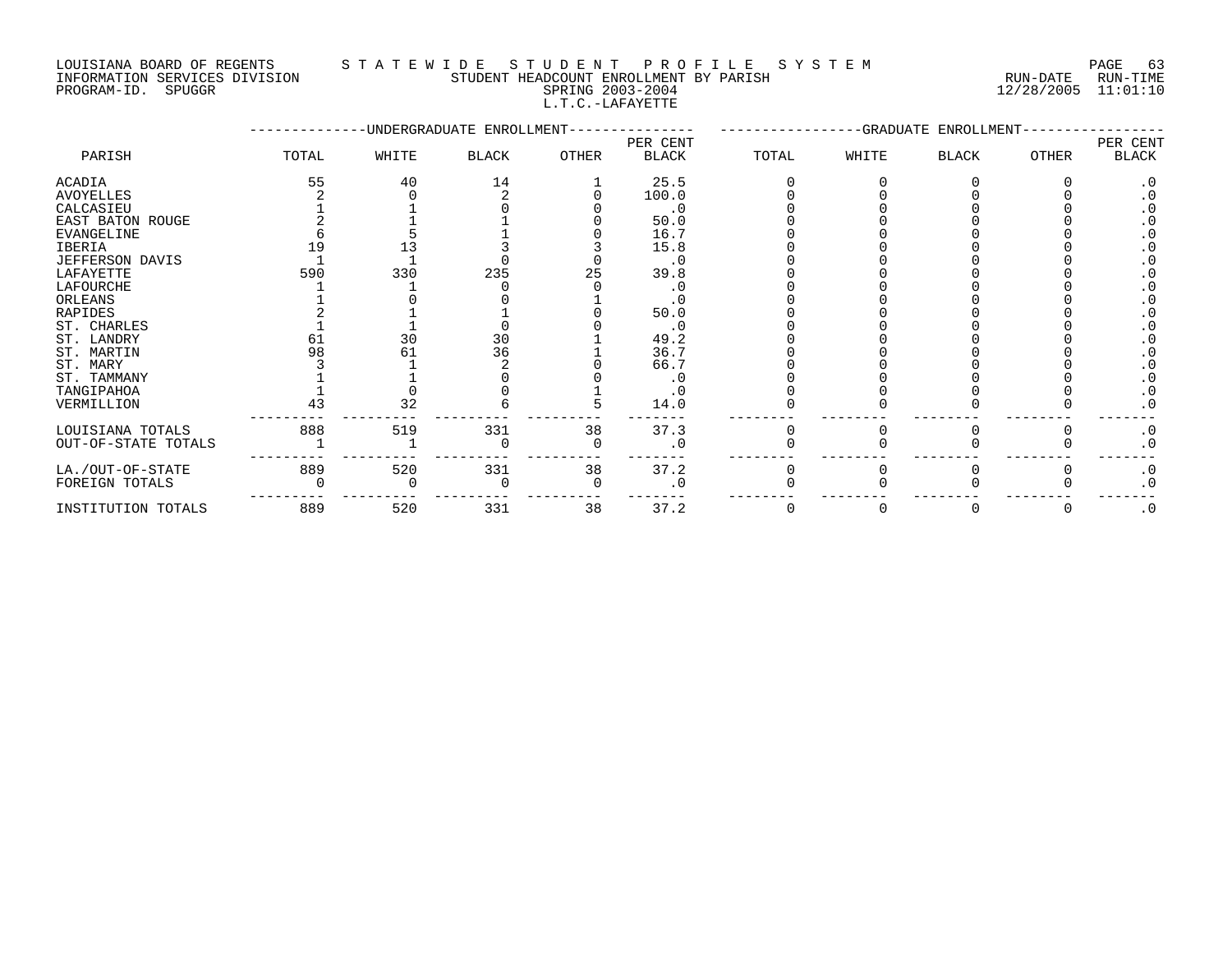#### LOUISIANA BOARD OF REGENTS STA TEWIDE STUDENT PROFILE SYSTEM NATIONAL PAGE 64 INFORMATION SERVICES DIVISION STUDENT HEADCOUNT ENROLLMENT BY PARISH RUN-DATE RUN-DATE RUN-TIME

L.T.C.-LAFOURCHE

PROGRAM-ID. SPUGGR SPRING 2003-2004 12/28/2005 11:01:10

|                     |       |       | -UNDERGRADUATE ENROLLMENT- |       | -GRADUATE ENROLLMENT- |       |       |       |       |                   |
|---------------------|-------|-------|----------------------------|-------|-----------------------|-------|-------|-------|-------|-------------------|
| PARISH              | TOTAL | WHITE | <b>BLACK</b>               | OTHER | PER CENT<br>BLACK     | TOTAL | WHITE | BLACK | OTHER | PER CENT<br>BLACK |
| ASCENSION           |       |       |                            |       | $\cdot$ 0             |       |       |       |       |                   |
| ASSUMPTION          | 28    |       |                            |       | 60.7                  |       |       |       |       |                   |
| LAFOURCHE           | 279   | 216   | 48                         |       | 17.2                  |       |       |       |       |                   |
| ST. CHARLES         |       |       |                            |       |                       |       |       |       |       |                   |
| ST. JAMES           |       |       |                            |       | 25.0                  |       |       |       |       |                   |
| ST. MARY            |       |       |                            |       | 33.3                  |       |       |       |       |                   |
| ST. TAMMANY         |       |       |                            |       | . 0                   |       |       |       |       | . 0               |
| TERREBONNE          | 42    | 28    | 10                         |       | 23.8                  |       |       |       |       | $\cdot$ 0         |
| LOUISIANA TOTALS    | 368   | 269   | 79                         | 20    | 21.5                  |       |       |       |       | . ∪               |
| OUT-OF-STATE TOTALS |       |       |                            |       | $.0 \cdot$            |       |       |       |       | . 0               |
| LA./OUT-OF-STATE    | 368   | 269   | 79                         | 20    | 21.5                  |       |       |       |       | $\cdot$ 0         |
| FOREIGN TOTALS      |       |       |                            |       | . 0                   |       |       |       |       | $\cdot$ 0         |
| INSTITUTION TOTALS  | 368   | 269   | 79                         | 20    | 21.5                  |       |       |       |       | $\cdot$ 0         |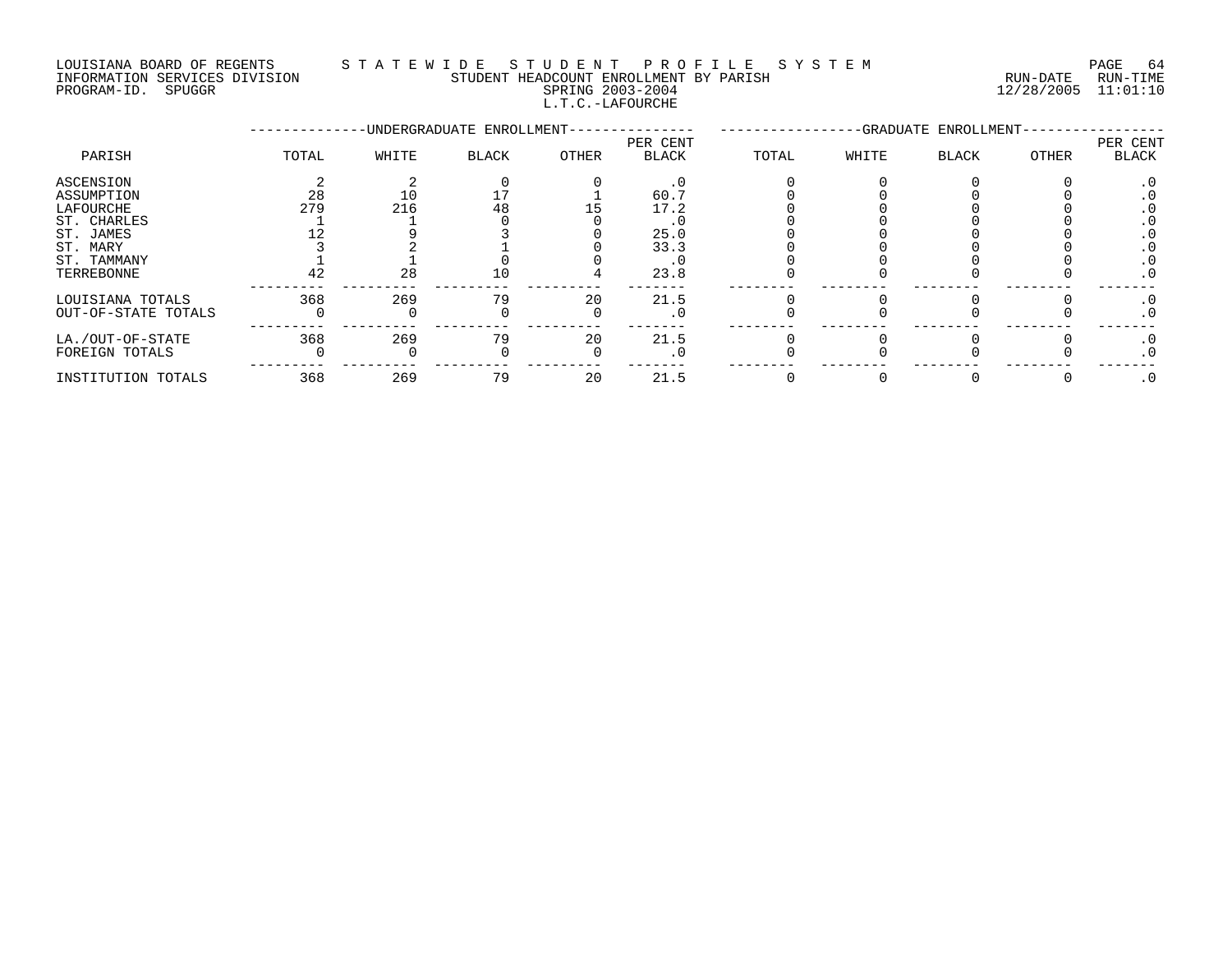#### LOUISIANA BOARD OF REGENTS S T A T E W I D E S T U D E N T P R O F I L E S Y S T E M PAGE 65 INFORMATION SERVICES DIVISION STUDENT HEADCOUNT ENROLLMENT BY PARISH RUN-DATE RUN-TIME PROGRAM-ID. SPUGGR SPRING 2003-2004 12/28/2005 11:01:10 L.T.C.-LAMAR SALTER

|                                         |           |           | -UNDERGRADUATE ENROLLMENT- |       | -GRADUATE ENROLLMENT-    |       |       |              |       |                   |
|-----------------------------------------|-----------|-----------|----------------------------|-------|--------------------------|-------|-------|--------------|-------|-------------------|
| PARISH                                  | TOTAL     | WHITE     | BLACK                      | OTHER | PER CENT<br><b>BLACK</b> | TOTAL | WHITE | <b>BLACK</b> | OTHER | PER CENT<br>BLACK |
| <b>BEAUREGARD</b><br>SABINE<br>VERNON   | 69<br>174 | 55<br>116 | 11<br>35                   | 23    | 15.9<br>20.1             |       |       |              |       | . U               |
| LOUISIANA TOTALS<br>OUT-OF-STATE TOTALS | 249       | 176       | 46                         | 27    | 18.5                     |       |       |              |       |                   |
| LA./OUT-OF-STATE<br>FOREIGN TOTALS      | 250       | 177       | 46                         | 27    | 18.4                     |       |       |              |       | . U               |
| INSTITUTION TOTALS                      | 250       | 177       | 46                         | 27    | 18.4                     |       |       |              |       |                   |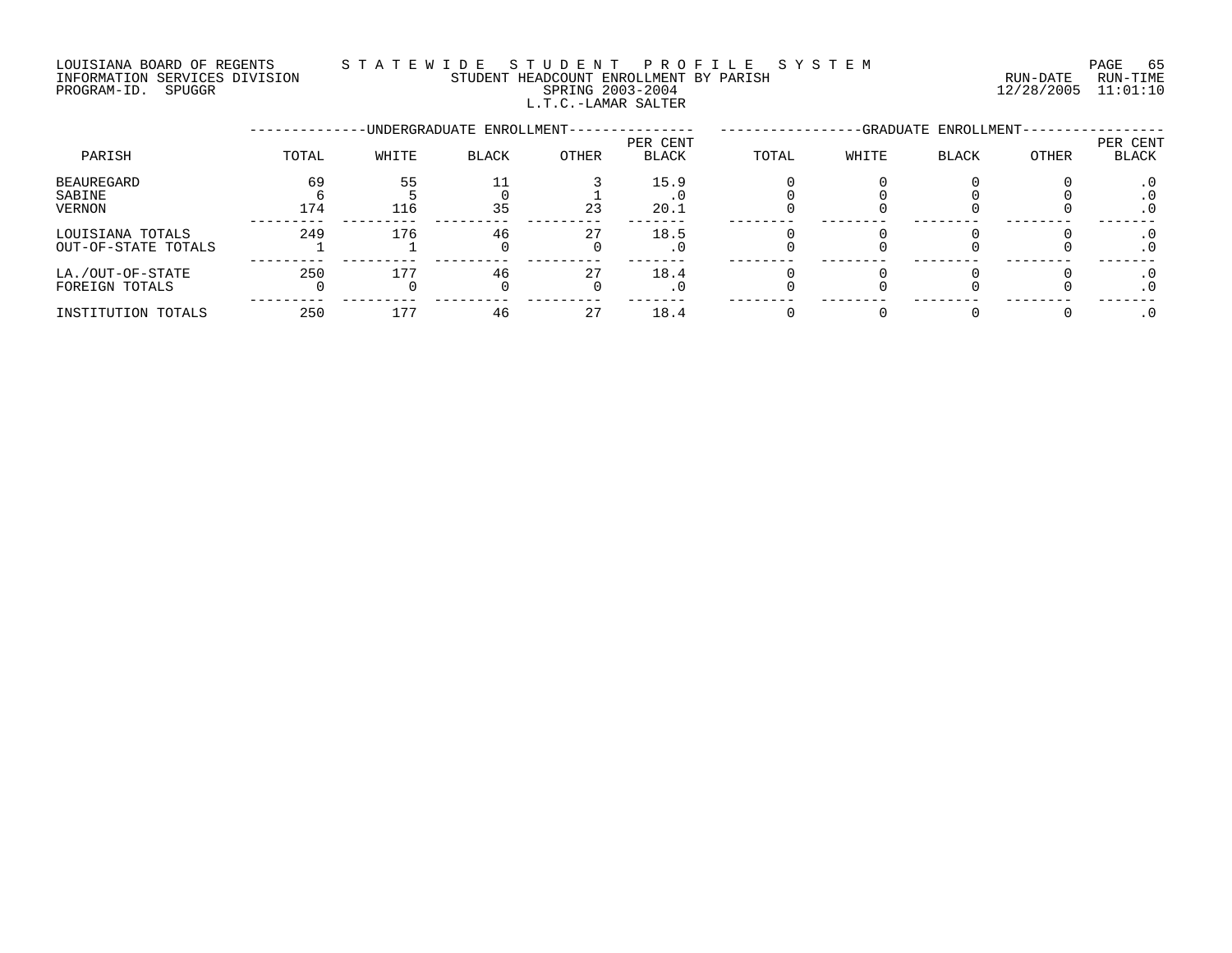### LOUISIANA BOARD OF REGENTS STATEWIDE STUDE NT PROFILE SYSTEM PAGE 66<br>INFORMATION SERVICES DIVISION STUDENT HEADCOUNT ENROLLMENT BY PARISH NUN-DATE RUN-TIME STUDENT HEADCOUNT ENROLLMENT BY PARISH

L.T.C.-MANSFIELD

PROGRAM-ID. SPUGGR SPRING 2003-2004 12/28/2005 11:01:10

|                                         |       |       | -UNDERGRADUATE ENROLLMENT- |       | -GRADUATE ENROLLMENT- |       |       |       |       |                         |
|-----------------------------------------|-------|-------|----------------------------|-------|-----------------------|-------|-------|-------|-------|-------------------------|
| PARISH                                  | TOTAL | WHITE | <b>BLACK</b>               | OTHER | PER CENT<br>BLACK     | TOTAL | WHITE | BLACK | OTHER | PER CENT<br>BLACK       |
| BOSSIER<br>DE SOTO<br>NATCHITOCHES      | 86    | 38    |                            |       | 52.3<br>50.0          |       |       |       |       |                         |
| RED RIVER<br>SABINE                     | 20    |       |                            |       | 50.0<br>25.0          |       |       |       |       | . v<br>. U<br>$\cdot$ 0 |
| LOUISIANA TOTALS<br>OUT-OF-STATE TOTALS | 111   | 53    | 52                         |       | 46.8<br>. U           |       |       |       |       | . 0                     |
| LA./OUT-OF-STATE<br>FOREIGN TOTALS      | 111   | 53    | 52                         |       | 46.8                  |       |       |       |       |                         |
| INSTITUTION TOTALS                      | 111   | 53    | 52                         |       | 46.8                  |       |       |       |       |                         |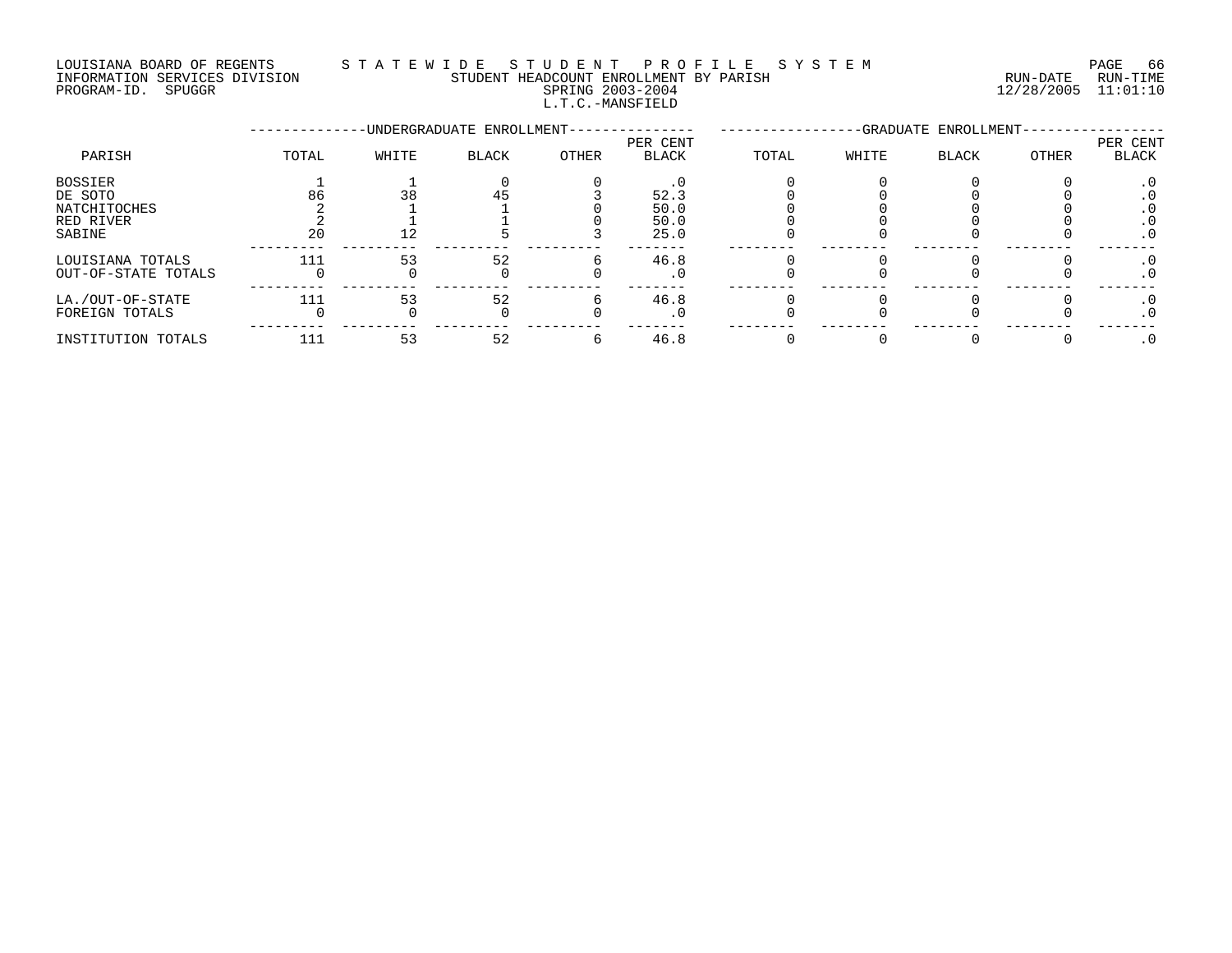#### LOUISIANA BOARD OF REGENTS S T A T E W I D E S T U D E N T P R O F I L E S Y S T E M PAGE 67 INFORMATION SERVICES DIVISION STUDENT HEADCOUNT ENROLLMENT BY PARISH RUN-DATE RUN-TIME PROGRAM-ID. SPUGGR SPRING 2003-2004 12/28/2005 11:01:10

L.T.C.-MORGAN SMITH

|                                                                          |       |           | -UNDERGRADUATE ENROLLMENT- |       | -GRADUATE ENROLLMENT     |       |       |       |       |                                |
|--------------------------------------------------------------------------|-------|-----------|----------------------------|-------|--------------------------|-------|-------|-------|-------|--------------------------------|
| PARISH                                                                   | TOTAL | WHITE     | <b>BLACK</b>               | OTHER | PER CENT<br><b>BLACK</b> | TOTAL | WHITE | BLACK | OTHER | PER CENT<br><b>BLACK</b>       |
| ACADIA<br>ALLEN<br>CALCASIEU<br>CAMERON<br>EVANGELINE<br>JEFFERSON DAVIS | 132   | 10<br>105 | 27                         |       | 9.1<br>20.5              |       |       |       |       | . U<br>. U<br>. U<br>$\cdot$ 0 |
| LOUISIANA TOTALS<br>OUT-OF-STATE TOTALS                                  | 151   | 123       | 28                         |       | 18.5                     |       |       |       |       | . 0<br>. 0                     |
| LA./OUT-OF-STATE<br>FOREIGN TOTALS                                       | 151   | 123       | 28                         |       | 18.5                     |       |       |       |       | $\cdot$ 0<br>. 0               |
| INSTITUTION TOTALS                                                       | 151   | 123       | 28                         |       | 18.5                     |       |       |       |       |                                |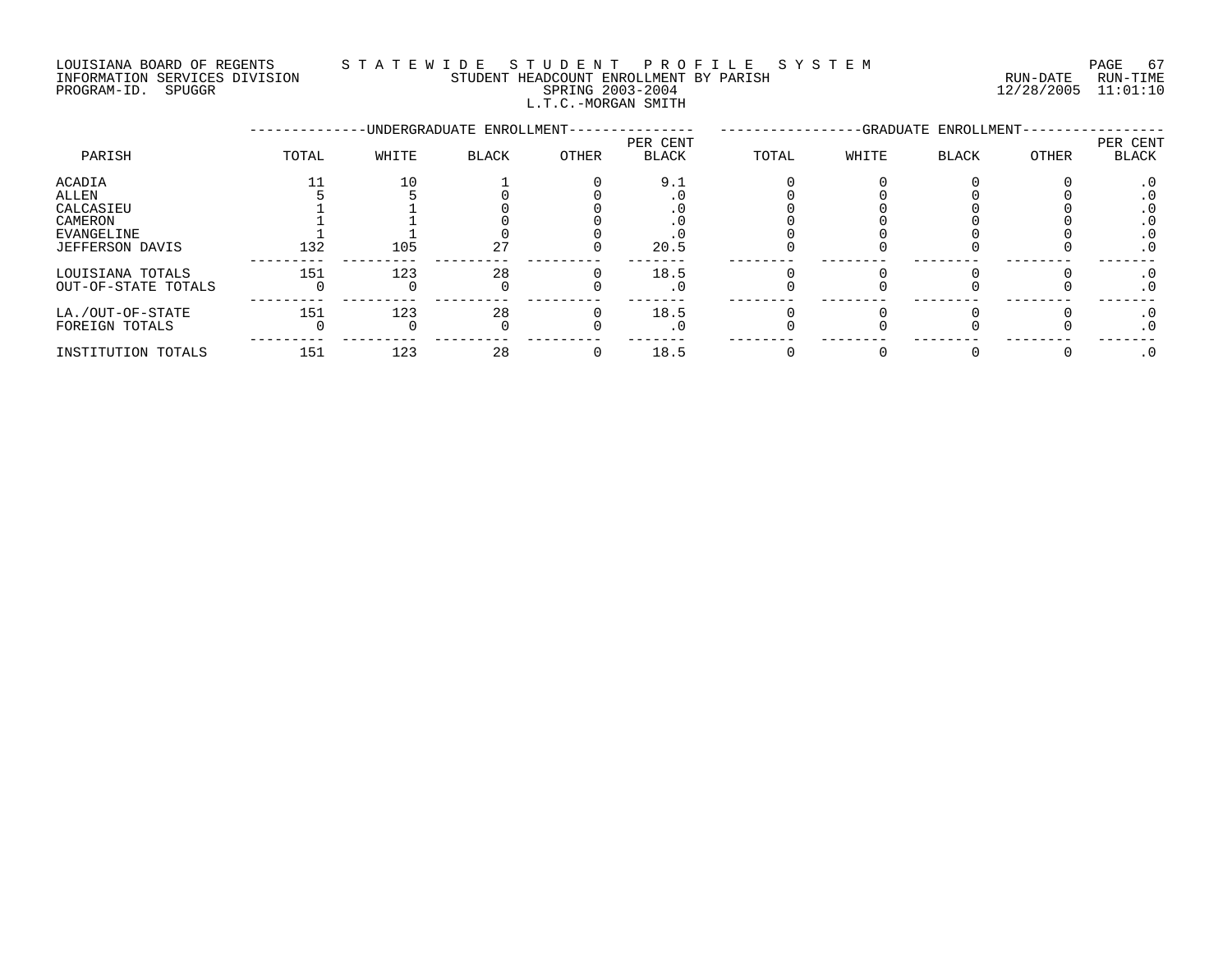#### LOUISIANA BOARD OF REGENTS STATEWIDE STUDENT PROFILE SYSTEM NAGE 68 INFORMATION SERVICES DIVISION STUDENT HEADCOUNT ENROLLMENT BY PARISH RUN-DATE RUN-TIME

|            | PAGE   |
|------------|--------|
| RUN-DATE   | RUN-TI |
| 12/28/2005 | 11:01: |

# PROGRAM-ID. SPUGGR SPRING 2003-2004 12/28/2005 11:01:10 L.T.C.-NATCHITOCHES

|                     |       |       | -UNDERGRADUATE ENROLLMENT- |       | -GRADUATE ENROLLMENT-    |       |       |              |        |                   |
|---------------------|-------|-------|----------------------------|-------|--------------------------|-------|-------|--------------|--------|-------------------|
| PARISH              | TOTAL | WHITE | <b>BLACK</b>               | OTHER | PER CENT<br><b>BLACK</b> | TOTAL | WHITE | <b>BLACK</b> | OTHER  | PER CENT<br>BLACK |
| <b>BIENVILLE</b>    |       |       |                            |       | $\cdot$ 0                |       |       |              |        | $\cdot$ 0         |
| <b>BOSSIER</b>      |       |       |                            |       | $\cdot$ 0                |       |       |              |        |                   |
| CADDO               |       |       |                            |       | 80.0                     |       |       |              |        |                   |
| DE SOTO             |       |       |                            |       | 25.0                     |       |       |              |        |                   |
| EAST CARROLL        |       |       |                            |       | . 0                      |       |       |              |        |                   |
| GRANT               |       |       |                            |       | 33.3                     |       |       |              |        |                   |
| JACKSON             |       |       |                            |       | . 0                      |       |       |              |        |                   |
| NATCHITOCHES        | 296   | 127   | 155                        | L 4   | 52.4                     |       |       |              |        |                   |
| RAPIDES             |       |       |                            |       | 16.7                     |       |       |              |        |                   |
| RED RIVER           |       | 12    |                            |       | 23.5                     |       |       |              |        |                   |
| RICHLAND            |       |       |                            |       | . 0                      |       |       |              |        |                   |
| SABINE              |       |       |                            |       | 18.8                     |       |       |              |        |                   |
| TENSAS              |       |       |                            |       |                          |       |       |              |        |                   |
| UNION               |       |       |                            |       |                          |       |       |              |        |                   |
| <b>VERNON</b>       |       |       |                            |       |                          |       |       |              |        |                   |
| WEST CARROLL        |       |       |                            |       |                          |       |       |              |        |                   |
| WEST FELICIANA      |       |       |                            |       |                          |       |       |              |        | $\cdot$ 0         |
| WINN                | 35    | 16    |                            |       | 48.6                     |       |       |              |        | . 0               |
| LOUISIANA TOTALS    | 398   | 183   | 186                        | 29    | 46.7                     |       |       |              |        | $\cdot$ 0         |
| OUT-OF-STATE TOTALS |       |       |                            |       | $\cdot$ 0                |       |       |              |        | $\cdot$ 0         |
| LA./OUT-OF-STATE    | 398   | 183   | 186                        | 29    | 46.7                     |       |       |              |        | $\cdot$ 0         |
| FOREIGN TOTALS      |       |       |                            |       | $\overline{0}$           |       |       |              |        | $\cdot$ 0         |
| INSTITUTION TOTALS  | 398   | 183   | 186                        | 29    | 46.7                     |       |       |              | $\cup$ | $\cdot$ 0         |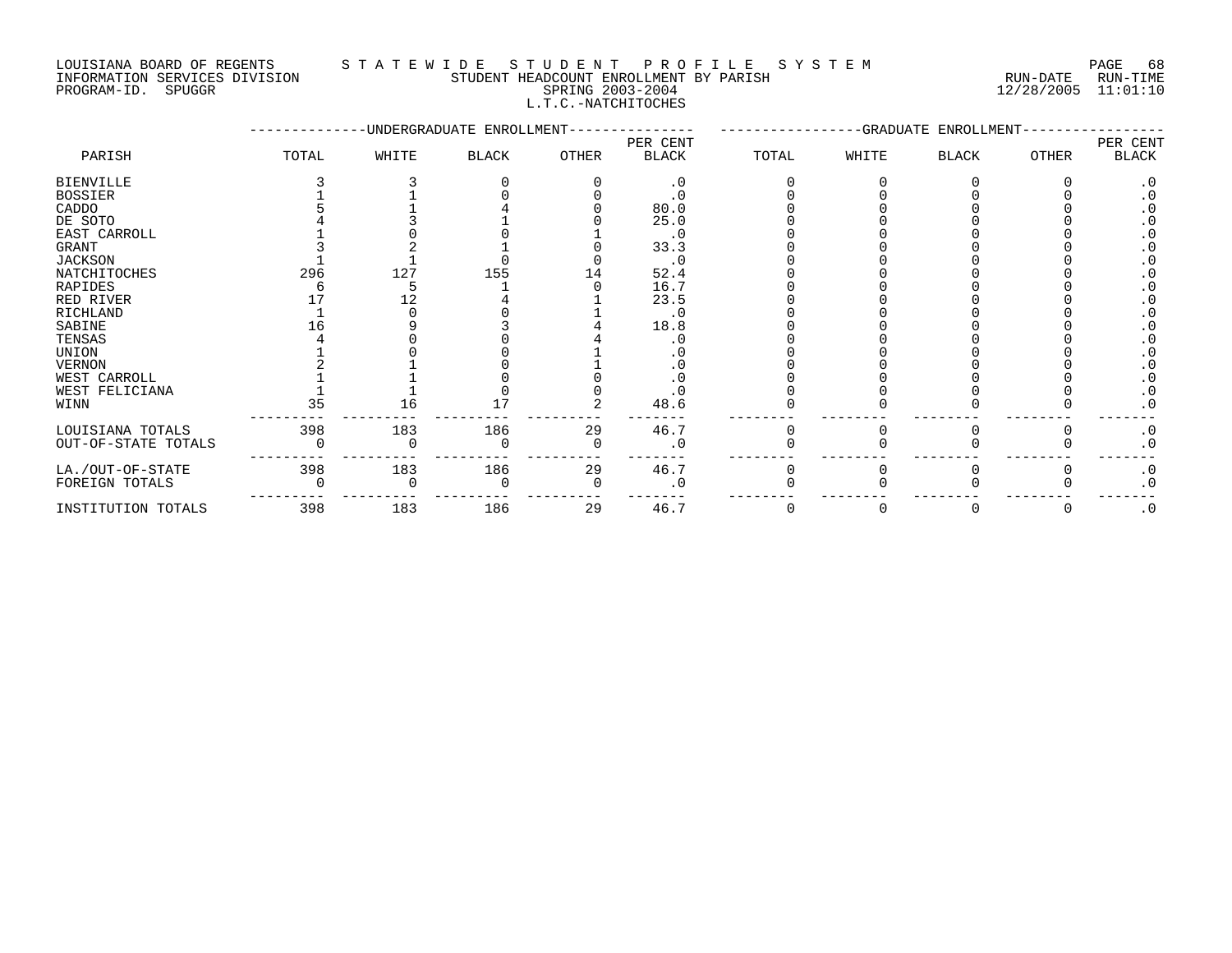#### LOUISIANA BOARD OF REGENTS S T A T E W I D E S T U D E N T P R O F I L E S Y S T E M PAGE 69 INFORMATION SERVICES DIVISION STUDENT HEADCOUNT ENROLLMENT BY PARISH RUN-DATE RUN-TIME PROGRAM-ID. SPUGGR SPRING 2003-2004 12/28/2005 11:01:10

L.T.C.-NORTH CENTRAL

|                     |       |       | -UNDERGRADUATE ENROLLMENT- | -GRADUATE ENROLLMENT- |                          |       |       |              |       |                   |
|---------------------|-------|-------|----------------------------|-----------------------|--------------------------|-------|-------|--------------|-------|-------------------|
| PARISH              | TOTAL | WHITE | <b>BLACK</b>               | OTHER                 | PER CENT<br><b>BLACK</b> | TOTAL | WHITE | <b>BLACK</b> | OTHER | PER CENT<br>BLACK |
| JACKSON             |       |       |                            |                       |                          |       |       |              |       | $\cdot$ 0         |
| LINCOLN             |       |       |                            |                       | 75.0                     |       |       |              |       |                   |
| MOREHOUSE           |       |       |                            |                       | 50.0                     |       |       |              |       | . v               |
| OUACHITA            |       |       |                            |                       |                          |       |       |              |       | . U               |
| UNION               | 157   | 83    | 73                         |                       | 46.5                     |       |       |              |       | $\cdot$ 0         |
| LOUISIANA TOTALS    | 174   | 90    | 83                         |                       | 47.7                     |       |       |              |       |                   |
| OUT-OF-STATE TOTALS |       |       |                            |                       | $\cdot$ 0                |       |       |              |       | $\cdot$ 0         |
| LA./OUT-OF-STATE    | 174   | 90    | 83                         |                       | 47.7                     |       |       |              |       |                   |
| FOREIGN TOTALS      |       |       |                            |                       | . U                      |       |       |              |       | . U               |
| INSTITUTION TOTALS  | 174   | 90    | 83                         |                       | 47.7                     |       |       |              |       |                   |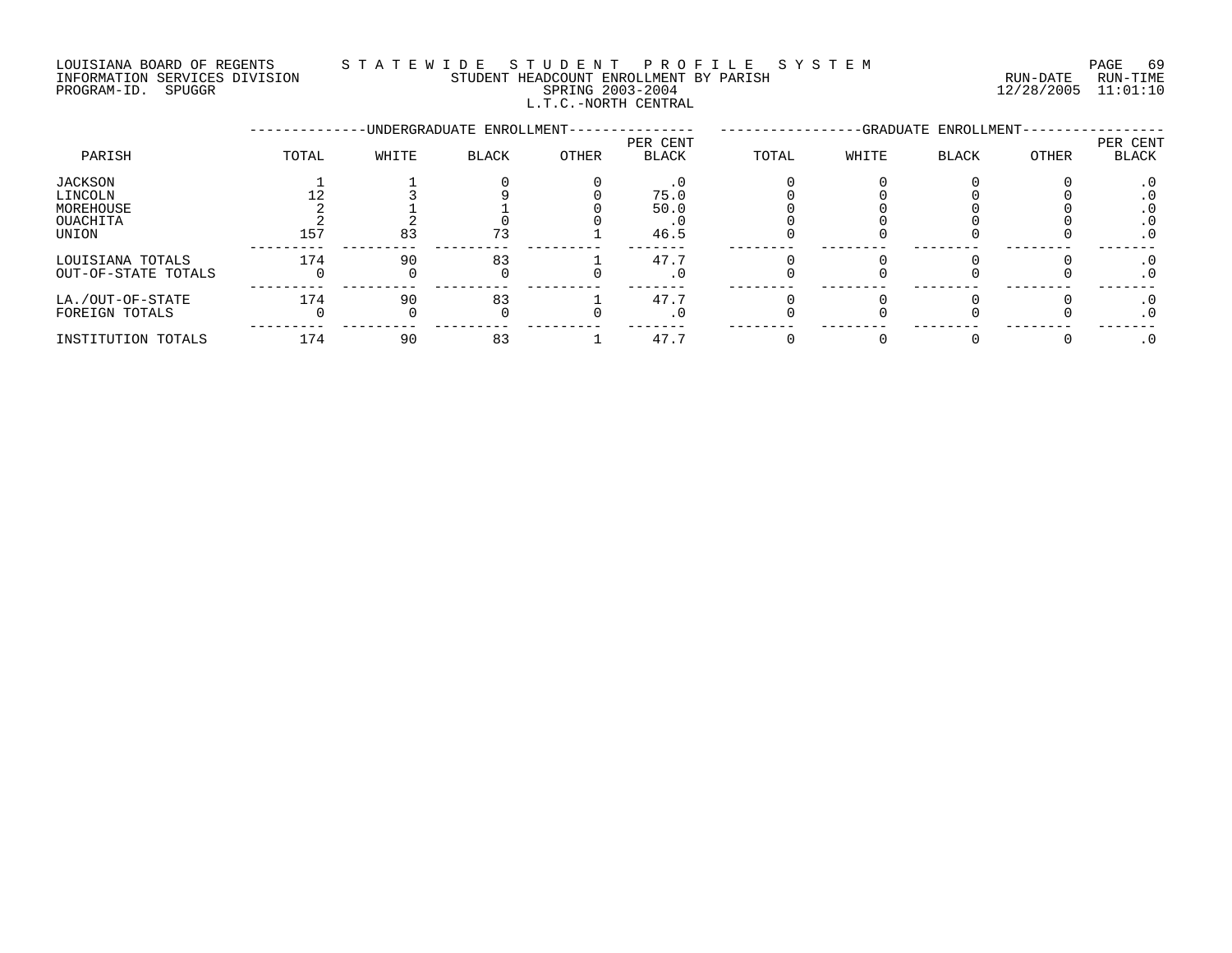#### LOUISIANA BOARD OF REGENTS S T A T E W I D E S T U D E N T P R O F I L E S Y S T E M PAGE 70

|             | РA |
|-------------|----|
| RUN-DATE    | R۱ |
| 1.21001200E |    |

#### INFORMATION SERVICES DIVISION STUDENT HEADCOUNT ENROLLMENT BY PARISH RUN-DATE RUN-TIME PROGRAM-ID. SPUGGR SPRING 2003-2004 12/28/2005 11:01:10 L.T.C.-NORTHEAST

|                     |       |       | -UNDERGRADUATE ENROLLMENT- | -GRADUATE ENROLLMENT- |                          |       |       |              |       |                   |
|---------------------|-------|-------|----------------------------|-----------------------|--------------------------|-------|-------|--------------|-------|-------------------|
| PARISH              | TOTAL | WHITE | <b>BLACK</b>               | OTHER                 | PER CENT<br><b>BLACK</b> | TOTAL | WHITE | <b>BLACK</b> | OTHER | PER CENT<br>BLACK |
| <b>BOSSIER</b>      |       |       |                            |                       | . 0                      |       |       |              |       | . 0               |
| CADDO               |       |       |                            |                       |                          |       |       |              |       |                   |
| CALDWELL            |       | 29    |                            |                       | 19.4                     |       |       |              |       |                   |
| CATAHOULA           |       |       |                            |                       |                          |       |       |              |       |                   |
| CONCORDIA           |       |       |                            |                       |                          |       |       |              |       |                   |
| EAST CARROLL        |       |       |                            |                       |                          |       |       |              |       |                   |
| FRANKLIN            | 195   | 138   |                            |                       | 29.2                     |       |       |              |       |                   |
| GRANT               |       |       |                            |                       |                          |       |       |              |       |                   |
| <b>JACKSON</b>      |       |       |                            |                       |                          |       |       |              |       |                   |
| MADISON             |       |       |                            |                       |                          |       |       |              |       |                   |
| MOREHOUSE           |       |       |                            |                       |                          |       |       |              |       |                   |
| OUACHITA            |       |       |                            |                       |                          |       |       |              |       |                   |
| RICHLAND            | 61    | 30    | 30                         |                       | 49.2                     |       |       |              |       |                   |
| TENSAS              |       |       |                            |                       | 54.5                     |       |       |              |       |                   |
| WEST BATON ROUGE    |       |       |                            |                       | $\cdot$ 0                |       |       |              |       | $\cdot$ 0         |
| LOUISIANA TOTALS    | 324   | 223   | 100                        |                       | 30.9                     |       |       |              |       | $\cdot$ 0         |
| OUT-OF-STATE TOTALS |       |       |                            |                       | 25.0                     |       |       |              |       | $\cdot$ 0         |
| LA./OUT-OF-STATE    | 328   | 226   | 101                        |                       | 30.8                     |       |       |              |       | $\cdot$ 0         |
| FOREIGN TOTALS      |       |       |                            |                       | . 0                      |       |       |              |       | $\cdot$ 0         |
| INSTITUTION TOTALS  | 328   | 226   | 101                        |                       | 30.8                     |       |       |              |       | $\cdot$ 0         |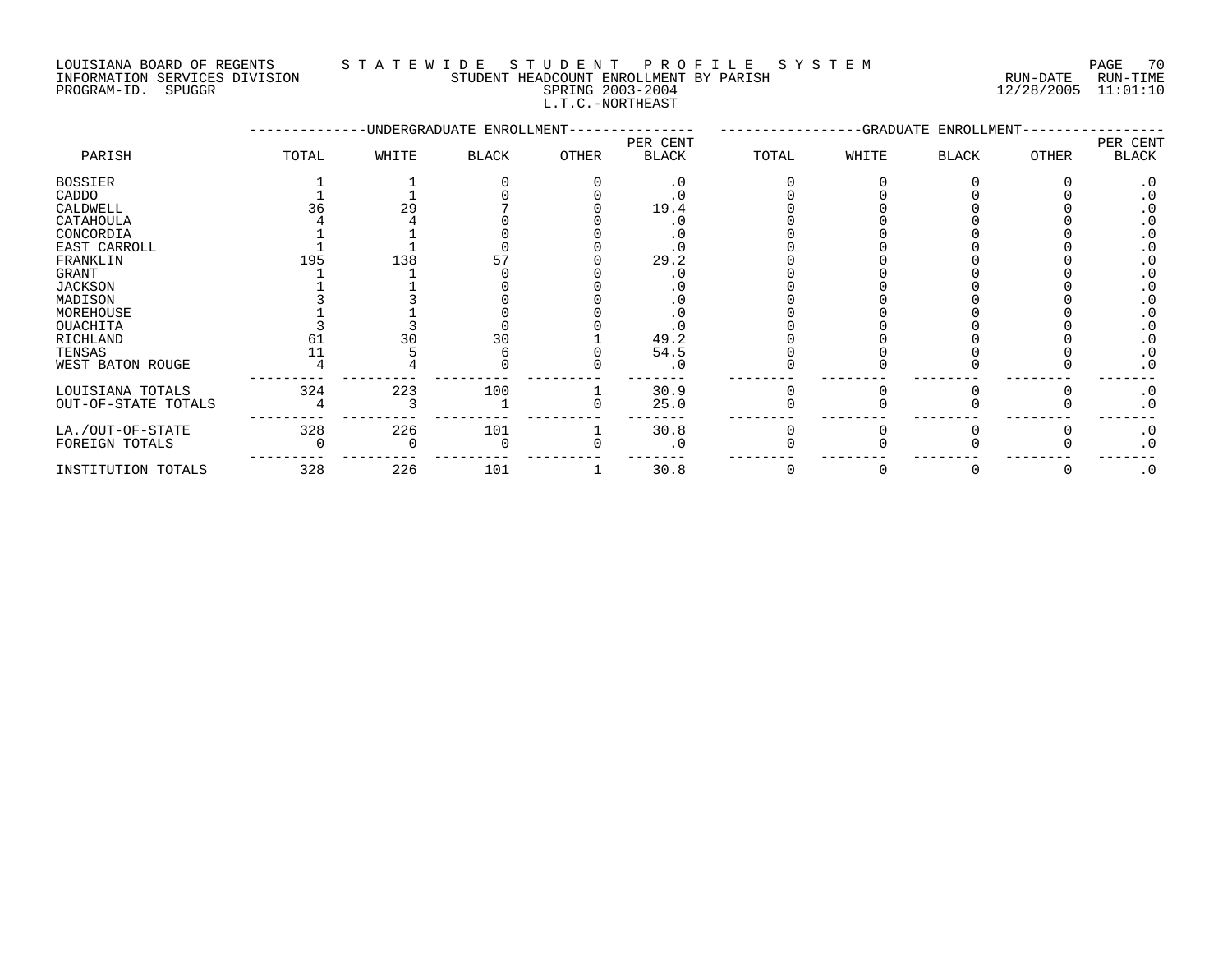#### LOUISIANA BOARD OF REGENTS STATEWIDE STUDENT PROFILE SYSTEM PAGE 71<br>INFORMATION SERVICES DIVISION STUDENT HEADCOUNT ENROLLMENT BY PARISH NUN-DATE RUN-TIME STUDENT HEADCOUNT ENROLLMENT BY PARISH **EXAMPLE SERVICES ASSESSED AT A STATE RUN**-TIME

L.T.C.-NORTHWEST

PROGRAM-ID. SPUGGR SPRING 2003-2004 12/28/2005 11:01:10

|                     |       |       | -UNDERGRADUATE ENROLLMENT- |       | -GRADUATE ENROLLMENT-    |       |       |       |              |                   |
|---------------------|-------|-------|----------------------------|-------|--------------------------|-------|-------|-------|--------------|-------------------|
| PARISH              | TOTAL | WHITE | <b>BLACK</b>               | OTHER | PER CENT<br><b>BLACK</b> | TOTAL | WHITE | BLACK | <b>OTHER</b> | PER CENT<br>BLACK |
| BIENVILLE           | 78    | 40    | 34                         |       | 43.6                     |       |       |       |              |                   |
| BOSSIER             |       |       |                            |       | 33.3                     |       |       |       |              |                   |
| CADDO               |       |       |                            |       | 50.0                     |       |       |       |              |                   |
| CALDWELL            |       |       |                            |       | $\cdot$ 0                |       |       |       |              |                   |
| CLAIBORNE           | 254   | 99    | 148                        |       | 58.3                     |       |       |       |              |                   |
| DE SOTO             |       |       |                            |       |                          |       |       |       |              |                   |
| JACKSON             |       |       |                            |       |                          |       |       |       |              |                   |
| LINCOLN             |       |       |                            |       | 33.3                     |       |       |       |              |                   |
| NATCHITOCHES        |       |       |                            |       |                          |       |       |       |              |                   |
| RED RIVER           |       |       |                            |       |                          |       |       |       |              |                   |
| WASHINGTON          |       |       |                            |       |                          |       |       |       |              |                   |
| WEST CARROLL        | 386   | 224   | 144                        | 18    | 37.3                     |       |       |       |              |                   |
| WINN                |       |       |                            |       |                          |       |       |       |              | $\cdot$ 0         |
| LOUISIANA TOTALS    | 752   | 389   | 333                        | 30    | 44.3                     |       |       |       |              | $\cdot$ 0         |
| OUT-OF-STATE TOTALS | 12    | 12    |                            |       |                          |       |       |       |              | $\cdot$ 0         |
| LA./OUT-OF-STATE    | 764   | 401   | 333                        | 30    | 43.6                     |       |       |       |              | $\cdot$ 0         |
| FOREIGN TOTALS      |       |       |                            |       |                          |       |       |       |              | $\cdot$ 0         |
|                     |       |       |                            |       |                          |       |       |       |              |                   |

INSTITUTION TOTALS 764 401 333 30 43.6 0 0 0 0 .0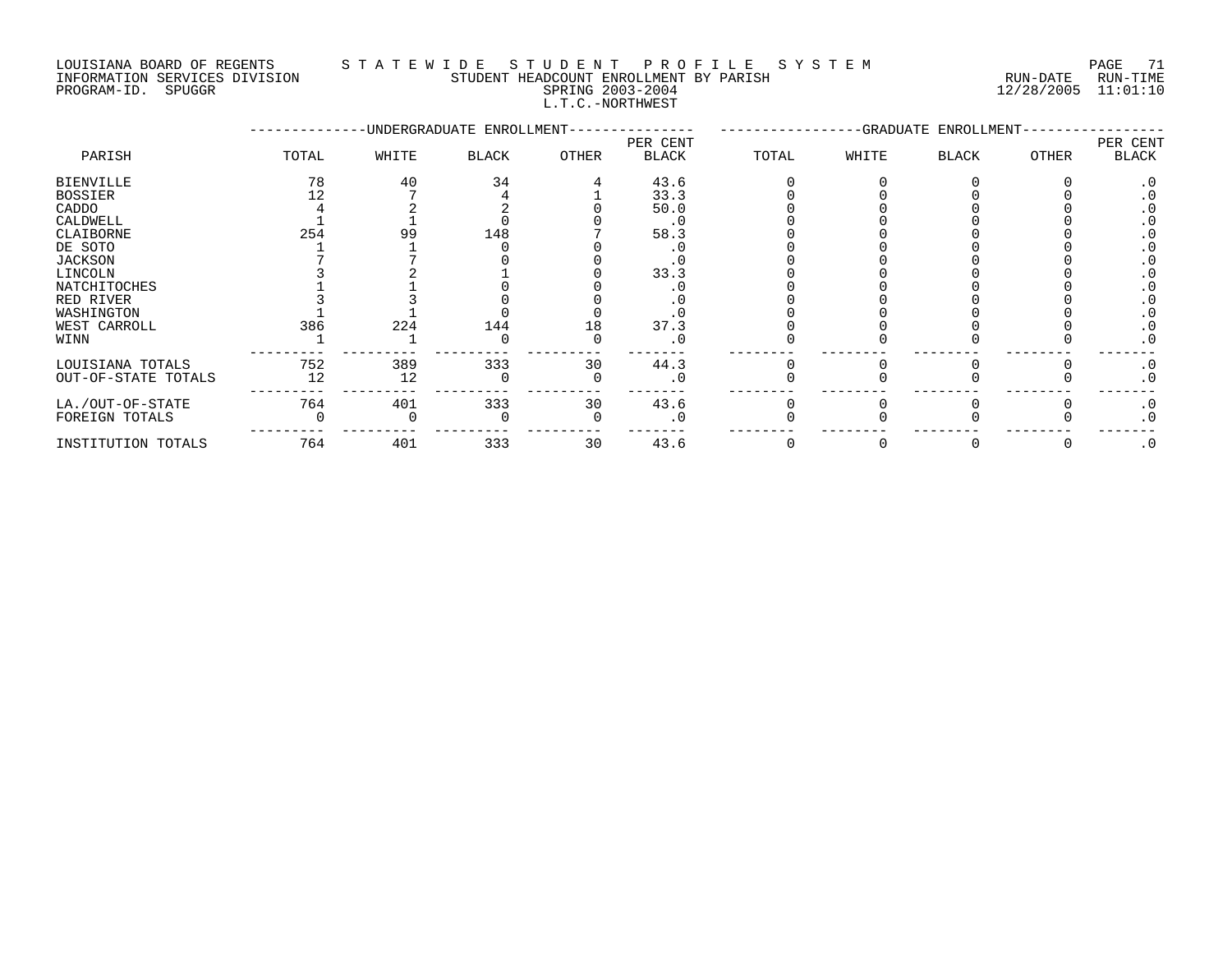## LOUISIANA BOARD OF REGENTS S T A T E W I D E S T U D E N T P R O F I L E S Y S T E M PAGE 72

INFORMATION SERVICES DIVISION STUDENT HEADCOUNT ENROLLMENT BY PARISH RUN-DATE RUN-TIME INFORMATION SERVICES DIVISION CONSUMENT HEADCOUNT ENROLLMENT BY PARISH THE SUN-DATE RUN-TIME RUN-TIME RUN-TIME<br>PROGRAM-ID. SPUGGR SPUGGR SPRING 2003-2004 L.T.C.-OAKDALE

--------------UNDERGRADUATE ENROLLMENT--------------- -----------------GRADUATE ENROLLMENT----------------- PER CENT PER CENT PARISH TOTAL WHITE BLACK OTHER BLACK TOTAL WHITE BLACK OTHER BLACK ALLEN 162 74 69 19 42.6 0 0 0 0 .0 AVOYELLES 21 13 4 4 19.0 0 0 0 0 .0 BEAUREGARD 18 5 5 8 27.8 0 0 0 0 .0 CALCASIEU 18 4 12 2 66.7 0 0 0 0 .0 EVANGELINE 9 8 1 0 11.1 0 0 0 0 .0 JEFFERSON 1 1 0 0 .0 0 0 0 0 .0 JEFFERSON DAVIS 1 1 0 0 .0 0 0 0 0 .0 RAPIDES 30 18 9 3 30.0 0 0 0 0 .0 SABINE 1 0 1 0 100.0 0 0 0 0 .0 ST. LANDRY 4 2 2 0 50.0 0 0 0 0 .0 TENSAS 1 1 0 0 .0 0 0 0 0 .0 VERNON 20 16 3 1 15.0 0 0 0 0 .0 --------- --------- --------- --------- ------- -------- -------- -------- -------- ------- LOUISIANA TOTALS 286 143 106 37 37.1 0 0 0 0 .0 OUT-OF-STATE TOTALS 0 0 0 0 .0 0 0 0 0 .0 --------- --------- --------- --------- ------- -------- -------- -------- -------- ------- LA./OUT-OF-STATE 286 143 106 37 37.1 0 0 0 0 .0 FOREIGN TOTALS 0 0 0 0 .0 0 0 0 0 .0 --------- --------- --------- --------- ------- -------- -------- -------- -------- ------- INSTITUTION TOTALS 286 143 106 37 37.1 0 0 0 0 .0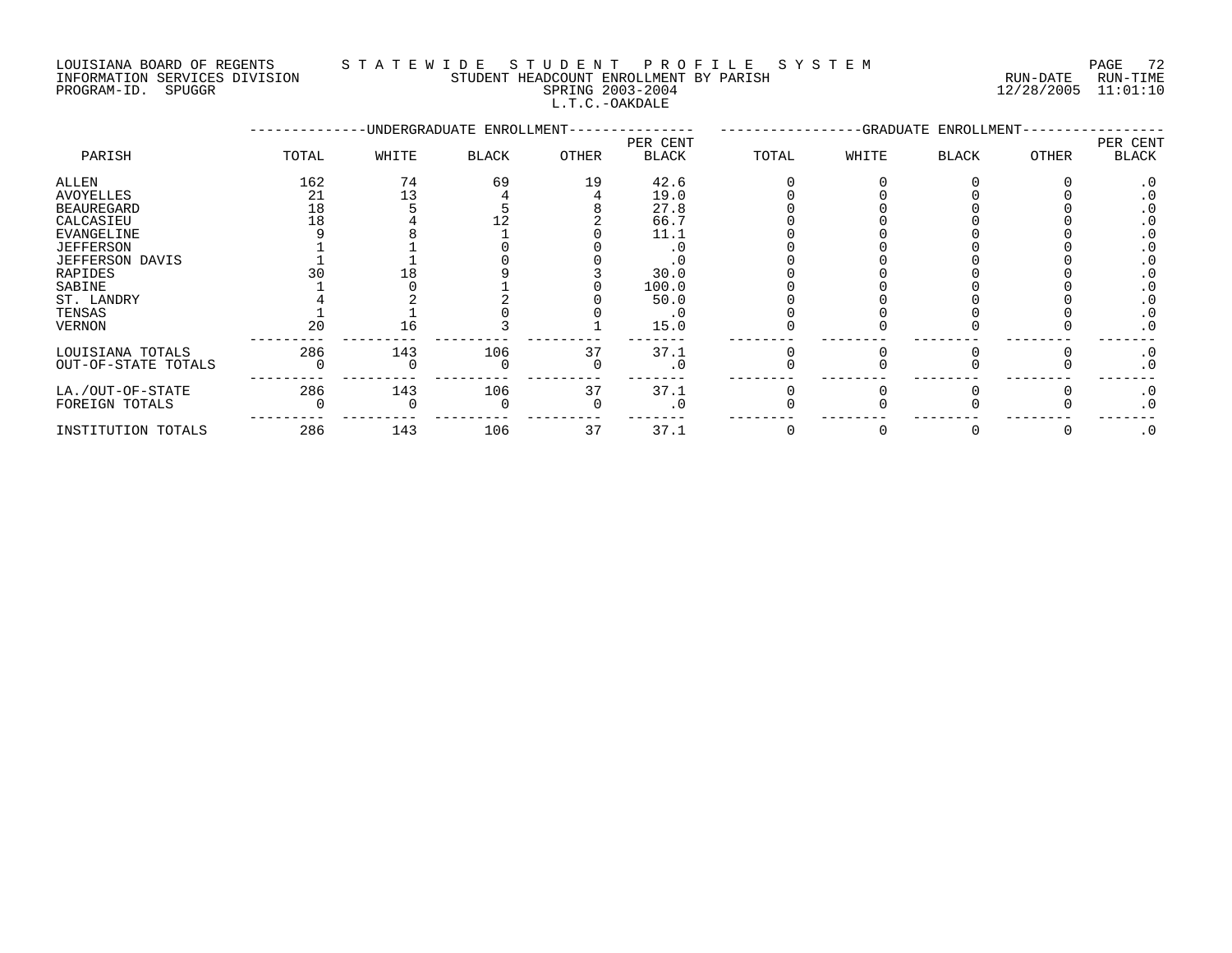#### LOUISIANA BOARD OF REGENTS S T A T E W I D E S T U D E N T P R O F I L E S Y S T E M PAGE 73 INFORMATION SERVICES DIVISION STUDENT HEADCOUNT ENROLLMENT BY PARISH RUN-DATE RUN-TIME PROGRAM-ID. SPUGGR SPRING 2003-2004 12/28/2005 11:01:10 L.T.C.-RIVER PARISHES

|                     |       |       | -UNDERGRADUATE ENROLLMENT- | -GRADUATE ENROLLMENT- |                          |       |       |       |       |                          |
|---------------------|-------|-------|----------------------------|-----------------------|--------------------------|-------|-------|-------|-------|--------------------------|
| PARISH              | TOTAL | WHITE | <b>BLACK</b>               | <b>OTHER</b>          | PER CENT<br><b>BLACK</b> | TOTAL | WHITE | BLACK | OTHER | PER CENT<br><b>BLACK</b> |
| ASCENSION           |       | 13    |                            |                       | 17.6                     |       |       |       |       |                          |
| ASSUMPTION          |       |       |                            |                       | 100.0                    |       |       |       |       |                          |
| JEFFERSON           |       |       |                            |                       | 100.0                    |       |       |       |       |                          |
| LAFAYETTE           |       |       |                            |                       |                          |       |       |       |       |                          |
| LAFOURCHE           |       |       |                            |                       |                          |       |       |       |       |                          |
| ORLEANS             |       |       |                            |                       |                          |       |       |       |       |                          |
| ST. BERNARD         |       |       |                            |                       | . 0                      |       |       |       |       |                          |
| ST. CHARLES         |       | 36    | 11                         |                       | 23.4                     |       |       |       |       |                          |
| ST. JAMES           | 95    | 61    | 33                         |                       | 34.7                     |       |       |       |       |                          |
| ST. JOHN            | 131   | 77    | 51                         |                       | 38.9                     |       |       |       |       | . 0                      |
| TANGIPAHOA          |       |       |                            |                       | . 0                      |       |       |       |       | . 0                      |
| TERREBONNE          |       |       |                            |                       | . 0                      |       |       |       |       | $\cdot$ 0                |
| LOUISIANA TOTALS    | 310   | 202   | 103                        |                       | 33.2                     |       |       |       |       | $\cdot$ 0                |
| OUT-OF-STATE TOTALS |       |       |                            |                       | . 0                      |       |       |       |       | . 0                      |
| LA./OUT-OF-STATE    | 310   | 202   | 103                        | 5                     | 33.2                     |       |       |       |       | $\cdot$ 0                |
| FOREIGN TOTALS      |       |       |                            |                       | $\cdot$ 0                |       |       |       |       | . 0                      |
| INSTITUTION TOTALS  | 310   | 202   | 103                        |                       | 33.2                     |       |       |       |       | $\cdot$ 0                |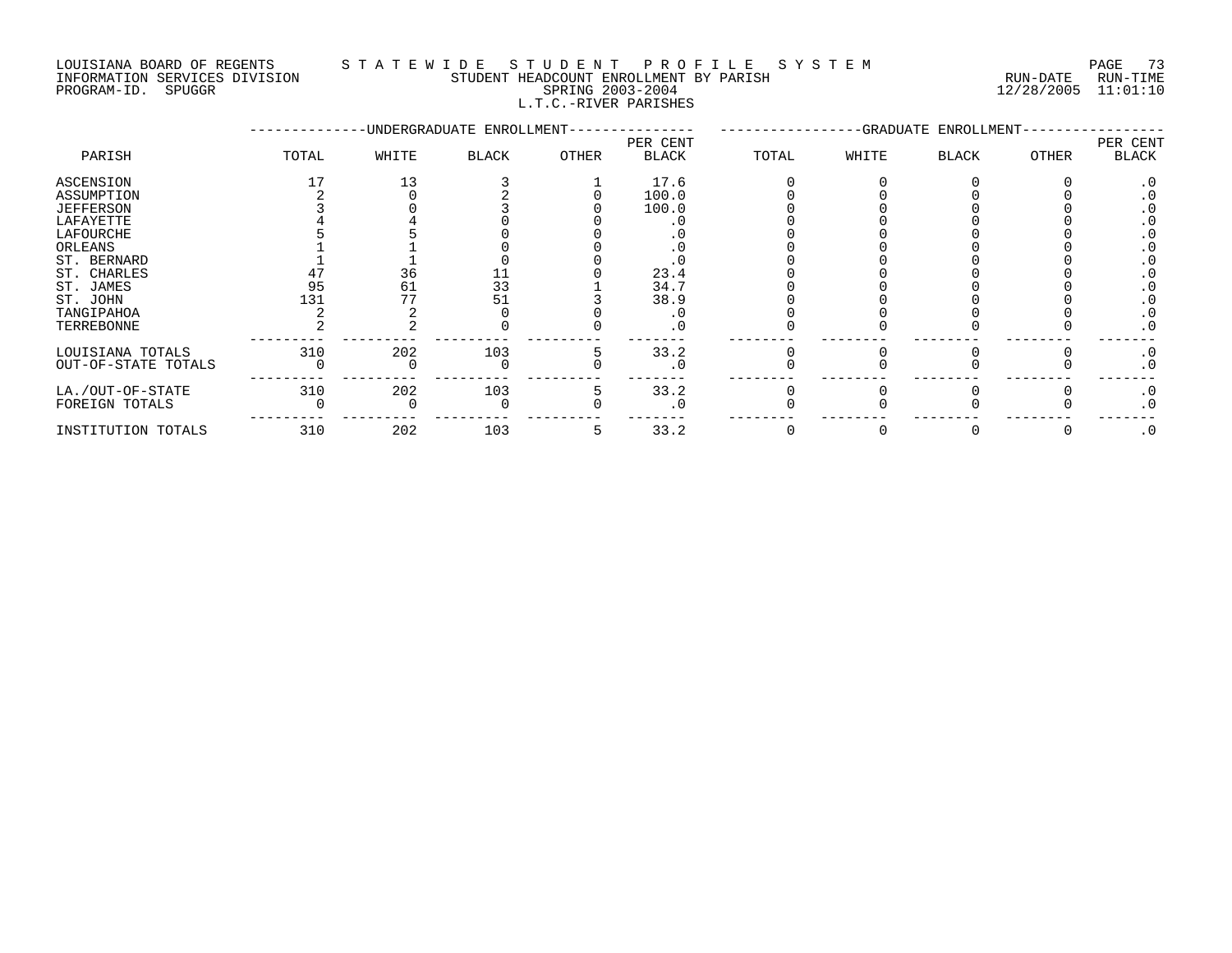#### LOUISIANA BOARD OF REGENTS STATEWIDE STUDE NT PROFILE SYSTEM PAGE 74<br>INFORMATION SERVICES DIVISION STUDENT HEADCOUNT ENROLLMENT BY PARISH STUDENT HON-DATE RUN-TIME STUDENT HEADCOUNT ENROLLMENT BY PARISH

ENFORMATION SERVICES DIVISION CONTRACTOR TERRORISMONT ENROLLMENT BY PARISH CONTRACTOR SPRING 2003-2004 2003-2004<br>PROGRAM-ID. SPUGGR PROGRAM-ID. SPUGGR

PARISH TOTAL WHITE

|                          |        |                                         | DIRINU 2009 2001<br>L.T.C.-RUSTON |                          |        |        |                                    | $\pm 2$ , $\pm 0$ , $\pm 0$ |                   |  |
|--------------------------|--------|-----------------------------------------|-----------------------------------|--------------------------|--------|--------|------------------------------------|-----------------------------|-------------------|--|
|                          |        | -UNDERGRADUATE ENROLLMENT-------------- |                                   |                          |        |        | -GRADUATE ENROLLMENT-------------- |                             |                   |  |
| TOTAL                    | WHITE  | <b>BLACK</b>                            | OTHER                             | PER CENT<br><b>BLACK</b> | TOTAL  | WHITE  | <b>BLACK</b>                       | OTHER                       | PER CENT<br>BLACK |  |
| $\overline{\phantom{0}}$ | $\sim$ |                                         | $\sim$                            | 66.7<br>$\sim$ $\sim$    | $\sim$ | $\sim$ | $\sim$                             |                             |                   |  |

| BIENVILLE                               |     |    | 66.7        |  |  |     |
|-----------------------------------------|-----|----|-------------|--|--|-----|
| CLAIBORNE                               |     |    | 33.3        |  |  |     |
| JACKSON                                 |     |    | 40.5        |  |  |     |
| LINCOLN                                 |     |    | 55.4        |  |  |     |
| NATCHITOCHES                            |     |    |             |  |  |     |
| OUACHITA                                |     |    |             |  |  |     |
| UNION                                   |     |    |             |  |  |     |
| WINN                                    |     |    | . .         |  |  | . ∪ |
| LOUISIANA TOTALS<br>OUT-OF-STATE TOTALS | 161 | 70 | 49.1<br>. ∪ |  |  |     |
| LA./OUT-OF-STATE<br>FOREIGN TOTALS      | 161 |    | 49.1        |  |  |     |
| INSTITUTION TOTALS                      | 161 | 79 | 49.1        |  |  |     |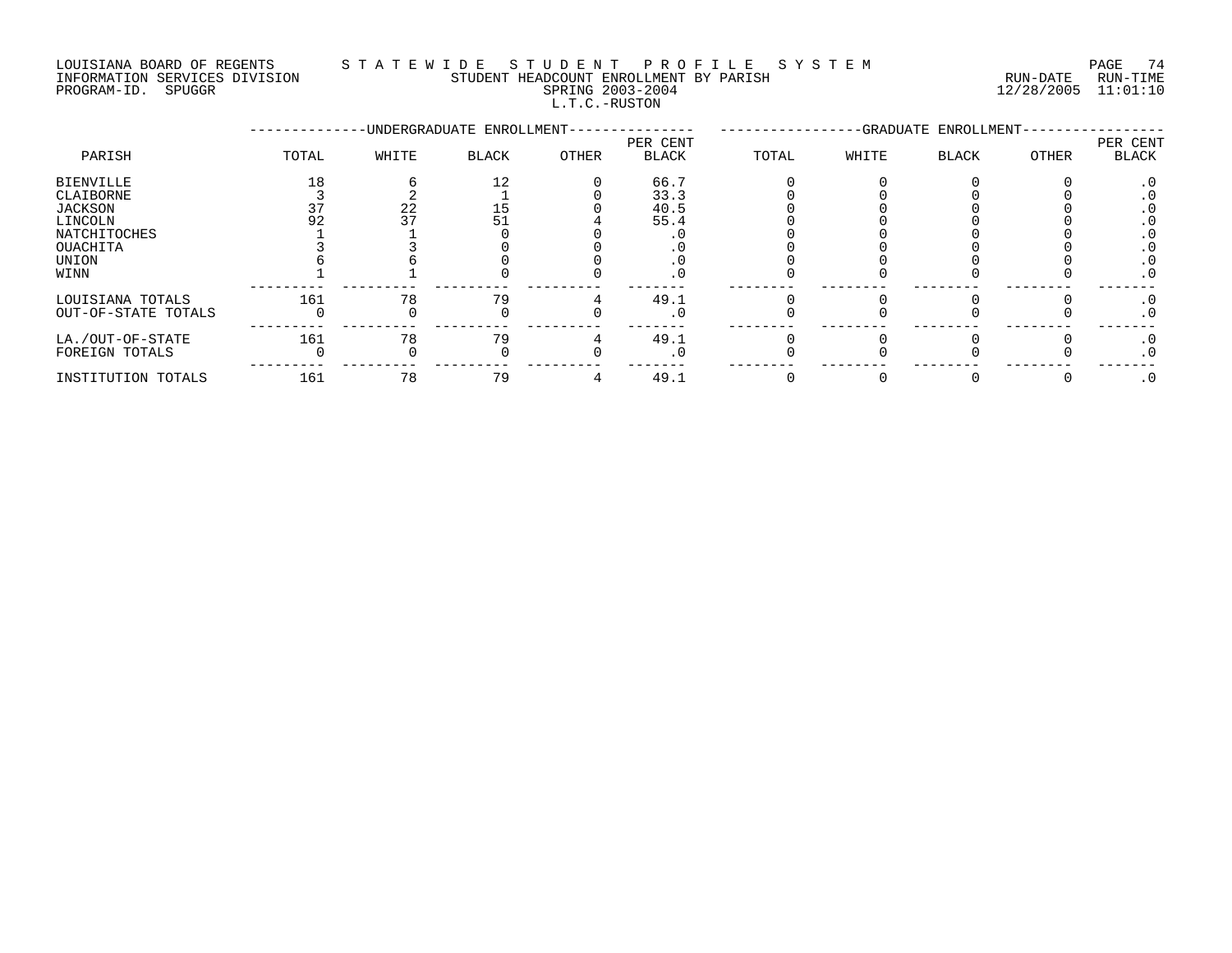#### LOUISIANA BOARD OF REGENTS S T A T E W I D E S T U D E N T P R O F I L E S Y S T E M PAGE 75 INFORMATION SERVICES DIVISION STUDENT HEADCOUNT ENROLLMENT BY PARISH RUN-DATE RUN-TIME

L.T.C.-WEST JEFFERSON

PROGRAM-ID. SPUGGR SPRING 2003-2004 12/28/2005 11:01:10

|                     |       |       | -UNDERGRADUATE ENROLLMENT- |          | -GRADUATE ENROLLMENT-    |       |       |              |       |                   |
|---------------------|-------|-------|----------------------------|----------|--------------------------|-------|-------|--------------|-------|-------------------|
| PARISH              | TOTAL | WHITE | <b>BLACK</b>               | OTHER    | PER CENT<br><b>BLACK</b> | TOTAL | WHITE | <b>BLACK</b> | OTHER | PER CENT<br>BLACK |
| EAST BATON ROUGE    |       |       |                            | $\Omega$ | 100.0                    |       |       |              |       | . 0               |
| JEFFERSON           | 247   | 53    | 168                        | 26       | 68.0                     |       |       |              |       |                   |
| ORLEANS             | 87    |       | 80                         |          | 92.0                     |       |       |              |       | $\cdot$ 0         |
| PLAQUEMINES         | 14    |       |                            |          | 78.6                     |       |       |              |       | . 0               |
| ST. BERNARD         |       |       |                            |          | 50.0                     |       |       |              |       |                   |
| ST. CHARLES         |       |       |                            |          | 50.0                     |       |       |              |       |                   |
| ST. JOHN            |       |       |                            |          | 100.0                    |       |       |              |       |                   |
| ST. TAMMANY         |       |       |                            |          | 33.3                     |       |       |              |       |                   |
| TANGIPAHOA          |       |       |                            |          |                          |       |       |              |       |                   |
| TERREBONNE          |       |       |                            |          | . 0                      |       |       |              |       | . 0               |
| WASHINGTON          |       |       |                            |          | . 0                      |       |       |              |       | . 0               |
| LOUISIANA TOTALS    | 366   | 68    | 266                        | 32       | 72.7                     |       |       |              |       | $\cdot$ 0         |
| OUT-OF-STATE TOTALS |       |       |                            |          | 100.0                    |       |       |              |       | . 0               |
| LA./OUT-OF-STATE    | 367   | 68    | 267                        | 32       | 72.8                     |       |       |              |       | . 0               |
| FOREIGN TOTALS      |       |       |                            |          | $\cdot$ 0                |       |       |              |       | $\cdot$ 0         |
| INSTITUTION TOTALS  | 367   | 68    | 267                        | 32       | 72.8                     |       |       |              |       | $\cdot$ 0         |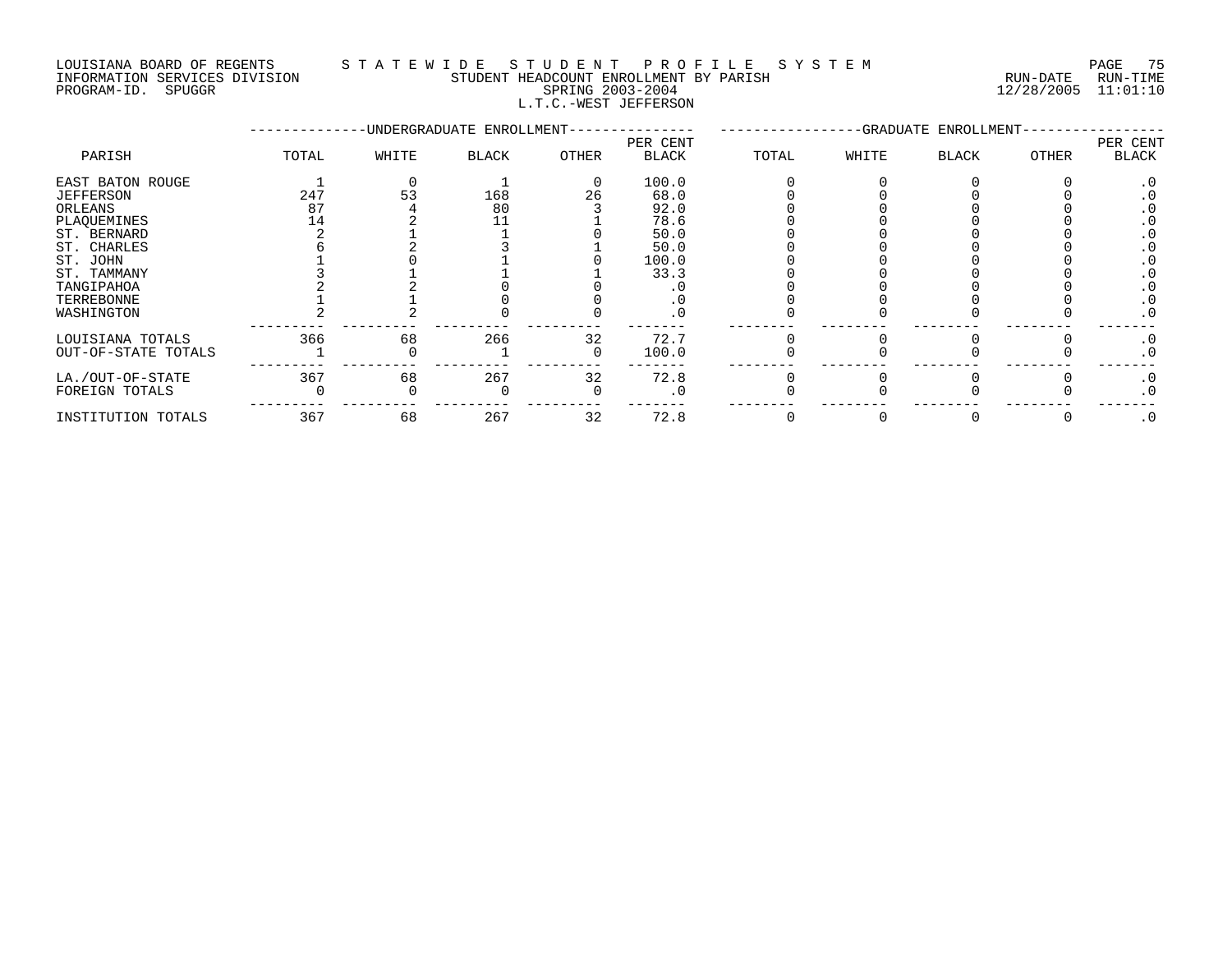### LOUISIANA BOARD OF REGENTS S T A T E W I D E S T U D E N T P R O F I L E S Y S T E M PAGE 76

INFORMATION SERVICES DIVISION STUDENT HEADCOUNT ENROLLMENT BY PARISH RUN-DATE RUN-TIME INFORMATION SERVICES DIVISION CONSUMENT HEADCOUNT ENROLLMENT BY PARISH THE SUN-DATE RUN-TIME RUN-TIME RUN-TIME<br>PROGRAM-ID. SPUGGR SPUGGR SPRING 2003-2004 L.T.C.-WESTSIDE

--------------UNDERGRADUATE ENROLLMENT--------------- -----------------GRADUATE ENROLLMENT----------------- PER CENT PER CENT PARISH TOTAL WHITE BLACK OTHER BLACK TOTAL WHITE BLACK OTHER BLACK ASCENSION 32 4 28 0 87.5 0 0 0 0 .0 ASSUMPTION 12 0 12 0 100.0 0 0 0 0 .0 EAST BATON ROUGE 14 2 12 0 85.7 0 0 0 0 .0 IBERIA 1 1 0 0 .0 0 0 0 0 .0 IBERVILLE 85 28 57 0 67.1 0 0 0 0 .0 JACKSON 1 1 0 0 .0 0 0 0 0 .0 LAFAYETTE 1 0 1 0 100.0 0 0 0 0 .0 LIVINGSTON 2 2 0 0 .0 0 0 0 0 .0 POINTE COUPEE 1 1 0 0 .0 0 0 0 0 .0 ST. JAMES 3 0 3 0 100.0 0 0 0 0 .0 ST. JOHN 1 0 1 0 100.0 0 0 0 0 .0 WEBSTER 7 5 2 0 28.6 0 0 0 0 .0 WEST FELICIANA 1 1 0 0 .0 0 0 0 0 .0 --------- --------- --------- --------- ------- -------- -------- -------- -------- ------- LOUISIANA TOTALS 161 45 116 0 72.0 0 0 0 0 .0 OUT-OF-STATE TOTALS 0 0 0 0 .0 0 0 0 0 .0 --------- --------- --------- --------- ------- -------- -------- -------- -------- ------- LA./OUT-OF-STATE 161 45 116 0 72.0 0 0 0 0 .0 FOREIGN TOTALS 0 0 0 0 .0 0 0 0 0 .0 --------- --------- --------- --------- ------- -------- -------- -------- -------- ------- INSTITUTION TOTALS 161 45 116 0 72.0 0 0 0 0 .0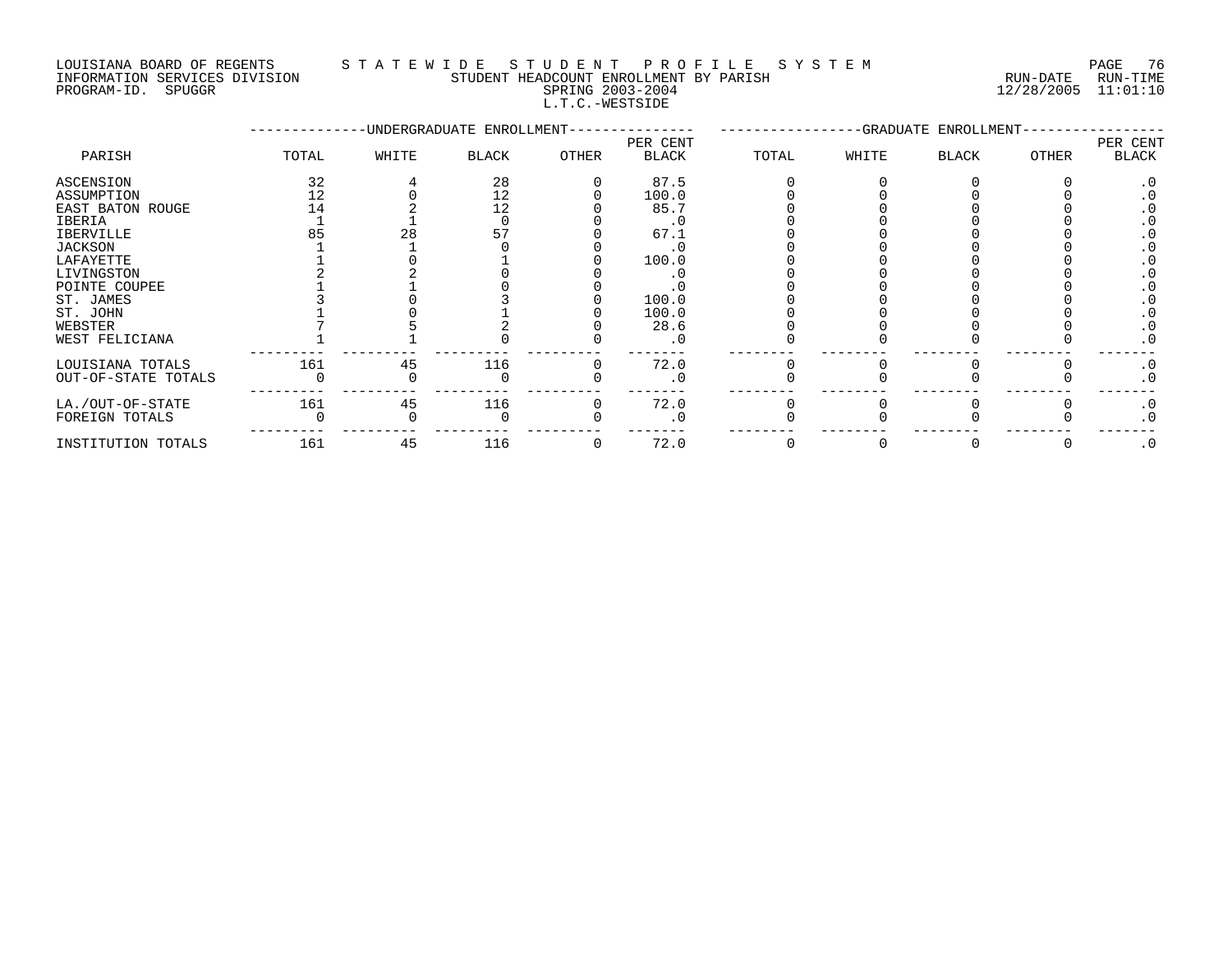INFORMATION SERVICES DIVISION STUDENT HEADCOUNT ENROLLMENT BY PARISH RUN-DATE RUN-TIME PROGRAM-ID. SPUGGR SPRING 2003-2004 12/28/2005 11:01:10

| LOUISIANA BOARD OF REGENTS                                                                                                                                                                                                                                                                                                                                                                   | STATEWIDE STUDENT PROFILE SYSTEM                                                                                                                                                                                                                                                                                                                                            |        | PAGE 77                                          |  |
|----------------------------------------------------------------------------------------------------------------------------------------------------------------------------------------------------------------------------------------------------------------------------------------------------------------------------------------------------------------------------------------------|-----------------------------------------------------------------------------------------------------------------------------------------------------------------------------------------------------------------------------------------------------------------------------------------------------------------------------------------------------------------------------|--------|--------------------------------------------------|--|
| $\frac{1}{2} \frac{1}{2} \frac{1}{2} \frac{1}{2} \frac{1}{2} \frac{1}{2} \frac{1}{2} \frac{1}{2} \frac{1}{2} \frac{1}{2} \frac{1}{2} \frac{1}{2} \frac{1}{2} \frac{1}{2} \frac{1}{2} \frac{1}{2} \frac{1}{2} \frac{1}{2} \frac{1}{2} \frac{1}{2} \frac{1}{2} \frac{1}{2} \frac{1}{2} \frac{1}{2} \frac{1}{2} \frac{1}{2} \frac{1}{2} \frac{1}{2} \frac{1}{2} \frac{1}{2} \frac{1}{2} \frac{$ | $C$ $\overline{C}$ $\overline{C}$ $\overline{C}$ $\overline{C}$ $\overline{C}$ $\overline{C}$ $\overline{C}$ $\overline{C}$ $\overline{C}$ $\overline{C}$ $\overline{C}$ $\overline{C}$ $\overline{C}$ $\overline{C}$ $\overline{C}$ $\overline{C}$ $\overline{C}$ $\overline{C}$ $\overline{C}$ $\overline{C}$ $\overline{C}$ $\overline{C}$ $\overline{C}$ $\overline{C}$ | $\sim$ | $\sim$ $\sim$ $\sim$ $\sim$ $\sim$ $\sim$ $\sim$ |  |

L.T.C.-YOUNG MEMORIAL

|                         |                |                | UNDERGRADUATE ENROLLMENT |              | -GRADUATE<br>ENROLLMENT |             |              |                      |              |                        |
|-------------------------|----------------|----------------|--------------------------|--------------|-------------------------|-------------|--------------|----------------------|--------------|------------------------|
|                         |                |                |                          |              | PER CENT                |             |              |                      |              | PER CENT               |
| PARISH                  | TOTAL          | WHITE          | <b>BLACK</b>             | <b>OTHER</b> | <b>BLACK</b>            | TOTAL       | WHITE        | <b>BLACK</b>         | <b>OTHER</b> | <b>BLACK</b>           |
| <b>ACADIA</b>           | 4              | $\overline{4}$ | $\Omega$                 | $\mathbf 0$  | $\cdot$ 0               | $\mathbf 0$ | $\mathbf{0}$ | $\overline{0}$       | 0            | $\cdot$ 0              |
| <b>ALLEN</b>            | $\mathbf{1}$   | $\mathbf 0$    |                          | $\Omega$     | 100.0                   | $\Omega$    | $\Omega$     | $\Omega$             | $\Omega$     | $\cdot$ 0              |
| <b>ASCENSION</b>        | $\mathbf{1}$   | $\overline{1}$ |                          | $\Omega$     | $\cdot$ 0               |             |              | $\cap$               |              | $\boldsymbol{\cdot}$ 0 |
| ASSUMPTION              | 38             | 29             |                          |              | 21.1                    |             |              | $\cap$               |              | $\cdot$ 0              |
| <b>AVOYELLES</b>        | 3              | $\mathbf{3}$   |                          |              | $\cdot$ 0               |             |              | $\Omega$             |              | $\ddot{0}$             |
| <b>BEAUREGARD</b>       | $\overline{2}$ |                |                          |              | $\cdot$ 0               |             |              |                      |              | $\cdot$ 0              |
| CALCASIEU               | 11             |                |                          |              | 27.3                    |             |              |                      |              | $\boldsymbol{\cdot}$ 0 |
| CALDWELL                | $\overline{4}$ |                |                          |              | $\cdot$ 0               |             |              |                      |              | $\boldsymbol{\cdot}$ 0 |
| CAMERON                 | 2              | 2              |                          |              | $\cdot$ 0               |             |              | $\Omega$             |              | $\boldsymbol{\cdot}$ 0 |
|                         |                |                |                          |              | $\cdot$ 0               |             |              | $\Omega$             |              | $\boldsymbol{\cdot}$ 0 |
| CATAHOULA               |                |                |                          |              |                         |             |              | $\cap$               |              |                        |
| CLAIBORNE               |                |                |                          |              | $\cdot$ 0               |             |              | $\cap$               |              | $\boldsymbol{\cdot}$ 0 |
| EAST BATON ROUGE        |                |                |                          |              | 20.0                    |             |              |                      |              | $\boldsymbol{\cdot}$ 0 |
| GRANT                   |                |                |                          |              | $\cdot$ 0               |             |              |                      |              | $\cdot$ 0              |
| IBERIA                  | 13             |                |                          | $\cap$       | 46.2                    |             |              |                      |              | $\boldsymbol{\cdot}$ 0 |
| <b>JEFFERSON</b>        | 14             | q              |                          |              | 28.6                    |             |              | $\Omega$             |              | $\boldsymbol{\cdot}$ 0 |
| <b>JEFFERSON DAVIS</b>  | 2              | $\overline{1}$ |                          | $\cap$       | 50.0                    |             |              | $\Omega$             |              | $\cdot$ 0              |
| LAFAYETTE               | 19             | 14             |                          |              | 21.1                    |             |              | $\Omega$             |              | $\boldsymbol{\cdot}$ 0 |
| LAFOURCHE               | 40             | 33             |                          |              | 17.5                    |             |              |                      |              | $\boldsymbol{\cdot}$ 0 |
| LA SALLE                | 3              | 3              |                          |              | $\cdot$ 0               |             |              |                      |              | $\boldsymbol{\cdot}$ 0 |
| LIVINGSTON              | 2              | 2              |                          |              | $\cdot$ 0               |             |              | $\Omega$             |              | $\boldsymbol{\cdot}$ 0 |
| MOREHOUSE               | $\mathbf{1}$   |                |                          |              | . 0                     |             |              | $\Omega$             |              | $\boldsymbol{\cdot}$ 0 |
| NATCHITOCHES            | 3              |                |                          |              | 33.3                    |             |              | $\Omega$             |              | $\boldsymbol{\cdot}$ 0 |
| ORLEANS                 | 16             | q              |                          | 2            | 31.3                    |             |              |                      |              | $\cdot$ 0              |
| <b>OUACHITA</b>         |                |                |                          |              | . 0                     |             |              |                      |              | $\boldsymbol{\cdot}$ 0 |
| PLAQUEMINES             |                |                |                          |              | $\cdot$ 0               |             |              | $\Omega$             |              | $\cdot$ 0              |
| RAPIDES                 |                |                |                          |              | . 0                     |             |              | $\Omega$             |              | $\boldsymbol{\cdot}$ 0 |
| SABINE                  |                |                |                          |              | . 0                     |             |              | $\Omega$             |              | $\boldsymbol{\cdot}$ 0 |
| ST. BERNARD             |                |                |                          |              | . 0                     |             |              |                      |              | $\cdot$ 0              |
| ST. JAMES               |                |                |                          |              | $\cap$                  |             |              |                      |              | $\boldsymbol{\cdot}$ 0 |
| ST. JOHN                | $\overline{2}$ |                |                          |              | . 0                     |             |              | $\Omega$             |              | $\boldsymbol{\cdot}$ 0 |
| ST. LANDRY              | 3              | 3              |                          | $\Omega$     | . ດ                     |             |              |                      |              | $\boldsymbol{\cdot}$ 0 |
| ST. MARTIN              | 12             | 9              |                          |              | 16.7                    |             |              |                      |              | $\boldsymbol{\cdot}$ 0 |
|                         | 403            | 208            | 158                      | 37           | 39.2                    |             |              |                      |              | $\cdot$ 0              |
| ST. MARY<br>ST. TAMMANY | 11             | 9              | 2                        | $\Omega$     | 18.2                    |             |              |                      |              | $\boldsymbol{\cdot}$ 0 |
|                         |                |                |                          |              |                         |             |              |                      |              |                        |
| TANGIPAHOA              | 2              | $\overline{2}$ |                          | $\Omega$     | $\cdot$ 0               |             |              | $\Omega$<br>$\Omega$ |              | $\cdot$ 0              |
| TERREBONNE              | 38             | 23             |                          | 10           | 13.2                    |             |              |                      |              | $\boldsymbol{\cdot}$ 0 |
| <b>UNION</b>            |                | $\mathbf{1}$   |                          | $\Omega$     | $\cdot$ 0               |             |              | $\Omega$             |              | $\boldsymbol{\cdot}$ 0 |
| VERMILLION              | 6              | 6              |                          | $\cap$       | . 0                     |             |              |                      |              | $\cdot$ 0              |
| <b>VERNON</b>           |                |                |                          |              | 33.3                    |             |              |                      |              | $\boldsymbol{\cdot}$ 0 |
| WEBSTER                 | $\overline{a}$ | $\overline{2}$ |                          |              | $\cdot$ 0               |             |              | $\Omega$             |              | $\cdot$ 0              |
| WEST BATON ROUGE        |                | $\mathbf{1}$   |                          | $\Omega$     | $\cdot$ 0               |             |              | $\Omega$             |              | $\boldsymbol{\cdot}$ 0 |
| WINN                    |                |                |                          | $\Omega$     | . 0                     |             |              | $\Omega$             | $\Omega$     | $\boldsymbol{\cdot}$ 0 |
| UNKNOWN PARISH          | 5              | 5              |                          | $\Omega$     | . 0                     | O           |              | $\Omega$             | 0            | $\boldsymbol{\cdot}$ 0 |
| LOUISIANA TOTALS        | 693            | 425            | 209                      | 59           | 30.2                    | 0           | 0            | $\mathbf 0$          | 0            | $\boldsymbol{\cdot}$ 0 |
| OUT-OF-STATE TOTALS     | 172            | 144            | 12                       | 16           | 7.0                     | $\mathbf 0$ | 0            | $\mathsf 0$          | 0            | $\boldsymbol{\cdot}$ 0 |
| LA./OUT-OF-STATE        | 865            | 569            | 221                      | 75           | 25.5                    | $\mathsf 0$ | $\Omega$     | $\mathsf 0$          | 0            | $\boldsymbol{\cdot}$ 0 |
| FOREIGN TOTALS          | 2              | $\overline{2}$ | $\mathbf 0$              | $\mathbf 0$  | $\cdot$ 0               | 0           | $\mathbf 0$  | 0                    | 0            | . $\boldsymbol{0}$     |
|                         |                |                |                          |              |                         |             |              |                      |              |                        |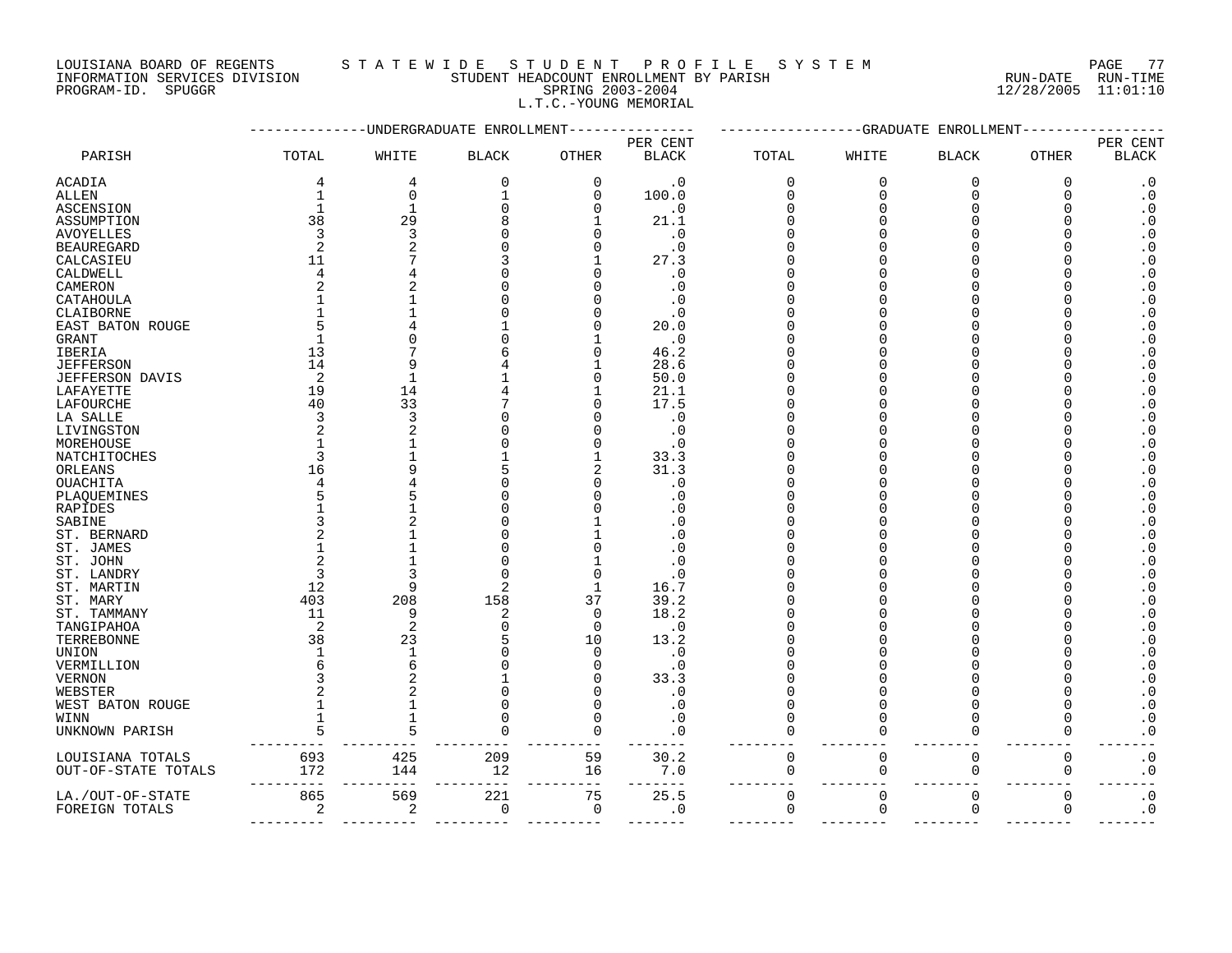#### LOUISIANA BOARD OF REGENTS S T A T E W I D E S T U D E N T P R O F I L E S Y S T E M PAGE 78 INFORMATION SERVICES DIVISION STUDENT HEADCOUNT ENROLLMENT BY PARISH RUN-DATE RUN-TIME PROGRAM-ID. SPUGGR SPRING 2003-2004 12/28/2005 11:01:10 L.T.C.-YOUNG MEMORIAL

|                    |       |       | -----------DNDERGRADUATE ENROLLMENT-------------- |       |                          |       |       | -----GRADUATE ENROLLMENT------ |       |                      |
|--------------------|-------|-------|---------------------------------------------------|-------|--------------------------|-------|-------|--------------------------------|-------|----------------------|
| PARISH             | TOTAL | WHITE | <b>BLACK</b>                                      | OTHER | PER CENT<br><b>BLACK</b> | TOTAL | WHITE | <b>BLACK</b>                   | OTHER | CENT<br><b>BLACK</b> |
| INSTITUTION TOTALS | 86    | E 71  | $\cap$ $\cap$                                     |       | つち                       |       |       |                                |       |                      |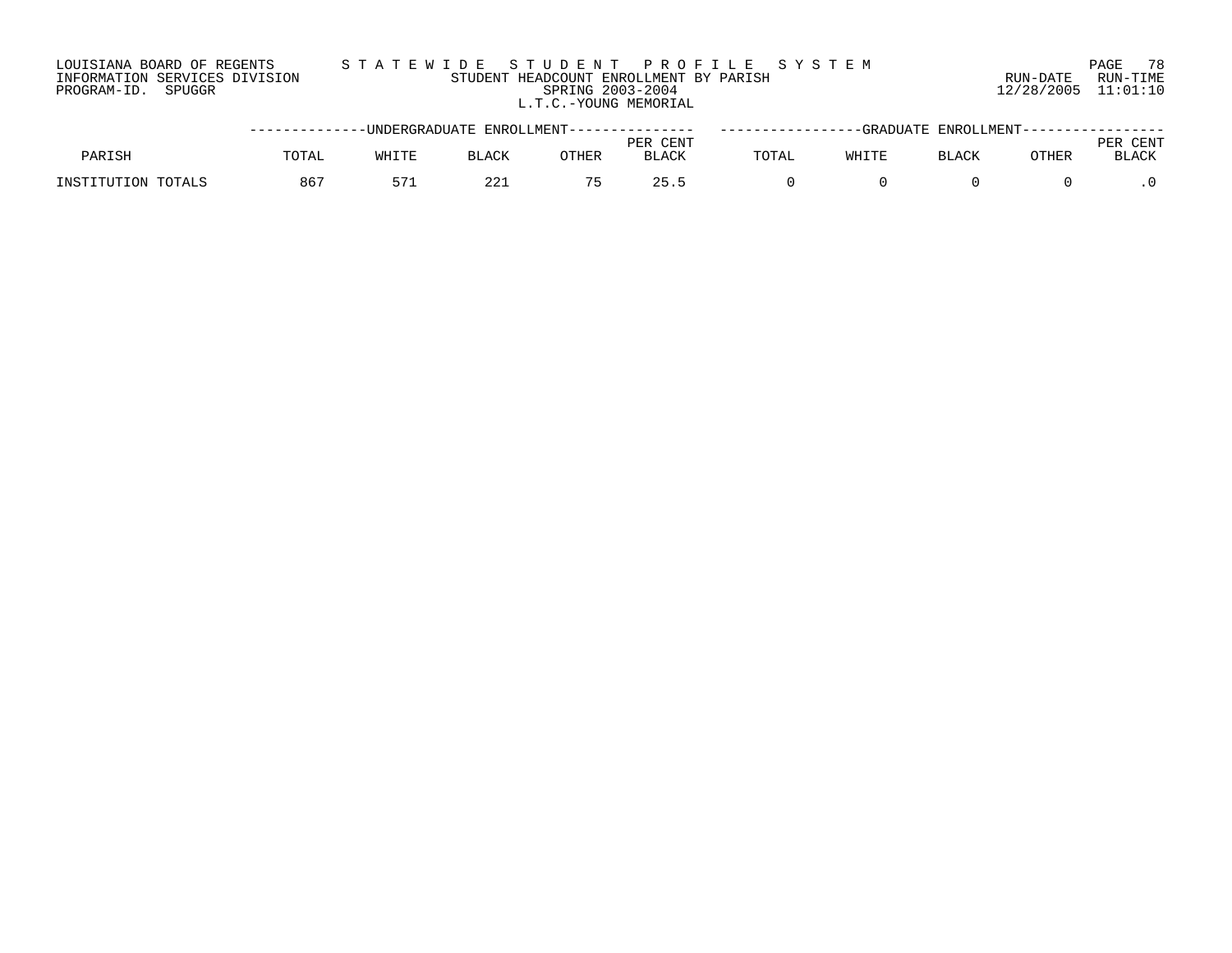#### LOUISIANA BOARD OF REGENTS S T A T E W I D E S T U D E N T P R O F I L E S Y S T E M PAGE 79 INFORMATION SERVICES DIVISION STUDENT HEADCOUNT ENROLLMENT BY PARISH RUN-DATE RUN-TIME PROGRAM-ID. SPUGGR SPRING 2003-2004 12/28/2005 11:01:10 L.T.C.-SABINE VALLEY

|                                                    |       |       | -UNDERGRADUATE ENROLLMENT- |       | -GRADUATE ENROLLMENT     |       |       |              |              |                   |
|----------------------------------------------------|-------|-------|----------------------------|-------|--------------------------|-------|-------|--------------|--------------|-------------------|
| PARISH                                             | TOTAL | WHITE | <b>BLACK</b>               | OTHER | PER CENT<br><b>BLACK</b> | TOTAL | WHITE | <b>BLACK</b> | <b>OTHER</b> | PER CENT<br>BLACK |
| DE SOTO<br>NATCHITOCHES<br>SABINE<br><b>VERNON</b> | 139   | 66    | 49                         | 24    | 35.3<br>. 0              |       |       |              |              | . ∪<br>$\cdot$ 0  |
| LOUISIANA TOTALS<br>OUT-OF-STATE TOTALS            | 144   | 70    | 49                         | 25    | 34.0<br>. 0              |       |       |              |              | . U<br>$\cdot$ 0  |
| LA./OUT-OF-STATE<br>FOREIGN TOTALS                 | 144   | 70    | 49                         | 25    | 34.0<br>. 0              |       |       |              |              | $\cdot$ 0         |
| INSTITUTION TOTALS                                 | 144   |       | 49                         | 25    | 34.0                     |       |       |              |              |                   |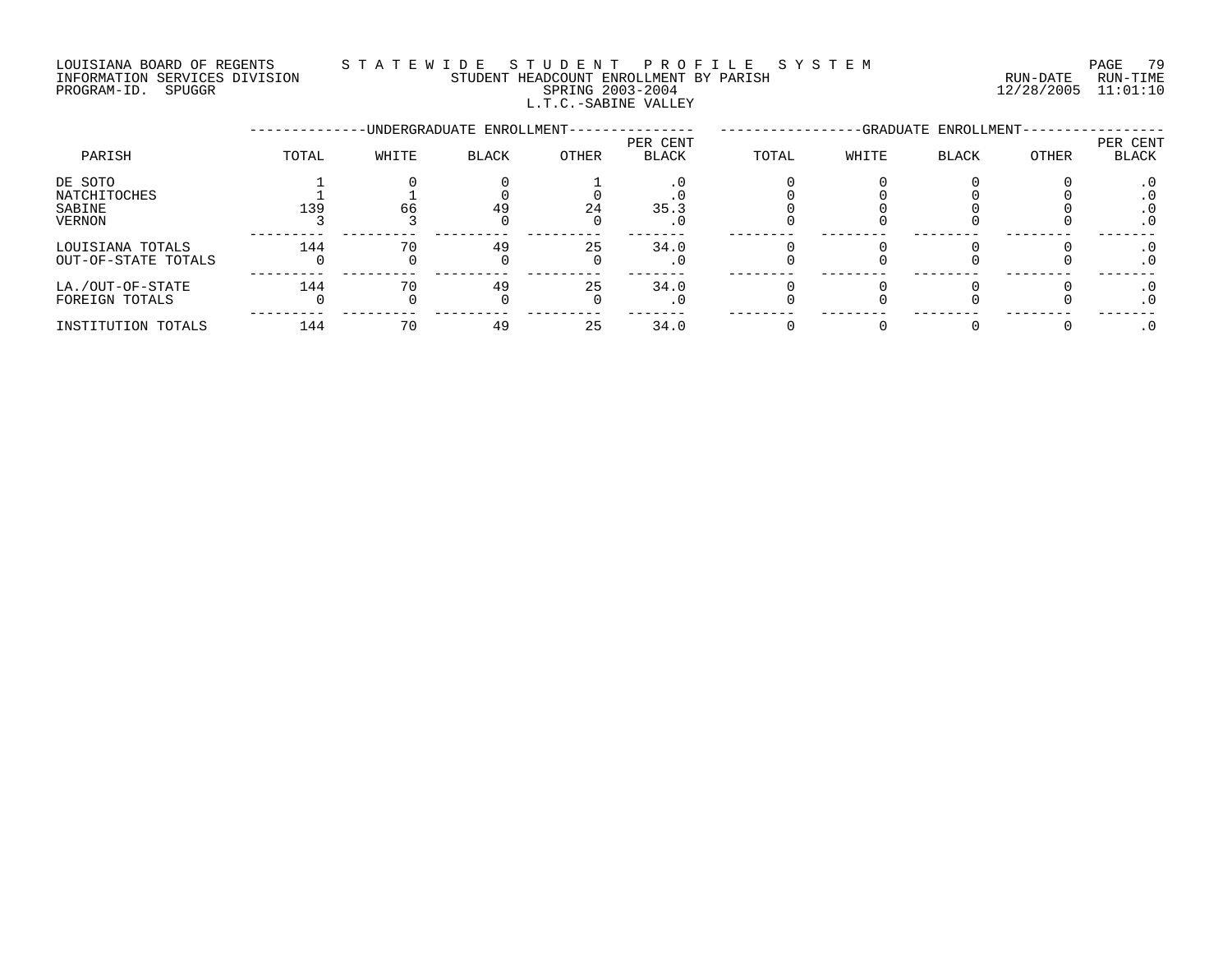#### LOUISIANA BOARD OF REGENTS S T A T E W I D E S T U D E N T P R O F I L E S Y S T E M PAGE 80 INFORMATION SERVICES DIVISION STUDENT HEADCOUNT ENROLLMENT BY PARISH RUN-DATE RUN-TIME PROGRAM-ID. SPUGGR SPRING 2003-2004 12/28/2005 11:01:10 L.T.C.-SHELBY JACKSON

|                                              |           |          | -UNDERGRADUATE ENROLLMENT- |              | -GRADUATE ENROLLMENT-        |       |       |       |       |                          |
|----------------------------------------------|-----------|----------|----------------------------|--------------|------------------------------|-------|-------|-------|-------|--------------------------|
| PARISH                                       | TOTAL     | WHITE    | <b>BLACK</b>               | <b>OTHER</b> | PER CENT<br>BLACK            | TOTAL | WHITE | BLACK | OTHER | PER CENT<br><b>BLACK</b> |
| CATAHOULA<br>CONCORDIA<br>LA SALLE<br>TENSAS | 38        | 18<br>42 | 18<br>42                   |              | 47.4<br>48.3<br>50.0<br>62.5 |       |       |       |       | . v<br>. U               |
| UNKNOWN PARISH<br>LOUISIANA TOTALS           | 137       | 65       | 67                         |              | 50.0<br>48.9                 |       |       |       |       | $\cdot$ 0                |
| OUT-OF-STATE TOTALS<br>LA./OUT-OF-STATE      | 13<br>150 | 66       | 11<br>78                   |              | 84.6<br>52.0                 |       |       |       |       | . 0                      |
| FOREIGN TOTALS                               |           |          |                            |              | . 0                          |       |       |       |       | . U<br>$\cdot$ 0         |
| INSTITUTION TOTALS                           | 150       | 66       | 78                         |              | 52.0                         |       |       |       |       |                          |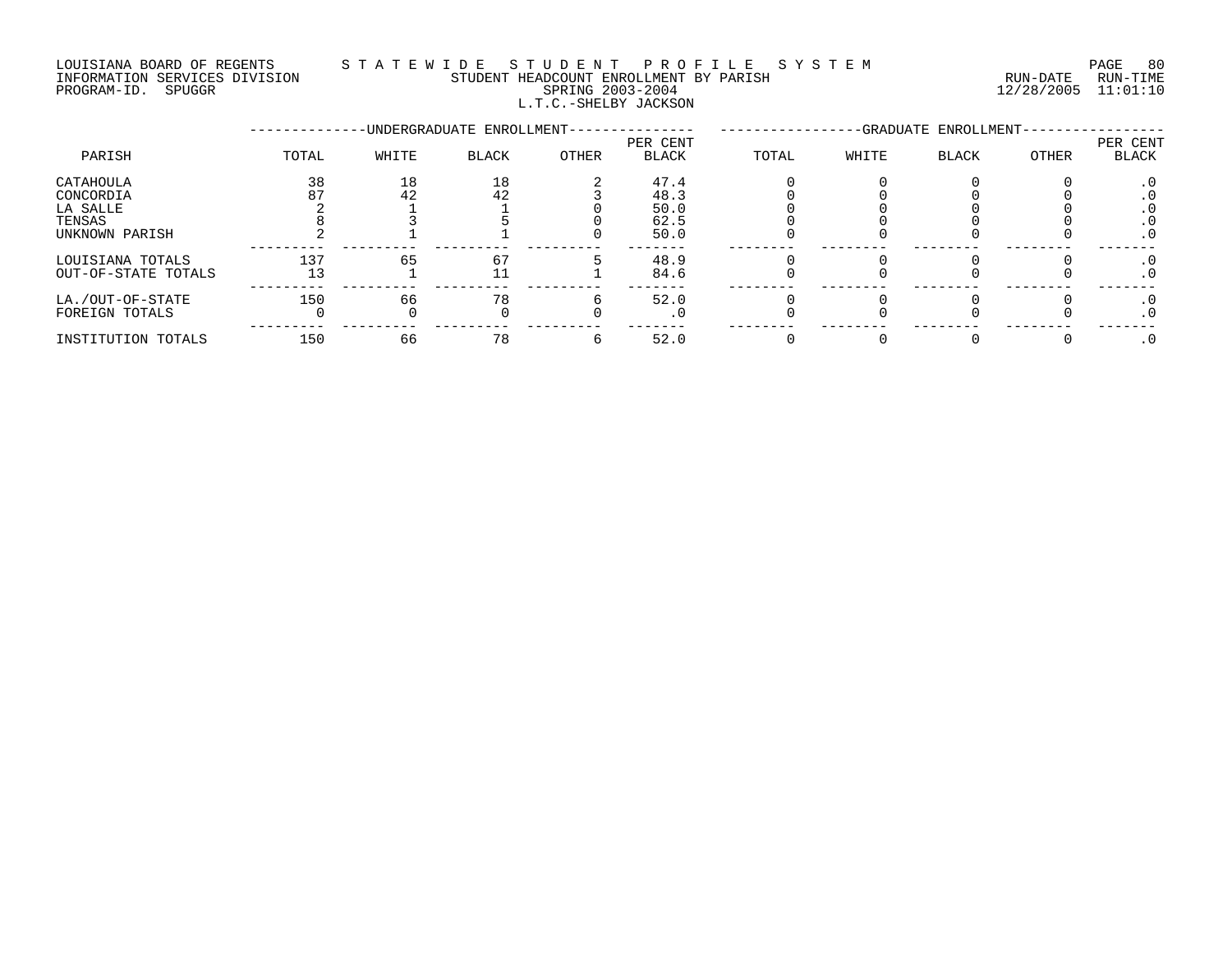#### LOUISIANA BOARD OF REGENTS S T A T E W I D E S T U D E N T P R O F I L E S Y S T E M PAGE 81 INFORMATION SERVICES DIVISION STUDENT HEADCOUNT ENROLLMENT BY PARISH RUN-DATE RUN-TIME PROGRAM-ID. SPUGGR SPRING 2003-2004 12/28/2005 11:01:10

# L.T.C.-SHREVEPORT BOSSIER

|                     |       |       | -UNDERGRADUATE ENROLLMENT- |       | -GRADUATE ENROLLMENT- |       |       |              |              |                   |
|---------------------|-------|-------|----------------------------|-------|-----------------------|-------|-------|--------------|--------------|-------------------|
| PARISH              | TOTAL | WHITE | BLACK                      | OTHER | PER CENT<br>BLACK     | TOTAL | WHITE | <b>BLACK</b> | <b>OTHER</b> | PER CENT<br>BLACK |
| <b>BIENVILLE</b>    |       |       |                            |       | $\cdot$ 0             |       |       |              |              | $\cdot$ 0         |
| <b>BOSSIER</b>      | 223   | 141   | 66                         | 16    | 29.6                  |       |       |              |              |                   |
| CADDO               | 525   | 176   | 318                        |       | 60.6                  |       |       |              |              |                   |
| DE SOTO             | 12    |       |                            |       | 66.7                  |       |       |              |              |                   |
| LINCOLN             |       |       |                            |       |                       |       |       |              |              |                   |
| NATCHITOCHES        |       |       |                            |       | 25.0                  |       |       |              |              |                   |
| OUACHITA            |       |       |                            |       | 100.0                 |       |       |              |              |                   |
| RAPIDES             |       |       |                            |       |                       |       |       |              |              |                   |
| RED RIVER           |       |       |                            |       |                       |       |       |              |              |                   |
| WEST BATON ROUGE    |       |       |                            |       |                       |       |       |              |              |                   |
| WEST CARROLL        |       |       |                            |       | 36.0                  |       |       |              |              |                   |
| WINN                |       |       |                            |       |                       |       |       |              |              | . 0               |
| LOUISIANA TOTALS    | 803   | 349   | 403                        | 51    | 50.2                  |       |       |              |              | $\cdot$ 0         |
| OUT-OF-STATE TOTALS |       |       |                            |       | 100.0                 |       |       |              |              | $\cdot$ 0         |
| LA./OUT-OF-STATE    | 805   | 349   | 405                        | 51    | 50.3                  |       |       |              |              | $\cdot$ 0         |
| FOREIGN TOTALS      |       |       |                            |       |                       |       |       |              |              | . 0               |
| INSTITUTION TOTALS  | 805   | 349   | 405                        | 51    | 50.3                  |       |       |              |              | $\cdot$ 0         |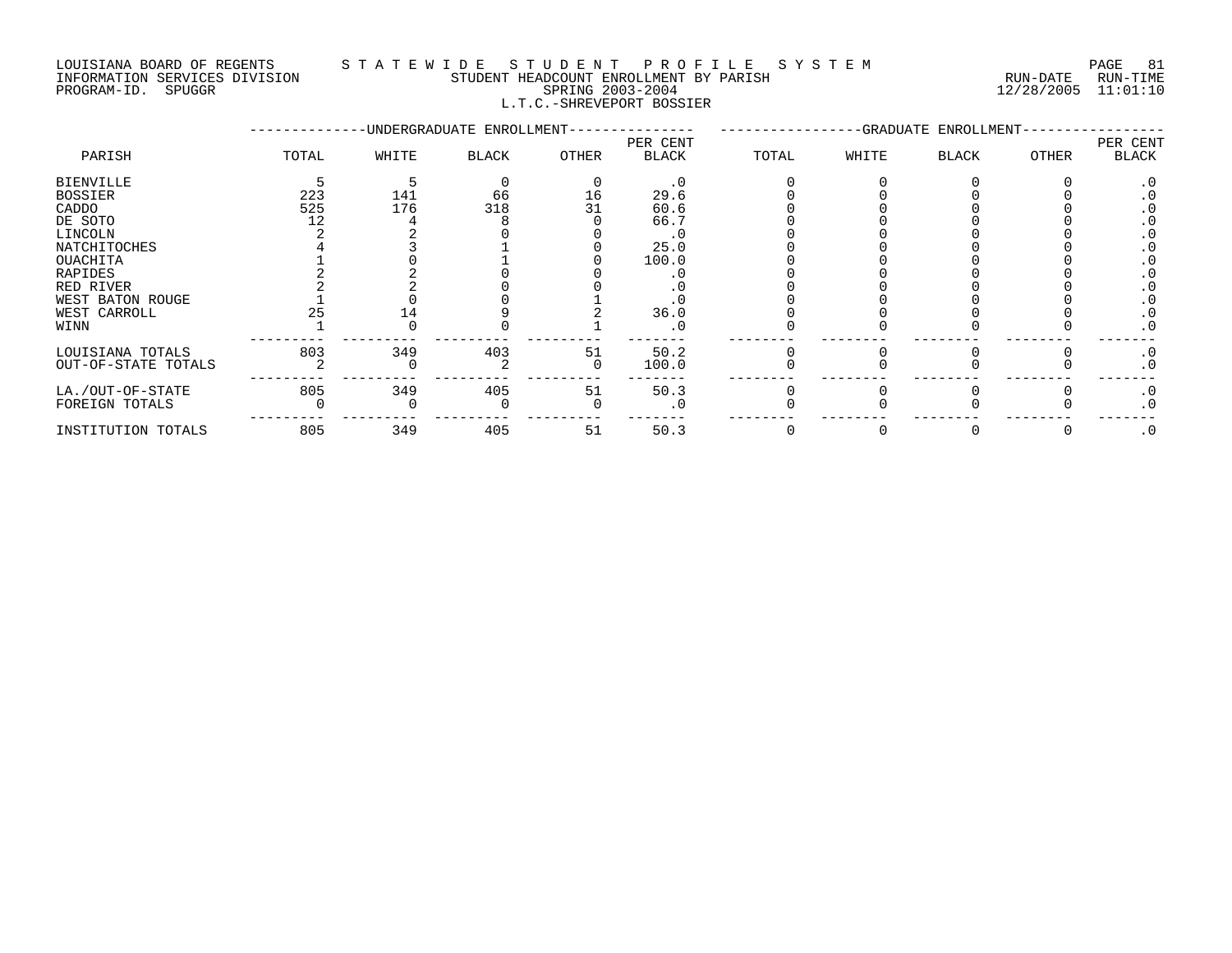#### LOUISIANA BOARD OF REGENTS S T A T E W I D E S T U D E N T P R O F I L E S Y S T E M PAGE 82 INFORMATION SERVICES DIVISION STUDENT HEADCOUNT ENROLLMENT BY PARISH RUN-DATE RUN-TIME PROGRAM-ID. SPUGGR SPRING 2003-2004 12/28/2005 11:01:10 L.T.C.-SIDNEY COLLIER

|                                                               |       |       | -UNDERGRADUATE ENROLLMENT- |       | -GRADUATE ENROLLMENT-                   |       |       |              |       |                          |
|---------------------------------------------------------------|-------|-------|----------------------------|-------|-----------------------------------------|-------|-------|--------------|-------|--------------------------|
| PARISH                                                        | TOTAL | WHITE | <b>BLACK</b>               | OTHER | PER CENT<br><b>BLACK</b>                | TOTAL | WHITE | <b>BLACK</b> | OTHER | PER CENT<br>BLACK        |
| JACKSON<br>JEFFERSON<br>ORLEANS<br>PLAQUEMINES<br>ST. CHARLES | 314   |       | 20<br>313                  |       | 100.0<br>95.2<br>99.7<br>100.0<br>100.0 |       |       |              |       | . U<br>. 0<br>. 0<br>. 0 |
| TERREBONNE                                                    |       |       |                            |       | 100.0                                   |       |       |              |       | $\cdot$ 0                |
| LOUISIANA TOTALS<br>OUT-OF-STATE TOTALS                       | 340   |       | 338<br>O                   |       | 99.4                                    |       |       |              |       | $\cdot$ 0<br>$\cdot$ 0   |
| LA./OUT-OF-STATE<br>FOREIGN TOTALS                            | 340   |       | 338                        |       | 99.4                                    |       |       |              |       | $\cdot$ 0<br>. 0         |
| INSTITUTION TOTALS                                            | 340   |       | 338                        |       | 99.4                                    |       |       |              |       | . 0                      |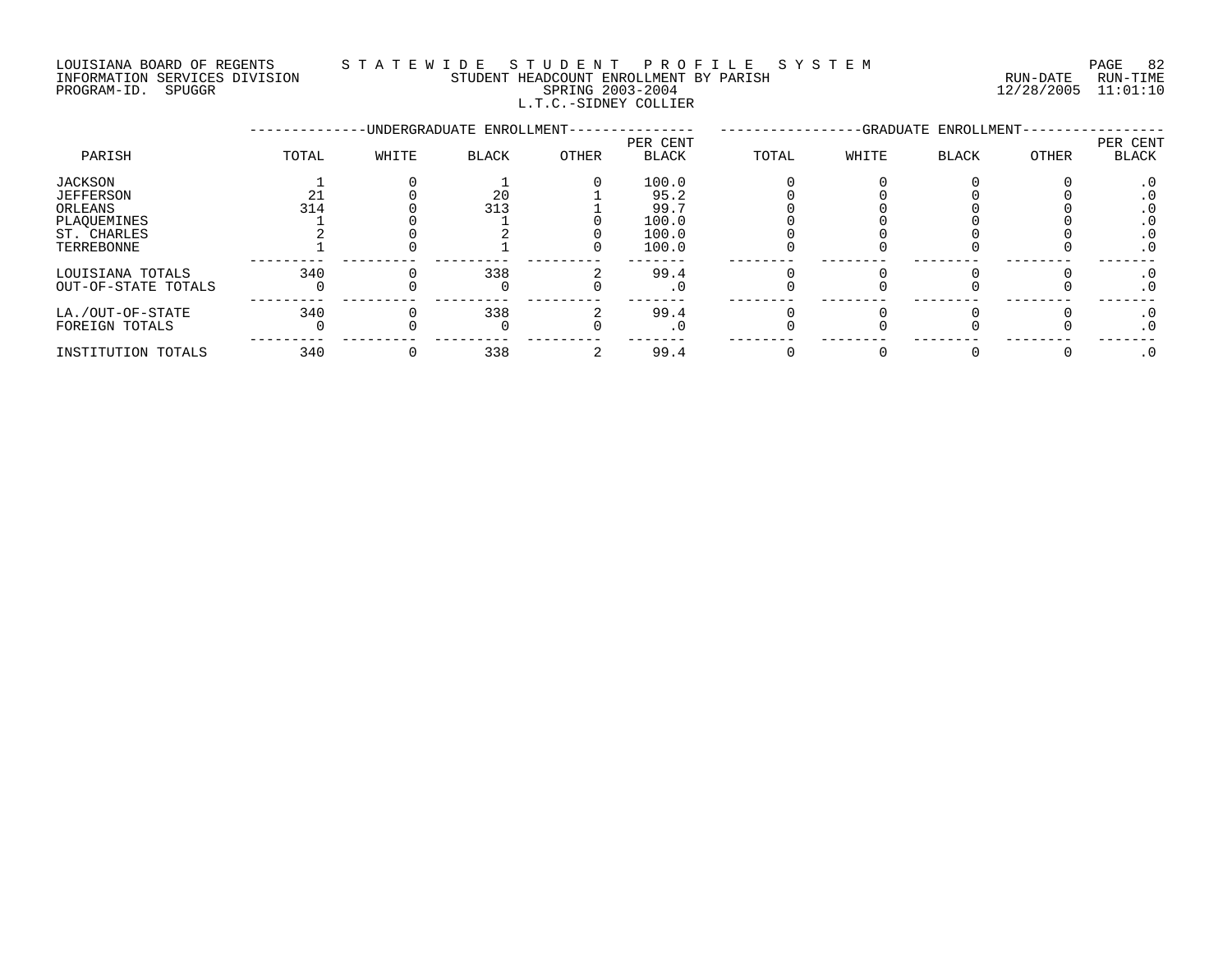LOUISIANA BOARD OF REGENTS STATEWIDE STUDE STUDENT PROFILE SYSTEM PAGE 83<br>INFORMATION SERVICES DIVISION STUDENT HEADCOUNT ENROLLMENT BY PARISH NETORMATION SERVICES DIVISION INFORMATION SERVICES DIVISION STUDENT HEADCOUNT ENROLLMENT BY PARISH PROGRAM-ID. SPUGGR SPRING 2003-2004 12/28/2005 11:01:10 L.T.C.-SLIDELL

|                                             |       |       | -UNDERGRADUATE ENROLLMENT- |       | -GRADUATE ENROLLMENT- |       |       |              |       |                   |
|---------------------------------------------|-------|-------|----------------------------|-------|-----------------------|-------|-------|--------------|-------|-------------------|
| PARISH                                      | TOTAL | WHITE | <b>BLACK</b>               | OTHER | PER CENT<br>BLACK     | TOTAL | WHITE | <b>BLACK</b> | OTHER | PER CENT<br>BLACK |
| ST. TAMMANY<br>TANGIPAHOA<br>UNKNOWN PARISH | 120   | 84    | 30                         |       | 25.0                  |       |       |              |       | $\cdot$ 0         |
| LOUISIANA TOTALS<br>OUT-OF-STATE TOTALS     | 122   | 85    | 30                         |       | 24.6<br>37.5          |       |       |              |       |                   |
| LA./OUT-OF-STATE<br>FOREIGN TOTALS          | 130   | 90    |                            |       | 25.4                  |       |       |              |       |                   |
| INSTITUTION TOTALS                          | 130   | 90    |                            |       | 25.4                  |       |       |              |       |                   |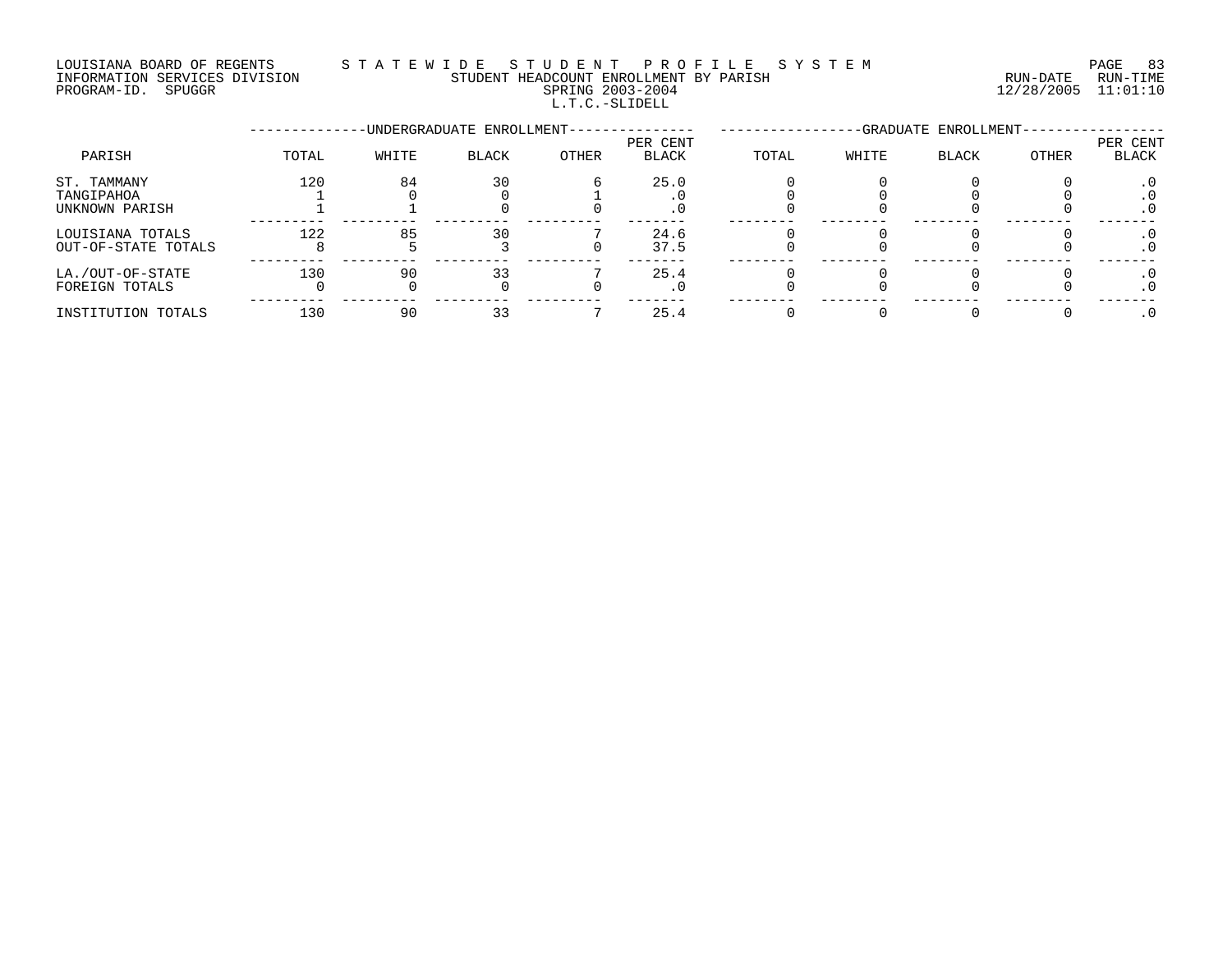# LOUISIANA BOARD OF REGENTS STATEWIDE STUDE NT PROFILE SYSTEM PAGE 84<br>INFORMATION SERVICES DIVISION STUDENT HEADCOUNT ENROLLMENT BY PARISH NUN-DATE RUN-TIME

INFORMATION SERVICES DIVISION STUDENT HEADCOUNT ENROLLMENT BY PARISH

# PROGRAM-ID. SPUGGR SPRING 2003-2004 12/28/2005 11:01:10 SOWELA

|                     |       |              | -UNDERGRADUATE ENROLLMENT |              |              |             |              | --GRADUATE ENROLLMENT |             |                        |
|---------------------|-------|--------------|---------------------------|--------------|--------------|-------------|--------------|-----------------------|-------------|------------------------|
|                     |       |              |                           |              | PER CENT     |             |              |                       |             | PER CENT               |
| PARISH              | TOTAL | WHITE        | <b>BLACK</b>              | <b>OTHER</b> | <b>BLACK</b> | TOTAL       | WHITE        | <b>BLACK</b>          | OTHER       | <b>BLACK</b>           |
| ACADIA              |       | 4            | 0                         | 0            | $\cdot$ 0    | 0           | 0            | 0                     | ∩           | $\cdot$ 0              |
| ALLEN               | 97    | 75           | 20                        |              | 20.6         |             |              |                       |             | $\cdot$ 0              |
| <b>ASCENSION</b>    |       | 3            | ∩                         |              | $\cdot$ 0    |             |              |                       |             | $\boldsymbol{\cdot}$ 0 |
| ASSUMPTION          |       | 6            |                           |              | $\cdot$ 0    |             |              |                       |             | $\cdot$ 0              |
| <b>BEAUREGARD</b>   | 63    | 58           |                           |              | 1.6          |             |              |                       |             | $\boldsymbol{\cdot}$ 0 |
| <b>BIENVILLE</b>    | 13    | 13           |                           |              | $\cdot$ 0    |             |              |                       |             | $\cdot$ 0              |
| BOSSIER             |       | $\Omega$     |                           |              | 100.0        |             |              |                       |             | $\cdot$ 0              |
| CADDO               |       |              |                           | O            | 33.3         |             |              |                       |             | $\cdot$ 0              |
| CALCASIEU           | 1,207 | 798          | 326                       | 83           | 27.0         |             |              |                       |             | $\cdot$ 0              |
| CAMERON             | 60    | 57           |                           |              | 1.7          |             |              |                       |             | $\cdot$ 0              |
| DE SOTO             |       |              |                           |              | $\cdot$ 0    |             |              |                       |             | $\cdot$ 0              |
| EAST BATON ROUGE    |       |              |                           |              | 33.3         |             |              |                       |             | $\cdot$ 0              |
| EAST CARROLL        |       |              |                           |              | $\cdot$ 0    |             |              |                       |             | $\cdot$ 0              |
| EAST FELICIANA      |       |              |                           |              | 100.0        |             |              |                       |             | $\boldsymbol{\cdot}$ 0 |
| EVANGELINE          |       |              |                           |              | $\cdot$ 0    |             |              |                       |             | $\cdot$ 0              |
| IBERIA              |       |              |                           |              | 33.3         |             |              |                       |             | $\cdot$ 0              |
| <b>IBERVILLE</b>    |       |              |                           |              | 100.0        |             |              |                       |             | $\cdot$ 0              |
| <b>JEFFERSON</b>    | 11    | ζ            |                           |              | 63.6         |             |              |                       |             | $\boldsymbol{\cdot}$ 0 |
| JEFFERSON DAVIS     | 46    | 34           |                           |              | 17.4         |             |              |                       |             | $\cdot$ 0              |
| LAFAYETTE           |       |              |                           |              | 50.0         |             |              |                       |             | $\cdot$ 0              |
| LIVINGSTON          |       |              |                           |              | $\cdot$ 0    |             |              |                       |             | $\cdot$ 0              |
| MOREHOUSE           |       |              |                           |              | $\cdot$ 0    |             |              |                       |             | $\cdot$ 0              |
| <b>OUACHITA</b>     | 13    |              | 12                        |              | 92.3         |             |              |                       |             |                        |
|                     |       |              |                           |              |              |             |              |                       |             | $\cdot$ 0              |
| POINTE COUPEE       |       |              |                           |              | . 0          |             |              |                       |             | $\cdot$ 0              |
| RAPIDES             |       |              |                           |              | 100.0        |             |              |                       |             | $\cdot$ 0              |
| RICHLAND            |       |              |                           |              | $\cdot$ 0    |             |              |                       |             | $\cdot$ 0              |
| ST. LANDRY          |       |              |                           |              | . 0          |             |              |                       |             | $\cdot$ 0              |
| ST. MARY            |       |              |                           |              | $\cdot$ 0    |             |              |                       |             | $\cdot$ 0              |
| TANGIPAHOA          |       |              |                           |              | . 0          |             |              |                       |             | $\cdot$ 0              |
| TENSAS              |       |              |                           |              | . 0          |             |              |                       |             | $\cdot$ 0              |
| VERMILLION          |       |              |                           |              | 100.0        |             |              |                       |             | $\cdot$ 0              |
| WEBSTER             |       |              |                           |              | $\cdot$ 0    |             |              |                       |             | $\cdot$ 0              |
| WEST CARROLL        |       |              |                           |              | . 0          |             |              |                       |             | $\boldsymbol{\cdot}$ 0 |
| LOUISIANA TOTALS    | 1,568 | 1,083        | 386                       | 99           | 24.6         | $\mathbf 0$ | 0            | 0                     | $\Omega$    | $\cdot$ 0              |
| OUT-OF-STATE TOTALS |       | <sup>0</sup> | $\Omega$                  | $\Omega$     | $\cdot$ 0    | $\Omega$    | <sup>0</sup> | $\Omega$              | $\Omega$    | $\cdot$ 0              |
|                     |       |              |                           |              |              |             |              |                       |             |                        |
| LA./OUT-OF-STATE    | 1,568 | 1,083        | 386                       | 99           | 24.6         | 0           | 0            | $\mathbf 0$           | $\mathbf 0$ | $\cdot$ 0              |
| FOREIGN TOTALS      |       | $\Omega$     | 0                         | 0            | . 0          | $\Omega$    | $\cap$       | $\Omega$              | ∩           | $\cdot$ 0              |
|                     |       |              |                           |              |              |             |              |                       |             |                        |
| INSTITUTION TOTALS  | 1,568 | 1,083        | 386                       | 99           | 24.6         | $\Omega$    | $\Omega$     | $\Omega$              | $\Omega$    | $\cdot$ 0              |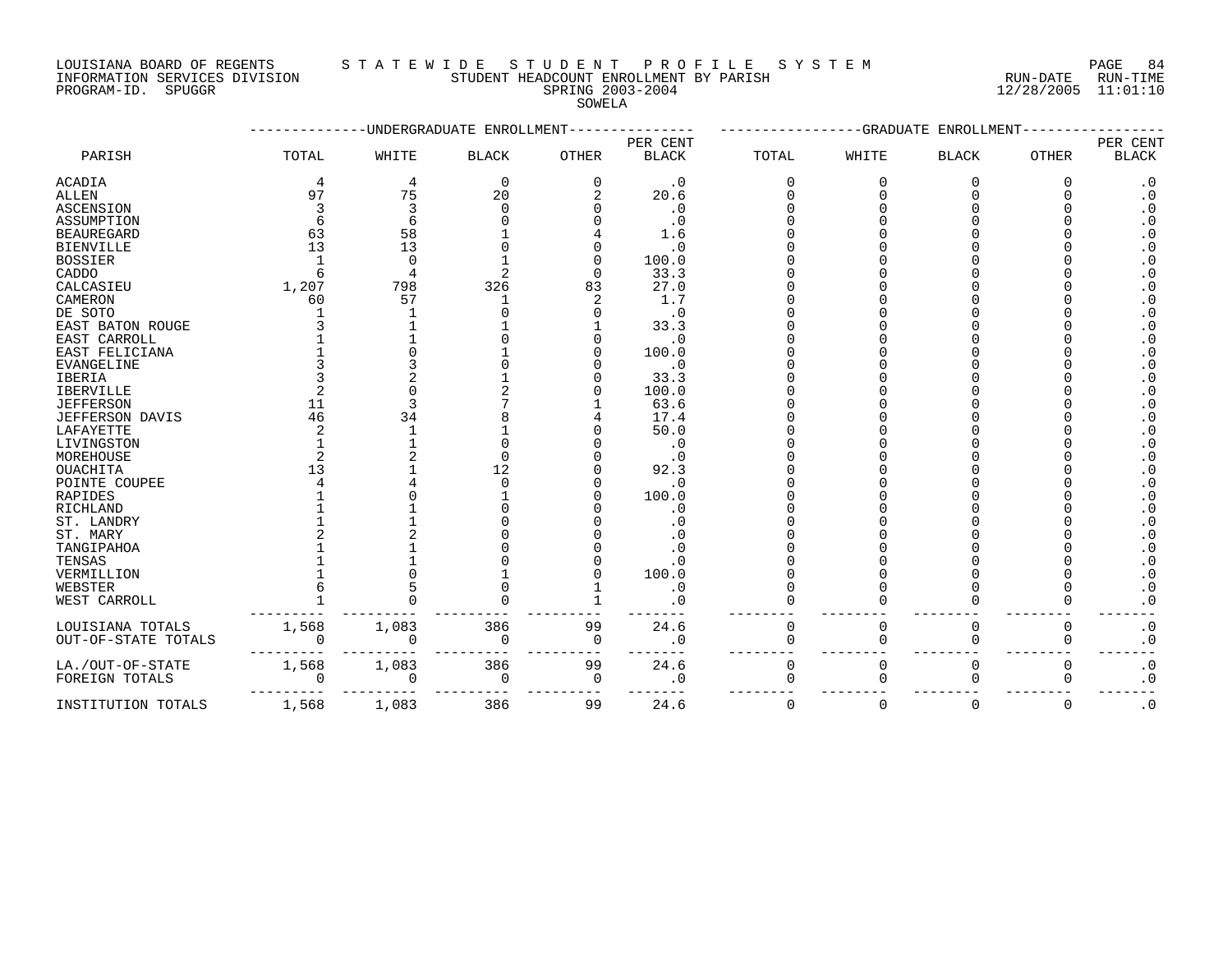LOUISIANA BOARD OF REGENTS S T A T E W I D E S T U D E N T P R O F I L E S Y S T E M PAGE 85 INFORMATION SERVICES DIVISION STUDENT HEADCOUNT ENROLLMENT BY PARISH RUN-DATE RUN-TIME

L.T.C.-SULLIVAN

|                     |       |       | -UNDERGRADUATE ENROLLMENT- |              |                   |       |       | -GRADUATE ENROLLMENT- |       |                   |
|---------------------|-------|-------|----------------------------|--------------|-------------------|-------|-------|-----------------------|-------|-------------------|
| PARISH              | TOTAL | WHITE | BLACK                      | <b>OTHER</b> | PER CENT<br>BLACK | TOTAL | WHITE | BLACK                 | OTHER | PER CENT<br>BLACK |
| EAST BATON ROUGE    |       |       |                            |              | 100.0             |       |       |                       |       |                   |
| JEFFERSON           |       |       |                            |              | 66.7              |       |       |                       |       |                   |
| LIVINGSTON          |       |       |                            |              | 50.0              |       |       |                       |       |                   |
| ORLEANS             |       |       |                            |              | 82.6              |       |       |                       |       |                   |
| ST. BERNARD         |       |       |                            |              | 100.0             |       |       |                       |       |                   |
| ST. CHARLES         |       |       |                            |              | . 0               |       |       |                       |       |                   |
| ST. TAMMANY         | 118   | 80    | 29                         |              | 24.6              |       |       |                       |       |                   |
| TANGIPAHOA          |       |       |                            |              | 33.3              |       |       |                       |       |                   |
| TERREBONNE          |       |       |                            |              |                   |       |       |                       |       |                   |
| WASHINGTON          | 505   | 283   | 207                        |              | 41.0              |       |       |                       |       |                   |
| UNKNOWN PARISH      |       |       |                            |              | 50.0              |       |       |                       |       |                   |
| LOUISIANA TOTALS    | 673   | 380   | 268                        | 25           | 39.8              |       |       |                       |       |                   |
| OUT-OF-STATE TOTALS |       |       |                            |              | 50.0              |       |       |                       |       |                   |
|                     |       |       |                            |              |                   |       |       |                       |       |                   |

LA./OUT-OF-STATE 681 384 272 25 39.9 0 0 0 0 .0 FOREIGN TOTALS 0 0 0 0 .0 0 0 0 0 .0 --------- --------- --------- --------- ------- -------- -------- -------- -------- ------- INSTITUTION TOTALS 681 384 272 25 39.9 0 0 0 0 .0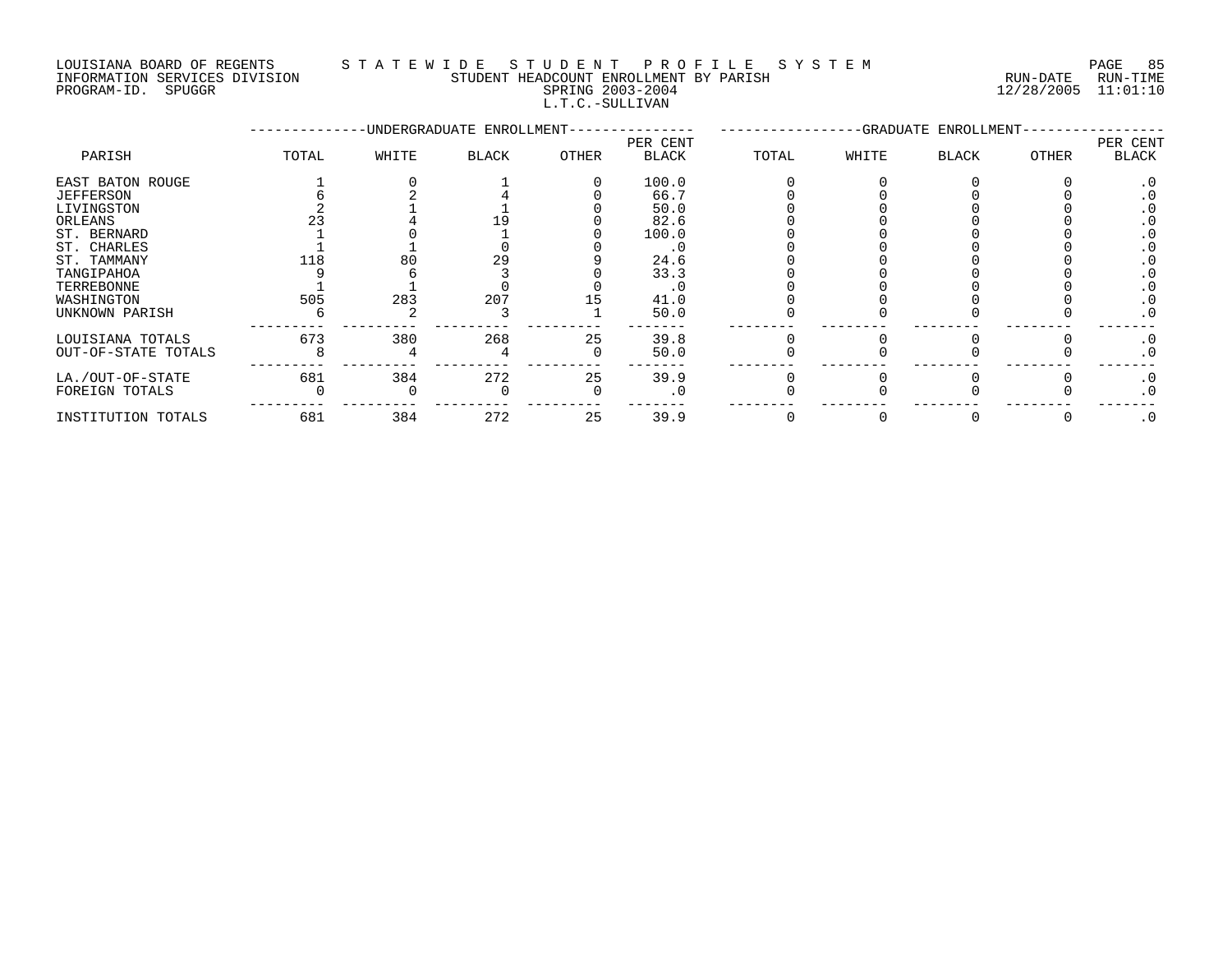LOUISIANA BOARD OF REGENTS S T A T E W I D E S T U D E N T P R O F I L E S Y S T E M PAGE 86 INFORMATION SERVICES DIVISION STUDENT HEADCOUNT ENROLLMENT BY PARISH RUN-DATE RUN-TIME PROGRAM-ID. SPUGGR SPRING 2003-2004 12/28/2005 11:01:10

L.T.C.-T.H. HARRIS

|                     |       |       | -UNDERGRADUATE ENROLLMENT- |              |                          | -GRADUATE ENROLLMENT- |       |              |       |                          |
|---------------------|-------|-------|----------------------------|--------------|--------------------------|-----------------------|-------|--------------|-------|--------------------------|
| PARISH              | TOTAL | WHITE | BLACK                      | <b>OTHER</b> | PER CENT<br><b>BLACK</b> | TOTAL                 | WHITE | <b>BLACK</b> | OTHER | PER CENT<br><b>BLACK</b> |
| ACADIA              | 41    | 32    |                            |              | 19.5                     |                       |       |              |       | . 0                      |
| ALLEN               |       |       |                            |              |                          |                       |       |              |       |                          |
| ASCENSION           |       |       |                            |              |                          |                       |       |              |       |                          |
| AVOYELLES           | 30    | 28    |                            |              | 6.                       |                       |       |              |       |                          |
| EVANGELINE          |       | 37    | 1 ೧                        |              | 21.3                     |                       |       |              |       |                          |
| LAFAYETTE           | 26    | 19    |                            |              | 23.1                     |                       |       |              |       |                          |
| LAFOURCHE           |       |       |                            |              |                          |                       |       |              |       |                          |
| POINTE COUPEE       |       |       |                            |              |                          |                       |       |              |       |                          |
| RAPIDES             |       |       |                            |              | 100.0                    |                       |       |              |       |                          |
| ST. LANDRY          | 423   | 205   | 213                        |              | 50.4                     |                       |       |              |       |                          |
| ST. MARTIN          |       |       |                            |              | 16.7                     |                       |       |              |       |                          |
| VERMILLION          |       |       |                            |              |                          |                       |       |              |       | $\cdot$ 0                |
| WEBSTER             |       |       |                            |              |                          |                       |       |              |       | $\cdot$ 0                |
| LOUISIANA TOTALS    | 581   | 333   | 241                        |              | 41.5                     |                       |       |              |       | $\cdot$ 0                |
| OUT-OF-STATE TOTALS |       |       |                            |              |                          |                       |       |              |       | . 0                      |
| LA./OUT-OF-STATE    | 581   | 333   | 241                        |              | 41.5                     |                       |       |              |       | $\cdot$ 0                |
| FOREIGN TOTALS      |       |       |                            |              |                          |                       |       |              |       | $\cdot$ 0                |
| INSTITUTION TOTALS  | 581   | 333   | 241                        |              | 41.5                     |                       |       |              |       | $\cdot$ 0                |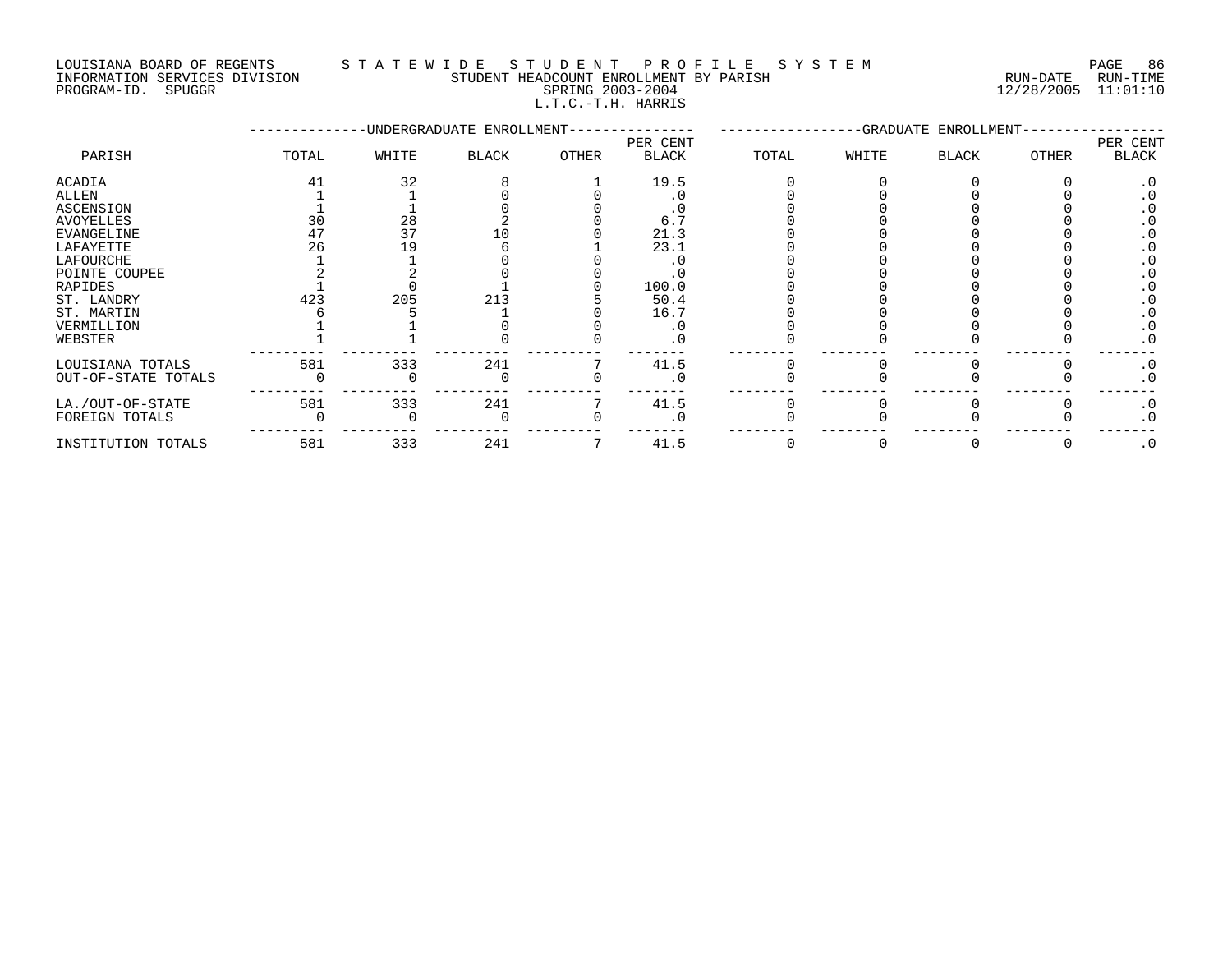#### LOUISIANA BOARD OF REGENTS S T A T E W I D E S T U D E N T P R O F I L E S Y S T E M PAGE 87 INFORMATION SERVICES DIVISION STUDENT HEADCOUNT ENROLLMENT BY PARISH RUN-DATE RUN-TIME DOUSTANA BOARD OF REGENTS<br>INFORMATION SERVICES DIVISION TRANSMITIC SERING 2003-2004 SPRING 2003-2004 12/28/2005 11:01:10 L.T.C.-TALLULAH/M. SURLES

|                     |       |       | -UNDERGRADUATE ENROLLMENT- | -GRADUATE ENROLLMENT- |                   |       |       |       |       |                   |
|---------------------|-------|-------|----------------------------|-----------------------|-------------------|-------|-------|-------|-------|-------------------|
| PARISH              | TOTAL | WHITE | BLACK                      | OTHER                 | PER CENT<br>BLACK | TOTAL | WHITE | BLACK | OTHER | PER CENT<br>BLACK |
| EAST CARROLL        | 93    |       | 76                         |                       | 81.7              |       |       |       |       |                   |
| FRANKLIN            |       |       |                            |                       |                   |       |       |       |       |                   |
| LINCOLN             |       |       |                            |                       | 100.0             |       |       |       |       |                   |
| MADISON             | 159   | 48    | 107                        |                       | 67.3              |       |       |       |       |                   |
| MOREHOUSE           |       |       |                            |                       | 100.0             |       |       |       |       |                   |
| OUACHITA            |       |       |                            |                       | 100.0             |       |       |       |       | . U               |
| RICHLAND            | 46    | 12    | 34                         |                       | 73.9              |       |       |       |       | . U               |
| TENSAS              | 29    |       | 25                         |                       | 86.2              |       |       |       |       | . 0               |
| WEST BATON ROUGE    | 71    | 53    | 15                         |                       | 21.1              |       |       |       |       | $\cdot$ 0         |
| LOUISIANA TOTALS    | 407   | 135   | 265                        |                       | 65.1              |       |       |       |       | . 0               |
| OUT-OF-STATE TOTALS |       |       |                            |                       | 40.0              |       |       |       |       | $\cdot$ 0         |
| LA./OUT-OF-STATE    | 412   | 136   | 267                        |                       | 64.8              |       |       |       |       |                   |
| FOREIGN TOTALS      |       |       |                            |                       | $\cdot$ 0         |       |       |       |       | . 0               |
| INSTITUTION TOTALS  | 412   | 136   | 267                        |                       | 64.8              |       |       |       |       | . 0               |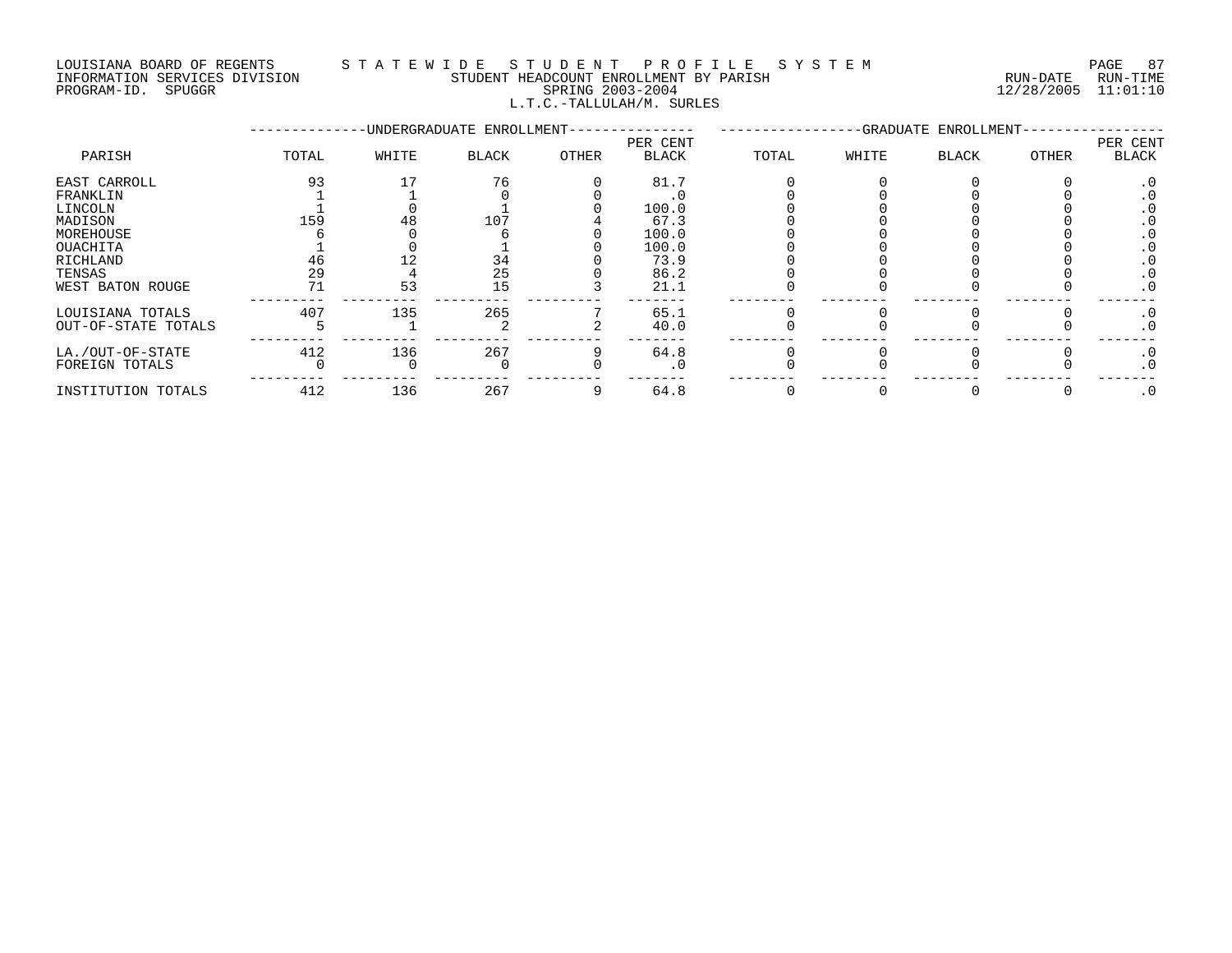#### LOUISIANA BOARD OF REGENTS S T A T E W I D E S T U D E N T P R O F I L E S Y S T E M PAGE 88 INFORMATION SERVICES DIVISION STUDENT HEADCOUNT ENROLLMENT BY PARISH RUN-DATE RUN-TIME

L.T.C.-TECHE AREA

PROGRAM-ID. SPUGGR SPRING 2003-2004 12/28/2005 11:01:10

|                     | -UNDERGRADUATE ENROLLMENT-<br>-GRADUATE ENROLLMENT-<br>PER CENT |       |              |          |              |       |       |              | PER CENT |              |
|---------------------|-----------------------------------------------------------------|-------|--------------|----------|--------------|-------|-------|--------------|----------|--------------|
| PARISH              | TOTAL                                                           | WHITE | <b>BLACK</b> | OTHER    | <b>BLACK</b> | TOTAL | WHITE | <b>BLACK</b> | OTHER    | <b>BLACK</b> |
| EVANGELINE          |                                                                 |       |              | $\Omega$ | 100.0        |       |       |              |          | . ∪          |
| IBERIA              | 303                                                             | 217   | 76           | 10       | 25.1         |       |       |              |          |              |
| LAFAYETTE           |                                                                 |       |              |          | 7.1          |       |       |              |          | . U          |
| ST. LANDRY          |                                                                 |       |              |          | 83.8         |       |       |              |          |              |
| ST. MARTIN          |                                                                 | 28    |              |          | 9.7          |       |       |              |          |              |
| ST. MARY            | 25                                                              |       |              |          | 28.0         |       |       |              |          | . U          |
| VERMILLION          | 14                                                              | 14    |              |          | . 0          |       |       |              |          | . 0          |
| LOUISIANA TOTALS    | 425                                                             | 293   | 120          | 12       | 28.2         |       |       |              |          | . 0          |
| OUT-OF-STATE TOTALS |                                                                 |       |              |          | . 0          |       |       |              |          | . 0          |
| LA./OUT-OF-STATE    | 425                                                             | 293   | 120          | 12       | 28.2         |       |       |              |          | . U          |
| FOREIGN TOTALS      |                                                                 |       |              |          | . 0          |       |       |              |          | . 0          |
| INSTITUTION TOTALS  | 425                                                             | 293   | 120          | 12       | 28.2         |       |       |              |          | . 0          |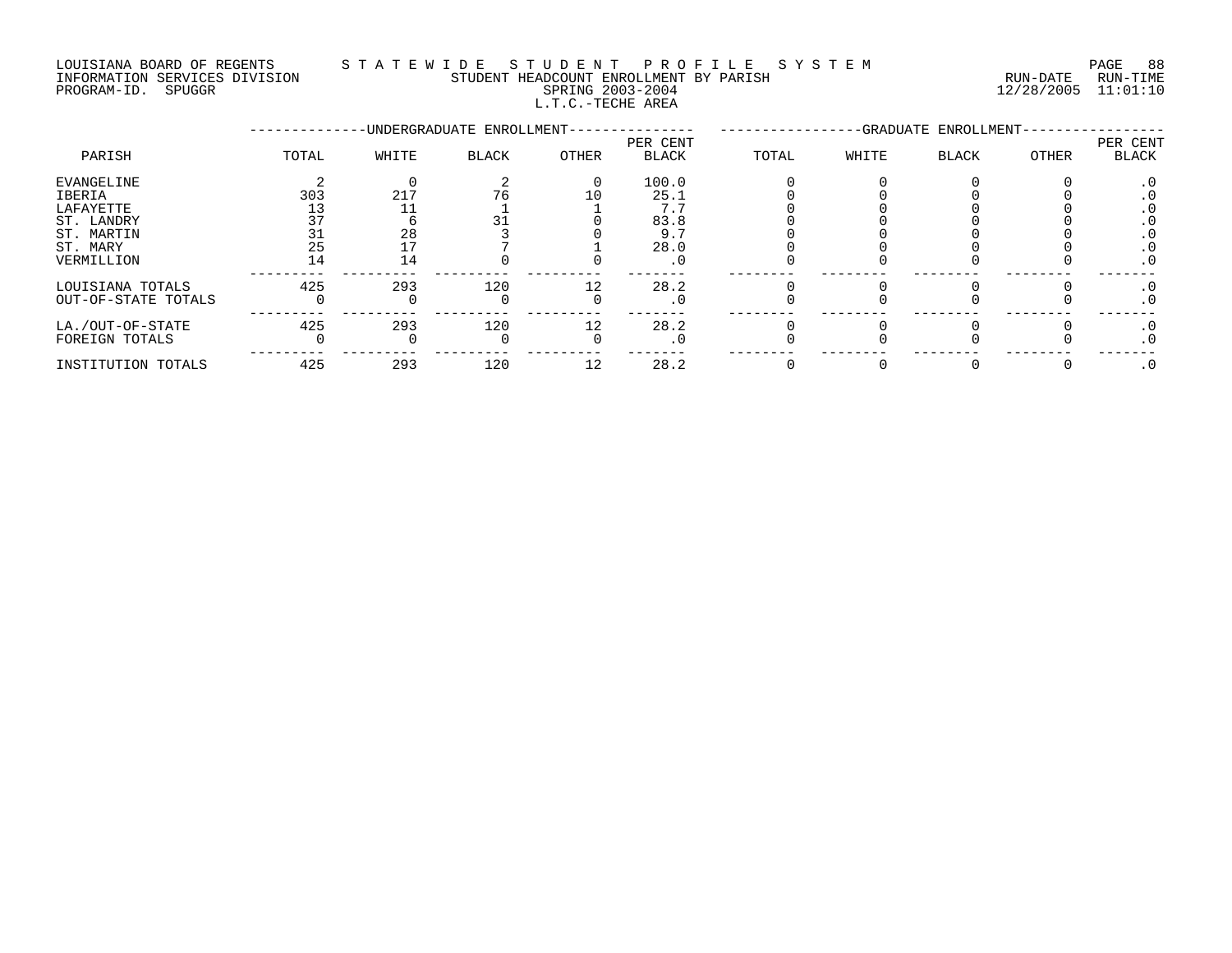### LOUISIANA BOARD OF REGENTS S T A T E W I D E S T U D E N T P R O F I L E S Y S T E M PAGE 89

UNIVERSITY OF LA. SYSTEM TOTALS

INFORMATION SERVICES DIVISION STUDENT HEADCOUNT ENROLLMENT BY PARISH RUN-DATE RUN-TIME PROGRAM-ID. SPUGGR SPRING 2003-2004 12/28/2005 11:01:10

|                          |              |            | ----------UNDERGRADUATE ENROLLMENT--------------- |                     | -GRADUATE ENROLLMENT |           |                 |                |                |              |
|--------------------------|--------------|------------|---------------------------------------------------|---------------------|----------------------|-----------|-----------------|----------------|----------------|--------------|
|                          |              |            |                                                   |                     | PER CENT             |           |                 |                |                | PER CENT     |
| PARISH                   | TOTAL        | WHITE      | <b>BLACK</b>                                      | <b>OTHER</b>        | <b>BLACK</b>         | TOTAL     | WHITE           | <b>BLACK</b>   | <b>OTHER</b>   | <b>BLACK</b> |
| ACADIA                   | 812          | 660        | 131                                               | 21                  | 16.1                 | 104       | 91              | 13             | $\Omega$       | 12.5         |
| ALLEN                    | 351          | 268        | 66                                                | 17                  | 18.8                 | 39        | 35              | $\overline{4}$ | $\Omega$       | 10.3         |
| <b>ASCENSION</b>         | 785          | 646        | 114                                               | 25                  | 14.5                 | 109       | 96              | 12             | $\mathbf{1}$   | 11.0         |
| ASSUMPTION               | 292          | 203        | 84                                                | 5                   | 28.8                 | 31        | 23              | 7              | 1              | 22.6         |
| AVOYELLES                | 314          | 218        | 84                                                | 12                  | 26.8                 | 56        | 46              | 9              | 1              | 16.1         |
| <b>BEAUREGARD</b>        | 715          | 582        | 96                                                | 37                  | 13.4                 | 70        | 60              |                | 3              | 10.0         |
| <b>BIENVILLE</b>         | 297          | 136        | 147                                               | 14                  | 49.5                 | 48        | 18              | 30             | $\Omega$       | 62.5         |
| <b>BOSSIER</b>           | 1,371        | 990        | 233                                               | 148                 | 17.0                 | 194       | 141             | 35             | 18             | 18.0         |
| CADDO                    | 2,625        | 1,370      | 1,080                                             | 175                 | 41.1                 | 407       | 199             | 190            | 18             | 46.7         |
| CALCASIEU                | 4,329        | 3,274      | 928                                               | 127                 | 21.4                 | 591       | 461             | 108            | 22             | 18.3         |
| CALDWELL                 | 156          | 129        | 23                                                | 4                   | 14.7                 | 29        | 25              | $\overline{4}$ | $\Omega$       | 13.8         |
| CAMERON                  | 199          | 188        | $7\phantom{.0}$                                   | $\overline{4}$      | 3.5                  | 22        | 19              | $\mathbf{1}$   | $\overline{2}$ | 4.5          |
| CATAHOULA                | 200          | 132        | 63                                                | 5                   | 31.5                 | 32        | 22              | 9              | 1              | 28.1         |
| CLAIBORNE                | 281          | 144        | 127                                               | 10                  | 45.2                 | 41        | 21              | 20             | $\Omega$       | 48.8         |
| CONCORDIA                | 325          | 158        | 163                                               | $\overline{4}$      | 50.2                 | 41        | 20              | 20             | $\mathbf{1}$   | 48.8         |
| DE SOTO                  | 327          | 166        | 149                                               | 12                  | 45.6                 | 44        | 22              | 21             | 1              | 47.7         |
| EAST BATON ROUGE         | 2,742        | 1,916      | 692                                               | 134                 | 25.2                 | 396       | 288             | 86             | 22             | 21.7         |
| EAST CARROLL             | 162<br>153   | 34<br>86   | 124<br>63                                         | 4<br>$\overline{4}$ | 76.5<br>41.2         | 30<br>20  | 8<br>17         | 22<br>2        | $\Omega$<br>1  | 73.3<br>10.0 |
| EAST FELICIANA           | 365          |            |                                                   |                     | 16.4                 |           |                 | 6              | 2              |              |
| <b>EVANGELINE</b>        | 392          | 299<br>282 | 60<br>100                                         | 6<br>10             | 25.5                 | 54<br>52  | 46<br>40        | 12             | $\Omega$       | 11.1<br>23.1 |
| FRANKLIN<br>GRANT        | 239          | 197        | 25                                                | 17                  | 10.5                 | 45        | 39              | 3              | 3              | 6.7          |
| <b>IBERIA</b>            | 1,518        | 1,053      | 380                                               | 85                  | 25.0                 | 98        | 77              | 19             | $\overline{2}$ | 19.4         |
| IBERVILLE                | 189          | 132        | 54                                                | 3                   | 28.6                 | 16        | 13              | 3              | $\Omega$       | 18.8         |
| <b>JACKSON</b>           | 390          | 258        | 116                                               | 16                  | 29.7                 | 43        | 28              | 14             | $\mathbf{1}$   | 32.6         |
| <b>JEFFERSON</b>         | 1,667        | 1,143      | 396                                               | 128                 | 23.8                 | 184       | 140             | 34             | 10             | 18.5         |
| JEFFERSON DAVIS          | 606          | 484        | 107                                               | 15                  | 17.7                 | 90        | 76              | 12             | 2              | 13.3         |
| LAFAYETTE                | 5,329        | 4,214      | 798                                               | 317                 | 15.0                 | 543       | 462             | 54             | 27             | 9.9          |
| LAFOURCHE                | 2,000        | 1,694      | 206                                               | 100                 | 10.3                 | 301       | 270             | 26             | 5              | 8.6          |
| LA SALLE                 | 297          | 253        | 33                                                | 11                  | 11.1                 | 37        | 31              | 4              | $\overline{2}$ | 10.8         |
| LINCOLN                  | 2,074        | 990        | 961                                               | 123                 | 46.3                 | 448       | 171             | 262            | 15             | 58.5         |
| LIVINGSTON               | 1,642        | 1,520      | 79                                                | 43                  | 4.8                  | 259       | 250             | 3              | 6              | 1.2          |
| MADISON                  | 201          | 85         | 111                                               | 5                   | 55.2                 | 30        | 6               | 24             | $\Omega$       | 80.0         |
| MOREHOUSE                | 631          | 367        | 257                                               | 7                   | 40.7                 | 68        | 40              | 26             | $\overline{a}$ | 38.2         |
| NATCHITOCHES             | 1,286        | 704        | 485                                               | 97                  | 37.7                 | 182       | 116             | 59             | 7              | 32.4         |
| ORLEANS                  | 1,062        | 261        | 735                                               | 66                  | 69.2                 | 106       | 41              | 53             | 12             | 50.0         |
| <b>OUACHITA</b>          | 4,077        | 2,788      | 1,175                                             | 114                 | 28.8                 | 566       | 387             | 155            | 24             | 27.4         |
| PLAQUEMINES              | 195          | 131        | 48                                                | 16                  | 24.6                 | 13        | 12              | $\mathbf{1}$   | $\Omega$       | 7.7          |
| POINTE COUPEE            | 165          | 123        | 37                                                | 5                   | 22.4                 | 23        | 18              | 5              | $\Omega$       | 21.7         |
| RAPIDES                  | 1,620        | 1,027      | 497                                               | 96                  | 30.7                 | 278       | 201             | 68             | 9              | 24.5         |
| RED RIVER                | 211          | 95         | 104                                               | 12                  | 49.3                 | 25        | 15              | 9              | $\mathbf{1}$   | 36.0         |
| RICHLAND                 | 437          | 287        | 139                                               | 11                  | 31.8                 | 55        | 40              | 13             | 2              | 23.6         |
| SABINE                   | 441          | 276        | 79                                                | 86                  | 17.9                 | 66        | 56              | 5              | 5              | 7.6          |
| ST. BERNARD              | 268          | 229        | 24                                                | 15                  | 9.0                  | 19        | 14              | $\mathbf{1}$   | $\overline{4}$ | 5.3          |
| ST. CHARLES              | 582          | 438        | 112                                               | 32                  | 19.2                 | 43        | 39              | 3              |                | 7.0          |
| ST. HELENA               | 101          | 53         | 47                                                | 1                   | 46.5                 | 13        | $7\phantom{.0}$ | $\epsilon$     | $\Omega$       | 46.2         |
| ST. JAMES                | 298          | 184        | 109                                               | 5                   | 36.6                 | 39        | 25              | 14             | $\Omega$       | 35.9         |
| ST. JOHN                 | 539          | 358        | 149                                               | 32                  | 27.6                 | 68        | 49              | 16             | 3<br>1         | 23.5         |
| ST. LANDRY<br>ST. MARTIN | 1,171<br>917 | 796<br>628 | 334<br>262                                        | 41<br>2.7           | 28.5<br>28.6         | 143<br>71 | 108<br>47       | 34<br>2.2.     |                | 23.8<br>31.0 |
|                          |              |            |                                                   |                     |                      |           |                 |                |                |              |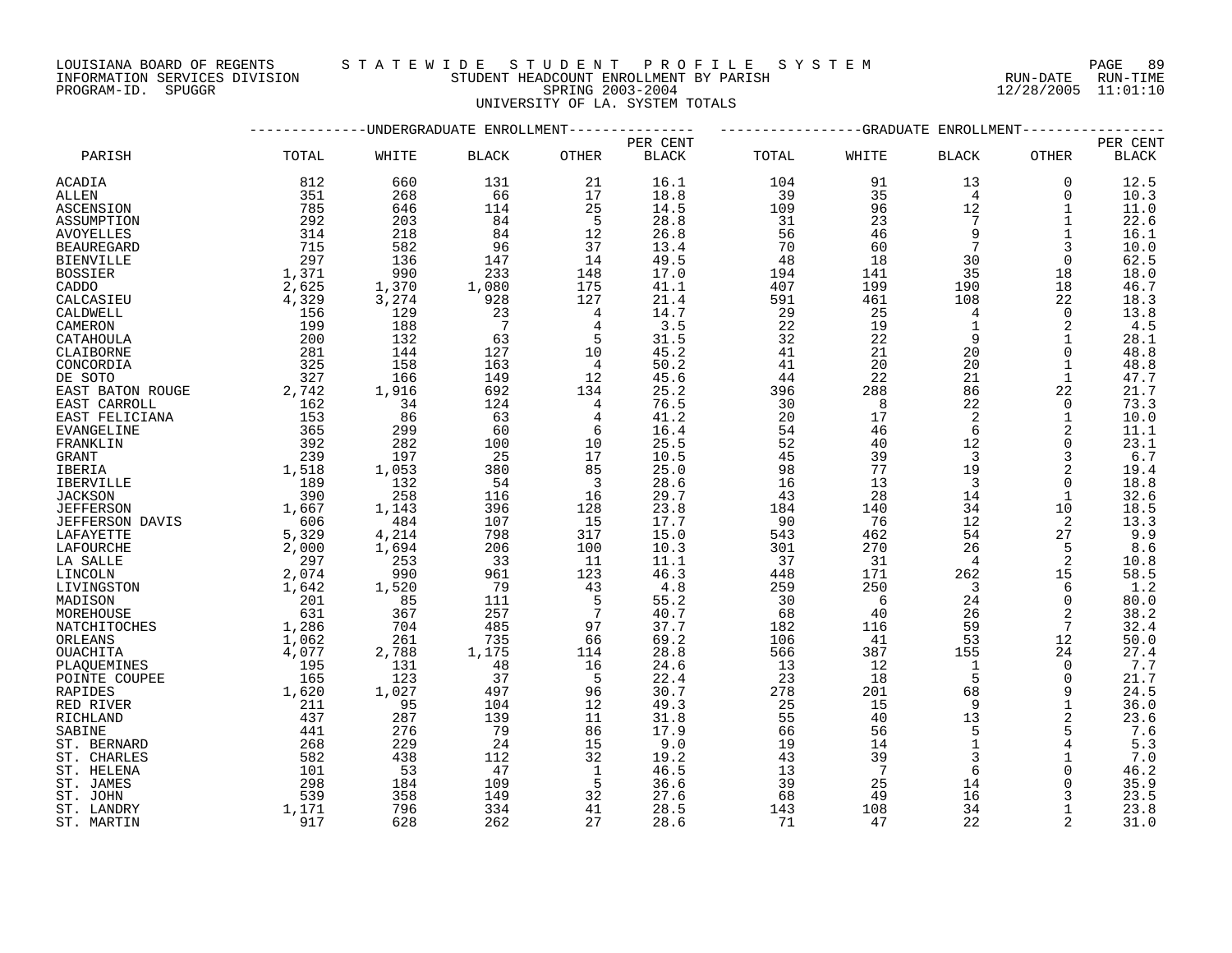PROGRAM-ID. SPUGGR SPRING 2003-2004 12/28/2005 11:01:10

#### LOUISIANA BOARD OF REGENTS S T A T E W I D E S T U D E N T P R O F I L E S Y S T E M PAGE 90 INFORMATION SERVICES DIVISION STUDENT HEADCOUNT ENROLLMENT BY PARISH RUN-DATE RUN-TIME

UNIVERSITY OF LA. SYSTEM TOTALS

|                     |        |        | -UNDERGRADUATE ENROLLMENT- |       |           | -GRADUATE<br>ENROLLMENT- |       |       |       |           |  |
|---------------------|--------|--------|----------------------------|-------|-----------|--------------------------|-------|-------|-------|-----------|--|
|                     |        |        |                            |       | PER CENT  |                          |       |       |       | PER CENT  |  |
| PARISH              | TOTAL  | WHITE  | <b>BLACK</b>               | OTHER | BLACK     | TOTAL                    | WHITE | BLACK | OTHER | BLACK     |  |
| ST. MARY            | 1,033  | 684    | 256                        | 93    | 24.8      | 105                      | 78    | 18    | 9     | 17.1      |  |
| ST. TAMMANY         | 3,295  | 2,938  | 206                        | 151   | 6.3       | 502                      | 445   | 38    | 19    | 7.6       |  |
| TANGIPAHOA          | 3,097  | 2,259  | 717                        | 121   | 23.2      | 478                      | 386   | 87    |       | 18.2      |  |
| TENSAS              | 76     | 46     | 29                         |       | 38.2      | 11                       |       |       |       | 27.3      |  |
| TERREBONNE          | 2,168  | 1,742  | 261                        | 165   | 12.0      | 267                      | 213   | 41    | 13    | 15.4      |  |
| UNION               | 416    | 309    | 91                         | 16    | 21.9      | 50                       | 44    |       |       | 10.0      |  |
| VERMILLION          | 1,133  | 978    | 94                         | 61    | 8.3       | 84                       | 75    |       |       | 7.1       |  |
| VERNON              | 1,158  | 784    | 195                        | 179   | 16.8      | 147                      | 120   | 15    |       | 10.2      |  |
| WASHINGTON          | 598    | 442    | 143                        | 13    | 23.9      | 109                      | 86    | 22    |       | 20.2      |  |
| WEBSTER             | 531    | 352    | 157                        | 22    | 29.6      | 99                       | 62    | 32    |       | 32.3      |  |
| WEST BATON ROUGE    | 120    | 91     | 26                         |       | 21.7      | 14                       |       |       |       | 42.9      |  |
| WEST CARROLL        | 274    | 225    | 47                         |       | 17.2      | 34                       | 33    |       |       | 2.9       |  |
| WEST FELICIANA      | 97     | 65     | 31                         |       | 32.0      |                          |       |       |       | 16.7      |  |
| WINN                | 389    | 269    | 105                        | 15    | 27.0      | 47                       | 35    |       |       | 23.4      |  |
| UNKNOWN PARISH      |        |        |                            |       | $\cdot$ 0 |                          |       |       |       | $\cdot$ 0 |  |
| LOUISIANA TOTALS    | 61,732 | 43,833 | 14,751                     | 3,148 | 23.9      | 8,235                    | 6,074 | 1,852 | 309   | 22.5      |  |
| OUT-OF-STATE TOTALS | 4,793  | 2,345  | 2,034                      | 414   | 42.4      | 693                      | 493   | 131   | 69    | 18.9      |  |
| LA./OUT-OF-STATE    | 66,525 | 46,178 | 16,785                     | 3,562 | 25.2      | 8,928                    | 6,567 | 1,983 | 378   | 22.2      |  |
| FOREIGN TOTALS      | 859    |        | 13                         | 841   | 1.5       | 1,207                    |       |       | 1,200 | . 2       |  |
| INSTITUTION TOTALS  | 67,384 | 46,183 | 16,798                     | 4,403 | 24.9      | 10,135                   | 6,572 | 1,985 | 1,578 | 19.6      |  |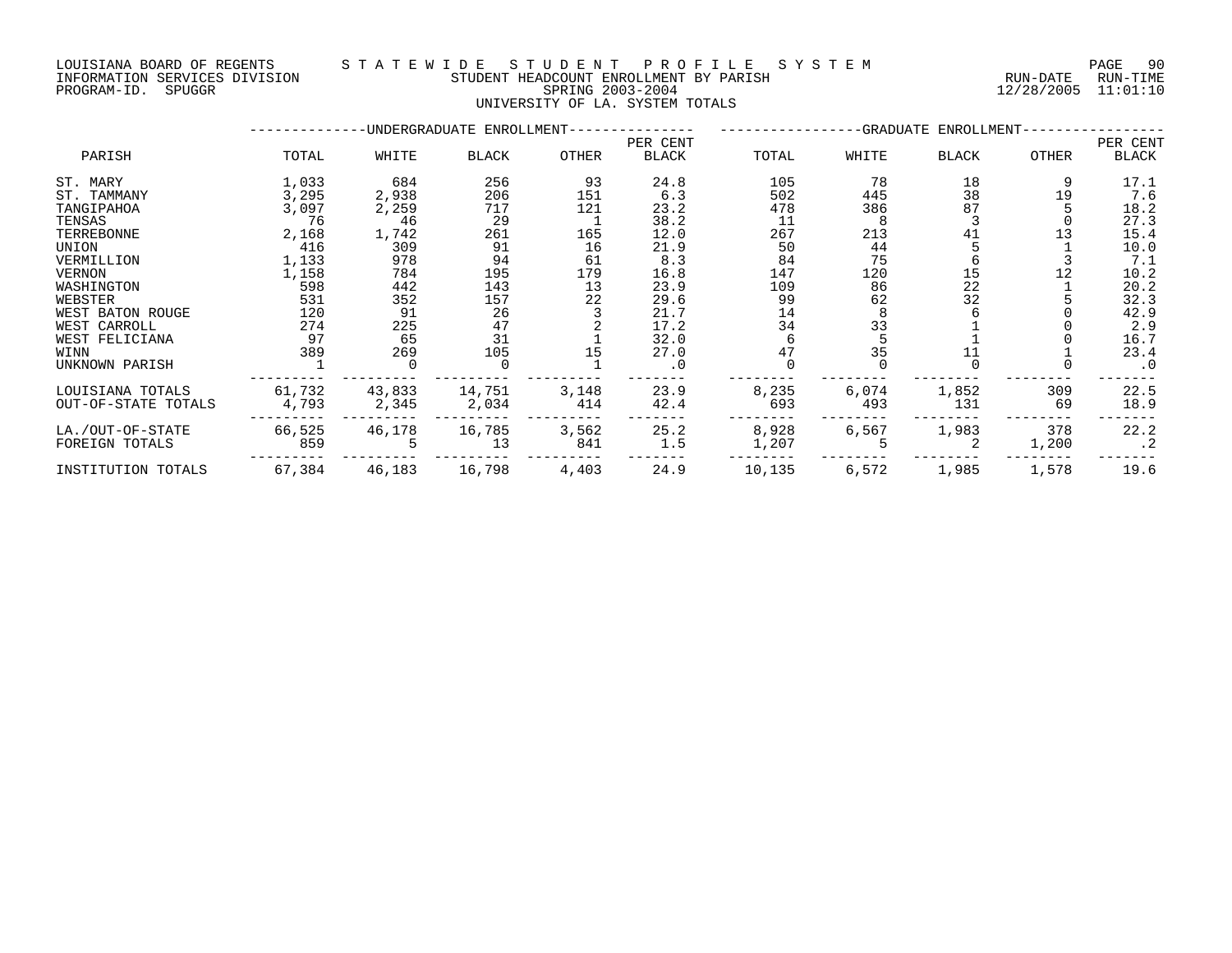## LOUISIANA BOARD OF REGENTS S T A T E W I D E S T U D E N T P R O F I L E S Y S T E M PAGE 91

INFORMATION SERVICES DIVISION STUDENT HEADCOUNT ENROLLMENT BY PARISH RUN-DATE RUN-TIME PROGRAM-ID. SPUGGR SPRING 2003-2004 12/28/2005 11:01:10 L.S.U. SYSTEM TOTALS

|                        |                | ---------UNDERGRADUATE ENROLLMENT- |                 |              |              |                 |                | -GRADUATE ENROLLMENT |              |              |
|------------------------|----------------|------------------------------------|-----------------|--------------|--------------|-----------------|----------------|----------------------|--------------|--------------|
|                        |                |                                    |                 |              | PER CENT     |                 |                |                      |              | PER CENT     |
| PARISH                 | TOTAL          | WHITE                              | <b>BLACK</b>    | <b>OTHER</b> | <b>BLACK</b> | TOTAL           | WHITE          | <b>BLACK</b>         | OTHER        | <b>BLACK</b> |
| ACADIA                 | 777            | 645                                | 114             | 18           | 14.7         | 28              | 21             | 6                    | 1            | 21.4         |
| ALLEN                  | 184            | 137                                | 37              | 10           | 20.1         | 6               | -5             | $\Omega$             | $\mathbf{1}$ | $\cdot$ 0    |
| ASCENSION              | 838            | 726                                | 72              | 40           | 8.6          | 120             | 101            | 9                    | 10           | 7.5          |
| ASSUMPTION             | 81             | 69                                 | 10              | 2            | 12.3         | 18              | 15             | 2                    | 1            | 11.1         |
| <b>AVOYELLES</b>       | 557            | 451                                | 86              | 20           | 15.4         | 22              | 20             | $\overline{2}$       | $\Omega$     | 9.1          |
| <b>BEAUREGARD</b>      | 110            | 80                                 | 16              | 14           | 14.5         | 19              | 14             |                      | 3            | 10.5         |
| <b>BIENVILLE</b>       | - 25           | 17                                 | 7               | -1           | 28.0         | 6               | $\overline{4}$ | 2                    | 0            | 33.3         |
| <b>BOSSIER</b>         | 906            | 686                                | 98              | 122          | 10.8         | 142             | 115            | 16                   | 11           | 11.3         |
| CADDO                  | 2,445          | 1,573                              | 590             | 282          | 24.1         | 513             | 352            | 126                  | 35           | 24.6         |
| CALCASIEU              | 696            | 541                                | 93              | 62           | 13.4         | 109             | 87             | 14                   | 8            | 12.8         |
| CALDWELL               | 17             | 14                                 | $\mathbf{1}$    | 2            | 5.9          | 5               | 5              | $\Omega$             | $\Omega$     | $\cdot$ 0    |
| CAMERON                | 22             | 18                                 | $\mathbf{1}$    | 3            | 4.5          | 3               | $\overline{2}$ |                      | $\Omega$     | 33.3         |
| CATAHOULA              | 57             | 49                                 | 5               | 3            | 8.8          | 5               |                | $\Omega$             | $\Omega$     | $\cdot$ 0    |
| CLAIBORNE              | 35             | 21                                 | 12              | 2            | 34.3         | $7\phantom{.0}$ |                |                      |              | 28.6         |
| CONCORDIA              | 109            | 93                                 | 8               | 8            | 7.3          | 9               | 8              |                      | $\Omega$     | 11.1         |
| DE SOTO                | 134            | 86                                 | 30              | 18           | 22.4         | 48              | 32             | 9                    | 7            | 18.8         |
| EAST BATON ROUGE       | 6,958          | 5,442                              | 840             | 676          | 12.1         | 1,519           | 1,141          | 221                  | 157          | 14.5         |
| EAST CARROLL           | 21             | 17                                 | 3               | 1            | 14.3         | 2               | $\mathbf{1}$   | $\mathbf{1}$         | $\mathbf 0$  | 50.0         |
| EAST FELICIANA         | 114            | 91                                 | 17              | 6            | 14.9         | 14              | 11             | 3                    | $\Omega$     | 21.4         |
| EVANGELINE             | 677            | 539                                | 132             | 6            | 19.5         | 17              | 16             | $\Omega$             | 1            | $\cdot$ 0    |
| FRANKLIN               | 28             | 20                                 | $7\phantom{.0}$ | $\mathbf{1}$ | 25.0         | 12              | 10             | $\overline{2}$       | $\Omega$     | 16.7         |
| <b>GRANT</b>           | 223            | 189                                | 19              | 15           | 8.5          | 11              | 9              | $\Omega$             | 2            | $\cdot$ 0    |
| IBERIA                 | 361            | 250                                | 93              | 18           | 25.8         | 52              | 40             | 9                    | 3            | 17.3         |
| <b>IBERVILLE</b>       | 175            | 133                                | 32              | 10           | 18.3         | 50              | 33             | 15                   | 2            | 30.0         |
| <b>JACKSON</b>         | $\overline{7}$ | 5                                  | $\overline{1}$  | -1           | 14.3         | 3               | $\mathbf{1}$   | 1                    | $\mathbf{1}$ | 33.3         |
| <b>JEFFERSON</b>       | 5,213          | 3,447                              | 539             | 1,227        | 10.3         | 1,130           | 776            | 157                  | 197          | 13.9         |
| <b>JEFFERSON DAVIS</b> | 198            | 145                                | 34              | 19           | 17.2         | 14              | 12             | 2                    | $\Omega$     | 14.3         |
| LAFAYETTE              | 1,191          | 943                                | 182             | 66           | 15.3         | 183             | 146            | 19                   | 18           | 10.4         |
| LAFOURCHE              | 432            | 369                                | 22              | 41           | 5.1          | 70              | 67             | 1                    | 2            | 1.4          |
| LA SALLE               | 103            | 96                                 | $\overline{4}$  | 3            | 3.9          | $\overline{3}$  | 3              | $\Omega$             | $\Omega$     | $\ddotsc 0$  |
| LINCOLN                | 86             | 72                                 | 13              | $\mathbf{1}$ | 15.1         | 25              | 19             | $\overline{4}$       | 2            | 16.0         |
| LIVINGSTON             | 742            | 694                                | 9               | 39           | 1.2          | 109             | 99             | $\overline{2}$       | 8            | 1.8          |
| MADISON                | 15             | 13                                 | $\mathbf{1}$    | $\mathbf{1}$ | 6.7          | 11              | 9              | $\overline{2}$       | $\Omega$     | 18.2         |
| MOREHOUSE              | 36             | 20                                 | 13              | 3            | 36.1         | 10              | 8              | $\overline{a}$       | $\Omega$     | 20.0         |
| NATCHITOCHES           | 350            | 250                                | 43              | 57           | 12.3         | 64              | 48             | 2                    | 14           | 3.1          |
| ORLEANS                | 7,085          | 3,760                              | 2,264           | 1,061        | 32.0         | 1,688           | 960            | 534                  | 194          | 31.6         |
| OUACHITA               | 370            | 306                                | 53              | 11           | 14.3         | 68              | 58             | 8                    | 2            | 11.8         |
| PLAQUEMINES            | 208            | 150                                | 34              | 24           | 16.3         | 45              | 37             | 5                    | 3            | 11.1         |
| POINTE COUPEE          | 237            | 202                                | 30              | 5            | 12.7         | 48              | 40             | 4                    | 4            | 8.3          |
| <b>RAPIDES</b>         | 2,338          | 1,707                              | 507             | 124          | 21.7         | 74              | 57             | 14                   | 3            | 18.9         |
| RED RIVER              | 47             | 31                                 | 14              | 2            | 29.8         | 10              | 7              | 3                    | $\Omega$     | 30.0         |
| RICHLAND               | 39             | 36                                 | 3               | $\Omega$     | 7.7          | 5               | 4              | $\Omega$             |              | $\cdot$ 0    |
| SABINE                 | 41             | 25                                 | 6               | 10           | 14.6         | 20              | 16             | $\Omega$             |              | $\cdot$ 0    |
| ST. BERNARD            | 612            | 494                                | 16              | 102          | 2.6          | 109             | 99             | $\mathbf{1}$         | 9            | .9           |
| ST. CHARLES            | 598            | 451                                | 80              | 67           | 13.4         | 79              | 61             | 11                   |              | 13.9         |
| ST. HELENA             | $\overline{7}$ | 6                                  | 1               | $\Omega$     | 14.3         | 5               | 4              | $\mathbf{1}$         | $\Omega$     | 20.0         |
| ST. JAMES              | 118            | 77                                 | 39              | 2            | 33.1         | 11              | 5              | 5                    |              | 45.5         |
| ST. JOHN               | 404            | 271                                | 95              | 38           | 23.5         | 51              | 34             | 11                   | 6            | 21.6         |
| ST. LANDRY             | 1,272          | 842                                | 401             | 29           | 31.5         | 73              | 54             | 16                   | 3            | 21.9         |
| ST. MARTIN             | 206            | 119                                | 71              | 16           | 34.5         | 27              | 25             | $\overline{a}$       | $\Omega$     | 7.4          |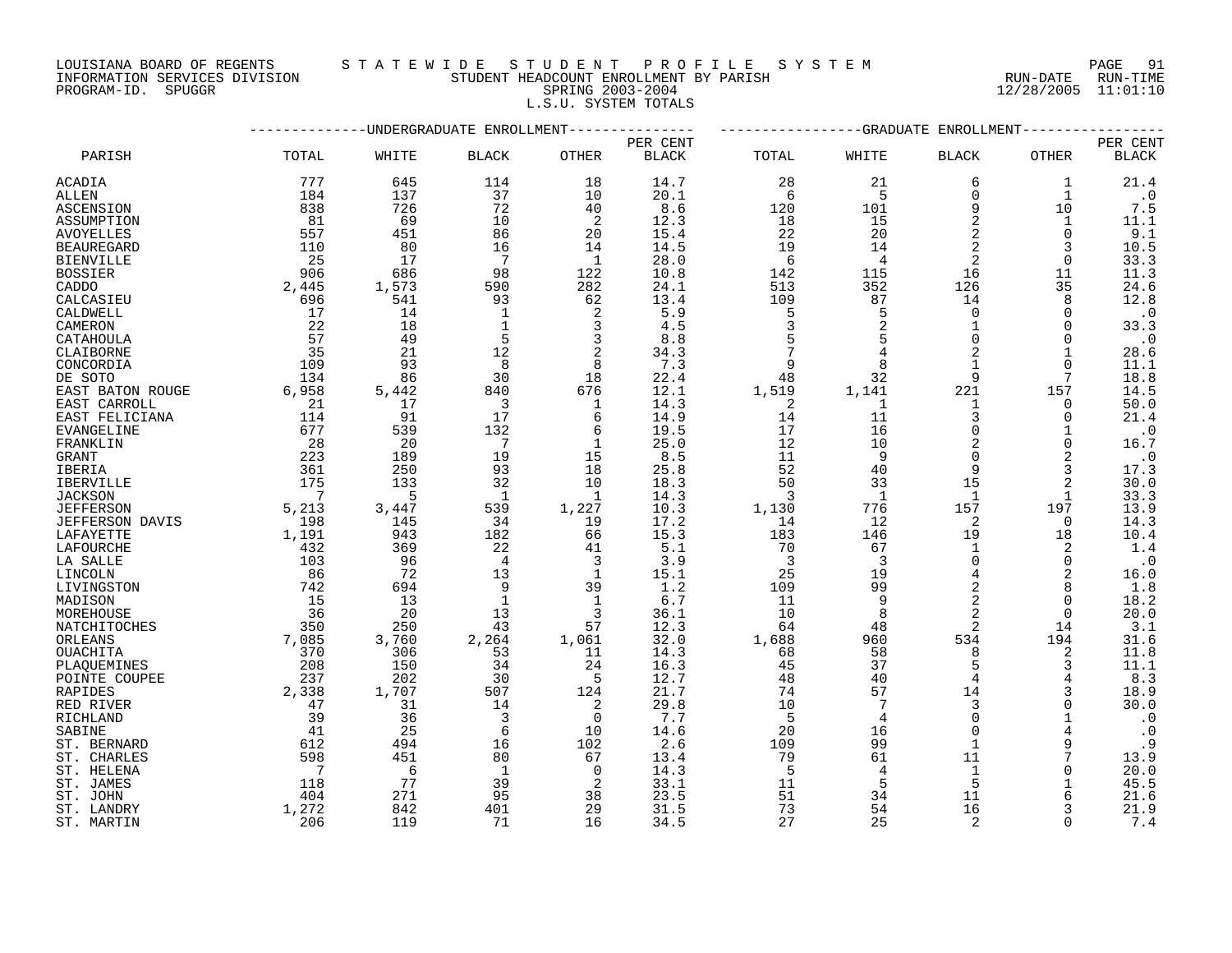#### LOUISIANA BOARD OF REGENTS STATEWIDE STUDENT PROFILE SYSTEM NAGE 92 INFORMATION SERVICES DIVISION STUDENT HEADCOUNT ENROLLMENT BY PARISH RUN-DATE RUN-TIME

| PROGRAM-ID.<br>SPUGGR    |       |        |                            | SPRING 2003-2004<br>L.S.U. SYSTEM TOTALS |              |       |       |                       | 12/28/2005 | 11:01:10      |  |
|--------------------------|-------|--------|----------------------------|------------------------------------------|--------------|-------|-------|-----------------------|------------|---------------|--|
|                          |       |        | -UNDERGRADUATE ENROLLMENT- |                                          |              |       |       | -GRADUATE ENROLLMENT- |            |               |  |
|                          |       |        |                            |                                          |              |       |       |                       | PER CENT   |               |  |
| PARISH                   | TOTAL | WHITE  | BLACK                      | OTHER                                    | <b>BLACK</b> | TOTAL | WHITE | <b>BLACK</b>          | OTHER      | BLACK         |  |
| ST. MARY                 | 310   | 189    | 76                         | 45                                       | 24.5         | 40    | 31    |                       |            | 12.5          |  |
| ST. TAMMANY              | 2,711 | 2,342  | 112                        | 257                                      | 4.1          | 391   | 315   | 20                    | 56         | 5.1           |  |
| TANGIPAHOA               | 373   | 299    |                            | 23                                       | 13.7         |       | 68    |                       |            | 5.3           |  |
| TENSAS                   | 19    | 19     |                            |                                          | . 0          |       |       |                       |            | 20.0          |  |
| TERREBONNE               | 474   | 354    | 65                         | 55                                       | 13.7         |       | 64    |                       |            | 9.1           |  |
| UNION                    |       |        |                            |                                          | 29.4         |       |       |                       |            | 33.3          |  |
| VERMILLION               | 273   | 227    |                            | 29                                       | 6.2          | 18    | 16    |                       |            |               |  |
| VERNON                   | 150   | 108    |                            | 29                                       | 8.7          | 24    | 19    |                       |            | 4.2           |  |
| WASHINGTON               | 125   | 81     |                            |                                          | 29.6         | 21    |       |                       |            | 14.3          |  |
| WEBSTER                  | 167   | 133    |                            |                                          | 10.2         | 29    | 21    |                       |            | 20.7          |  |
| WEST BATON ROUGE         | 205   | 176    |                            |                                          | 11.2         | 28    | 22    |                       |            | 17.9          |  |
| $5.7705$ $0.75007$ $7.7$ |       | $\sim$ |                            |                                          |              |       |       |                       |            | $\cap$ $\cap$ |  |

| .              | .      | ---    | ັ    | --    | _ _ . <i>.</i>         |       | ັ     |      |
|----------------|--------|--------|------|-------|------------------------|-------|-------|------|
|                |        |        |      |       | 29.4                   |       |       |      |
| <b>LON</b>     | 273    | 227    |      | 29    | 6.Z                    |       |       |      |
|                | 150    | 108    |      | 29    |                        |       |       |      |
| ron            | 125    | 81     |      |       | 29.6                   |       |       |      |
|                | ⊥67    |        |      |       | $\overline{10}$<br>. 4 | 29    |       |      |
| TON ROUGE      | 205    | ⊥76    |      |       |                        | 28    | 44    |      |
| RROLL          |        |        |      |       |                        |       |       |      |
| <b>LICIANA</b> | L O 4  |        |      |       |                        |       |       |      |
|                | 42     |        |      |       |                        |       |       |      |
|                |        |        |      |       |                        |       |       |      |
| JA TOTALS      | 42.489 | 30.501 | .225 | 4.763 |                        | 1.408 | 5.299 | .305 |

| WEST CARROLL        |        |        |       |       |      |        |       |       |       | 20.0 |
|---------------------|--------|--------|-------|-------|------|--------|-------|-------|-------|------|
| WEST FELICIANA      | 104    |        |       |       |      |        |       |       |       |      |
| WINN                |        |        |       |       | 11.9 |        |       |       |       | 12.5 |
| LOUISIANA TOTALS    | 42,489 | 30,501 | 7,225 | 4,763 | 17.0 | 7,408  | 5,299 | 1,305 | 804   | 17.6 |
| OUT-OF-STATE TOTALS | 3,317  | 2,345  | 354   | 618   | 10.7 | 1,678  | 956   | 116   | 606   | 6.9  |
| LA./OUT-OF-STATE    | 45,806 | 32,846 | 7,579 | 5,381 | 16.5 | 9,086  | 6,255 | 1,421 | 1,410 | 15.6 |
| FOREIGN TOTALS      | 707    | 60     | 20    | 627   | 2.8  | 1,296  |       |       | 1,272 |      |
| INSTITUTION TOTALS  | 46,513 | 32,906 | 7,599 | 6,008 | 16.3 | 10,382 |       | 1,423 | 2,682 |      |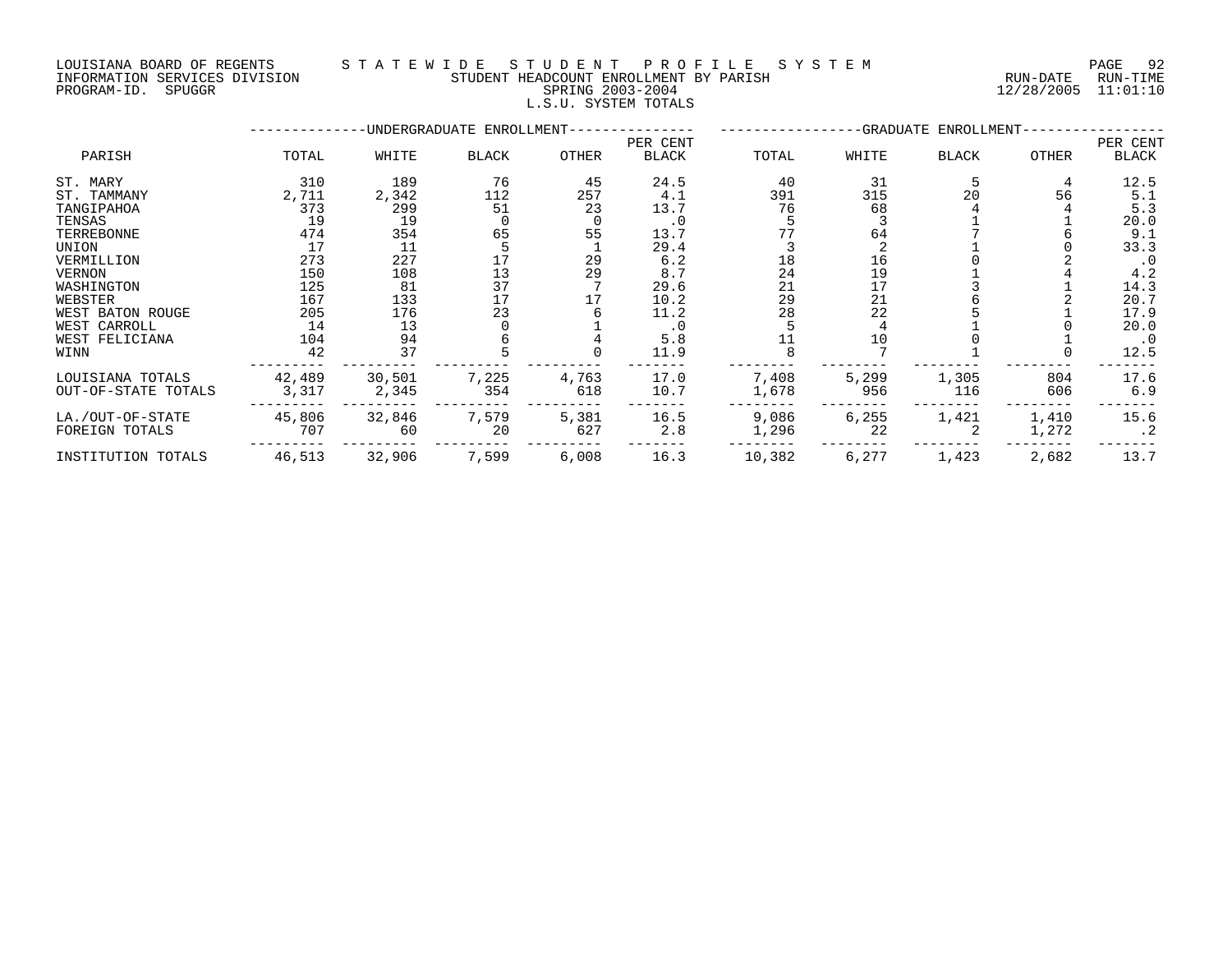LOUISIANA BOARD OF REGENTS S T A T E W I D E S T U D E N T P R O F I L E S Y S T E M PAGE 93

### INFORMATION SERVICES DIVISION STUDENT HEADCOUNT ENROLLMENT BY PARISH RUN-DATE RUN-TIME PROGRAM-ID. SPUGGR SPRING 2003-2004 12/28/2005 11:01:10

# SOUTHERN UNIV. SYSTEM TOTALS

|                     |                 |                | -UNDERGRADUATE ENROLLMENT |               |               |                | -GRADUATE      | ENROLLMENT     |              |                |
|---------------------|-----------------|----------------|---------------------------|---------------|---------------|----------------|----------------|----------------|--------------|----------------|
|                     |                 |                |                           |               | PER CENT      |                |                |                |              | PER CENT       |
| PARISH              | TOTAL           | WHITE          | <b>BLACK</b>              | <b>OTHER</b>  | <b>BLACK</b>  | TOTAL          | WHITE          | <b>BLACK</b>   | <b>OTHER</b> | <b>BLACK</b>   |
| ACADIA              | 31              | 0              | 31                        | 0             | 100.0         | 13             | 0              | 13             | 0            | 100.0          |
| ALLEN               | 14              | 0              | 14                        | $\mathbf 0$   | 100.0         | 4              | $\mathbf{1}$   | 3              | $\Omega$     | 75.0           |
| ASCENSION           | 143             | 4              | 138                       | 1             | 96.5          | 44             | 9              | 34             | -1           | 77.3           |
| ASSUMPTION          | 15              | $\mathbf{1}$   | 14                        | $\Omega$      | 93.3          | 9              | 3              | 6              | $\Omega$     | 66.7           |
| AVOYELLES           | 37              | 0              | 37                        | 0             | 100.0         | 19             | 7              | 12             | O            | 63.2           |
| <b>BEAUREGARD</b>   | 12              | 0              | 12                        | $\Omega$      | 100.0         | 6              | 3              | 3              | O            | 50.0           |
| BIENVILLE           | 13              | 2              | 10                        | 1             | 76.9          | 2              | $\Omega$       | $\overline{2}$ | O            | 100.0          |
| BOSSIER             | 240             | 57             | 176                       | 7             | 73.3          | 5              |                | 3              | $\Omega$     | 60.0           |
| CADDO               | 2,136           | 144            | 1,976                     | 16            | 92.5          | 46             | 3              | 43             | 0            | 93.5           |
| CALCASIEU           | 117             | 1              | 116                       | 0             | 99.1          | 45             | 7              | 38             | O            | 84.4           |
| CALDWELL            | $\overline{4}$  | $\Omega$       | 4                         | $\Omega$      | 100.0         | $\overline{4}$ | 2              | $\overline{2}$ | $\Omega$     | 50.0           |
| CATAHOULA           | 36              | 0              | 36                        | 0             | 100.0         | 8              | $\mathbf 0$    | 8              | 0            | 100.0          |
| CLAIBORNE           | 11              | 0              | 10                        | 1             | 90.9          | $\overline{2}$ |                | 2              | $\Omega$     | 100.0          |
| CONCORDIA           | 39              | $\mathbf 0$    | 39                        | 0             | 100.0         | 11             | 2              | 9              | O            | 81.8           |
| DE SOTO             | 79              | 8              | 70                        | 1             | 88.6          | 6              | $\mathbf{1}$   | 5              | $\Omega$     | 83.3           |
| EAST BATON ROUGE    | 2,460           | 48             | 2,382                     | 30            | 96.8          | 578            | 50             | 524            | 4            | 90.7           |
| EAST CARROLL        | 12              | $\mathbf 0$    | 12                        | $\mathbf 0$   | 100.0         | 7              | $\mathbf 0$    | 7              | $\Omega$     | 100.0          |
| EAST FELICIANA      | 106             | $\overline{2}$ | 103                       | 1             | 97.2          | 29             | 3              | 26             | O            | 89.7           |
| EVANGELINE          | 19              | 0              | 19                        | 0             | 100.0         | 12             | 5              | 6              |              | 50.0           |
| FRANKLIN            | 37              | $\Omega$       | 37                        | $\Omega$      | 100.0         | 8              | 2              | 6              | $\Omega$     | 75.0           |
| GRANT               | -7              | 1              | 6                         | 0             | 85.7          | $\mathbf 0$    | $\mathbf 0$    | $\mathbf 0$    | 0            | $\cdot$ 0      |
| IBERIA              | 61              | $\mathbf 0$    | 61                        | 0             | 100.0         | 24             | 2              | 21             |              | 87.5           |
| <b>IBERVILLE</b>    | 220             | 2              | 217                       |               | 98.6          | 62             | 6              | 56             | $\Omega$     | 90.3           |
| JACKSON             | 8               | $\mathbf{1}$   | 7                         | $\Omega$      | 87.5          | 1              | $\mathbf 0$    | 1              | $\Omega$     | 100.0          |
| <b>JEFFERSON</b>    | 503             | 10             | 476                       | 17            | 94.6          | 143            | 21             | 118            | 4            | 82.5           |
| JEFFERSON DAVIS     | 10              | 0              | 10                        | $\mathbf 0$   | 100.0         | 8              | 2              | 6              | $\Omega$     | 75.0           |
| LAFAYETTE           | 109             | $\mathbf{1}$   | 108                       | $\Omega$      | 99.1          | 37             | 9              | 26             | 2            | 70.3           |
| LAFOURCHE           | 20              | 1              | 19                        | $\Omega$      | 95.0          | 12             | 7              | 5              | O            | 41.7           |
| LA SALLE            | 4               | 0              | $\overline{4}$            | $\Omega$      | 100.0         | 0              | $\Omega$       | 0              | $\Omega$     | $\cdot$ 0      |
| LINCOLN             | 13              | 2              | 11                        | $\Omega$      | 84.6          | 6              |                | 5              | $\Omega$     | 83.3           |
| LIVINGSTON          | 21              | 4              | 17                        | 0             | 81.0          | 11             | 7              | 4              | $\Omega$     | 36.4           |
| MADISON             | 36              | 0              | 36                        | $\Omega$      | 100.0         | 5              | 2              | 3              | $\Omega$     | 60.0           |
| MOREHOUSE           | 45              | $\Omega$       | 45                        | $\Omega$      | 100.0         | 3              | $\mathbf 0$    | 3              | $\Omega$     | 100.0          |
| NATCHITOCHES        | 22              | $\mathbf{1}$   | 21                        | $\Omega$      | 95.5          | 12             | 2              | 10             | $\Omega$     | 83.3           |
|                     | 2,602           | 11             | 2,560                     | 31            | 98.4          | 621            | 29             | 582            | 10           | 93.7           |
| ORLEANS<br>OUACHITA | 110             | 1              | 109                       | 0             | 99.1          | 30             | 3              | 27             | $\Omega$     | 90.0           |
| PLAQUEMINES         | 56              | 0              | 55                        | 1             | 98.2          | 9              | $\overline{2}$ | 6              | 1            | 66.7           |
| POINTE COUPEE       | 105             | 2              | 102                       |               | 97.1          | 35             | 2              | 33             | $\Omega$     | 94.3           |
| RAPIDES             | 186             | 2              | 183                       | 1             | 98.4          | 32             | 6              | 25             | 1            | 78.1           |
| RED RIVER           | 9               | 2              | 7                         | 0             | 77.8          | 3              | $\Omega$       | 3              | $\Omega$     | 100.0          |
| RICHLAND            | 17              | $\mathbf 0$    | 17                        | $\Omega$      | 100.0         | 2              |                | 2              | $\Omega$     | 100.0          |
| SABINE              | $7\phantom{.0}$ | 2              | 5                         | $\Omega$      | 71.4          | 2              |                | 1              | $\Omega$     | 50.0           |
| ST. BERNARD         | 23              | 4              | 18                        | $\mathbf{1}$  | 78.3          | 14             | 6              |                |              | 50.0           |
|                     | 71              | 0              | 69                        | 2             | 97.2          | 11             | 2              | 9              | 0            | 81.8           |
| ST. CHARLES         |                 |                |                           |               |               |                |                |                |              |                |
| ST. HELENA          | 51<br>97        | 0<br>0         | 51<br>97                  | 0<br>$\Omega$ | 100.0         | 22<br>29       | $\Omega$       | 20<br>29       | 0            | 90.9           |
| ST. JAMES           | 137             | $\mathbf{1}$   | 134                       | 2             | 100.0<br>97.8 | 28             | $\Omega$       | 28             | U            | 100.0<br>100.0 |
| ST. JOHN            |                 | ζ              | 170                       | O             | 98.3          | 61             | 9              | 52             | U            |                |
| ST. LANDRY          | 173             | 0              | 54                        |               |               |                | $\Omega$       |                | O            | 85.2           |
| ST. MARTIN          | 54<br>69        | $\mathbf{1}$   | 68                        | 0<br>$\Omega$ | 100.0         | 8<br>15        | $\Omega$       | 8<br>15        | $\Omega$     | 100.0          |
| ST. MARY            |                 |                |                           |               | 98.6          |                |                |                |              | 100.0          |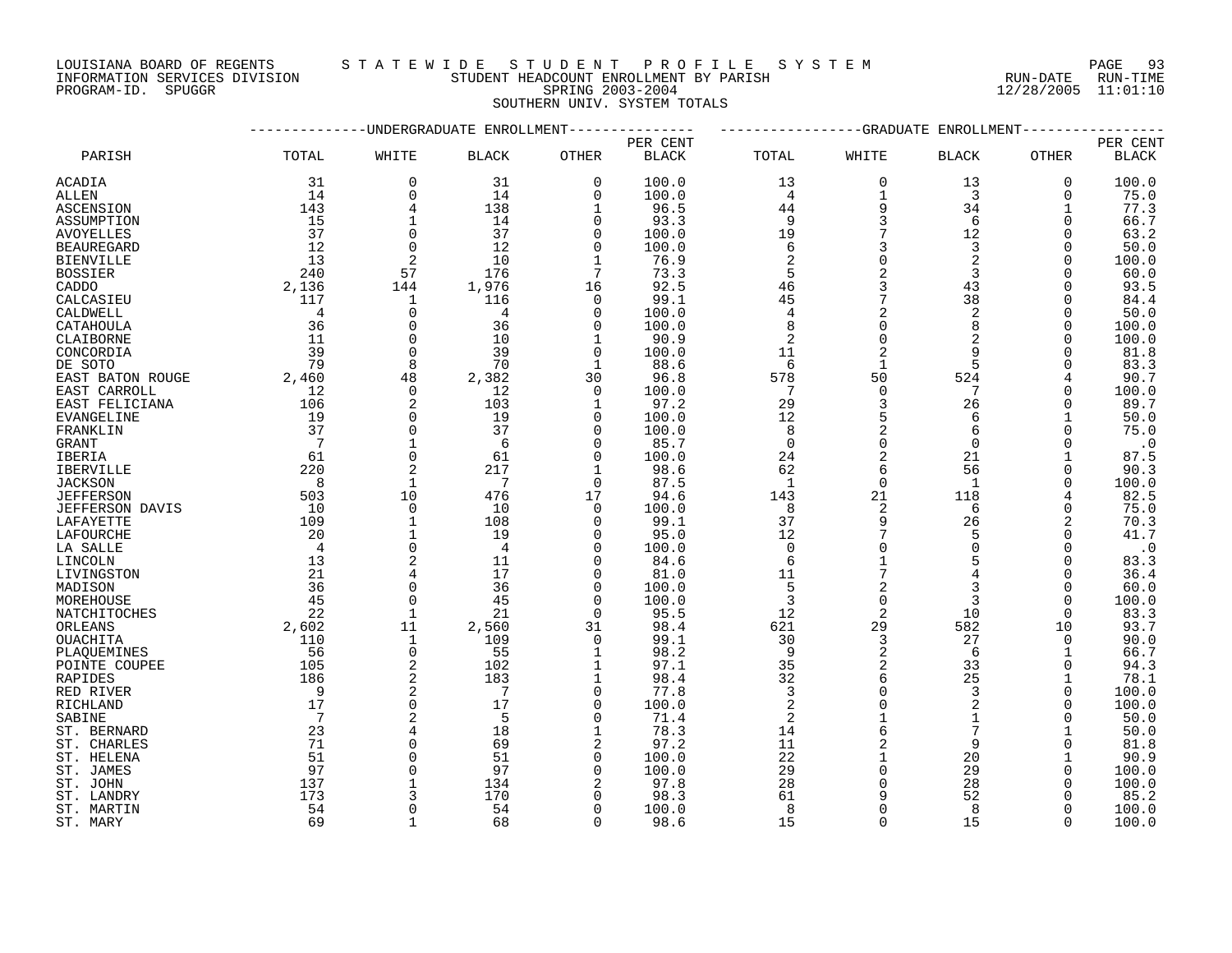INFORMATION SERVICES DIVISION STUDENT HEADCOUNT ENROLLMENT BY PARISH RUN-DATE RUN-TIME PROGRAM-ID. SPUGGR SPRING 2003-2004 12/28/2005 11:01:10

## LOUISIANA BOARD OF REGENTS STA TEWIDE STUDENT PROFILE SYSTEM PAGE 94

SOUTHERN UNIV. SYSTEM TOTALS

| PER CENT |
|----------|
| BLACK    |
| 59.4     |
| 87.2     |
| 100.0    |
| 77.8     |
| 100.0    |
| 100.0    |
| 100.0    |
| 75.0     |
| 75.0     |
| 82.9     |
| 66.7     |
| 85.7     |
| 66.7     |
| 87.5     |
| 83.9     |
| 87.2     |
| 22.8     |
| 84.4     |
|          |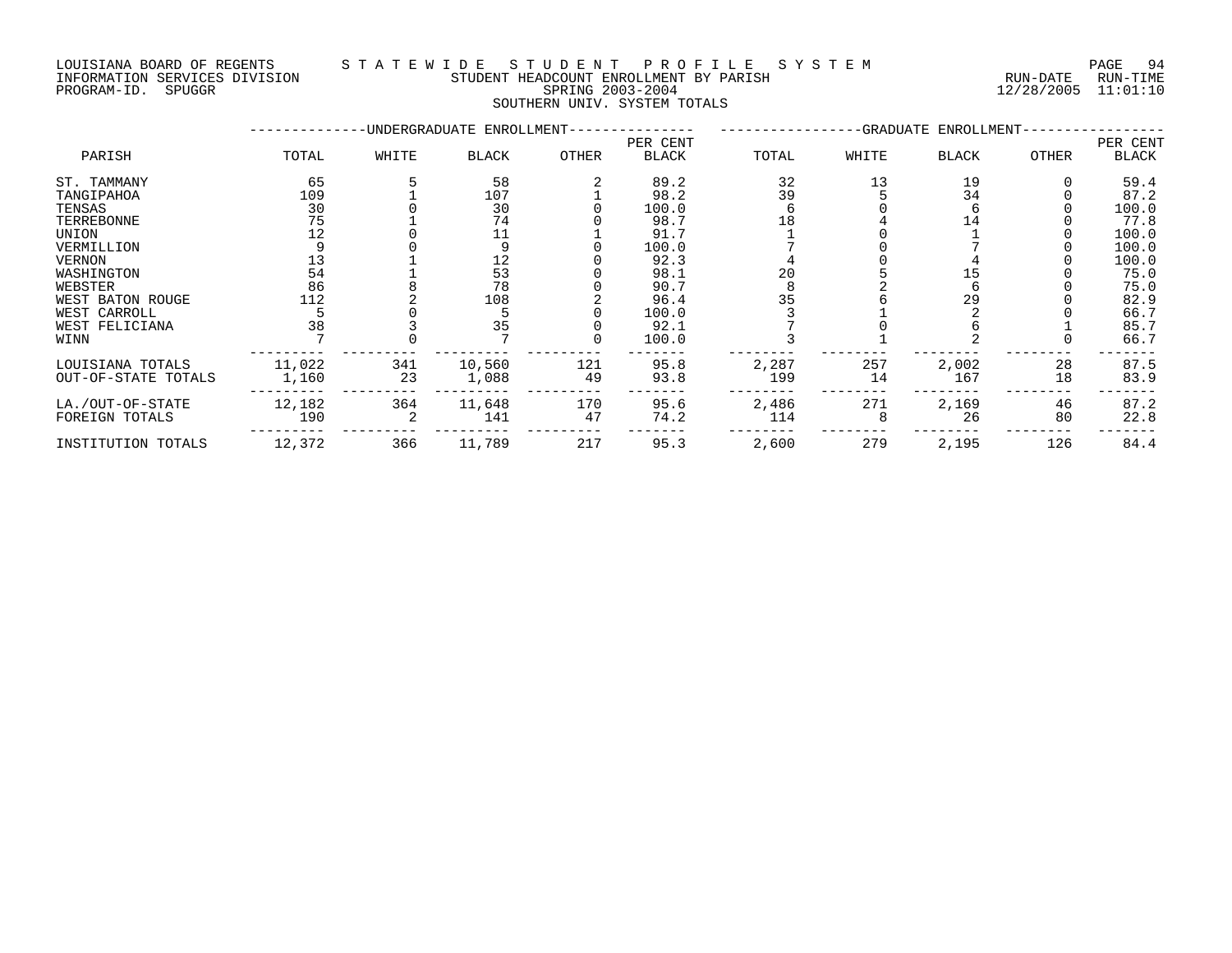#### LOUISIANA BOARD OF REGENTS S T A T E W I D E S T U D E N T P R O F I L E S Y S T E M PAGE 95 INFORMATION SERVICES DIVISION STUDENT HEADCOUNT ENROLLMENT BY PARISH RUN-DATE RUN-TIME PROGRAM-ID. SPUGGR SPRING 2003-2004 12/28/2005 11:01:10 L.C.T.C.S. SYSTEM TOTALS

| PER CENT<br>PER CENT<br>PARISH<br>TOTAL<br>WHITE<br><b>BLACK</b><br><b>OTHER</b><br><b>BLACK</b><br>TOTAL<br>WHITE<br><b>BLACK</b><br><b>OTHER</b><br><b>BLACK</b><br>337<br>256<br>ACADIA<br>73<br>8<br>21.7<br>0<br>0<br>0<br>0<br>$\cdot$ 0<br>274<br>91<br>$\cdot$ 0<br>162<br>21<br>33.2<br>0<br>$\Omega$<br>$\Omega$<br>ALLEN<br>$\Omega$<br>885<br>685<br>162<br>38<br>$\boldsymbol{\cdot}$ 0<br><b>ASCENSION</b><br>18.3<br>$\Omega$<br>$\Omega$<br>$\Omega$<br>∩<br>175<br>5<br>$\cdot$ 0<br>108<br>62<br>35.4<br>$\Omega$<br>$\Omega$<br>ASSUMPTION<br>295<br>189<br>101<br>5<br>34.2<br>$\Omega$<br>$\Omega$<br>$\boldsymbol{\cdot}$ 0<br>AVOYELLES<br>∩<br>$\boldsymbol{\cdot}$ 0<br>161<br>128<br>18<br>11.2<br><b>BEAUREGARD</b><br>15<br>∩<br>∩<br>184<br>105<br>37.5<br>$\cdot$ 0<br><b>BIENVILLE</b><br>69<br>10<br>$\Omega$<br>$\Omega$<br>1,716<br>19.5<br>$\cdot$ 0<br><b>BOSSIER</b><br>1,222<br>334<br>160<br>$\Omega$<br>$\Omega$<br>∩<br>2,443<br>1,397<br>877<br>169<br>35.9<br>$\boldsymbol{\cdot}$ 0<br>CADDO<br>$\Omega$<br>$\Omega$<br>∩<br>355<br>1,311<br>869<br>87<br>27.1<br>$\Omega$<br>$\Omega$<br>$\cdot$ 0<br>CALCASIEU<br>24.2<br>$\boldsymbol{\cdot}$ 0<br>71<br>23<br>$\Omega$<br>$\Omega$<br>CALDWELL<br>95<br>1<br>$\cdot$ 0<br>CAMERON<br>67<br>64<br>1<br>2<br>1.5<br>$\Omega$<br>$\Omega$<br>∩<br>$\overline{c}$<br>$\cdot$ 0<br>56<br>35<br>19<br>33.9<br>$\Omega$<br>$\Omega$<br>CATAHOULA<br>316<br>128<br>176<br>12<br>55.7<br>$\cdot$ 0<br>CLAIBORNE<br>$\Omega$<br>$\Omega$<br>99<br>49<br>$\cdot$ 0<br>46<br>49.5<br>$\Omega$<br>$\Omega$<br>CONCORDIA<br>4<br>235<br>$\cdot$ 0<br>DE SOTO<br>144<br>81<br>10<br>34.5<br>$\Omega$<br>$\Omega$<br>$\cdot$ 0<br>4,412<br>46.9<br>2,088<br>2,071<br>253<br>$\Omega$<br>$\Omega$<br>EAST BATON ROUGE<br>113<br>24<br>88<br>1<br>77.9<br>$\Omega$<br>$\Omega$<br>$\boldsymbol{\cdot}$ 0<br>EAST CARROLL<br>∩<br>357<br>$\boldsymbol{\cdot}$ 0<br>98<br>229<br>30<br>EAST FELICIANA<br>64.1<br>∩<br>∩<br>$\boldsymbol{\cdot}$ 0<br>282<br>190<br>88<br>31.2<br>$\Omega$<br>$\Omega$<br>EVANGELINE<br>4<br>$\cdot$ 0<br>232<br>$\overline{2}$<br>29.3<br>162<br>68<br>$\Omega$<br>$\Omega$<br>FRANKLIN<br>$\Omega$<br>3<br>67<br>56<br>11.9<br>$\Omega$<br>$\boldsymbol{\cdot}$ 0<br>8<br>$\Omega$<br>GRANT<br>∩<br>36.3<br>1,072<br>598<br>389<br>85<br>$\Omega$<br>$\Omega$<br>$\cdot$ 0<br>IBERIA<br>∩<br>785<br>271<br>58.5<br>$\boldsymbol{\cdot}$ 0<br>459<br>55<br>$\Omega$<br>$\Omega$<br><b>IBERVILLE</b><br>∩<br>122<br>81<br>37<br>$\boldsymbol{\cdot}$ 0<br><b>JACKSON</b><br>4<br>30.3<br>$\Omega$<br>$\Omega$<br>6,673<br>$\boldsymbol{\cdot}$ 0<br>2,057<br>30.8<br>$\Omega$<br>$\Omega$<br><b>JEFFERSON</b><br>3,207<br>1,409<br>200<br>155<br>38<br>$\Omega$<br>$\cdot$ 0<br><b>JEFFERSON DAVIS</b><br>7<br>19.0<br>$\Omega$<br>$\boldsymbol{\cdot}$ 0<br>1,411<br>866<br>471<br>74<br>33.4<br>$\Omega$<br>$\Omega$<br>LAFAYETTE<br>103<br>$\cdot$ 0<br>LAFOURCHE<br>671<br>513<br>55<br>15.4<br>$\Omega$<br>$\Omega$<br>$\cdot$ 0<br>79<br>69<br>2<br>LA SALLE<br>8<br>10.1<br>$\Omega$<br>$\Omega$<br>177<br>92<br>77<br>43.5<br>8<br>$\Omega$<br>$\Omega$<br>$\cdot$ 0<br>LINCOLN<br>∩<br>532<br>$\cdot$ 0<br>479<br>34<br>19<br>6.4<br>LIVINGSTON<br>∩<br>∩<br>$\boldsymbol{\cdot}$ 0<br>179<br>65<br>110<br>MADISON<br>4<br>61.5<br>$\Omega$<br>$\Omega$<br>$\boldsymbol{\cdot}$ 0<br>267<br>133<br>MOREHOUSE<br>128<br>6<br>49.8<br>$\Omega$<br>$\Omega$<br>O<br>O<br>$\boldsymbol{\cdot}$ 0<br>344<br>159<br>166<br>19<br>48.3<br>$\Omega$<br>$\Omega$<br>NATCHITOCHES<br>7,518<br>73.5<br>1,154<br>5,527<br>837<br>$\Omega$<br>$\Omega$<br>$\cdot$ 0<br>ORLEANS<br>924<br>609<br>35<br>$\cdot$ 0<br><b>OUACHITA</b><br>280<br>30.3<br>$\Omega$<br>$\cap$<br>$\cdot$ 0<br>449<br>216<br>155<br>78<br>34.5<br>PLAQUEMINES<br>$\Omega$<br>$\Omega$<br>$\boldsymbol{\cdot}$ 0<br>247<br>97<br>39.3<br>$\Omega$<br>$\Omega$<br>146<br>POINTE COUPEE<br>4<br>272<br>353<br>52.8<br>$\cdot$ 0<br><b>RAPIDES</b><br>668<br>43<br>$\Omega$<br>$\Omega$<br>$\boldsymbol{\cdot}$ 0<br>43<br>31<br>9<br>3<br>20.9<br>$\Omega$<br>$\Omega$<br>RED RIVER<br>154<br>77<br>74<br>3<br>48.1<br>$\boldsymbol{\cdot}$ 0<br>RICHLAND<br>$\Omega$<br>$\Omega$<br>$\cdot$ 0<br>213<br>62<br>$\Omega$<br>SABINE<br>115<br>36<br>29.1<br>$\Omega$<br>1,613<br>1,278<br>164<br>171<br>10.2<br>$\Omega$<br>$\Omega$<br>$\cdot$ 0<br>ST. BERNARD<br>∩<br>610<br>361<br>185<br>64<br>30.3<br>$\Omega$<br>$\Omega$<br>$\cdot$ 0<br>ST. CHARLES<br>101<br>39<br>$\boldsymbol{\cdot}$ 0<br>61<br>$\Omega$<br>ST. HELENA<br>1<br>60.4<br>∩<br>$\cdot$ 0<br>ST. JAMES<br>313<br>168<br>139<br>44.4<br>∩<br>6<br>O<br>$\boldsymbol{\cdot}$ 0<br>545<br>235<br>248<br>62<br>45.5<br>ST. JOHN<br>610<br>295<br>304<br>11<br>49.8<br>$\Omega$<br>$\Omega$<br>$\cdot$ 0<br>ST. LANDRY<br>$\Omega$<br>589<br>31<br>$\Omega$<br>289<br>269<br>45.7<br>$\cap$<br>ST. MARTIN |  | -UNDERGRADUATE ENROLLMENT | -GRADUATE ENROLLMENT |  |  |  |  |  |  |
|----------------------------------------------------------------------------------------------------------------------------------------------------------------------------------------------------------------------------------------------------------------------------------------------------------------------------------------------------------------------------------------------------------------------------------------------------------------------------------------------------------------------------------------------------------------------------------------------------------------------------------------------------------------------------------------------------------------------------------------------------------------------------------------------------------------------------------------------------------------------------------------------------------------------------------------------------------------------------------------------------------------------------------------------------------------------------------------------------------------------------------------------------------------------------------------------------------------------------------------------------------------------------------------------------------------------------------------------------------------------------------------------------------------------------------------------------------------------------------------------------------------------------------------------------------------------------------------------------------------------------------------------------------------------------------------------------------------------------------------------------------------------------------------------------------------------------------------------------------------------------------------------------------------------------------------------------------------------------------------------------------------------------------------------------------------------------------------------------------------------------------------------------------------------------------------------------------------------------------------------------------------------------------------------------------------------------------------------------------------------------------------------------------------------------------------------------------------------------------------------------------------------------------------------------------------------------------------------------------------------------------------------------------------------------------------------------------------------------------------------------------------------------------------------------------------------------------------------------------------------------------------------------------------------------------------------------------------------------------------------------------------------------------------------------------------------------------------------------------------------------------------------------------------------------------------------------------------------------------------------------------------------------------------------------------------------------------------------------------------------------------------------------------------------------------------------------------------------------------------------------------------------------------------------------------------------------------------------------------------------------------------------------------------------------------------------------------------------------------------------------------------------------------------------------------------------------------------------------------------------------------------------------------------------------------------------------------------------------------------------------------------------------------------------------------------------------------------------------------------------------------------------------------------------------------------------------------------------------------------------------------------------------------------------------------------------------------------------------------------------------------------------------------------------------------------------------------------------------------------------------------------------------------------------------------------------------------------------------------------------------------------------------------------------------------------------------------------------------------------------------------------------------------------------------------------------------------------------------------------------------------------------------------------------------------------------------------|--|---------------------------|----------------------|--|--|--|--|--|--|
|                                                                                                                                                                                                                                                                                                                                                                                                                                                                                                                                                                                                                                                                                                                                                                                                                                                                                                                                                                                                                                                                                                                                                                                                                                                                                                                                                                                                                                                                                                                                                                                                                                                                                                                                                                                                                                                                                                                                                                                                                                                                                                                                                                                                                                                                                                                                                                                                                                                                                                                                                                                                                                                                                                                                                                                                                                                                                                                                                                                                                                                                                                                                                                                                                                                                                                                                                                                                                                                                                                                                                                                                                                                                                                                                                                                                                                                                                                                                                                                                                                                                                                                                                                                                                                                                                                                                                                                                                                                                                                                                                                                                                                                                                                                                                                                                                                                                                                                                                          |  |                           |                      |  |  |  |  |  |  |
|                                                                                                                                                                                                                                                                                                                                                                                                                                                                                                                                                                                                                                                                                                                                                                                                                                                                                                                                                                                                                                                                                                                                                                                                                                                                                                                                                                                                                                                                                                                                                                                                                                                                                                                                                                                                                                                                                                                                                                                                                                                                                                                                                                                                                                                                                                                                                                                                                                                                                                                                                                                                                                                                                                                                                                                                                                                                                                                                                                                                                                                                                                                                                                                                                                                                                                                                                                                                                                                                                                                                                                                                                                                                                                                                                                                                                                                                                                                                                                                                                                                                                                                                                                                                                                                                                                                                                                                                                                                                                                                                                                                                                                                                                                                                                                                                                                                                                                                                                          |  |                           |                      |  |  |  |  |  |  |
|                                                                                                                                                                                                                                                                                                                                                                                                                                                                                                                                                                                                                                                                                                                                                                                                                                                                                                                                                                                                                                                                                                                                                                                                                                                                                                                                                                                                                                                                                                                                                                                                                                                                                                                                                                                                                                                                                                                                                                                                                                                                                                                                                                                                                                                                                                                                                                                                                                                                                                                                                                                                                                                                                                                                                                                                                                                                                                                                                                                                                                                                                                                                                                                                                                                                                                                                                                                                                                                                                                                                                                                                                                                                                                                                                                                                                                                                                                                                                                                                                                                                                                                                                                                                                                                                                                                                                                                                                                                                                                                                                                                                                                                                                                                                                                                                                                                                                                                                                          |  |                           |                      |  |  |  |  |  |  |
|                                                                                                                                                                                                                                                                                                                                                                                                                                                                                                                                                                                                                                                                                                                                                                                                                                                                                                                                                                                                                                                                                                                                                                                                                                                                                                                                                                                                                                                                                                                                                                                                                                                                                                                                                                                                                                                                                                                                                                                                                                                                                                                                                                                                                                                                                                                                                                                                                                                                                                                                                                                                                                                                                                                                                                                                                                                                                                                                                                                                                                                                                                                                                                                                                                                                                                                                                                                                                                                                                                                                                                                                                                                                                                                                                                                                                                                                                                                                                                                                                                                                                                                                                                                                                                                                                                                                                                                                                                                                                                                                                                                                                                                                                                                                                                                                                                                                                                                                                          |  |                           |                      |  |  |  |  |  |  |
|                                                                                                                                                                                                                                                                                                                                                                                                                                                                                                                                                                                                                                                                                                                                                                                                                                                                                                                                                                                                                                                                                                                                                                                                                                                                                                                                                                                                                                                                                                                                                                                                                                                                                                                                                                                                                                                                                                                                                                                                                                                                                                                                                                                                                                                                                                                                                                                                                                                                                                                                                                                                                                                                                                                                                                                                                                                                                                                                                                                                                                                                                                                                                                                                                                                                                                                                                                                                                                                                                                                                                                                                                                                                                                                                                                                                                                                                                                                                                                                                                                                                                                                                                                                                                                                                                                                                                                                                                                                                                                                                                                                                                                                                                                                                                                                                                                                                                                                                                          |  |                           |                      |  |  |  |  |  |  |
|                                                                                                                                                                                                                                                                                                                                                                                                                                                                                                                                                                                                                                                                                                                                                                                                                                                                                                                                                                                                                                                                                                                                                                                                                                                                                                                                                                                                                                                                                                                                                                                                                                                                                                                                                                                                                                                                                                                                                                                                                                                                                                                                                                                                                                                                                                                                                                                                                                                                                                                                                                                                                                                                                                                                                                                                                                                                                                                                                                                                                                                                                                                                                                                                                                                                                                                                                                                                                                                                                                                                                                                                                                                                                                                                                                                                                                                                                                                                                                                                                                                                                                                                                                                                                                                                                                                                                                                                                                                                                                                                                                                                                                                                                                                                                                                                                                                                                                                                                          |  |                           |                      |  |  |  |  |  |  |
|                                                                                                                                                                                                                                                                                                                                                                                                                                                                                                                                                                                                                                                                                                                                                                                                                                                                                                                                                                                                                                                                                                                                                                                                                                                                                                                                                                                                                                                                                                                                                                                                                                                                                                                                                                                                                                                                                                                                                                                                                                                                                                                                                                                                                                                                                                                                                                                                                                                                                                                                                                                                                                                                                                                                                                                                                                                                                                                                                                                                                                                                                                                                                                                                                                                                                                                                                                                                                                                                                                                                                                                                                                                                                                                                                                                                                                                                                                                                                                                                                                                                                                                                                                                                                                                                                                                                                                                                                                                                                                                                                                                                                                                                                                                                                                                                                                                                                                                                                          |  |                           |                      |  |  |  |  |  |  |
|                                                                                                                                                                                                                                                                                                                                                                                                                                                                                                                                                                                                                                                                                                                                                                                                                                                                                                                                                                                                                                                                                                                                                                                                                                                                                                                                                                                                                                                                                                                                                                                                                                                                                                                                                                                                                                                                                                                                                                                                                                                                                                                                                                                                                                                                                                                                                                                                                                                                                                                                                                                                                                                                                                                                                                                                                                                                                                                                                                                                                                                                                                                                                                                                                                                                                                                                                                                                                                                                                                                                                                                                                                                                                                                                                                                                                                                                                                                                                                                                                                                                                                                                                                                                                                                                                                                                                                                                                                                                                                                                                                                                                                                                                                                                                                                                                                                                                                                                                          |  |                           |                      |  |  |  |  |  |  |
|                                                                                                                                                                                                                                                                                                                                                                                                                                                                                                                                                                                                                                                                                                                                                                                                                                                                                                                                                                                                                                                                                                                                                                                                                                                                                                                                                                                                                                                                                                                                                                                                                                                                                                                                                                                                                                                                                                                                                                                                                                                                                                                                                                                                                                                                                                                                                                                                                                                                                                                                                                                                                                                                                                                                                                                                                                                                                                                                                                                                                                                                                                                                                                                                                                                                                                                                                                                                                                                                                                                                                                                                                                                                                                                                                                                                                                                                                                                                                                                                                                                                                                                                                                                                                                                                                                                                                                                                                                                                                                                                                                                                                                                                                                                                                                                                                                                                                                                                                          |  |                           |                      |  |  |  |  |  |  |
|                                                                                                                                                                                                                                                                                                                                                                                                                                                                                                                                                                                                                                                                                                                                                                                                                                                                                                                                                                                                                                                                                                                                                                                                                                                                                                                                                                                                                                                                                                                                                                                                                                                                                                                                                                                                                                                                                                                                                                                                                                                                                                                                                                                                                                                                                                                                                                                                                                                                                                                                                                                                                                                                                                                                                                                                                                                                                                                                                                                                                                                                                                                                                                                                                                                                                                                                                                                                                                                                                                                                                                                                                                                                                                                                                                                                                                                                                                                                                                                                                                                                                                                                                                                                                                                                                                                                                                                                                                                                                                                                                                                                                                                                                                                                                                                                                                                                                                                                                          |  |                           |                      |  |  |  |  |  |  |
|                                                                                                                                                                                                                                                                                                                                                                                                                                                                                                                                                                                                                                                                                                                                                                                                                                                                                                                                                                                                                                                                                                                                                                                                                                                                                                                                                                                                                                                                                                                                                                                                                                                                                                                                                                                                                                                                                                                                                                                                                                                                                                                                                                                                                                                                                                                                                                                                                                                                                                                                                                                                                                                                                                                                                                                                                                                                                                                                                                                                                                                                                                                                                                                                                                                                                                                                                                                                                                                                                                                                                                                                                                                                                                                                                                                                                                                                                                                                                                                                                                                                                                                                                                                                                                                                                                                                                                                                                                                                                                                                                                                                                                                                                                                                                                                                                                                                                                                                                          |  |                           |                      |  |  |  |  |  |  |
|                                                                                                                                                                                                                                                                                                                                                                                                                                                                                                                                                                                                                                                                                                                                                                                                                                                                                                                                                                                                                                                                                                                                                                                                                                                                                                                                                                                                                                                                                                                                                                                                                                                                                                                                                                                                                                                                                                                                                                                                                                                                                                                                                                                                                                                                                                                                                                                                                                                                                                                                                                                                                                                                                                                                                                                                                                                                                                                                                                                                                                                                                                                                                                                                                                                                                                                                                                                                                                                                                                                                                                                                                                                                                                                                                                                                                                                                                                                                                                                                                                                                                                                                                                                                                                                                                                                                                                                                                                                                                                                                                                                                                                                                                                                                                                                                                                                                                                                                                          |  |                           |                      |  |  |  |  |  |  |
|                                                                                                                                                                                                                                                                                                                                                                                                                                                                                                                                                                                                                                                                                                                                                                                                                                                                                                                                                                                                                                                                                                                                                                                                                                                                                                                                                                                                                                                                                                                                                                                                                                                                                                                                                                                                                                                                                                                                                                                                                                                                                                                                                                                                                                                                                                                                                                                                                                                                                                                                                                                                                                                                                                                                                                                                                                                                                                                                                                                                                                                                                                                                                                                                                                                                                                                                                                                                                                                                                                                                                                                                                                                                                                                                                                                                                                                                                                                                                                                                                                                                                                                                                                                                                                                                                                                                                                                                                                                                                                                                                                                                                                                                                                                                                                                                                                                                                                                                                          |  |                           |                      |  |  |  |  |  |  |
|                                                                                                                                                                                                                                                                                                                                                                                                                                                                                                                                                                                                                                                                                                                                                                                                                                                                                                                                                                                                                                                                                                                                                                                                                                                                                                                                                                                                                                                                                                                                                                                                                                                                                                                                                                                                                                                                                                                                                                                                                                                                                                                                                                                                                                                                                                                                                                                                                                                                                                                                                                                                                                                                                                                                                                                                                                                                                                                                                                                                                                                                                                                                                                                                                                                                                                                                                                                                                                                                                                                                                                                                                                                                                                                                                                                                                                                                                                                                                                                                                                                                                                                                                                                                                                                                                                                                                                                                                                                                                                                                                                                                                                                                                                                                                                                                                                                                                                                                                          |  |                           |                      |  |  |  |  |  |  |
|                                                                                                                                                                                                                                                                                                                                                                                                                                                                                                                                                                                                                                                                                                                                                                                                                                                                                                                                                                                                                                                                                                                                                                                                                                                                                                                                                                                                                                                                                                                                                                                                                                                                                                                                                                                                                                                                                                                                                                                                                                                                                                                                                                                                                                                                                                                                                                                                                                                                                                                                                                                                                                                                                                                                                                                                                                                                                                                                                                                                                                                                                                                                                                                                                                                                                                                                                                                                                                                                                                                                                                                                                                                                                                                                                                                                                                                                                                                                                                                                                                                                                                                                                                                                                                                                                                                                                                                                                                                                                                                                                                                                                                                                                                                                                                                                                                                                                                                                                          |  |                           |                      |  |  |  |  |  |  |
|                                                                                                                                                                                                                                                                                                                                                                                                                                                                                                                                                                                                                                                                                                                                                                                                                                                                                                                                                                                                                                                                                                                                                                                                                                                                                                                                                                                                                                                                                                                                                                                                                                                                                                                                                                                                                                                                                                                                                                                                                                                                                                                                                                                                                                                                                                                                                                                                                                                                                                                                                                                                                                                                                                                                                                                                                                                                                                                                                                                                                                                                                                                                                                                                                                                                                                                                                                                                                                                                                                                                                                                                                                                                                                                                                                                                                                                                                                                                                                                                                                                                                                                                                                                                                                                                                                                                                                                                                                                                                                                                                                                                                                                                                                                                                                                                                                                                                                                                                          |  |                           |                      |  |  |  |  |  |  |
|                                                                                                                                                                                                                                                                                                                                                                                                                                                                                                                                                                                                                                                                                                                                                                                                                                                                                                                                                                                                                                                                                                                                                                                                                                                                                                                                                                                                                                                                                                                                                                                                                                                                                                                                                                                                                                                                                                                                                                                                                                                                                                                                                                                                                                                                                                                                                                                                                                                                                                                                                                                                                                                                                                                                                                                                                                                                                                                                                                                                                                                                                                                                                                                                                                                                                                                                                                                                                                                                                                                                                                                                                                                                                                                                                                                                                                                                                                                                                                                                                                                                                                                                                                                                                                                                                                                                                                                                                                                                                                                                                                                                                                                                                                                                                                                                                                                                                                                                                          |  |                           |                      |  |  |  |  |  |  |
|                                                                                                                                                                                                                                                                                                                                                                                                                                                                                                                                                                                                                                                                                                                                                                                                                                                                                                                                                                                                                                                                                                                                                                                                                                                                                                                                                                                                                                                                                                                                                                                                                                                                                                                                                                                                                                                                                                                                                                                                                                                                                                                                                                                                                                                                                                                                                                                                                                                                                                                                                                                                                                                                                                                                                                                                                                                                                                                                                                                                                                                                                                                                                                                                                                                                                                                                                                                                                                                                                                                                                                                                                                                                                                                                                                                                                                                                                                                                                                                                                                                                                                                                                                                                                                                                                                                                                                                                                                                                                                                                                                                                                                                                                                                                                                                                                                                                                                                                                          |  |                           |                      |  |  |  |  |  |  |
|                                                                                                                                                                                                                                                                                                                                                                                                                                                                                                                                                                                                                                                                                                                                                                                                                                                                                                                                                                                                                                                                                                                                                                                                                                                                                                                                                                                                                                                                                                                                                                                                                                                                                                                                                                                                                                                                                                                                                                                                                                                                                                                                                                                                                                                                                                                                                                                                                                                                                                                                                                                                                                                                                                                                                                                                                                                                                                                                                                                                                                                                                                                                                                                                                                                                                                                                                                                                                                                                                                                                                                                                                                                                                                                                                                                                                                                                                                                                                                                                                                                                                                                                                                                                                                                                                                                                                                                                                                                                                                                                                                                                                                                                                                                                                                                                                                                                                                                                                          |  |                           |                      |  |  |  |  |  |  |
|                                                                                                                                                                                                                                                                                                                                                                                                                                                                                                                                                                                                                                                                                                                                                                                                                                                                                                                                                                                                                                                                                                                                                                                                                                                                                                                                                                                                                                                                                                                                                                                                                                                                                                                                                                                                                                                                                                                                                                                                                                                                                                                                                                                                                                                                                                                                                                                                                                                                                                                                                                                                                                                                                                                                                                                                                                                                                                                                                                                                                                                                                                                                                                                                                                                                                                                                                                                                                                                                                                                                                                                                                                                                                                                                                                                                                                                                                                                                                                                                                                                                                                                                                                                                                                                                                                                                                                                                                                                                                                                                                                                                                                                                                                                                                                                                                                                                                                                                                          |  |                           |                      |  |  |  |  |  |  |
|                                                                                                                                                                                                                                                                                                                                                                                                                                                                                                                                                                                                                                                                                                                                                                                                                                                                                                                                                                                                                                                                                                                                                                                                                                                                                                                                                                                                                                                                                                                                                                                                                                                                                                                                                                                                                                                                                                                                                                                                                                                                                                                                                                                                                                                                                                                                                                                                                                                                                                                                                                                                                                                                                                                                                                                                                                                                                                                                                                                                                                                                                                                                                                                                                                                                                                                                                                                                                                                                                                                                                                                                                                                                                                                                                                                                                                                                                                                                                                                                                                                                                                                                                                                                                                                                                                                                                                                                                                                                                                                                                                                                                                                                                                                                                                                                                                                                                                                                                          |  |                           |                      |  |  |  |  |  |  |
|                                                                                                                                                                                                                                                                                                                                                                                                                                                                                                                                                                                                                                                                                                                                                                                                                                                                                                                                                                                                                                                                                                                                                                                                                                                                                                                                                                                                                                                                                                                                                                                                                                                                                                                                                                                                                                                                                                                                                                                                                                                                                                                                                                                                                                                                                                                                                                                                                                                                                                                                                                                                                                                                                                                                                                                                                                                                                                                                                                                                                                                                                                                                                                                                                                                                                                                                                                                                                                                                                                                                                                                                                                                                                                                                                                                                                                                                                                                                                                                                                                                                                                                                                                                                                                                                                                                                                                                                                                                                                                                                                                                                                                                                                                                                                                                                                                                                                                                                                          |  |                           |                      |  |  |  |  |  |  |
|                                                                                                                                                                                                                                                                                                                                                                                                                                                                                                                                                                                                                                                                                                                                                                                                                                                                                                                                                                                                                                                                                                                                                                                                                                                                                                                                                                                                                                                                                                                                                                                                                                                                                                                                                                                                                                                                                                                                                                                                                                                                                                                                                                                                                                                                                                                                                                                                                                                                                                                                                                                                                                                                                                                                                                                                                                                                                                                                                                                                                                                                                                                                                                                                                                                                                                                                                                                                                                                                                                                                                                                                                                                                                                                                                                                                                                                                                                                                                                                                                                                                                                                                                                                                                                                                                                                                                                                                                                                                                                                                                                                                                                                                                                                                                                                                                                                                                                                                                          |  |                           |                      |  |  |  |  |  |  |
|                                                                                                                                                                                                                                                                                                                                                                                                                                                                                                                                                                                                                                                                                                                                                                                                                                                                                                                                                                                                                                                                                                                                                                                                                                                                                                                                                                                                                                                                                                                                                                                                                                                                                                                                                                                                                                                                                                                                                                                                                                                                                                                                                                                                                                                                                                                                                                                                                                                                                                                                                                                                                                                                                                                                                                                                                                                                                                                                                                                                                                                                                                                                                                                                                                                                                                                                                                                                                                                                                                                                                                                                                                                                                                                                                                                                                                                                                                                                                                                                                                                                                                                                                                                                                                                                                                                                                                                                                                                                                                                                                                                                                                                                                                                                                                                                                                                                                                                                                          |  |                           |                      |  |  |  |  |  |  |
|                                                                                                                                                                                                                                                                                                                                                                                                                                                                                                                                                                                                                                                                                                                                                                                                                                                                                                                                                                                                                                                                                                                                                                                                                                                                                                                                                                                                                                                                                                                                                                                                                                                                                                                                                                                                                                                                                                                                                                                                                                                                                                                                                                                                                                                                                                                                                                                                                                                                                                                                                                                                                                                                                                                                                                                                                                                                                                                                                                                                                                                                                                                                                                                                                                                                                                                                                                                                                                                                                                                                                                                                                                                                                                                                                                                                                                                                                                                                                                                                                                                                                                                                                                                                                                                                                                                                                                                                                                                                                                                                                                                                                                                                                                                                                                                                                                                                                                                                                          |  |                           |                      |  |  |  |  |  |  |
|                                                                                                                                                                                                                                                                                                                                                                                                                                                                                                                                                                                                                                                                                                                                                                                                                                                                                                                                                                                                                                                                                                                                                                                                                                                                                                                                                                                                                                                                                                                                                                                                                                                                                                                                                                                                                                                                                                                                                                                                                                                                                                                                                                                                                                                                                                                                                                                                                                                                                                                                                                                                                                                                                                                                                                                                                                                                                                                                                                                                                                                                                                                                                                                                                                                                                                                                                                                                                                                                                                                                                                                                                                                                                                                                                                                                                                                                                                                                                                                                                                                                                                                                                                                                                                                                                                                                                                                                                                                                                                                                                                                                                                                                                                                                                                                                                                                                                                                                                          |  |                           |                      |  |  |  |  |  |  |
|                                                                                                                                                                                                                                                                                                                                                                                                                                                                                                                                                                                                                                                                                                                                                                                                                                                                                                                                                                                                                                                                                                                                                                                                                                                                                                                                                                                                                                                                                                                                                                                                                                                                                                                                                                                                                                                                                                                                                                                                                                                                                                                                                                                                                                                                                                                                                                                                                                                                                                                                                                                                                                                                                                                                                                                                                                                                                                                                                                                                                                                                                                                                                                                                                                                                                                                                                                                                                                                                                                                                                                                                                                                                                                                                                                                                                                                                                                                                                                                                                                                                                                                                                                                                                                                                                                                                                                                                                                                                                                                                                                                                                                                                                                                                                                                                                                                                                                                                                          |  |                           |                      |  |  |  |  |  |  |
|                                                                                                                                                                                                                                                                                                                                                                                                                                                                                                                                                                                                                                                                                                                                                                                                                                                                                                                                                                                                                                                                                                                                                                                                                                                                                                                                                                                                                                                                                                                                                                                                                                                                                                                                                                                                                                                                                                                                                                                                                                                                                                                                                                                                                                                                                                                                                                                                                                                                                                                                                                                                                                                                                                                                                                                                                                                                                                                                                                                                                                                                                                                                                                                                                                                                                                                                                                                                                                                                                                                                                                                                                                                                                                                                                                                                                                                                                                                                                                                                                                                                                                                                                                                                                                                                                                                                                                                                                                                                                                                                                                                                                                                                                                                                                                                                                                                                                                                                                          |  |                           |                      |  |  |  |  |  |  |
|                                                                                                                                                                                                                                                                                                                                                                                                                                                                                                                                                                                                                                                                                                                                                                                                                                                                                                                                                                                                                                                                                                                                                                                                                                                                                                                                                                                                                                                                                                                                                                                                                                                                                                                                                                                                                                                                                                                                                                                                                                                                                                                                                                                                                                                                                                                                                                                                                                                                                                                                                                                                                                                                                                                                                                                                                                                                                                                                                                                                                                                                                                                                                                                                                                                                                                                                                                                                                                                                                                                                                                                                                                                                                                                                                                                                                                                                                                                                                                                                                                                                                                                                                                                                                                                                                                                                                                                                                                                                                                                                                                                                                                                                                                                                                                                                                                                                                                                                                          |  |                           |                      |  |  |  |  |  |  |
|                                                                                                                                                                                                                                                                                                                                                                                                                                                                                                                                                                                                                                                                                                                                                                                                                                                                                                                                                                                                                                                                                                                                                                                                                                                                                                                                                                                                                                                                                                                                                                                                                                                                                                                                                                                                                                                                                                                                                                                                                                                                                                                                                                                                                                                                                                                                                                                                                                                                                                                                                                                                                                                                                                                                                                                                                                                                                                                                                                                                                                                                                                                                                                                                                                                                                                                                                                                                                                                                                                                                                                                                                                                                                                                                                                                                                                                                                                                                                                                                                                                                                                                                                                                                                                                                                                                                                                                                                                                                                                                                                                                                                                                                                                                                                                                                                                                                                                                                                          |  |                           |                      |  |  |  |  |  |  |
|                                                                                                                                                                                                                                                                                                                                                                                                                                                                                                                                                                                                                                                                                                                                                                                                                                                                                                                                                                                                                                                                                                                                                                                                                                                                                                                                                                                                                                                                                                                                                                                                                                                                                                                                                                                                                                                                                                                                                                                                                                                                                                                                                                                                                                                                                                                                                                                                                                                                                                                                                                                                                                                                                                                                                                                                                                                                                                                                                                                                                                                                                                                                                                                                                                                                                                                                                                                                                                                                                                                                                                                                                                                                                                                                                                                                                                                                                                                                                                                                                                                                                                                                                                                                                                                                                                                                                                                                                                                                                                                                                                                                                                                                                                                                                                                                                                                                                                                                                          |  |                           |                      |  |  |  |  |  |  |
|                                                                                                                                                                                                                                                                                                                                                                                                                                                                                                                                                                                                                                                                                                                                                                                                                                                                                                                                                                                                                                                                                                                                                                                                                                                                                                                                                                                                                                                                                                                                                                                                                                                                                                                                                                                                                                                                                                                                                                                                                                                                                                                                                                                                                                                                                                                                                                                                                                                                                                                                                                                                                                                                                                                                                                                                                                                                                                                                                                                                                                                                                                                                                                                                                                                                                                                                                                                                                                                                                                                                                                                                                                                                                                                                                                                                                                                                                                                                                                                                                                                                                                                                                                                                                                                                                                                                                                                                                                                                                                                                                                                                                                                                                                                                                                                                                                                                                                                                                          |  |                           |                      |  |  |  |  |  |  |
|                                                                                                                                                                                                                                                                                                                                                                                                                                                                                                                                                                                                                                                                                                                                                                                                                                                                                                                                                                                                                                                                                                                                                                                                                                                                                                                                                                                                                                                                                                                                                                                                                                                                                                                                                                                                                                                                                                                                                                                                                                                                                                                                                                                                                                                                                                                                                                                                                                                                                                                                                                                                                                                                                                                                                                                                                                                                                                                                                                                                                                                                                                                                                                                                                                                                                                                                                                                                                                                                                                                                                                                                                                                                                                                                                                                                                                                                                                                                                                                                                                                                                                                                                                                                                                                                                                                                                                                                                                                                                                                                                                                                                                                                                                                                                                                                                                                                                                                                                          |  |                           |                      |  |  |  |  |  |  |
|                                                                                                                                                                                                                                                                                                                                                                                                                                                                                                                                                                                                                                                                                                                                                                                                                                                                                                                                                                                                                                                                                                                                                                                                                                                                                                                                                                                                                                                                                                                                                                                                                                                                                                                                                                                                                                                                                                                                                                                                                                                                                                                                                                                                                                                                                                                                                                                                                                                                                                                                                                                                                                                                                                                                                                                                                                                                                                                                                                                                                                                                                                                                                                                                                                                                                                                                                                                                                                                                                                                                                                                                                                                                                                                                                                                                                                                                                                                                                                                                                                                                                                                                                                                                                                                                                                                                                                                                                                                                                                                                                                                                                                                                                                                                                                                                                                                                                                                                                          |  |                           |                      |  |  |  |  |  |  |
|                                                                                                                                                                                                                                                                                                                                                                                                                                                                                                                                                                                                                                                                                                                                                                                                                                                                                                                                                                                                                                                                                                                                                                                                                                                                                                                                                                                                                                                                                                                                                                                                                                                                                                                                                                                                                                                                                                                                                                                                                                                                                                                                                                                                                                                                                                                                                                                                                                                                                                                                                                                                                                                                                                                                                                                                                                                                                                                                                                                                                                                                                                                                                                                                                                                                                                                                                                                                                                                                                                                                                                                                                                                                                                                                                                                                                                                                                                                                                                                                                                                                                                                                                                                                                                                                                                                                                                                                                                                                                                                                                                                                                                                                                                                                                                                                                                                                                                                                                          |  |                           |                      |  |  |  |  |  |  |
|                                                                                                                                                                                                                                                                                                                                                                                                                                                                                                                                                                                                                                                                                                                                                                                                                                                                                                                                                                                                                                                                                                                                                                                                                                                                                                                                                                                                                                                                                                                                                                                                                                                                                                                                                                                                                                                                                                                                                                                                                                                                                                                                                                                                                                                                                                                                                                                                                                                                                                                                                                                                                                                                                                                                                                                                                                                                                                                                                                                                                                                                                                                                                                                                                                                                                                                                                                                                                                                                                                                                                                                                                                                                                                                                                                                                                                                                                                                                                                                                                                                                                                                                                                                                                                                                                                                                                                                                                                                                                                                                                                                                                                                                                                                                                                                                                                                                                                                                                          |  |                           |                      |  |  |  |  |  |  |
|                                                                                                                                                                                                                                                                                                                                                                                                                                                                                                                                                                                                                                                                                                                                                                                                                                                                                                                                                                                                                                                                                                                                                                                                                                                                                                                                                                                                                                                                                                                                                                                                                                                                                                                                                                                                                                                                                                                                                                                                                                                                                                                                                                                                                                                                                                                                                                                                                                                                                                                                                                                                                                                                                                                                                                                                                                                                                                                                                                                                                                                                                                                                                                                                                                                                                                                                                                                                                                                                                                                                                                                                                                                                                                                                                                                                                                                                                                                                                                                                                                                                                                                                                                                                                                                                                                                                                                                                                                                                                                                                                                                                                                                                                                                                                                                                                                                                                                                                                          |  |                           |                      |  |  |  |  |  |  |
|                                                                                                                                                                                                                                                                                                                                                                                                                                                                                                                                                                                                                                                                                                                                                                                                                                                                                                                                                                                                                                                                                                                                                                                                                                                                                                                                                                                                                                                                                                                                                                                                                                                                                                                                                                                                                                                                                                                                                                                                                                                                                                                                                                                                                                                                                                                                                                                                                                                                                                                                                                                                                                                                                                                                                                                                                                                                                                                                                                                                                                                                                                                                                                                                                                                                                                                                                                                                                                                                                                                                                                                                                                                                                                                                                                                                                                                                                                                                                                                                                                                                                                                                                                                                                                                                                                                                                                                                                                                                                                                                                                                                                                                                                                                                                                                                                                                                                                                                                          |  |                           |                      |  |  |  |  |  |  |
|                                                                                                                                                                                                                                                                                                                                                                                                                                                                                                                                                                                                                                                                                                                                                                                                                                                                                                                                                                                                                                                                                                                                                                                                                                                                                                                                                                                                                                                                                                                                                                                                                                                                                                                                                                                                                                                                                                                                                                                                                                                                                                                                                                                                                                                                                                                                                                                                                                                                                                                                                                                                                                                                                                                                                                                                                                                                                                                                                                                                                                                                                                                                                                                                                                                                                                                                                                                                                                                                                                                                                                                                                                                                                                                                                                                                                                                                                                                                                                                                                                                                                                                                                                                                                                                                                                                                                                                                                                                                                                                                                                                                                                                                                                                                                                                                                                                                                                                                                          |  |                           |                      |  |  |  |  |  |  |
|                                                                                                                                                                                                                                                                                                                                                                                                                                                                                                                                                                                                                                                                                                                                                                                                                                                                                                                                                                                                                                                                                                                                                                                                                                                                                                                                                                                                                                                                                                                                                                                                                                                                                                                                                                                                                                                                                                                                                                                                                                                                                                                                                                                                                                                                                                                                                                                                                                                                                                                                                                                                                                                                                                                                                                                                                                                                                                                                                                                                                                                                                                                                                                                                                                                                                                                                                                                                                                                                                                                                                                                                                                                                                                                                                                                                                                                                                                                                                                                                                                                                                                                                                                                                                                                                                                                                                                                                                                                                                                                                                                                                                                                                                                                                                                                                                                                                                                                                                          |  |                           |                      |  |  |  |  |  |  |
|                                                                                                                                                                                                                                                                                                                                                                                                                                                                                                                                                                                                                                                                                                                                                                                                                                                                                                                                                                                                                                                                                                                                                                                                                                                                                                                                                                                                                                                                                                                                                                                                                                                                                                                                                                                                                                                                                                                                                                                                                                                                                                                                                                                                                                                                                                                                                                                                                                                                                                                                                                                                                                                                                                                                                                                                                                                                                                                                                                                                                                                                                                                                                                                                                                                                                                                                                                                                                                                                                                                                                                                                                                                                                                                                                                                                                                                                                                                                                                                                                                                                                                                                                                                                                                                                                                                                                                                                                                                                                                                                                                                                                                                                                                                                                                                                                                                                                                                                                          |  |                           |                      |  |  |  |  |  |  |
|                                                                                                                                                                                                                                                                                                                                                                                                                                                                                                                                                                                                                                                                                                                                                                                                                                                                                                                                                                                                                                                                                                                                                                                                                                                                                                                                                                                                                                                                                                                                                                                                                                                                                                                                                                                                                                                                                                                                                                                                                                                                                                                                                                                                                                                                                                                                                                                                                                                                                                                                                                                                                                                                                                                                                                                                                                                                                                                                                                                                                                                                                                                                                                                                                                                                                                                                                                                                                                                                                                                                                                                                                                                                                                                                                                                                                                                                                                                                                                                                                                                                                                                                                                                                                                                                                                                                                                                                                                                                                                                                                                                                                                                                                                                                                                                                                                                                                                                                                          |  |                           |                      |  |  |  |  |  |  |
|                                                                                                                                                                                                                                                                                                                                                                                                                                                                                                                                                                                                                                                                                                                                                                                                                                                                                                                                                                                                                                                                                                                                                                                                                                                                                                                                                                                                                                                                                                                                                                                                                                                                                                                                                                                                                                                                                                                                                                                                                                                                                                                                                                                                                                                                                                                                                                                                                                                                                                                                                                                                                                                                                                                                                                                                                                                                                                                                                                                                                                                                                                                                                                                                                                                                                                                                                                                                                                                                                                                                                                                                                                                                                                                                                                                                                                                                                                                                                                                                                                                                                                                                                                                                                                                                                                                                                                                                                                                                                                                                                                                                                                                                                                                                                                                                                                                                                                                                                          |  |                           |                      |  |  |  |  |  |  |
|                                                                                                                                                                                                                                                                                                                                                                                                                                                                                                                                                                                                                                                                                                                                                                                                                                                                                                                                                                                                                                                                                                                                                                                                                                                                                                                                                                                                                                                                                                                                                                                                                                                                                                                                                                                                                                                                                                                                                                                                                                                                                                                                                                                                                                                                                                                                                                                                                                                                                                                                                                                                                                                                                                                                                                                                                                                                                                                                                                                                                                                                                                                                                                                                                                                                                                                                                                                                                                                                                                                                                                                                                                                                                                                                                                                                                                                                                                                                                                                                                                                                                                                                                                                                                                                                                                                                                                                                                                                                                                                                                                                                                                                                                                                                                                                                                                                                                                                                                          |  |                           |                      |  |  |  |  |  |  |
|                                                                                                                                                                                                                                                                                                                                                                                                                                                                                                                                                                                                                                                                                                                                                                                                                                                                                                                                                                                                                                                                                                                                                                                                                                                                                                                                                                                                                                                                                                                                                                                                                                                                                                                                                                                                                                                                                                                                                                                                                                                                                                                                                                                                                                                                                                                                                                                                                                                                                                                                                                                                                                                                                                                                                                                                                                                                                                                                                                                                                                                                                                                                                                                                                                                                                                                                                                                                                                                                                                                                                                                                                                                                                                                                                                                                                                                                                                                                                                                                                                                                                                                                                                                                                                                                                                                                                                                                                                                                                                                                                                                                                                                                                                                                                                                                                                                                                                                                                          |  |                           |                      |  |  |  |  |  |  |
|                                                                                                                                                                                                                                                                                                                                                                                                                                                                                                                                                                                                                                                                                                                                                                                                                                                                                                                                                                                                                                                                                                                                                                                                                                                                                                                                                                                                                                                                                                                                                                                                                                                                                                                                                                                                                                                                                                                                                                                                                                                                                                                                                                                                                                                                                                                                                                                                                                                                                                                                                                                                                                                                                                                                                                                                                                                                                                                                                                                                                                                                                                                                                                                                                                                                                                                                                                                                                                                                                                                                                                                                                                                                                                                                                                                                                                                                                                                                                                                                                                                                                                                                                                                                                                                                                                                                                                                                                                                                                                                                                                                                                                                                                                                                                                                                                                                                                                                                                          |  |                           |                      |  |  |  |  |  |  |
|                                                                                                                                                                                                                                                                                                                                                                                                                                                                                                                                                                                                                                                                                                                                                                                                                                                                                                                                                                                                                                                                                                                                                                                                                                                                                                                                                                                                                                                                                                                                                                                                                                                                                                                                                                                                                                                                                                                                                                                                                                                                                                                                                                                                                                                                                                                                                                                                                                                                                                                                                                                                                                                                                                                                                                                                                                                                                                                                                                                                                                                                                                                                                                                                                                                                                                                                                                                                                                                                                                                                                                                                                                                                                                                                                                                                                                                                                                                                                                                                                                                                                                                                                                                                                                                                                                                                                                                                                                                                                                                                                                                                                                                                                                                                                                                                                                                                                                                                                          |  |                           |                      |  |  |  |  |  |  |
|                                                                                                                                                                                                                                                                                                                                                                                                                                                                                                                                                                                                                                                                                                                                                                                                                                                                                                                                                                                                                                                                                                                                                                                                                                                                                                                                                                                                                                                                                                                                                                                                                                                                                                                                                                                                                                                                                                                                                                                                                                                                                                                                                                                                                                                                                                                                                                                                                                                                                                                                                                                                                                                                                                                                                                                                                                                                                                                                                                                                                                                                                                                                                                                                                                                                                                                                                                                                                                                                                                                                                                                                                                                                                                                                                                                                                                                                                                                                                                                                                                                                                                                                                                                                                                                                                                                                                                                                                                                                                                                                                                                                                                                                                                                                                                                                                                                                                                                                                          |  |                           |                      |  |  |  |  |  |  |
|                                                                                                                                                                                                                                                                                                                                                                                                                                                                                                                                                                                                                                                                                                                                                                                                                                                                                                                                                                                                                                                                                                                                                                                                                                                                                                                                                                                                                                                                                                                                                                                                                                                                                                                                                                                                                                                                                                                                                                                                                                                                                                                                                                                                                                                                                                                                                                                                                                                                                                                                                                                                                                                                                                                                                                                                                                                                                                                                                                                                                                                                                                                                                                                                                                                                                                                                                                                                                                                                                                                                                                                                                                                                                                                                                                                                                                                                                                                                                                                                                                                                                                                                                                                                                                                                                                                                                                                                                                                                                                                                                                                                                                                                                                                                                                                                                                                                                                                                                          |  |                           |                      |  |  |  |  |  |  |
|                                                                                                                                                                                                                                                                                                                                                                                                                                                                                                                                                                                                                                                                                                                                                                                                                                                                                                                                                                                                                                                                                                                                                                                                                                                                                                                                                                                                                                                                                                                                                                                                                                                                                                                                                                                                                                                                                                                                                                                                                                                                                                                                                                                                                                                                                                                                                                                                                                                                                                                                                                                                                                                                                                                                                                                                                                                                                                                                                                                                                                                                                                                                                                                                                                                                                                                                                                                                                                                                                                                                                                                                                                                                                                                                                                                                                                                                                                                                                                                                                                                                                                                                                                                                                                                                                                                                                                                                                                                                                                                                                                                                                                                                                                                                                                                                                                                                                                                                                          |  |                           |                      |  |  |  |  |  |  |
|                                                                                                                                                                                                                                                                                                                                                                                                                                                                                                                                                                                                                                                                                                                                                                                                                                                                                                                                                                                                                                                                                                                                                                                                                                                                                                                                                                                                                                                                                                                                                                                                                                                                                                                                                                                                                                                                                                                                                                                                                                                                                                                                                                                                                                                                                                                                                                                                                                                                                                                                                                                                                                                                                                                                                                                                                                                                                                                                                                                                                                                                                                                                                                                                                                                                                                                                                                                                                                                                                                                                                                                                                                                                                                                                                                                                                                                                                                                                                                                                                                                                                                                                                                                                                                                                                                                                                                                                                                                                                                                                                                                                                                                                                                                                                                                                                                                                                                                                                          |  |                           |                      |  |  |  |  |  |  |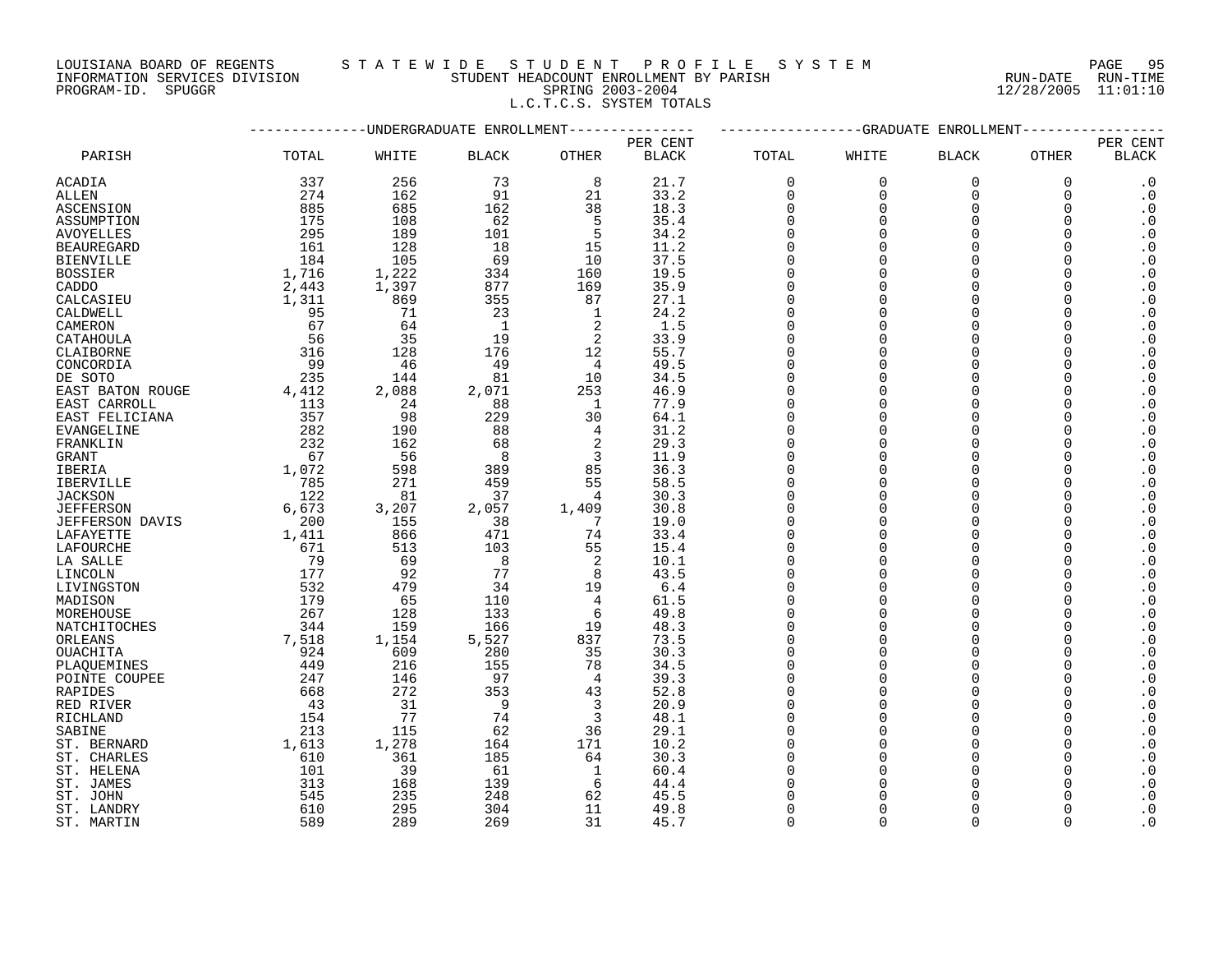#### LOUISIANA BOARD OF REGENTS S T A T E W I D E S T U D E N T P R O F I L E S Y S T E M PAGE 96 INFORMATION SERVICES DIVISION STUDENT HEADCOUNT ENROLLMENT BY PARISH RUN-DATE RUN-TIME PROGRAM-ID. SPUGGR SPRING 2003-2004 12/28/2005 11:01:10 L.C.T.C.S. SYSTEM TOTALS

|                     |        |        | -UNDERGRADUATE ENROLLMENT- |       |                          |       |       |       |        |                   |
|---------------------|--------|--------|----------------------------|-------|--------------------------|-------|-------|-------|--------|-------------------|
| PARISH              | TOTAL  | WHITE  | BLACK                      | OTHER | PER CENT<br><b>BLACK</b> | TOTAL | WHITE | BLACK | OTHER  | PER CENT<br>BLACK |
| ST. MARY            | 595    | 307    | 233                        | 55    | 39.2                     |       |       |       |        | $\cdot$ 0         |
| ST. TAMMANY         | 2,106  | 1,469  | 277                        | 360   | 13.2                     |       |       |       |        |                   |
| TANGIPAHOA          | 516    | 300    | 182                        | 34    | 35.3                     |       |       |       |        |                   |
| TENSAS              | 56     | 15     | 37                         |       | 66.1                     |       |       |       |        |                   |
| TERREBONNE          | 698    | 457    | 159                        | 82    | 22.8                     |       |       |       |        |                   |
| UNION               | 221    | 136    | 82                         |       | 37.1                     |       |       |       |        | $\cdot$ 0         |
| VERMILLION          | 539    | 392    | 112                        | 35    | 20.8                     |       |       |       |        |                   |
| <b>VERNON</b>       | 220    | 153    | 39                         | 28    | 17.7                     |       |       |       |        |                   |
| WASHINGTON          | 644    | 331    | 273                        | 40    | 42.4                     |       |       |       |        |                   |
| WEBSTER             | 482    | 313    | 147                        | 22    | 30.5                     |       |       |       |        |                   |
| WEST BATON ROUGE    | 283    | 198    | 74                         | 11    | 26.1                     |       |       |       |        |                   |
| WEST CARROLL        | 427    | 252    | 154                        | 21    | 36.1                     |       |       |       |        |                   |
| WEST FELICIANA      | 503    | 126    | 338                        | 39    | 67.2                     |       |       |       |        |                   |
| WINN                | 150    | 77     | 68                         |       | 45.3                     |       |       |       |        | $\cdot$ 0         |
| UNKNOWN PARISH      | 21     | 14     |                            |       | 28.6                     |       |       |       |        | $\cdot$ 0         |
| LOUISIANA TOTALS    | 48,682 | 24,735 | 19,233                     | 4,714 | 39.5                     |       |       |       |        | $\cdot$ 0         |
| OUT-OF-STATE TOTALS | 646    | 414    | 142                        | 90    | 22.0                     |       |       |       |        | $\cdot$ 0         |
| LA./OUT-OF-STATE    | 49,328 | 25,149 | 19,375                     | 4,804 | 39.3                     |       |       |       |        | $\cdot$ 0         |
| FOREIGN TOTALS      | 226    |        |                            | 220   | $\cdot$ 0                |       |       |       |        | $\cdot$ 0         |
| INSTITUTION TOTALS  | 49,554 | 25,155 | 19,375                     | 5,024 | 39.1                     |       |       |       | $\cup$ | $\cdot$ 0         |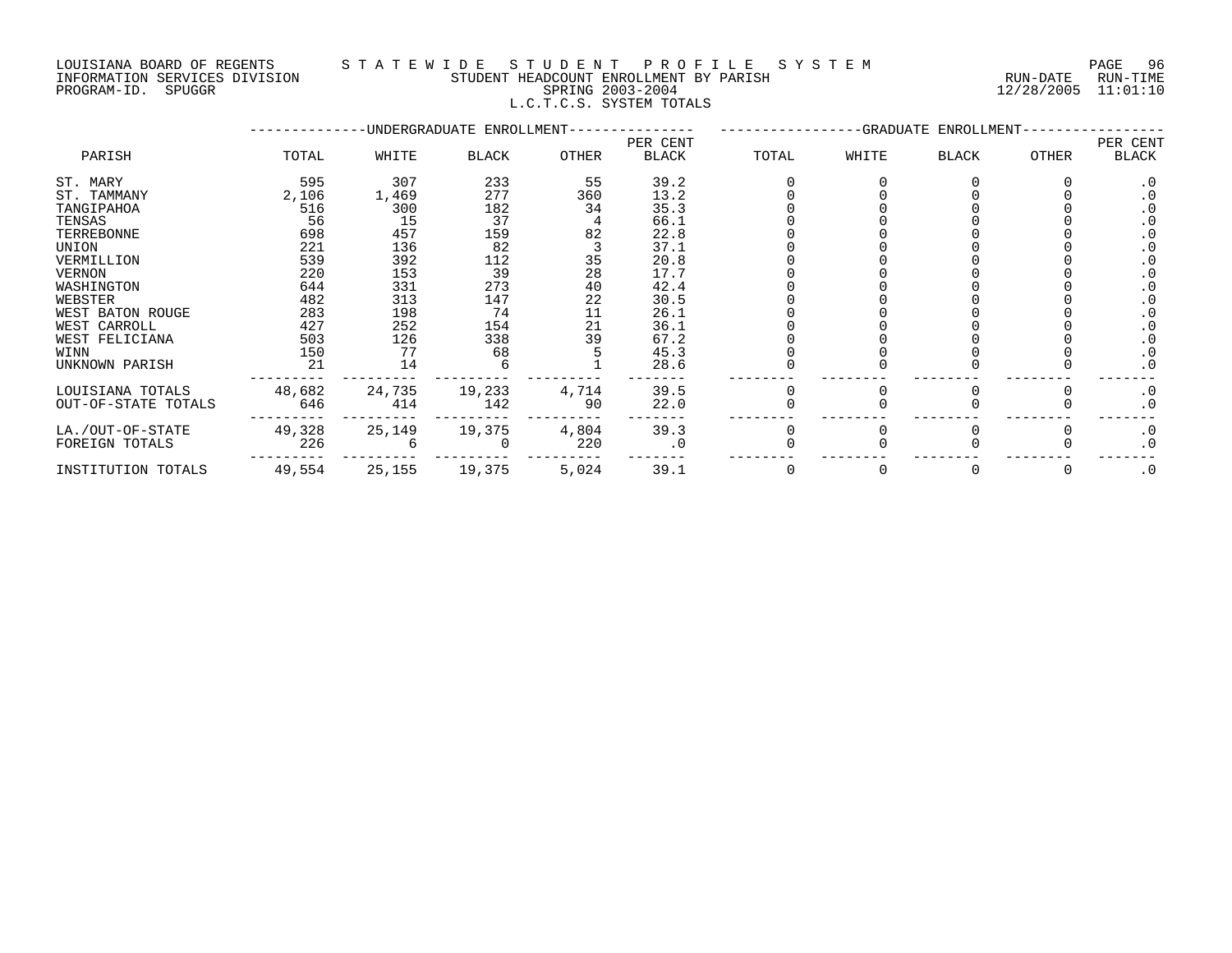LOUISIANA BOARD OF REGENTS STATEWIDE STUDENT PROFILE SYSTEM NAGE 97 INFORMATION SERVICES DIVISION STUDENT HEADCOUNT ENROLLMENT BY PARISH RUN-DATE RUN-TIME

|                   |                                                                                |                                       | ----------UNDERGRADUATE ENROLLMENT--------------                    |                                                    | -----------GRADUATE<br>ENROLLMENT- |              |                                             |                         |                 |              |
|-------------------|--------------------------------------------------------------------------------|---------------------------------------|---------------------------------------------------------------------|----------------------------------------------------|------------------------------------|--------------|---------------------------------------------|-------------------------|-----------------|--------------|
|                   |                                                                                |                                       |                                                                     | PER CENT                                           |                                    |              |                                             |                         |                 |              |
| PARISH            | TOTAL                                                                          | WHITE                                 | BLACK                                                               | OTHER                                              | PER CENT<br><b>BLACK</b>           | TOTAL        | WHITE                                       | <b>BLACK</b>            | OTHER           | <b>BLACK</b> |
| ACADIA            | 1,957                                                                          | 1,561                                 | 349                                                                 | 47                                                 | 17.8                               | 145          | 112                                         | 32                      | 1               | 22.1         |
| ALLEN             | 823                                                                            | 567                                   | 208                                                                 | 48                                                 | 25.3                               | 49           | 41                                          | $\overline{7}$          | 1               | 14.3         |
| ASCENSION         | 2,651                                                                          | 2,061                                 | 486                                                                 | 104                                                | 18.3                               | 273          | 206                                         | 55                      | 12              | 20.1         |
| ASSUMPTION        | 563                                                                            | 381                                   | 170                                                                 | 12                                                 | 30.2                               | 58           | 41                                          | 15                      | 2               | 25.9         |
| <b>AVOYELLES</b>  | 1,203                                                                          | 858                                   | 308                                                                 | 37                                                 | 25.6                               | 97           | 73                                          | 23                      | $\mathbf{1}$    | 23.7         |
| <b>BEAUREGARD</b> | 998                                                                            | 790                                   | 142                                                                 | 66                                                 | 14.2                               | 95           | 77                                          | 12                      | 6               | 12.6         |
| <b>BIENVILLE</b>  | 519                                                                            | 260                                   | 233                                                                 | 26                                                 | 44.9                               | 56           | 22                                          | 34                      | $\Omega$        | 60.7         |
| <b>BOSSIER</b>    | 4,233                                                                          | 2,955                                 | 841                                                                 | 437                                                | 19.9                               | 341          | 258                                         | 54                      | 29              | 15.8         |
| CADDO             | 9,649                                                                          | 4,484                                 | 4,523<br>1,492<br>51                                                | 642                                                | 46.9                               | 966          | 554                                         | 359                     | 53              | 37.2         |
| CALCASIEU         | 6,453                                                                          | 4,685                                 |                                                                     | 276                                                | 23.1                               | 745          | 555                                         | 160                     | 30              | 21.5         |
| CALDWELL          | 272                                                                            | 214                                   |                                                                     | $\overline{7}$                                     | 18.8                               | 38           | 32                                          | 6                       | $\Omega$        | 15.8         |
| CAMERON           | 288                                                                            | 270                                   | $\overline{9}$                                                      | 9                                                  | 3.1                                | 25           | 21                                          | 2                       | 2               | 8.0          |
| CATAHOULA         | 349                                                                            | 216                                   | 123                                                                 | 10                                                 | 35.2                               | 45           | 27                                          | 17                      | $\mathbf{1}$    | 37.8         |
| CLAIBORNE         | 643                                                                            | 293                                   | 325                                                                 | 25                                                 | 50.5                               | 50           | 25                                          | 24                      | $\mathbf{1}$    | 48.0         |
| CONCORDIA         |                                                                                | 297                                   | 259                                                                 | 16                                                 | 45.3                               |              |                                             | 30                      | $\mathbf 1$     | 49.2         |
| DE SOTO           |                                                                                | 404                                   | 330                                                                 | 41                                                 | 42.6                               |              |                                             | 35                      | 8               | 35.7         |
| EAST BATON ROUGE  | $\frac{572}{775}$<br>16,572                                                    | 9,494                                 | 5,985                                                               | 1,093                                              | 36.1                               |              | $2,493$<br>39<br>39<br>39<br>3 <sup>7</sup> | 831                     | 183             | 33.3         |
| EAST CARROLL      |                                                                                |                                       | 227                                                                 |                                                    | 73.7                               |              |                                             | 30                      | $\Omega$        | 76.9         |
| EAST FELICIANA    |                                                                                | $\frac{75}{277}$                      | 412                                                                 |                                                    | 56.4                               |              |                                             | 31                      | $\mathbf{1}$    | 49.2         |
| <b>EVANGELINE</b> |                                                                                | 1,028                                 | 299                                                                 |                                                    | 22.3                               | 83           | 67                                          | 12                      | $4\overline{ }$ | 14.5         |
| FRANKLIN          | $\begin{array}{r} 7.78 \\  308 \\  730 \\  1,343 \\  \end{array}$              | 464                                   | 212                                                                 | $\begin{array}{r} 6 \\ 41 \\ 16 \\ 13 \end{array}$ | 30.8                               | 72           | 52                                          | 20                      | $\overline{0}$  | 27.8         |
| GRANT             | $689$<br>536                                                                   | 443                                   | 58                                                                  | 35                                                 | 10.8                               | 56           | 48                                          | $\overline{\mathbf{3}}$ | 5               | 5.4          |
| <b>IBERIA</b>     |                                                                                | 1,901                                 | 923                                                                 | 188                                                | 30.6                               | 174          | 119                                         | 49                      | 6               | 28.2         |
|                   |                                                                                | 538                                   | 762                                                                 | 69                                                 | 55.7                               | 128          | 52                                          | 74                      | 2               | 57.8         |
| IBERVILLE         | $3,012$<br>1,369<br>527                                                        | 345                                   | 161                                                                 |                                                    | 30.6                               |              | 29                                          | 16                      |                 | 34.0         |
| <b>JACKSON</b>    | $\begin{array}{r} 527 \\ 14,056 \\ 3,040 \\ 3,123 \\ 483 \\ 2,359 \end{array}$ | 7,807                                 | 3,468                                                               | 21                                                 | 24.7                               | 47           | 937                                         | 309                     | 2               | 21.2         |
| <b>JEFFERSON</b>  |                                                                                | 784                                   | 189                                                                 | 2,781                                              | 18.6                               | 1,457<br>112 |                                             | 20                      | 211<br>2        |              |
| JEFFERSON DAVIS   |                                                                                |                                       |                                                                     | $\begin{array}{r} 41 \\ 457 \\ 196 \end{array}$    |                                    |              | 90                                          |                         |                 | 17.9         |
| LAFAYETTE         |                                                                                | 6,024                                 | 1,559                                                               |                                                    | 19.4                               | 763          | 617                                         | 99                      | 47              | 13.0         |
| LAFOURCHE         |                                                                                | 2,577                                 | 350                                                                 |                                                    | 11.2                               | 383          | 344                                         | 32                      | $7\overline{ }$ | 8.4          |
| LA SALLE          |                                                                                | 418                                   | 49                                                                  | 16                                                 | 10.1                               | 40           | 34                                          | $\overline{4}$          | 2               | 10.0         |
| LINCOLN           |                                                                                | 1,156                                 | $\begin{array}{c} 49 \\ 1,062 \\ 139 \end{array}$                   | 132                                                | 45.2                               | 479          | 191                                         | 271                     | 17              | 56.6         |
| LIVINGSTON        |                                                                                | 2,697                                 | 139                                                                 | 101                                                | 4.7                                | 379          | 356                                         | - 9                     | 14              | 2.4          |
| MADISON           | $2,937$<br>431<br>979                                                          | 163                                   | 258                                                                 | 10                                                 | 59.9                               | 46           | 17                                          | 29                      | $\Omega$        | 63.0         |
| MOREHOUSE         |                                                                                | 515                                   | 448                                                                 | 16                                                 | 45.8                               | 81           | 48                                          | 31                      | 2               | 38.3         |
| NATCHITOCHES      | $2,002$<br>$18,267$<br>$5,481$<br>$908$<br>$7,542$                             | 1,114<br>5,186<br>3,704<br>497<br>473 | $\begin{array}{r} 715 \\ 715 \\ 11,086 \\ 1,617 \\ 292 \end{array}$ | 173                                                | 35.7                               | 258          | 166                                         | 71                      | 21              | 27.5         |
| ORLEANS           |                                                                                |                                       |                                                                     | 1,995                                              | 60.7                               | 2,415        | 1,030                                       | 1,169                   | 216             | 48.4         |
| <b>OUACHITA</b>   |                                                                                |                                       |                                                                     | 160                                                | 29.5                               | 664          | 448                                         | 190                     | 26              | 28.6         |
| PLAOUEMINES       |                                                                                |                                       | $\begin{array}{c} 292 \\ 266 \end{array}$                           | 119                                                | 32.2                               | 67           | 51                                          | 12                      | $4\overline{ }$ | 17.9         |
| POINTE COUPEE     |                                                                                |                                       |                                                                     | 15                                                 | 35.3                               | 106          | 60                                          | 42                      | $\overline{4}$  | 39.6         |
| RAPIDES           | 4,812                                                                          | 3,008                                 | 1,540                                                               | 264                                                | 32.0                               | 384          | 264                                         | 107                     | 13              | 27.9         |
| RED RIVER         | 310                                                                            | 159                                   | 134                                                                 | 17                                                 | 43.2                               | 38           | 22                                          | 15                      | $\mathbf{1}$    | 39.5         |
| RICHLAND          | 647                                                                            | 400                                   | 233                                                                 | 14                                                 | 36.0                               | 62           | 44                                          | 15                      | $\mathbf{3}$    | 24.2         |
| SABINE            | 702                                                                            | 418                                   | 152                                                                 | 132                                                | 21.7                               | 88           | 73                                          | 6                       | 9               | 6.8          |
| ST. BERNARD       | $\begin{array}{c} 7.516 \\ 2,516 \\ 1,861 \\ 260 \end{array}$                  | 2,005                                 | 222                                                                 | 289                                                | 8.8                                | 142          | 119                                         | 9                       | 14              | 6.3          |
| ST. CHARLES       |                                                                                | 1,250                                 | 446                                                                 | 165                                                | 24.0                               | 133          | 102                                         | 23                      | 8               | 17.3         |
| ST. HELENA        | 260                                                                            | 98                                    | 160                                                                 | $\overline{\phantom{a}}^2$                         | 61.5                               | - 40         | 12                                          | 27                      | $\mathbf{1}$    | 67.5         |
| ST. JAMES         | 826                                                                            | 429                                   | 384                                                                 | 13                                                 | 46.5                               | 79           | 30                                          | 48                      | $\mathbf{1}$    | 60.8         |
| ST. JOHN          | 1,625                                                                          | 865                                   | 626                                                                 | 134                                                | 38.5                               | 147          | 83                                          | 55                      | 9               | 37.4         |
| ST. LANDRY        | 3,226                                                                          | 1,936                                 | 1,209                                                               | 81                                                 | 37.5                               | 277          | 171                                         | 102                     | $\overline{4}$  | 36.8         |
| ST. MARTIN        | 1,766                                                                          | 1,036                                 | 656                                                                 | 74                                                 | 37.1                               | 106          | 72                                          | 32                      | 2               | 30.2         |